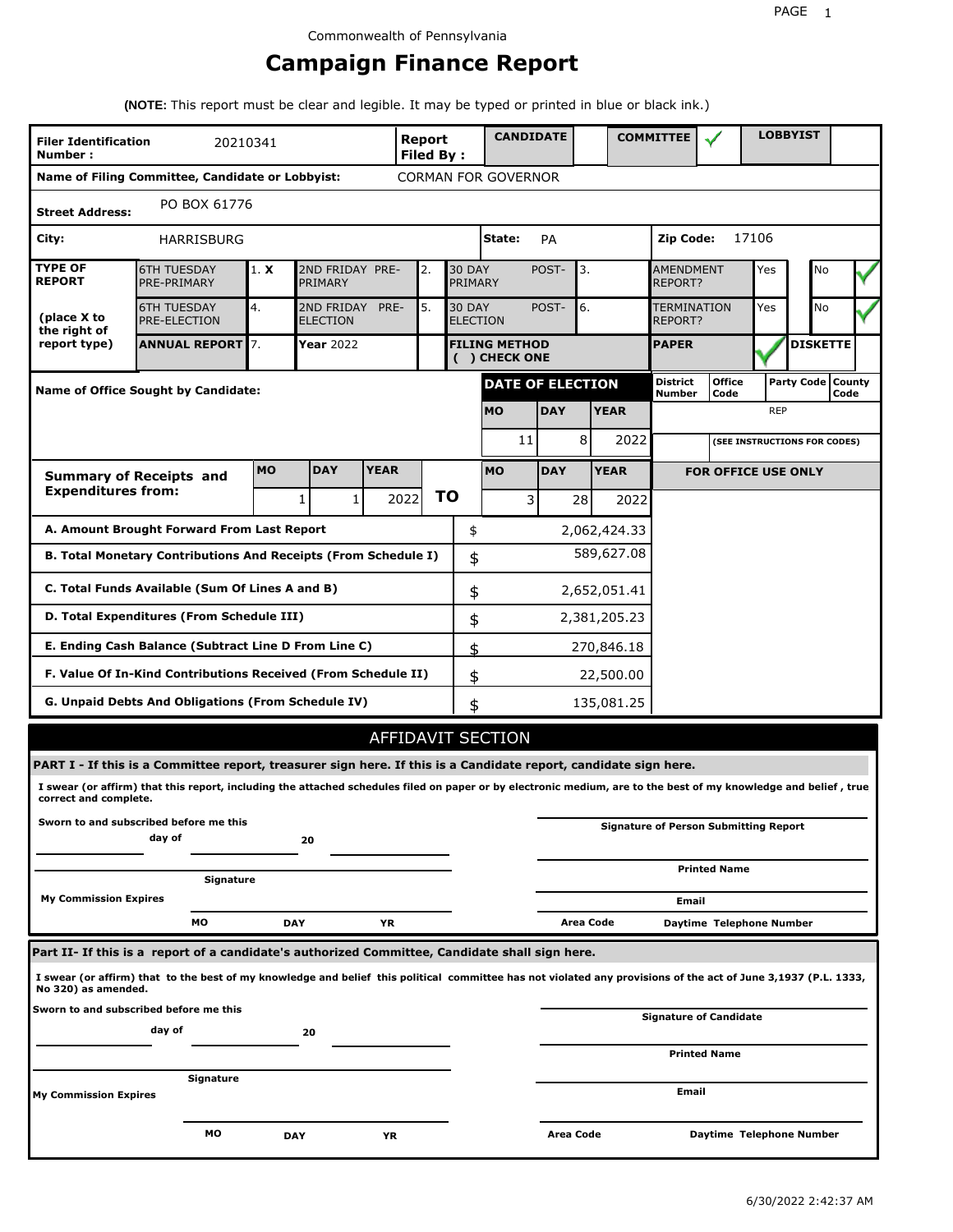### **SCHEDULE I CONTRIBUTIONS AND RECEIPTS Detailed Summary Page**

**Name of Filing Committee or Candidate Reporting Period Reporting Period** CORMAN FOR GOVERNOR **From:** 1/1/2022 **To:** 3/28/2022 **1. Unitemized Contributions Received - \$ 50.00 or Less Per Contributor TOTAL for the Reporting Period (1) \$** 1,396.58 **2. Contributions Received - \$ 50.01 To \$250.00 (From Part A and Part B) TOTAL for the Reporting Period (2) Contributions Received From Political Committees (Part A) All Other Contributions (Part B) \$ \$ \$** 0.00 5,229.42 5,229.42 **3. Contributions Received Over \$250.00 (From Part C and Part D) TOTAL for the Reporting Period (3) Contributions Received From Political Committees (Part C) All Other Contributions (Part D) \$ \$ \$** 116,500.00 453,483.24 569,983.24 **4. Other Receipts, Refunds, Interest Earned, Returned Checks, Etc . (From Part E) TOTAL for the Reporting Period (4) \$** 13,017.84 **Total Monetary Contributions and Receipts During this Reporting Period (Add and enter amount totals from Boxes 1,2,3 and 4; also enter this amount on Page1, Report Cover Page, Item B.) \$** 589,627.08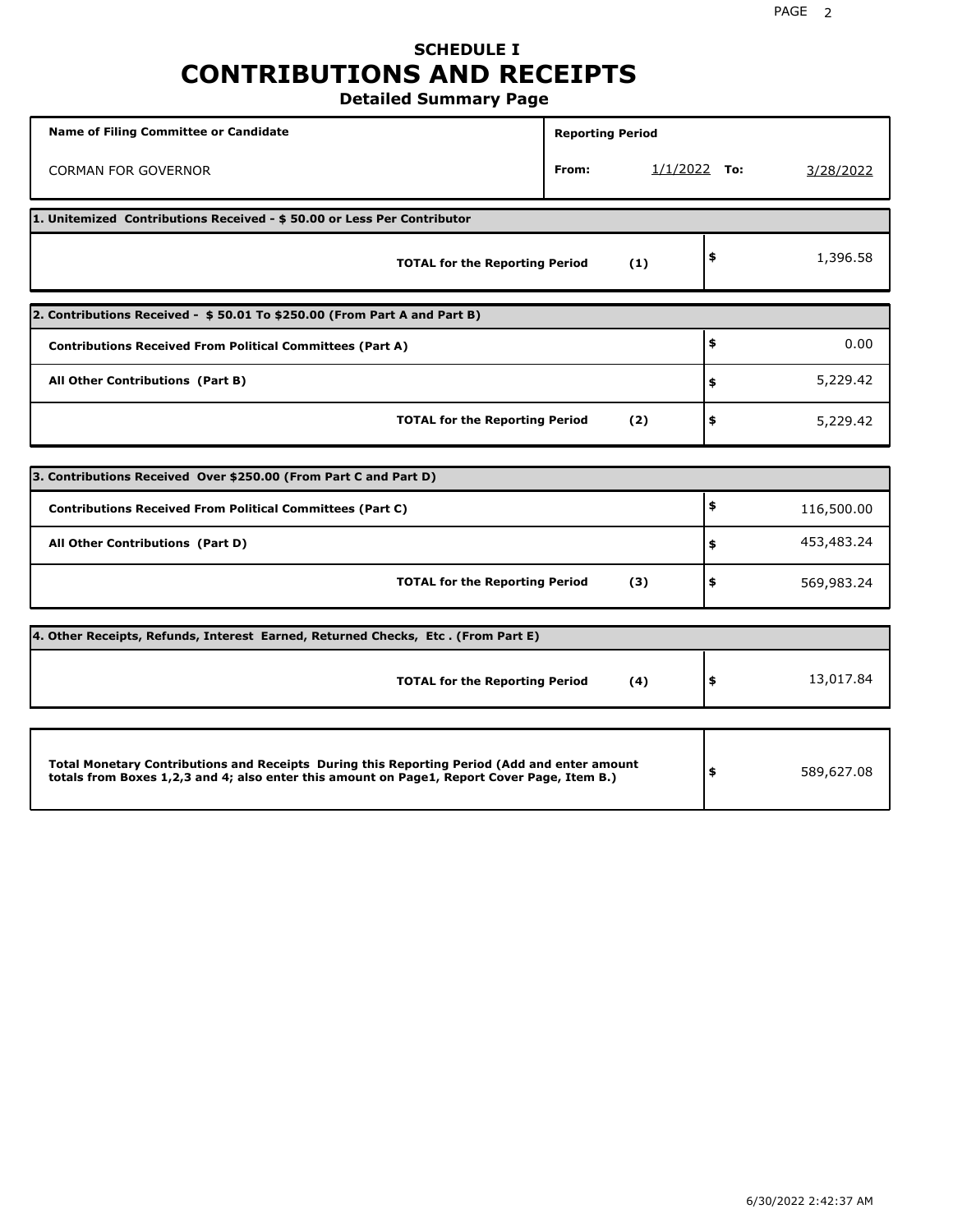### **PART A CONTRIBUTIONS RECEIVED FROM POLITICAL COMMITTEES**

**\$50.01 TO \$250.00**

 **Use this Part to itemize only contributions received from political committees with an aggregate value from \$50.01 to \$250.00 in the reporting period.**

| Name of Filing Committee or Candidate      |              |                   | <b>Reporting Period</b> |             |             |                   |
|--------------------------------------------|--------------|-------------------|-------------------------|-------------|-------------|-------------------|
|                                            |              |                   | From:                   |             | To:         |                   |
|                                            |              |                   |                         | <b>DATE</b> |             | <b>AMOUNT</b>     |
| <b>Full Name of Contributing Committee</b> |              |                   | <b>MO</b>               | <b>DAY</b>  | <b>YEAR</b> |                   |
| <b>Mailing Address</b>                     |              |                   |                         |             |             | \$<br>0.00        |
| City                                       | <b>State</b> | Zip Code (Plus 4) |                         |             |             |                   |
|                                            |              |                   |                         |             |             | <b>PAGE TOTAL</b> |

**Enter Grand Total of Part A on Schedule I, Detailed Summary Page, Section 2.**

**\$** 0.00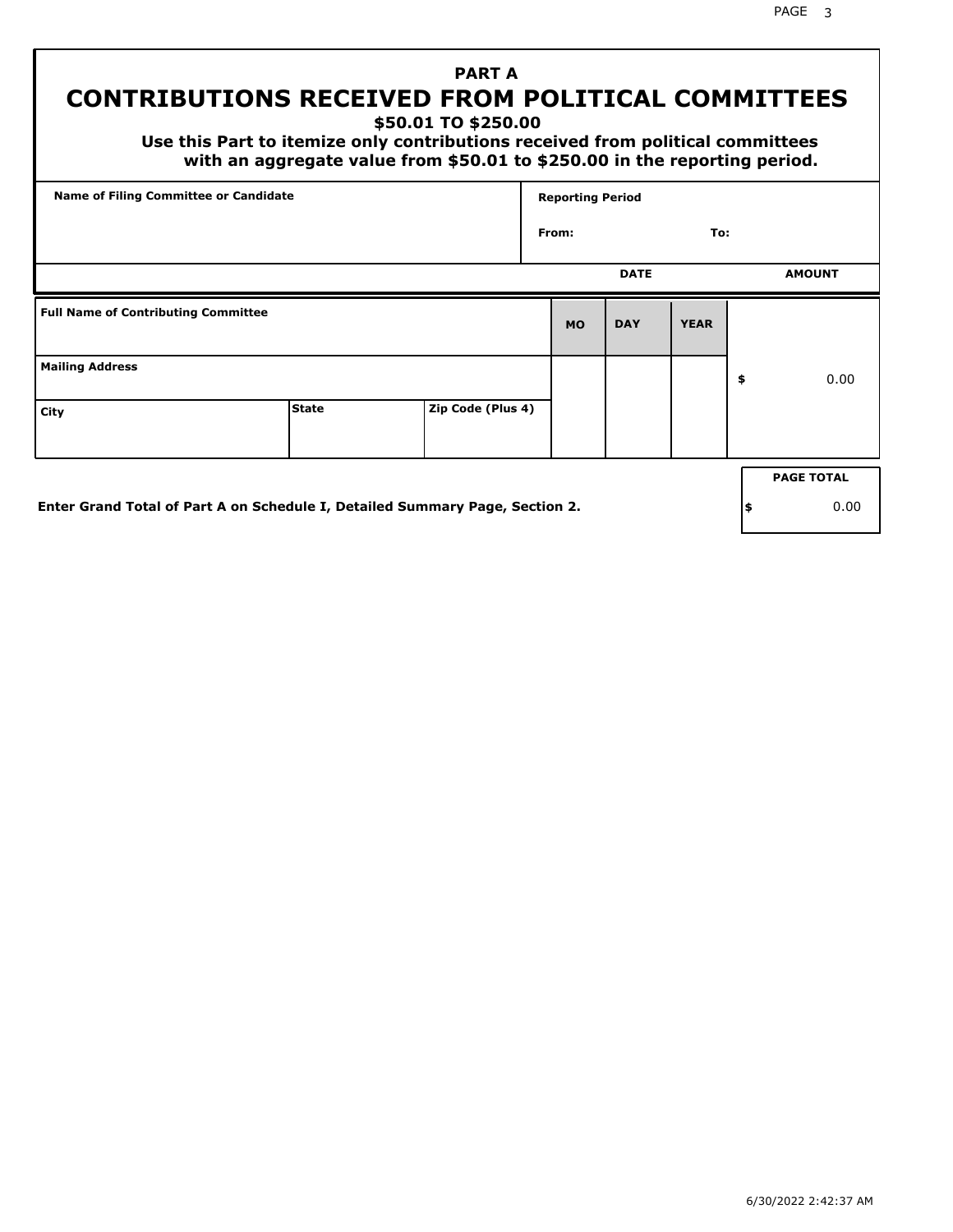| Use this Part to itemize all other contributions with an aggregate value from |                    | <b>PART B</b><br><b>ALL OTHER CONTRIBUTIONS</b><br>\$50.01 TO \$250.00<br>\$50.01 to \$250.00 in the reporting period.<br>(Exclude contributions from political committees reported in Part A) |                         |                |              |                |    |               |
|-------------------------------------------------------------------------------|--------------------|------------------------------------------------------------------------------------------------------------------------------------------------------------------------------------------------|-------------------------|----------------|--------------|----------------|----|---------------|
| Name of Filing Committee or Candidate                                         |                    |                                                                                                                                                                                                | <b>Reporting Period</b> |                |              |                |    |               |
| <b>CORMAN FOR GOVERNOR</b>                                                    |                    |                                                                                                                                                                                                | From:                   |                |              | $1/1/2022$ To: |    | 3/28/2022     |
|                                                                               |                    |                                                                                                                                                                                                |                         |                | <b>DATE</b>  |                |    | <b>AMOUNT</b> |
| <b>Full Name of Contributor</b><br><b>JOHN YOUNG</b>                          |                    |                                                                                                                                                                                                | <b>MO</b>               |                | <b>DAY</b>   | <b>YEAR</b>    |    |               |
| <b>Mailing Address</b><br>1770 RAVINE ROAD                                    |                    |                                                                                                                                                                                                |                         |                |              |                | \$ | 250.00        |
| City<br>WILLIAMSPORT                                                          | <b>State</b>       | Zip Code (Plus 4)                                                                                                                                                                              |                         | 3              | 18           | 2022           |    |               |
|                                                                               | PA                 | 17701                                                                                                                                                                                          |                         |                |              |                |    |               |
| <b>Full Name of Contributor</b><br>DAVID YOUNG                                |                    |                                                                                                                                                                                                | <b>MO</b>               |                | <b>DAY</b>   | <b>YEAR</b>    |    |               |
| <b>Mailing Address</b><br>81 SYDNEY ST                                        |                    |                                                                                                                                                                                                |                         |                |              |                | \$ | 250.00        |
| City<br>MONTOURSVILLE                                                         | <b>State</b><br>PA | Zip Code (Plus 4)<br>17754                                                                                                                                                                     |                         | 2              | $\mathbf{1}$ | 2022           |    |               |
| <b>Full Name of Contributor</b><br><b>ROBERT YODER</b>                        |                    |                                                                                                                                                                                                | <b>MO</b>               |                | <b>DAY</b>   | <b>YEAR</b>    |    |               |
| <b>Mailing Address</b><br>80 1ST STREET                                       |                    |                                                                                                                                                                                                |                         |                |              |                | ÷, | 250.00        |
| City<br>TURBOTVILLE                                                           | <b>State</b><br>PA | Zip Code (Plus 4)<br>17772                                                                                                                                                                     |                         | 3              | 15           | 2022           |    |               |
| <b>Full Name of Contributor</b><br>STAN WESTBROOK                             |                    |                                                                                                                                                                                                | <b>MO</b>               |                | <b>DAY</b>   | <b>YEAR</b>    |    |               |
| <b>Mailing Address</b><br>140 KISTLER ROAD                                    |                    |                                                                                                                                                                                                |                         |                |              |                | \$ | 52.05         |
| City<br>MOUNT UNION                                                           | <b>State</b><br>PA | Zip Code (Plus 4)<br>17066                                                                                                                                                                     |                         | 3              | $\mathbf{1}$ | 2022           |    |               |
| <b>Full Name of Contributor</b><br>STAN WESTBROOK                             |                    |                                                                                                                                                                                                | <b>MO</b>               |                | <b>DAY</b>   | <b>YEAR</b>    |    |               |
| <b>Mailing Address</b><br>140 KISTLER ROAD                                    |                    |                                                                                                                                                                                                |                         |                |              |                | \$ | 52.05         |
| City<br>MOUNT UNION                                                           | <b>State</b><br>PA | Zip Code (Plus 4)<br>17066                                                                                                                                                                     |                         | $\overline{2}$ | $\mathbf{1}$ | 2022           |    |               |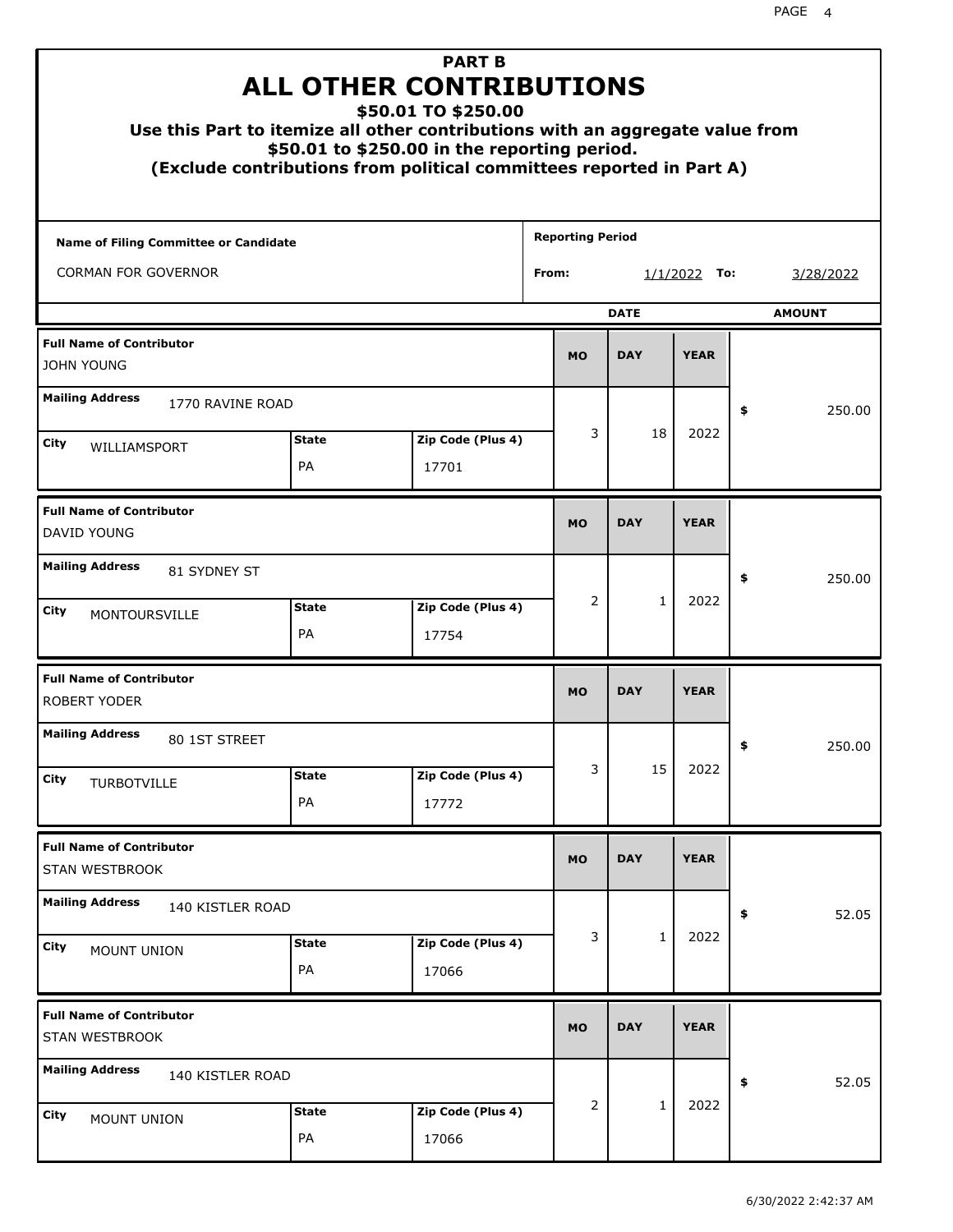PAGE 5

| <b>Full Name of Contributor</b><br>STAN WESTBROOK      |              |                   | <b>MO</b>      | <b>DAY</b>   | <b>YEAR</b> |              |
|--------------------------------------------------------|--------------|-------------------|----------------|--------------|-------------|--------------|
| <b>Mailing Address</b><br>140 KISTLER ROAD             |              |                   |                |              |             | \$<br>52.05  |
| City<br>MOUNT UNION                                    | <b>State</b> | Zip Code (Plus 4) | 1              | $\mathbf{1}$ | 2022        |              |
|                                                        | PA           | 17066             |                |              |             |              |
| <b>Full Name of Contributor</b><br>SHIRLEY WALLACE     |              |                   | <b>MO</b>      | <b>DAY</b>   | <b>YEAR</b> |              |
| <b>Mailing Address</b><br>4101 KIRKLAND VILLAGE CIRCLE |              |                   |                |              |             | \$<br>250.00 |
| City<br><b>BETHLEHEM</b>                               | <b>State</b> | Zip Code (Plus 4) | 1              | 6            | 2022        |              |
|                                                        | PA           | 18017             |                |              |             |              |
| <b>Full Name of Contributor</b><br>JOSEPH STEGLIK      |              |                   | <b>MO</b>      | <b>DAY</b>   | <b>YEAR</b> |              |
| <b>Mailing Address</b><br>8111 LISTER ST.              |              |                   |                |              |             | \$<br>52.05  |
| City<br>PHILADELPHIA                                   | <b>State</b> | Zip Code (Plus 4) | $\overline{2}$ | 11           | 2022        |              |
|                                                        | PA           | 19152             |                |              |             |              |
|                                                        |              |                   |                |              |             |              |
| <b>Full Name of Contributor</b><br>JOSEPH STEGLIK      |              |                   | <b>MO</b>      | <b>DAY</b>   | <b>YEAR</b> |              |
| <b>Mailing Address</b><br>8111 LISTER ST.              |              |                   |                |              |             | \$<br>32.00  |
| <b>City</b><br>PHILADELPHIA                            | <b>State</b> | Zip Code (Plus 4) | $\overline{2}$ | $\mathbf{1}$ | 2022        |              |
|                                                        | PA           | 19152             |                |              |             |              |
| <b>Full Name of Contributor</b><br><b>CINDY STEELE</b> |              |                   | MO.            | DAY          | YEAK        |              |
| <b>Mailing Address</b><br>48 N. PINE ST.               |              |                   |                |              |             | 25.00<br>\$  |
| City                                                   | <b>State</b> | Zip Code (Plus 4) | $\overline{2}$ | 15           | 2022        |              |
| LEWISTOWN                                              | PA           | 17044             |                |              |             |              |
| <b>Full Name of Contributor</b><br><b>CINDY STEELE</b> |              |                   | <b>MO</b>      | <b>DAY</b>   | <b>YEAR</b> |              |
| <b>Mailing Address</b><br>48 N. PINE ST.               |              |                   |                |              |             | 50.00<br>\$  |
| City<br>LEWISTOWN                                      | <b>State</b> | Zip Code (Plus 4) | 1              | 11           | 2022        |              |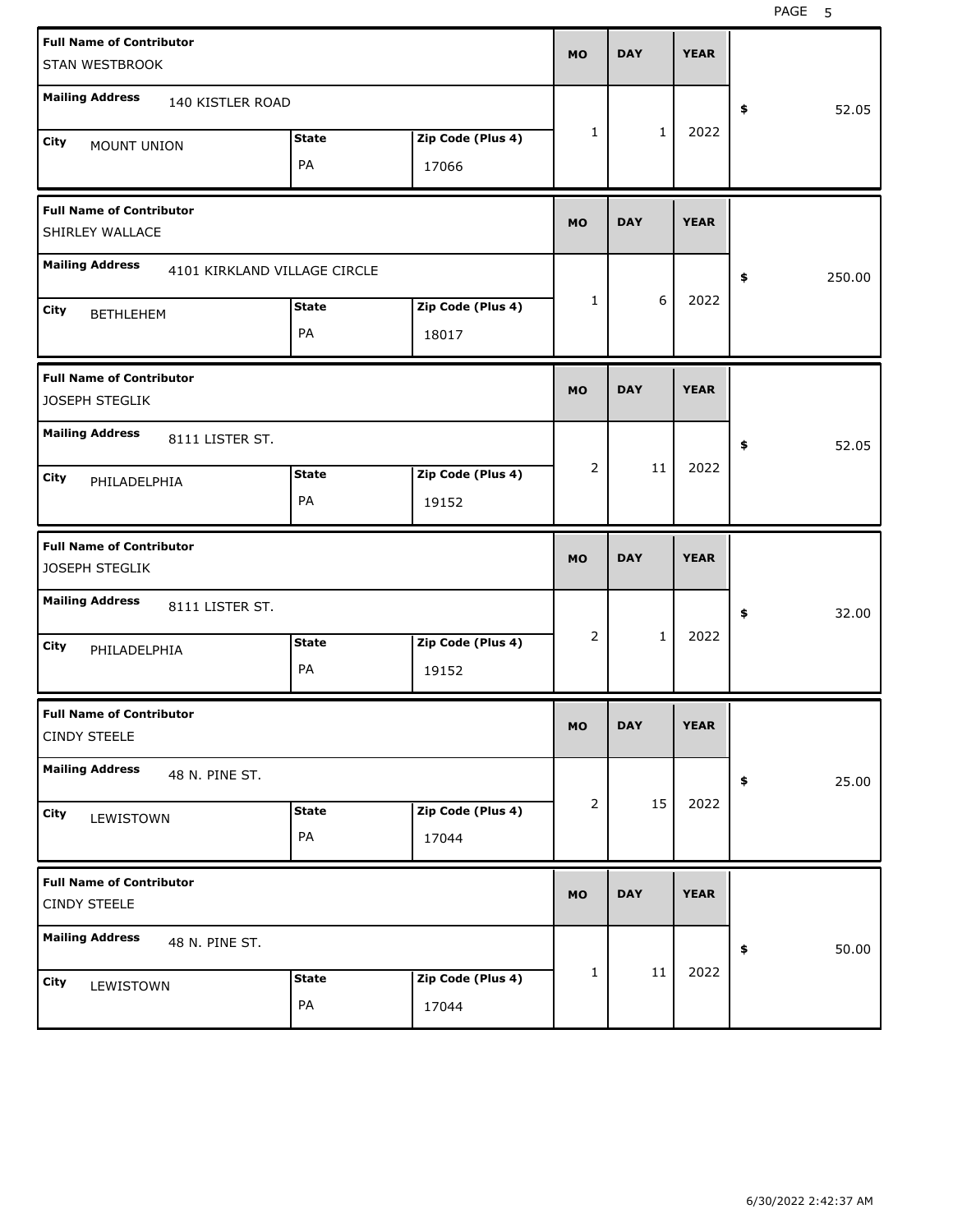PAGE 6

| <b>Full Name of Contributor</b>                       |                    |                            | <b>MO</b> | <b>DAY</b>     | <b>YEAR</b> |              |
|-------------------------------------------------------|--------------------|----------------------------|-----------|----------------|-------------|--------------|
| FRITZ SMITH                                           |                    |                            |           |                |             |              |
| <b>Mailing Address</b><br>2001 HAMILTON STREET        |                    |                            |           |                |             | \$<br>78.08  |
| City<br>PHILADELPHIA                                  | <b>State</b>       | Zip Code (Plus 4)          | 2         | 16             | 2022        |              |
|                                                       | PA                 | 19130                      |           |                |             |              |
| <b>Full Name of Contributor</b>                       |                    |                            | <b>MO</b> | <b>DAY</b>     | <b>YEAR</b> |              |
| WILLIAM SCHLEIDEN                                     |                    |                            |           |                |             |              |
| <b>Mailing Address</b><br>222 PENN'S CAVE ROAD        |                    |                            |           |                |             | \$<br>117.63 |
| City<br><b>CENTRE HALL</b>                            | <b>State</b>       | Zip Code (Plus 4)          | 2         | 24             | 2022        |              |
|                                                       | PA                 | 16828                      |           |                |             |              |
| <b>Full Name of Contributor</b>                       |                    |                            | <b>MO</b> | <b>DAY</b>     | <b>YEAR</b> |              |
| MICHAEL SAVASTIO                                      |                    |                            |           |                |             |              |
| <b>Mailing Address</b><br>6779 CARLISLE PIKE          |                    |                            |           |                |             | \$<br>104.10 |
| City<br>MECHANICSBURG                                 | <b>State</b>       | Zip Code (Plus 4)          | 2         | 10             | 2022        |              |
|                                                       | PA                 | 17050                      |           |                |             |              |
|                                                       |                    |                            |           |                |             |              |
| <b>Full Name of Contributor</b><br>JOHN RUPERT        |                    |                            | <b>MO</b> | <b>DAY</b>     | <b>YEAR</b> |              |
| <b>Mailing Address</b><br>612 CAREY HILL RD           |                    |                            |           |                |             | \$<br>250.00 |
| City                                                  | <b>State</b>       | Zip Code (Plus 4)          | 3         | 15             | 2022        |              |
| MONTOURSVILLE                                         | PA                 | 17754                      |           |                |             |              |
| <b>Full Name of Contributor</b><br>RUSSELL REDENBAUGH |                    |                            | MO        | <b>DAY</b>     | <b>YEAR</b> |              |
| <b>Mailing Address</b><br>16 WOODLAND DR              |                    |                            |           |                |             | \$<br>150.00 |
|                                                       |                    |                            | 1         | 26             | 2022        |              |
| City<br><b>GLEN MILLS</b>                             | <b>State</b><br>PA | Zip Code (Plus 4)<br>19342 |           |                |             |              |
| <b>Full Name of Contributor</b>                       |                    |                            |           |                |             |              |
| TIMOTHY POTTS                                         |                    |                            | <b>MO</b> | <b>DAY</b>     | <b>YEAR</b> |              |
| <b>Mailing Address</b><br>2511 MEADOW ROAD            |                    |                            |           |                |             | 50.00<br>\$  |
| City<br>CLEARFIELD                                    | <b>State</b>       | Zip Code (Plus 4)          | 3         | $\overline{4}$ | 2022        |              |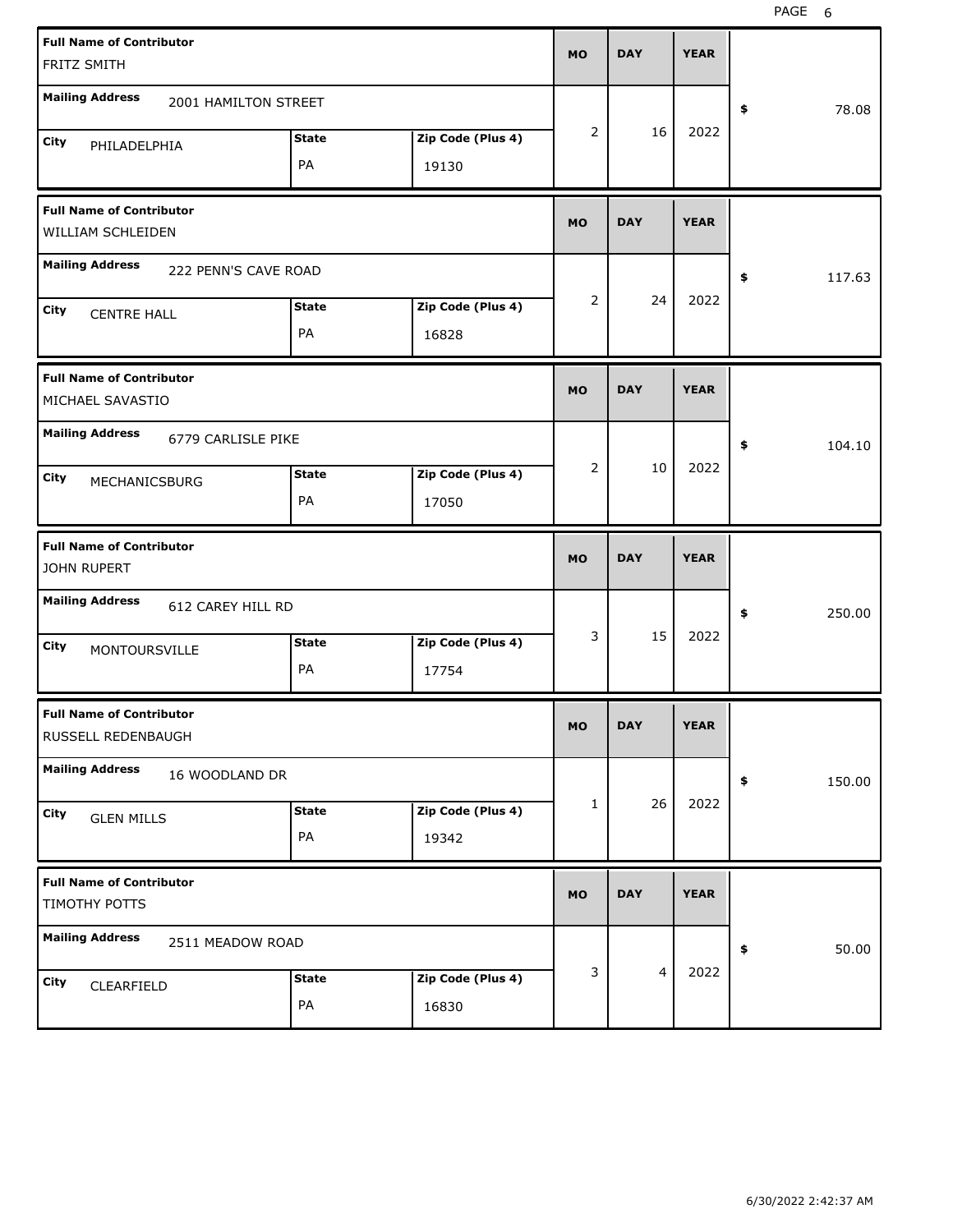| <b>Full Name of Contributor</b><br>TIMOTHY POTTS        |                    |                            | <b>MO</b>    | <b>DAY</b>     | <b>YEAR</b> |              |
|---------------------------------------------------------|--------------------|----------------------------|--------------|----------------|-------------|--------------|
| <b>Mailing Address</b><br>2511 MEADOW ROAD              |                    |                            |              |                |             | \$<br>50.00  |
| City<br>CLEARFIELD                                      | <b>State</b><br>PA | Zip Code (Plus 4)<br>16830 | 2            | $\overline{4}$ | 2022        |              |
| <b>Full Name of Contributor</b><br>TIMOTHY POTTS        |                    |                            | <b>MO</b>    | <b>DAY</b>     | <b>YEAR</b> |              |
| <b>Mailing Address</b><br>2511 MEADOW ROAD              |                    |                            |              |                |             | \$<br>50.00  |
| City<br>CLEARFIELD                                      | <b>State</b><br>PA | Zip Code (Plus 4)<br>16830 | 1            | $\overline{4}$ | 2022        |              |
| <b>Full Name of Contributor</b><br>CAROLYN NEWHOUSE     |                    |                            | <b>MO</b>    | <b>DAY</b>     | <b>YEAR</b> |              |
| <b>Mailing Address</b><br>479 MINARD RUN                |                    |                            | 3            | $\overline{7}$ | 2022        | \$<br>100.00 |
| <b>City</b><br><b>BRADFORD</b>                          | <b>State</b><br>PA | Zip Code (Plus 4)<br>16701 |              |                |             |              |
|                                                         |                    |                            |              |                |             |              |
| <b>Full Name of Contributor</b><br>CHARLES C. MONG      |                    |                            | <b>MO</b>    | <b>DAY</b>     | <b>YEAR</b> |              |
| <b>Mailing Address</b><br>2830 WEST PINE GROVE ROAD     |                    |                            |              |                |             | \$<br>250.00 |
| <b>City</b><br>PENNSYLVANIA FURNACE                     | <b>State</b><br>PA | Zip Code (Plus 4)<br>16865 | 1            | 17             | 2022        |              |
| <b>Full Name of Contributor</b><br>JOYCE E. MCKINLEY    |                    |                            | MO           | <b>DAY</b>     | <b>YEAR</b> |              |
| <b>Mailing Address</b><br>974 RUNVILLE ROAD             |                    |                            |              |                |             | 100.00<br>\$ |
| City<br><b>BELLEFONTE</b>                               | <b>State</b><br>PA | Zip Code (Plus 4)<br>16823 | $\mathbf{1}$ | 28             | 2022        |              |
| <b>Full Name of Contributor</b><br><b>BRUCE J. LUTZ</b> |                    |                            | <b>MO</b>    | <b>DAY</b>     | <b>YEAR</b> |              |
| <b>Mailing Address</b><br>P.O. BOX 107                  |                    |                            |              | 24             | 2022        | \$<br>104.10 |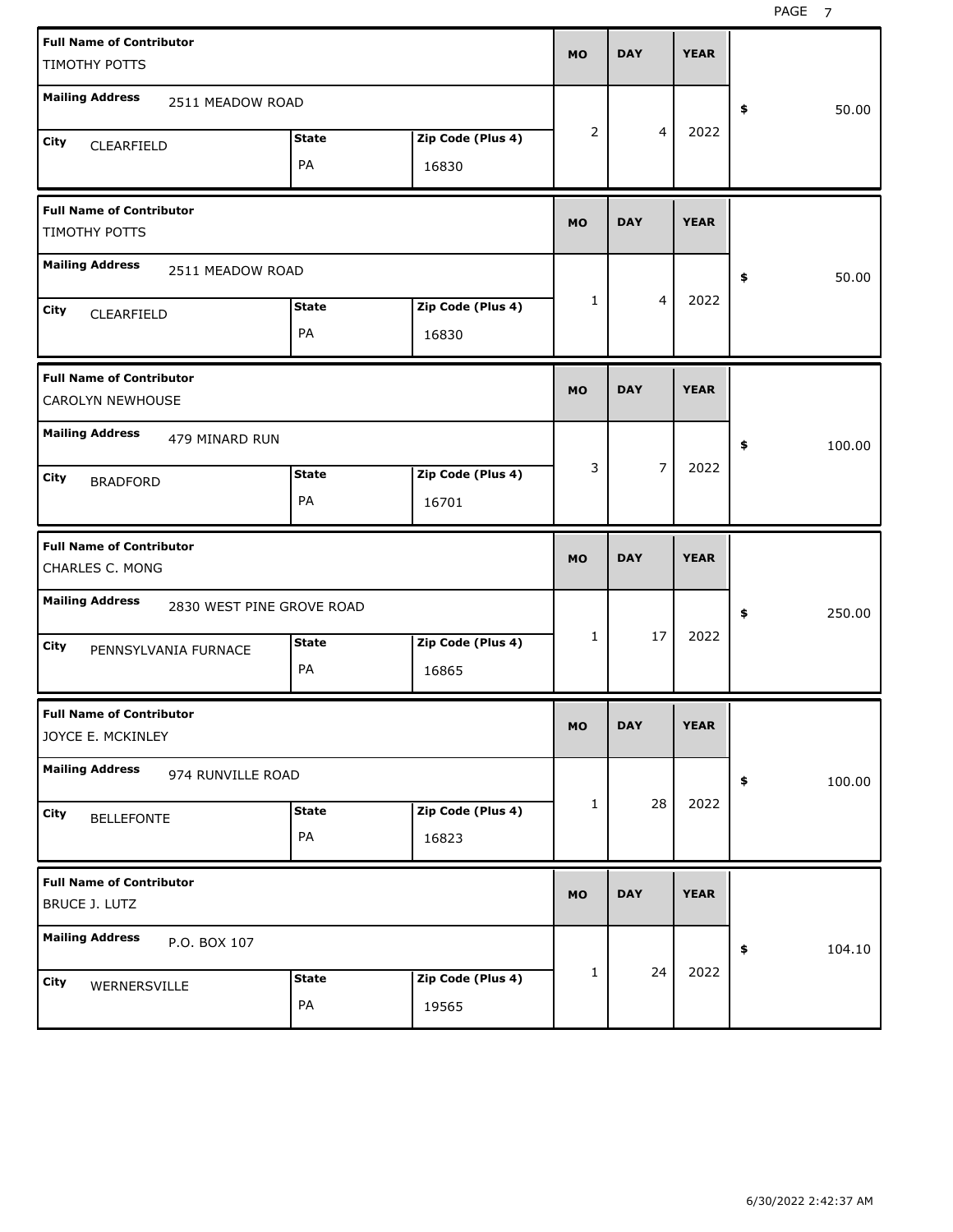| <b>Full Name of Contributor</b><br>RONALD G. LENCH   |                             |                   | <b>MO</b>      | <b>DAY</b>     | <b>YEAR</b> |              |
|------------------------------------------------------|-----------------------------|-------------------|----------------|----------------|-------------|--------------|
| <b>Mailing Address</b>                               | 4316 WIMBLEDON DRIVE        |                   |                |                |             | 250.00<br>\$ |
| City<br><b>HARRISBURG</b>                            | <b>State</b>                | Zip Code (Plus 4) | $\overline{2}$ | 6              | 2022        |              |
|                                                      | PA                          | 17112             |                |                |             |              |
| <b>Full Name of Contributor</b><br>MARTHA I. LARSON  |                             |                   | <b>MO</b>      | <b>DAY</b>     | <b>YEAR</b> |              |
| <b>Mailing Address</b>                               | 264 HALLTOWN ROAD           |                   |                |                |             | 250.00<br>\$ |
| City<br>MONTOURSVILLE                                | <b>State</b>                | Zip Code (Plus 4) | 3              | 18             | 2022        |              |
|                                                      | PA                          | 17754             |                |                |             |              |
| <b>Full Name of Contributor</b><br>SAMUEL LANSBERRY  |                             |                   | <b>MO</b>      | <b>DAY</b>     | <b>YEAR</b> |              |
| <b>Mailing Address</b>                               | P.O. BOX 153 958 EGYPT ROAD |                   |                |                |             | 50.00<br>\$  |
| City<br><b>WOODLAND</b>                              | <b>State</b>                | Zip Code (Plus 4) | 1              | 21             | 2022        |              |
|                                                      | PA                          | 16881             |                |                |             |              |
|                                                      |                             |                   |                |                |             |              |
| <b>Full Name of Contributor</b><br>SAMUEL LANSBERRY  |                             |                   | <b>MO</b>      | <b>DAY</b>     | <b>YEAR</b> |              |
| <b>Mailing Address</b>                               | P.O. BOX 153 958 EGYPT ROAD |                   |                |                |             | 104.10<br>\$ |
| City<br><b>WOODLAND</b>                              | <b>State</b>                | Zip Code (Plus 4) | 1              | 13             | 2022        |              |
|                                                      | PA                          | 16881             |                |                |             |              |
| <b>Full Name of Contributor</b><br>KELLY KOPPENHAVER |                             |                   | MU.            | <b>DAY</b>     | YEAR        |              |
| <b>Mailing Address</b><br>685 LAVENDA CT.            |                             |                   |                |                |             | 62.46<br>\$  |
| City                                                 | <b>State</b>                | Zip Code (Plus 4) | $\overline{2}$ | 28             | 2022        |              |
| HARRISBURG                                           | PA                          | 17111             |                |                |             |              |
| <b>Full Name of Contributor</b><br>JOSEPH T. KEARSE  |                             |                   | <b>MO</b>      | <b>DAY</b>     | <b>YEAR</b> |              |
| <b>Mailing Address</b><br>1483 ROUTE 6               |                             |                   |                |                |             | 52.05<br>\$  |
| City<br>GAINES                                       | <b>State</b>                | Zip Code (Plus 4) | 1              | $\overline{2}$ | 2022        |              |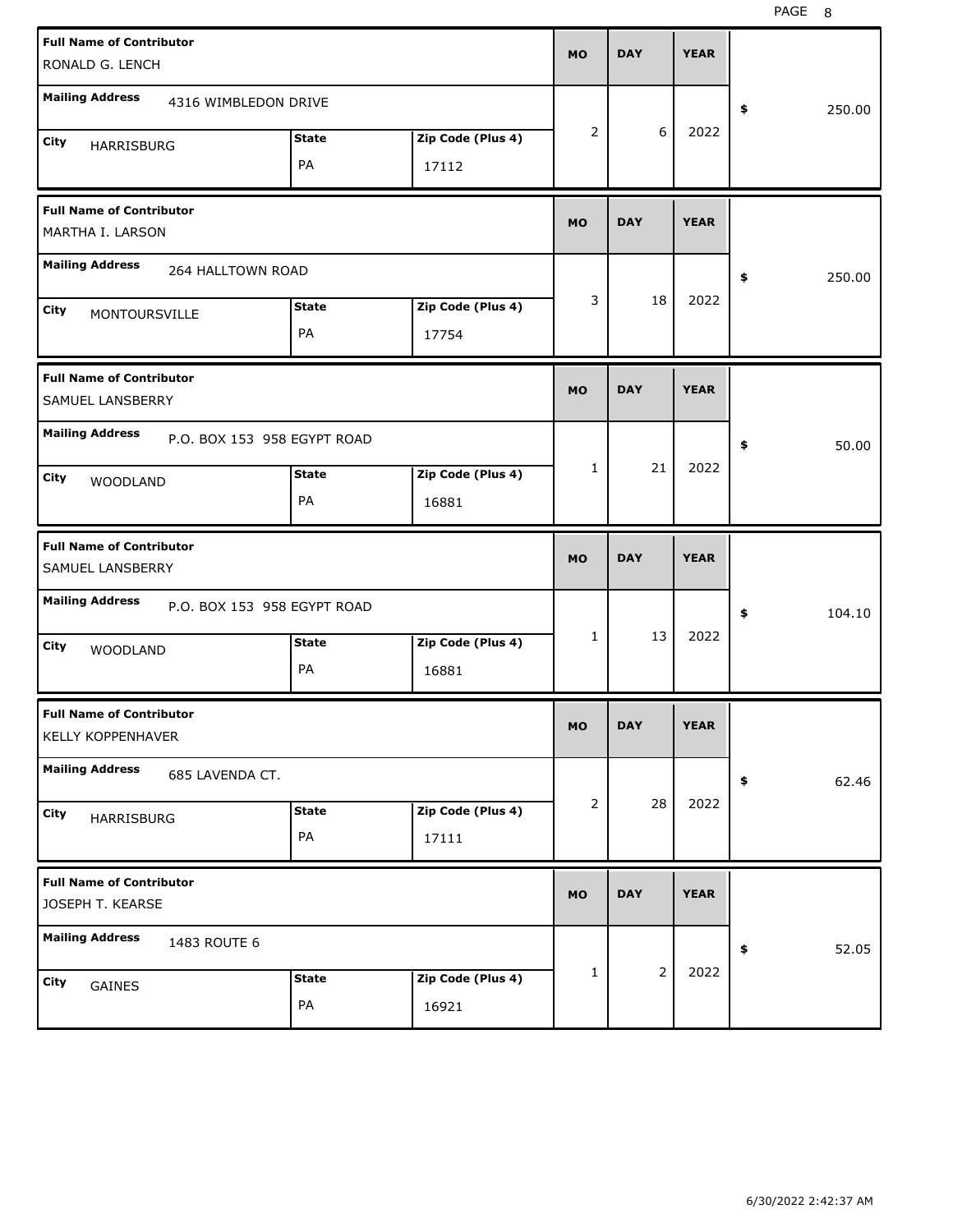| <b>Full Name of Contributor</b><br>CHRISTOPHER JOHNSTON |                                         |                   | <b>MO</b> | <b>DAY</b> | <b>YEAR</b> |              |
|---------------------------------------------------------|-----------------------------------------|-------------------|-----------|------------|-------------|--------------|
| <b>Mailing Address</b><br>526 POPLAR DRIVE              |                                         |                   |           |            |             | \$<br>104.10 |
| City<br>GREENSBURG                                      | <b>State</b>                            | Zip Code (Plus 4) | 1         | 28         | 2022        |              |
|                                                         | PA                                      | 15601             |           |            |             |              |
| <b>Full Name of Contributor</b><br>STEVEN P. JOHNSON    |                                         |                   | <b>MO</b> | <b>DAY</b> | <b>YEAR</b> |              |
| <b>Mailing Address</b><br>140 MILLSTONE DRIVE           |                                         |                   |           |            |             | \$<br>250.00 |
| City<br>MONTOURSVILLE                                   | <b>State</b>                            | Zip Code (Plus 4) | 3         | 18         | 2022        |              |
|                                                         | PA                                      | 17754             |           |            |             |              |
| <b>Full Name of Contributor</b><br>PHILLIP H. JOHNSON   |                                         |                   | <b>MO</b> | <b>DAY</b> | <b>YEAR</b> |              |
| <b>Mailing Address</b><br>8 WOODLYN TERRACE             |                                         |                   |           |            |             | \$<br>250.00 |
| City<br>WILLIAMSPORT                                    | <b>State</b>                            | Zip Code (Plus 4) | 3         | 18         | 2022        |              |
|                                                         | PA                                      | 17701             |           |            |             |              |
|                                                         |                                         |                   |           |            |             |              |
| <b>Full Name of Contributor</b><br><b>JOHN HORELL</b>   |                                         |                   | <b>MO</b> | <b>DAY</b> | <b>YEAR</b> |              |
| <b>Mailing Address</b>                                  | 1637 E. PLEASANT VALLEY BLVD. SUITE 200 |                   |           |            |             | \$<br>104.10 |
| City<br><b>ALTOONA</b>                                  | <b>State</b>                            | Zip Code (Plus 4) | 2         | 26         | 2022        |              |
|                                                         | PA                                      | 16602             |           |            |             |              |
| <b>Full Name of Contributor</b><br>DANE HIGBEE          |                                         |                   | МO        | DAY        | <b>YEAR</b> |              |
| <b>Mailing Address</b><br>1432 HUNTERS CHASE            |                                         |                   |           |            |             | 52.05<br>\$  |
| City                                                    | <b>State</b>                            | Zip Code (Plus 4) | 1         | 9          | 2022        |              |
| CHAMBERSBURG                                            | PA                                      | 17202             |           |            |             |              |
| <b>Full Name of Contributor</b><br>JEFFREY HELMER       |                                         |                   | <b>MO</b> | <b>DAY</b> | <b>YEAR</b> |              |
| <b>Mailing Address</b><br>602 WINDFIELD COURT           |                                         |                   |           |            |             | \$<br>200.00 |
| City<br>PORT MATILDA                                    | <b>State</b>                            | Zip Code (Plus 4) | 1         | 28         | 2022        |              |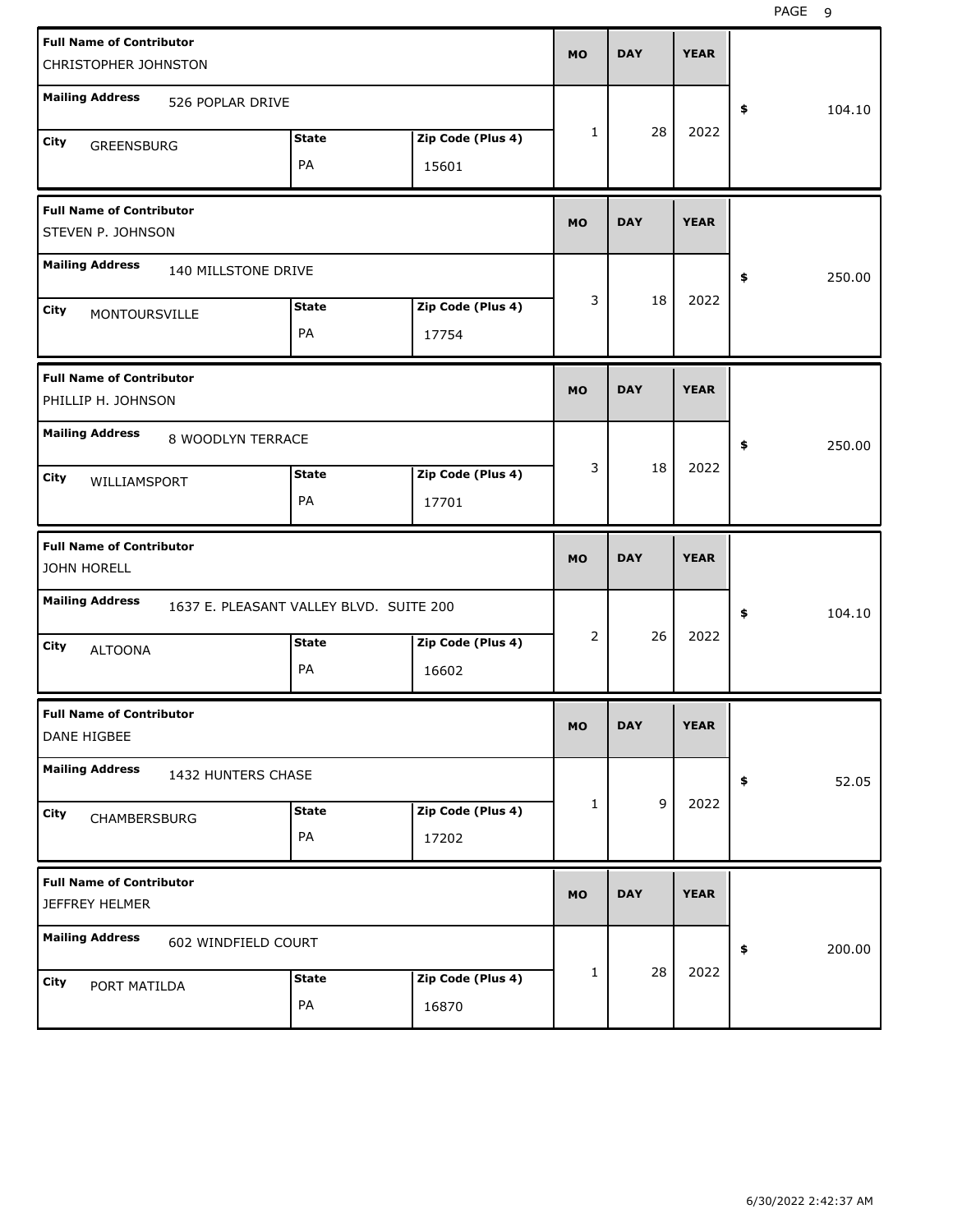| <b>Full Name of Contributor</b>                         |              |                   | <b>MO</b> | <b>DAY</b> | <b>YEAR</b> |              |
|---------------------------------------------------------|--------------|-------------------|-----------|------------|-------------|--------------|
| MOR GREENBERG                                           |              |                   |           |            |             |              |
| <b>Mailing Address</b><br>307 FOURTH AVENUE, #14FL      |              |                   |           |            |             | \$<br>37.00  |
| City<br>PITTSBURGH                                      | <b>State</b> | Zip Code (Plus 4) | 3         | 21         | 2022        |              |
|                                                         | PA           | 15217             |           |            |             |              |
| <b>Full Name of Contributor</b><br>MOR GREENBERG        |              |                   | <b>MO</b> | <b>DAY</b> | <b>YEAR</b> |              |
| <b>Mailing Address</b><br>307 FOURTH AVENUE, #14FL      |              |                   |           |            |             | \$<br>118.00 |
| City<br>PITTSBURGH                                      | <b>State</b> | Zip Code (Plus 4) | 2         | 16         | 2022        |              |
|                                                         | PA           | 15217             |           |            |             |              |
| <b>Full Name of Contributor</b><br>DAVIE J. GILMOUR     |              |                   | <b>MO</b> | <b>DAY</b> | <b>YEAR</b> |              |
| <b>Mailing Address</b><br>323 SYDNEY STREET             |              |                   |           |            |             | \$<br>250.00 |
| City<br>MONTOURSVILLE                                   | <b>State</b> | Zip Code (Plus 4) | 3         | 18         | 2022        |              |
|                                                         | PA           | 17754             |           |            |             |              |
|                                                         |              |                   |           |            |             |              |
| <b>Full Name of Contributor</b><br>JARED EMICO          |              |                   | <b>MO</b> | <b>DAY</b> | <b>YEAR</b> |              |
| <b>Mailing Address</b><br>125 W AARON DR                |              |                   |           |            |             | \$<br>104.10 |
| City                                                    | <b>State</b> | Zip Code (Plus 4) | 2         | 7          | 2022        |              |
| STATE COLLEGE                                           | PA           | 16803             |           |            |             |              |
| <b>Full Name of Contributor</b><br>DENNIS BRISLIN       |              |                   | MO        | <b>DAY</b> | <b>YEAR</b> |              |
| <b>Mailing Address</b><br>218 POLLOCK DRIVE             |              |                   |           |            |             | 104.10<br>\$ |
| City                                                    | <b>State</b> | Zip Code (Plus 4) | 3         | 6          | 2022        |              |
| PITTSTON                                                | PA           | 18540             |           |            |             |              |
| <b>Full Name of Contributor</b><br>SAMUEL P. BLACK, III |              |                   | <b>MO</b> | <b>DAY</b> | <b>YEAR</b> |              |
| <b>Mailing Address</b><br>121 E 2ND ST                  |              |                   |           |            |             | 21.33<br>\$  |
| City<br>ERIE                                            | <b>State</b> | Zip Code (Plus 4) | 3         | 16         | 2022        |              |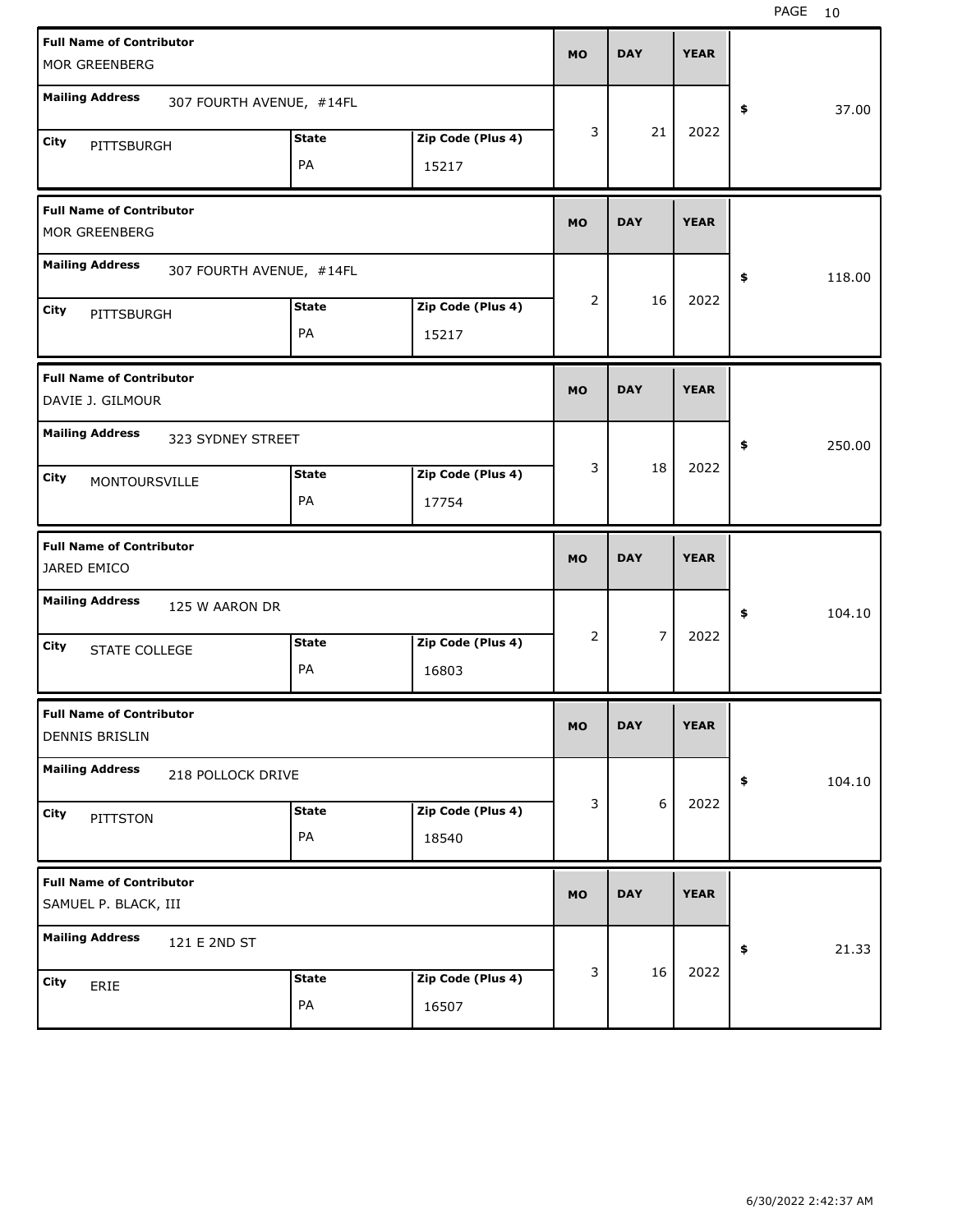| <b>Full Name of Contributor</b><br>SAMUEL P. BLACK, III |              |                   | <b>MO</b>      | <b>DAY</b> | <b>YEAR</b> |                   |
|---------------------------------------------------------|--------------|-------------------|----------------|------------|-------------|-------------------|
| <b>Mailing Address</b><br>121 E 2ND ST                  |              |                   |                |            |             | 21.33<br>\$       |
| City<br>ERIE                                            | <b>State</b> | Zip Code (Plus 4) | $\overline{2}$ | 16         | 2022        |                   |
|                                                         | PA           | 16507             |                |            |             |                   |
| <b>Full Name of Contributor</b><br>SAMUEL P. BLACK, III |              |                   | <b>MO</b>      | <b>DAY</b> | <b>YEAR</b> |                   |
| <b>Mailing Address</b><br>121 E 2ND ST                  |              |                   |                |            |             | 21.33<br>\$       |
| City<br>ERIE                                            | <b>State</b> | Zip Code (Plus 4) | $\mathbf{1}$   | 16         | 2022        |                   |
|                                                         | PA           | 16507             |                |            |             |                   |
| <b>Full Name of Contributor</b><br><b>MARK BIGATEL</b>  |              |                   | <b>MO</b>      | <b>DAY</b> | <b>YEAR</b> |                   |
| <b>Mailing Address</b><br>200 LINDEN CIRCLE             |              |                   |                |            |             | 104.26<br>\$      |
| City<br><b>CENTRE HALL</b>                              | <b>State</b> | Zip Code (Plus 4) | $\mathbf{1}$   | 30         | 2022        |                   |
|                                                         | PA           | 16828             |                |            |             |                   |
|                                                         |              |                   |                |            |             | <b>PAGE TOTAL</b> |

**Enter Grand Total of Part A on Schedule I, Detailed Summary Page, Section 2.**

**\$** 5,229.42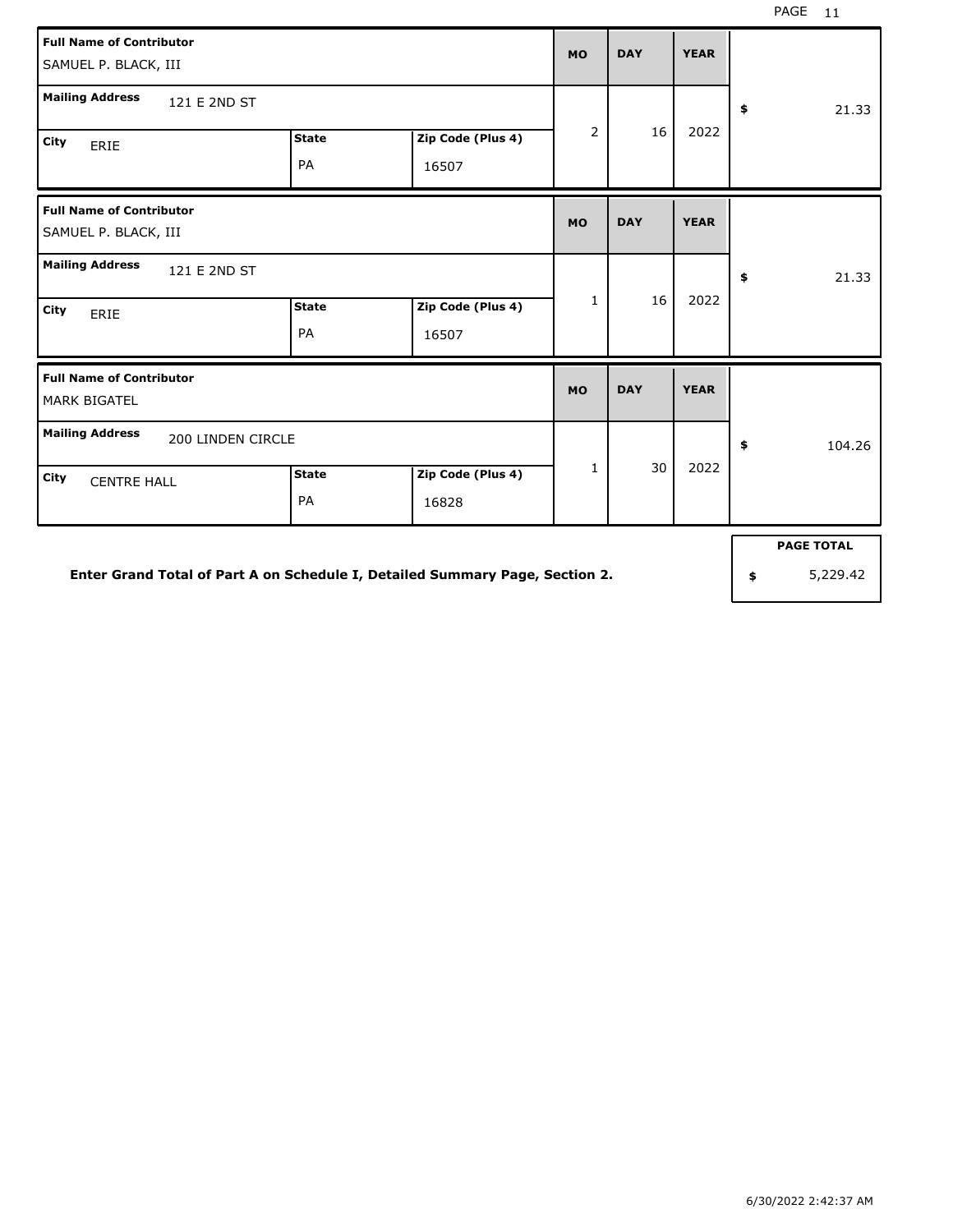### **PART C Contributions Received From Political Committees**

**OVER \$250.00**

 **Use this Part to itemize only contributions received from Political committees with an aggregate value from Over \$250.00 in the reporting period.**

| Name of Filing Committee or Candidate                                                         |                    |                            | <b>Reporting Period</b> |                |                |             |                 |
|-----------------------------------------------------------------------------------------------|--------------------|----------------------------|-------------------------|----------------|----------------|-------------|-----------------|
| <b>CORMAN FOR GOVERNOR</b>                                                                    |                    |                            | From:                   |                | 1/1/2022       | To:         | 3/28/2022       |
|                                                                                               |                    |                            |                         | <b>DATE</b>    |                |             | <b>AMOUNT</b>   |
| <b>Full Name of Contributing Committee</b><br>BOILERMAKERS LOCAL 154 CAMPAIGN ASSISTANCE FUND |                    |                            |                         | <b>MO</b>      | <b>DAY</b>     | <b>YEAR</b> |                 |
| <b>Mailing Address</b><br>1221 BANKSVILLE ROAD                                                |                    |                            |                         |                |                |             | 1,000.00<br>\$  |
| City<br>PITTSBURGH                                                                            | <b>State</b><br>PA | Zip Code (Plus 4)<br>15216 |                         | 1              | $\overline{4}$ | 2022        |                 |
| <b>Full Name of Contributing Committee</b><br>FRIENDS OF JAKE CORMAN                          |                    |                            |                         | <b>MO</b>      | <b>DAY</b>     | <b>YEAR</b> |                 |
| <b>Mailing Address</b><br>PO BOX 421<br>City<br><b>BELLEFONTE</b>                             | <b>State</b><br>PA | Zip Code (Plus 4)<br>16823 |                         | $\overline{2}$ | 10             | 2022        | \$<br>20,000.00 |
| <b>Full Name of Contributing Committee</b><br>GREENLEE PARTNERS STAE PAC                      |                    |                            |                         | <b>MO</b>      | <b>DAY</b>     | <b>YEAR</b> |                 |
| <b>Mailing Address</b><br>PO BOX 291<br>City<br>HARRISBURG                                    | <b>State</b><br>PA | Zip Code (Plus 4)<br>17108 |                         | 3              | 15             | 2022        | 5,000.00<br>\$  |
| <b>Full Name of Contributing Committee</b><br>MOVING PA FORWARD PAC                           |                    |                            |                         | <b>MO</b>      | <b>DAY</b>     | <b>YEAR</b> |                 |
| <b>Mailing Address</b><br>PO BOX 523<br>City<br>HARRISBURG                                    | <b>State</b><br>PA | Zip Code (Plus 4)<br>17108 |                         | 2              | 25             | 2022        | 15,000.00<br>≯  |
| <b>Full Name of Contributing Committee</b><br>PAFWD PAC                                       |                    |                            |                         | <b>MO</b>      | <b>DAY</b>     | <b>YEAR</b> |                 |
| <b>Mailing Address</b><br>1201A N CHURCH ST<br><b>City</b><br><b>HAZLETON</b>                 | <b>State</b><br>PA | Zip Code (Plus 4)<br>18202 |                         | 1              | 20             | 2022        | 15,000.00<br>\$ |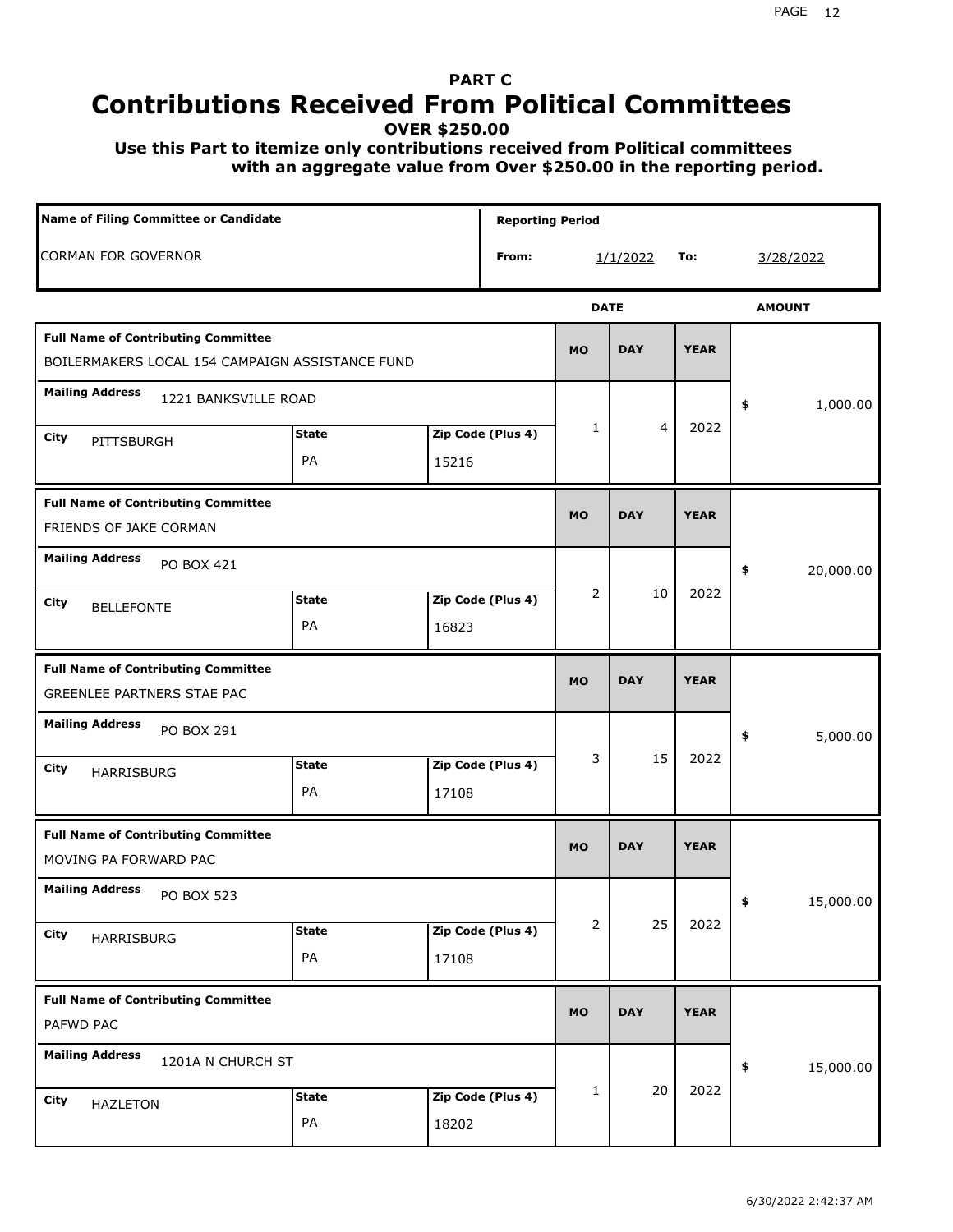| <b>Full Name of Contributing Committee</b><br>PAFWD PAC                              |                    |                            | <b>MO</b>    | <b>DAY</b>     | <b>YEAR</b> |                 |
|--------------------------------------------------------------------------------------|--------------------|----------------------------|--------------|----------------|-------------|-----------------|
| <b>Mailing Address</b><br>1201A N CHURCH ST                                          |                    |                            |              |                |             | \$<br>35,000.00 |
| City<br><b>HAZLETON</b>                                                              | <b>State</b><br>PA | Zip Code (Plus 4)<br>18202 | $\mathbf{1}$ | 25             | 2022        |                 |
| <b>Full Name of Contributing Committee</b><br>PGH SPRINKLER FITTERS LOCAL 542 PAC    |                    |                            | <b>MO</b>    | <b>DAY</b>     | <b>YEAR</b> |                 |
| <b>Mailing Address</b><br><b>227 STANTON AVENUE</b>                                  |                    |                            |              |                |             | \$<br>500.00    |
| City<br>PITTSBURGH                                                                   | <b>State</b><br>PA | Zip Code (Plus 4)<br>15209 | $\mathbf{1}$ | 4              | 2022        |                 |
| <b>Full Name of Contributing Committee</b><br>PLP PAC                                |                    |                            | <b>MO</b>    | <b>DAY</b>     | <b>YEAR</b> |                 |
| <b>Mailing Address</b><br>2 BALA PLAZA STE 300                                       |                    |                            |              |                |             | 5,000.00<br>\$  |
| City<br><b>BALA CYNWYD</b>                                                           | <b>State</b><br>PA | Zip Code (Plus 4)<br>19004 | 3            | 28             | 2022        |                 |
|                                                                                      |                    |                            |              |                |             |                 |
| <b>Full Name of Contributing Committee</b><br>PLUMBERS AND PIPEFITTERS LOCAL 354 PAC |                    |                            | <b>MO</b>    | <b>DAY</b>     | <b>YEAR</b> |                 |
| <b>Mailing Address</b><br>PO DWR 1                                                   |                    |                            |              |                |             | \$<br>500.00    |
| City<br><b>YOUNGWOOD</b>                                                             | <b>State</b><br>PA | Zip Code (Plus 4)<br>15697 | 1            | $\overline{4}$ | 2022        |                 |
| <b>Full Name of Contributing Committee</b><br>PLUMBERS LOCAL UNION NO 27 PAC         |                    |                            | <b>MO</b>    | <b>DAY</b>     | <b>YEAR</b> |                 |
| <b>Mailing Address</b><br>1040 MONTOUR WEST IND PARK                                 |                    |                            |              |                |             | 1,000.00<br>\$  |
| City<br>CORAOPOLIS                                                                   | <b>State</b><br>PA | Zip Code (Plus 4)<br>15108 | 1            | $\overline{4}$ | 2022        |                 |
| <b>Full Name of Contributing Committee</b><br>STEAMFITTERS LOCAL UNION 449 PAC FUND  |                    |                            | <b>MO</b>    | <b>DAY</b>     | <b>YEAR</b> |                 |
| <b>Mailing Address</b><br>1517 WOODRUFF STREET                                       |                    |                            |              |                | 2022        | 7,500.00<br>\$  |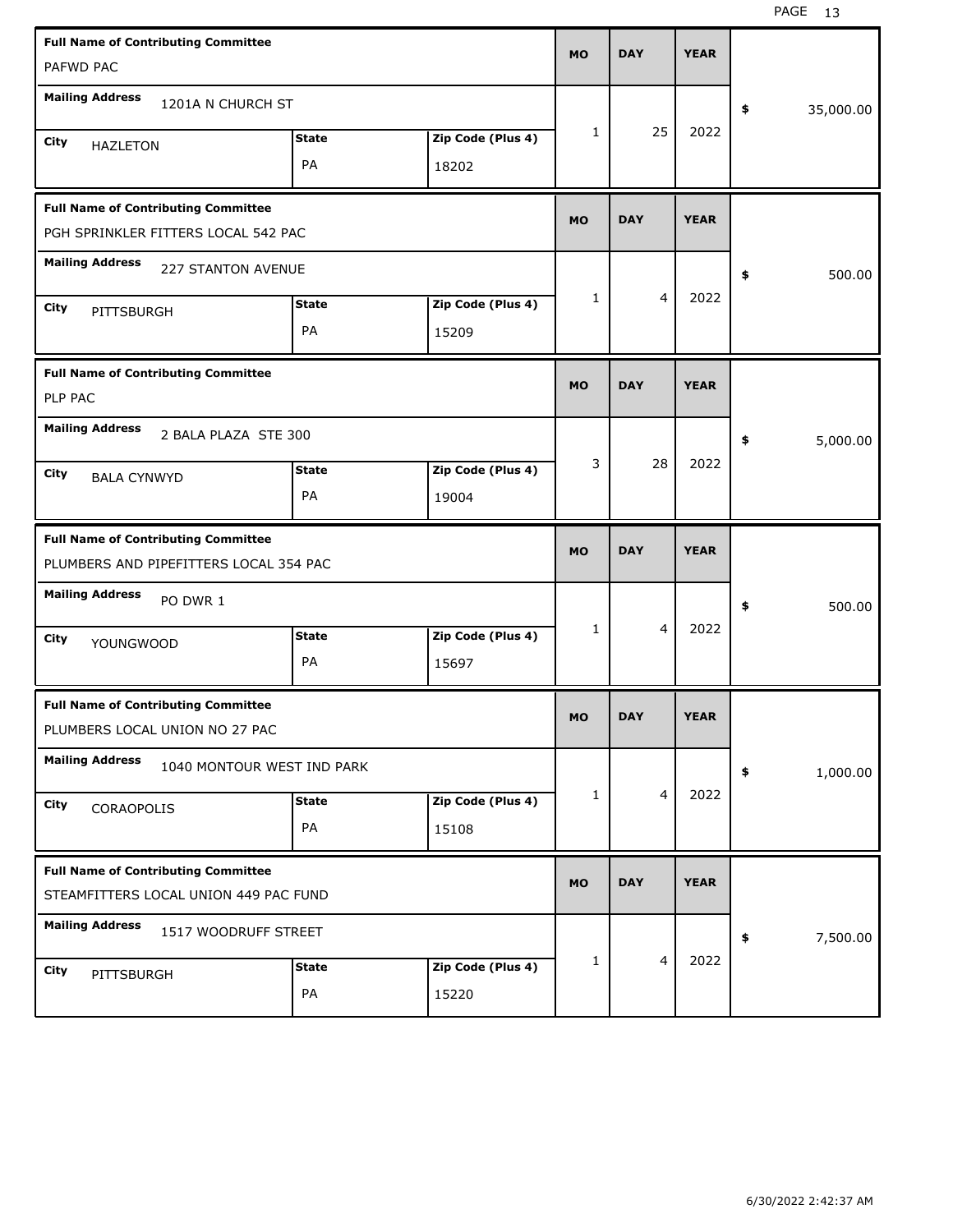| <b>Full Name of Contributing Committee</b><br>TRANSPORTATION CONSTRUCTION INDUSTRIES PAC                                                       |                           |                            | <b>MO</b> | <b>DAY</b> | <b>YEAR</b> |                                       |
|------------------------------------------------------------------------------------------------------------------------------------------------|---------------------------|----------------------------|-----------|------------|-------------|---------------------------------------|
| <b>Mailing Address</b><br>800 NORTH 3RD STREET STE 500<br>City<br><b>HARRISBURG</b>                                                            | <b>State</b><br>PA        | Zip Code (Plus 4)<br>17102 | 3         | 10         | 2022        | \$<br>10,000.00                       |
| <b>Full Name of Contributing Committee</b><br>WASHINGTON COUNTY CHAMBER OF COMMERCE PAC<br><b>Mailing Address</b><br>375 SOUTHPOINTE BOULEVARD |                           |                            | <b>MO</b> | <b>DAY</b> | <b>YEAR</b> |                                       |
| City<br><b>CANONSBURG</b>                                                                                                                      | <b>State</b><br><b>PA</b> | Zip Code (Plus 4)<br>15317 | 3         | 28         | 2022        | \$<br>1,000.00                        |
| Enter Grand Total of Part C on Schedule I, Detailed Summary Page, Section 3.                                                                   |                           |                            |           |            |             | \$<br><b>PAGE TOTAL</b><br>116,500.00 |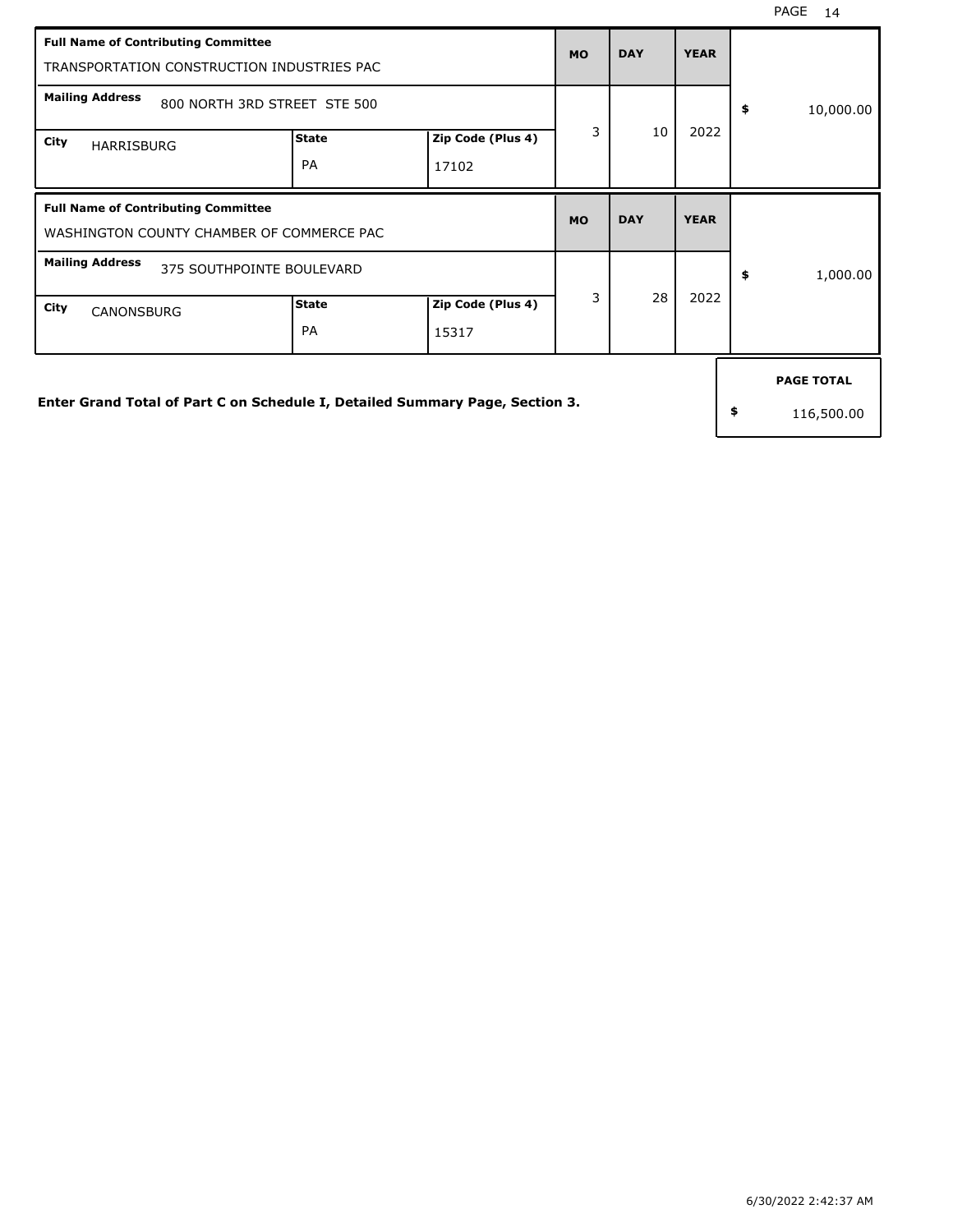# **PART D ALL OTHER CONTRIBUTIONS**

#### **OVER \$250.00**

#### **Use this Part to itemize all other contributions with an aggregate value of**

 **over \$250.00 in the reporting period.**

 **(Exclude contributions from political committees reported in Part C.)** 

| Name of Filing Committee or Candidate                                 |              |                   |       | <b>Reporting Period</b> |              |                |                        |                  |
|-----------------------------------------------------------------------|--------------|-------------------|-------|-------------------------|--------------|----------------|------------------------|------------------|
| <b>CORMAN FOR GOVERNOR</b>                                            |              |                   | From: |                         |              | $1/1/2022$ To: |                        | <u>3/28/2022</u> |
|                                                                       |              |                   |       |                         | <b>DATE</b>  |                | <b>AMOUNT</b>          |                  |
| <b>Full Name of Contributor</b><br><b>JAMES AGRAS</b>                 |              |                   |       | <b>MO</b>               | <b>DAY</b>   | <b>YEAR</b>    |                        |                  |
| <b>Mailing</b><br>750 WASHINGTON RD PH 1605<br><b>Address</b>         |              |                   |       |                         |              |                | \$                     | 10,000.00        |
| City<br>PITTSBURGH                                                    | <b>State</b> | Zip Code (Plus 4) |       | 3                       | 15           | 2022           |                        |                  |
|                                                                       | PA           | 15228             |       |                         |              |                |                        |                  |
| <b>Employer Name</b><br><b>TRIANGLE TECH GROUP</b>                    |              |                   |       | <b>Occupation</b>       |              | CEO            |                        |                  |
| <b>Employer Mailing Address/Principal Place of</b><br><b>Business</b> |              | City              |       |                         | <b>State</b> |                | Zip Code (Plus 4)      |                  |
| 1940 PERRYSVILLE AVENUE                                               |              | PITTSBURGH        |       |                         | PA           |                | 15214                  |                  |
| <b>Full Name of Contributor</b><br><b>BLAISE ALEXANDER</b>            |              |                   |       | <b>MO</b>               | <b>DAY</b>   | <b>YEAR</b>    |                        |                  |
| <b>Mailing</b><br>10 ALEXANDER DRIVE<br><b>Address</b>                |              |                   |       |                         |              |                | \$                     | 2,900.00         |
| City<br><b>MUNCY</b>                                                  | <b>State</b> | Zip Code (Plus 4) |       | 3                       | 23           | 2022           |                        |                  |
|                                                                       | PA           | 17756             |       |                         |              |                |                        |                  |
| <b>Employer Name</b><br>BLAISE ALEXANDER FAMILY DEALERSHIP            |              |                   |       | <b>Occupation</b>       |              | <b>OWNER</b>   |                        |                  |
| <b>Employer Mailing Address/Principal Place of</b><br><b>Business</b> |              | City              |       |                         | <b>State</b> |                | Zip Code (Plus 4)      |                  |
| 2265 OLD TURNPIKE ROAD                                                |              | LEWISBURG         |       |                         | PA           |                | 17837                  |                  |
| <b>Full Name of Contributor</b><br>JAY ALEXANDER                      |              |                   |       | <b>MO</b>               | <b>DAY</b>   | <b>YEAR</b>    |                        |                  |
| <b>Mailing</b><br>2195 BUTTERNUT GROVE ROAD<br><b>Address</b>         |              |                   |       |                         |              |                | \$                     | 500.00           |
| City<br>MONTOURSVILLE                                                 | <b>State</b> | Zip Code (Plus 4) |       | 3                       | 15           | 2022           |                        |                  |
|                                                                       | PA           | 17754             |       |                         |              |                |                        |                  |
| <b>Employer Name</b><br>CLINTON COUNTY SOLID AUTHORITY                |              |                   |       | <b>Occupation</b>       |              |                | <b>GENERAL MANAGER</b> |                  |
| <b>Employer Mailing Address/Principal Place of</b><br><b>Business</b> |              | City              |       |                         | <b>State</b> |                | Zip Code (Plus 4)      |                  |
| 15 LANDFILL LANE                                                      |              | MCELHATTAN        |       |                         | PA           |                | 17748                  |                  |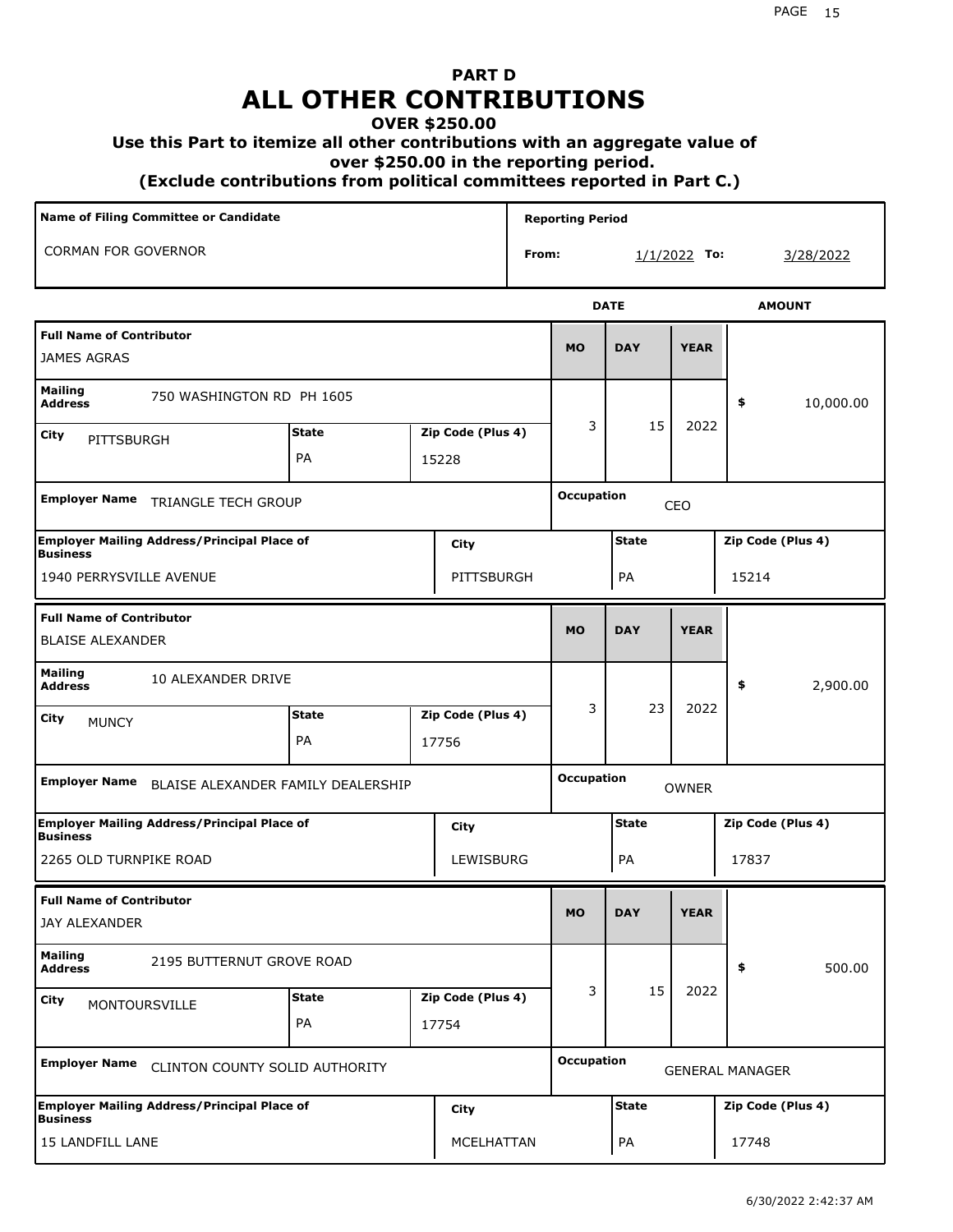| <b>Full Name of Contributor</b><br>BRICE D. ARNDT          |                                                    |                    |                            | <b>MO</b>         | <b>DAY</b>   | <b>YEAR</b>    |                      |           |
|------------------------------------------------------------|----------------------------------------------------|--------------------|----------------------------|-------------------|--------------|----------------|----------------------|-----------|
| <b>Mailing</b><br><b>Address</b>                           | 83 GREENWOOD CIRCLE                                |                    |                            |                   |              |                | \$                   | 500.00    |
| City<br><b>WORMLESBURG</b>                                 |                                                    | <b>State</b>       | Zip Code (Plus 4)          | 2                 | 17           | 2022           |                      |           |
|                                                            |                                                    | PA                 | 17043                      |                   |              |                |                      |           |
|                                                            | Employer Name SELF-EMPLOYED                        |                    |                            | <b>Occupation</b> |              | <b>DENTIST</b> |                      |           |
| <b>Business</b>                                            | <b>Employer Mailing Address/Principal Place of</b> |                    | City                       |                   | <b>State</b> |                | Zip Code (Plus 4)    |           |
| 3975 TRINDLE ROAD                                          |                                                    |                    | <b>CAMP HILL</b>           |                   | PA           |                | 17011                |           |
| <b>Full Name of Contributor</b><br><b>ANTHONY L. BUCCI</b> |                                                    |                    |                            | <b>MO</b>         | <b>DAY</b>   | <b>YEAR</b>    |                      |           |
| <b>Mailing</b><br><b>Address</b>                           | 225 WEST STATION SQUARE DRIVE                      |                    |                            |                   |              |                | \$                   | 1,000.00  |
| City<br><b>PITTSBURGH</b>                                  |                                                    | <b>State</b>       | Zip Code (Plus 4)          | 3                 | 3            | 2022           |                      |           |
|                                                            |                                                    | PA                 | 15219                      |                   |              |                |                      |           |
| <b>Employer Name</b>                                       | PENN HEALTH GROUP                                  |                    |                            | <b>Occupation</b> |              | CHAIRMAN       |                      |           |
| <b>Business</b>                                            | <b>Employer Mailing Address/Principal Place of</b> |                    | City                       |                   | <b>State</b> |                | Zip Code (Plus 4)    |           |
|                                                            | 225 WEST STATION SQUARE DRIVE                      |                    | PITTSBURGH                 |                   | PA           |                | 15219                |           |
|                                                            |                                                    |                    |                            |                   |              |                |                      |           |
| <b>Full Name of Contributor</b><br>RICHARD H. BURKLAND     |                                                    |                    |                            | <b>MO</b>         | <b>DAY</b>   | <b>YEAR</b>    |                      |           |
| <b>Mailing</b><br><b>Address</b>                           | 142 CLARK ROAD                                     |                    |                            |                   |              |                | \$                   | 5,000.00  |
| City<br><b>PERRYOPOLIS</b>                                 |                                                    | <b>State</b><br>PA | Zip Code (Plus 4)<br>15473 | 3                 | 3            | 2022           |                      |           |
| Employer Name SELF                                         |                                                    |                    |                            | <b>Occupation</b> |              |                | OIL AND GAS PRODUCER |           |
| <b>Business</b>                                            | <b>Employer Mailing Address/Principal Place of</b> |                    | <b>City</b>                |                   | <b>State</b> |                | Zip Code (Plus 4)    |           |
| 142 CLARK ROAD                                             |                                                    |                    | PERRYOPOLIS                |                   | PA           |                | 15473                |           |
| <b>Full Name of Contributor</b><br>DAVID CADDICK           |                                                    |                    |                            | <b>MO</b>         | <b>DAY</b>   | <b>YEAR</b>    |                      |           |
| <b>Mailing</b><br><b>Address</b>                           | 1813 HOWE LANE                                     |                    |                            |                   |              |                | \$                   | 10,000.00 |
| City<br><b>MAPLE GLEN</b>                                  |                                                    | <b>State</b>       | Zip Code (Plus 4)          | 2                 | 22           | 2022           |                      |           |
|                                                            |                                                    | PA                 | 19002                      |                   |              |                |                      |           |
| <b>Employer Name</b>                                       | CADDICK CONSTRUCTION                               |                    |                            | <b>Occupation</b> |              | <b>OWNER</b>   |                      |           |
| <b>Business</b>                                            | <b>Employer Mailing Address/Principal Place of</b> |                    | <b>City</b>                |                   | <b>State</b> |                | Zip Code (Plus 4)    |           |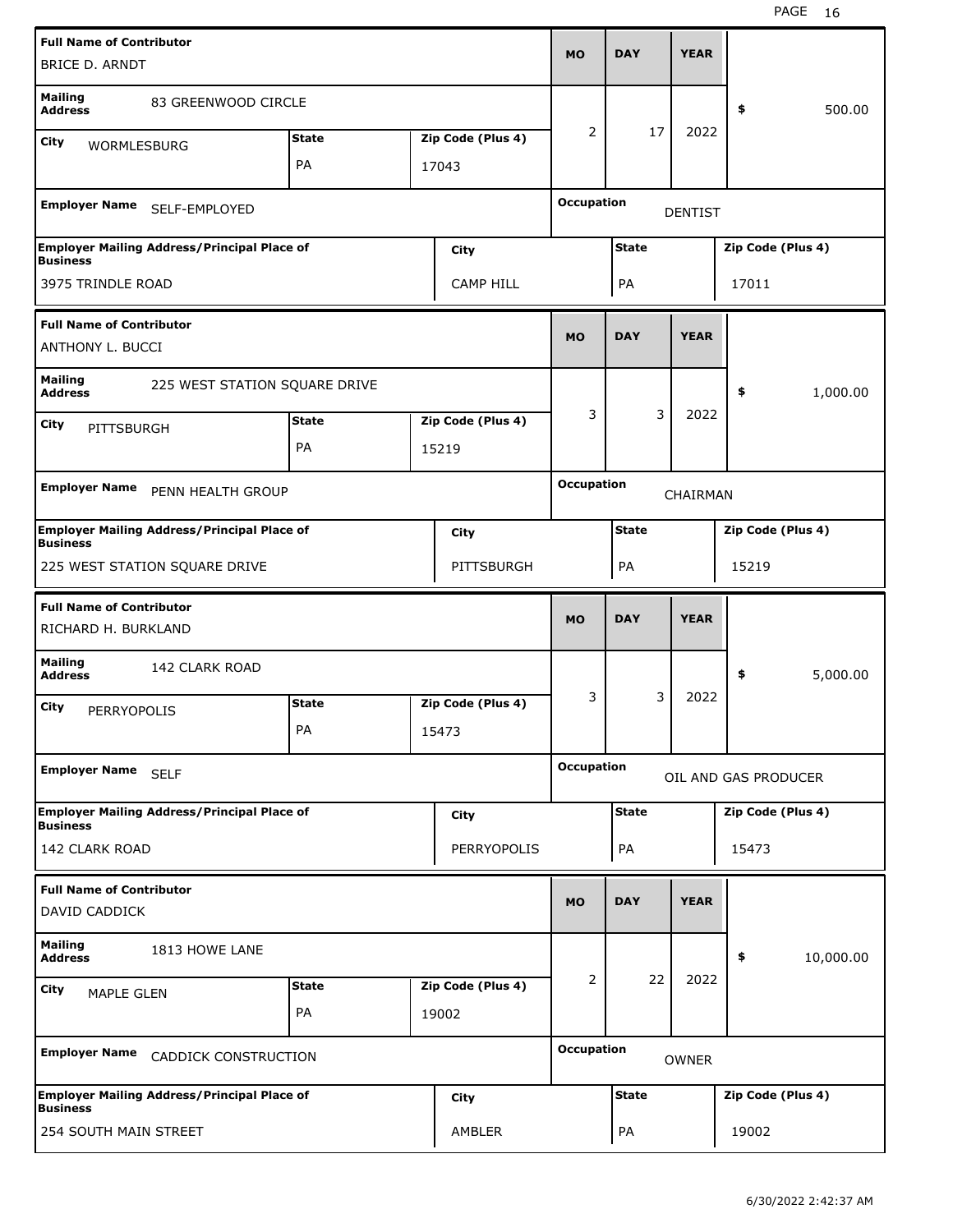| <b>Full Name of Contributor</b>                       |                                                    |              |                      | <b>MO</b>         | <b>DAY</b>   | <b>YEAR</b>      |                    |           |
|-------------------------------------------------------|----------------------------------------------------|--------------|----------------------|-------------------|--------------|------------------|--------------------|-----------|
| JOHN CATSIMATIDIS                                     |                                                    |              |                      |                   |              |                  |                    |           |
| <b>Mailing</b><br><b>Address</b>                      | 817 5TH AVENUE                                     |              |                      |                   |              |                  | \$                 | 2,500.00  |
| City<br><b>NEW YORK</b>                               |                                                    | <b>State</b> | Zip Code (Plus 4)    | 1                 | 12           | 2022             |                    |           |
|                                                       |                                                    | <b>NY</b>    | 10065                |                   |              |                  |                    |           |
| <b>Employer Name</b>                                  | <b>GRISTEDES</b>                                   |              |                      | <b>Occupation</b> |              | CEO              |                    |           |
| <b>Business</b>                                       | <b>Employer Mailing Address/Principal Place of</b> |              | City                 |                   | <b>State</b> |                  | Zip Code (Plus 4)  |           |
| 907 8TH AVENUE                                        |                                                    |              | <b>NEW YORK</b>      |                   | <b>NY</b>    |                  | 10019              |           |
| <b>Full Name of Contributor</b><br><b>JOHN CONROY</b> |                                                    |              |                      | <b>MO</b>         | <b>DAY</b>   | <b>YEAR</b>      |                    |           |
| <b>Mailing</b><br><b>Address</b>                      | 212 S. ACADEMY ST                                  |              |                      |                   |              |                  | \$                 | 500.00    |
|                                                       |                                                    | <b>State</b> | Zip Code (Plus 4)    | 2                 | 15           | 2022             |                    |           |
| City<br><b>BOALSBURG</b>                              |                                                    | PA           | 16827                |                   |              |                  |                    |           |
|                                                       |                                                    |              |                      |                   |              |                  |                    |           |
| <b>Employer Name</b>                                  | FROST CONN, INC.                                   |              |                      | <b>Occupation</b> |              | <b>INSURANCE</b> |                    |           |
| <b>Business</b>                                       | <b>Employer Mailing Address/Principal Place of</b> |              | City                 |                   | <b>State</b> |                  | Zip Code (Plus 4)  |           |
| 1301 N. ATHERTON ST #3                                |                                                    |              | <b>STATE COLLEGE</b> |                   | PA           |                  | 16803              |           |
|                                                       |                                                    |              |                      |                   |              |                  |                    |           |
| <b>Full Name of Contributor</b><br>REBECCA D. CORMAN  |                                                    |              |                      | <b>MO</b>         | <b>DAY</b>   | <b>YEAR</b>      |                    |           |
| <b>Mailing</b><br><b>Address</b>                      | 354 MEADOW FLOWER CIRCLE                           |              |                      |                   |              |                  | \$                 | 10,000.00 |
| City                                                  |                                                    | <b>State</b> | Zip Code (Plus 4)    | 2                 | 6            | 2022             |                    |           |
| <b>BELLEFONTE</b>                                     |                                                    | PA           | 16823                |                   |              |                  |                    |           |
| <b>Employer Name</b>                                  | RETIRED                                            |              |                      | <b>Occupation</b> |              | RETIRED          |                    |           |
|                                                       | <b>Employer Mailing Address/Principal Place of</b> |              | City                 |                   | <b>State</b> |                  | Zip Code (Plus 4)  |           |
| <b>Business</b><br><b>RETIRED</b>                     |                                                    |              |                      |                   |              |                  |                    |           |
| <b>Full Name of Contributor</b>                       |                                                    |              |                      | <b>MO</b>         | <b>DAY</b>   | <b>YEAR</b>      |                    |           |
| WILLIAM DAGGETT, JR                                   |                                                    |              |                      |                   |              |                  |                    |           |
| <b>Mailing</b><br><b>Address</b>                      | 400 BERWYN PARK ROAD #200                          |              |                      |                   |              |                  | \$                 | 5,000.00  |
| City<br><b>BERWYN</b>                                 |                                                    | <b>State</b> | Zip Code (Plus 4)    | 2                 | 17           | 2022             |                    |           |
|                                                       |                                                    | PA           | 19312                |                   |              |                  |                    |           |
| <b>Employer Name</b>                                  | ONE DIGITAL                                        |              |                      | <b>Occupation</b> |              |                  | MANAGING PRINCIPAL |           |
| <b>Business</b>                                       | <b>Employer Mailing Address/Principal Place of</b> |              | City                 |                   | <b>State</b> |                  | Zip Code (Plus 4)  |           |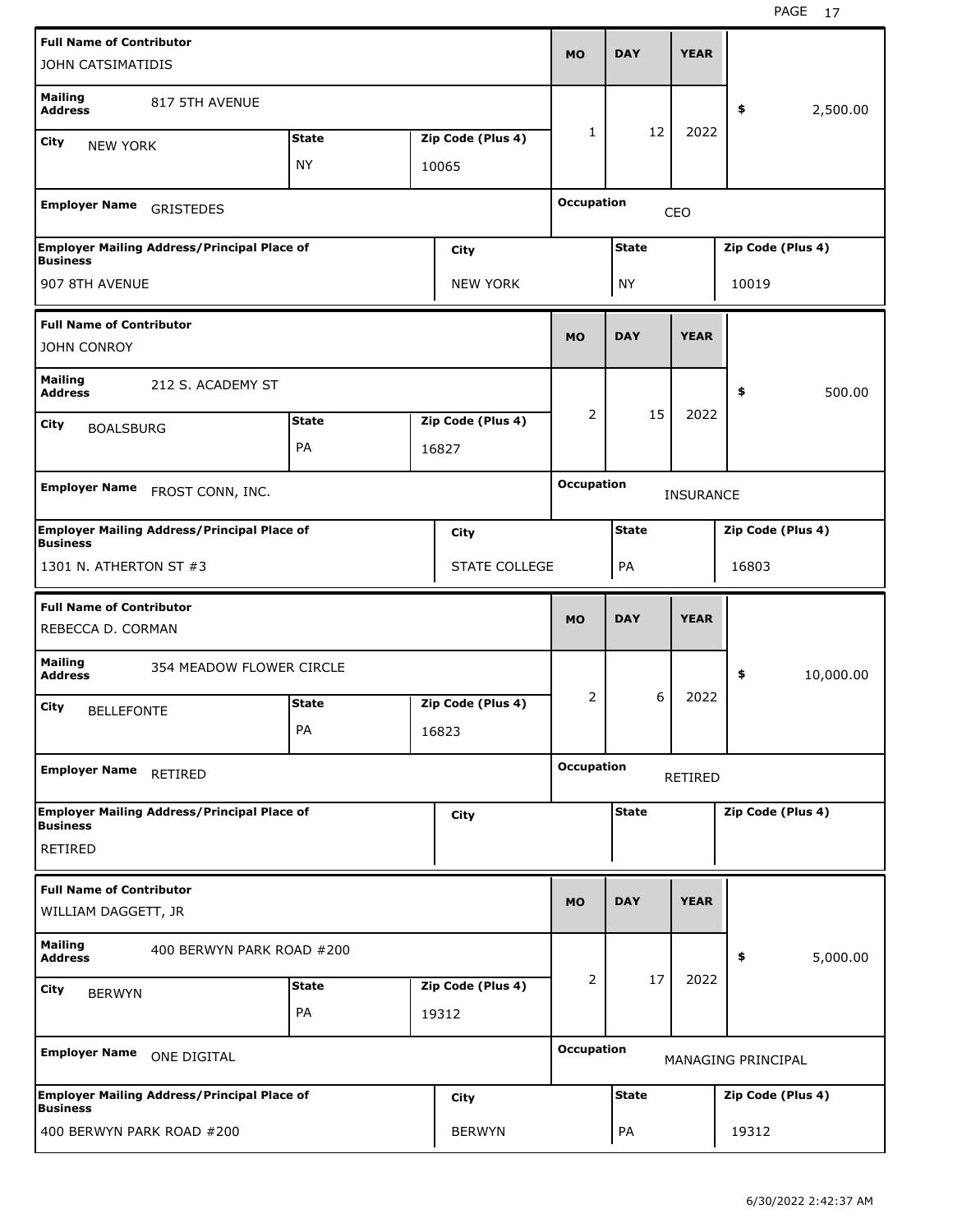| <b>Full Name of Contributor</b>                      |                                                    |              |                   | <b>MO</b>         | <b>DAY</b>   | <b>YEAR</b>    |                         |           |
|------------------------------------------------------|----------------------------------------------------|--------------|-------------------|-------------------|--------------|----------------|-------------------------|-----------|
| <b>ASHLEY DAVIS</b>                                  |                                                    |              |                   |                   |              |                |                         |           |
| <b>Mailing</b><br><b>Address</b>                     | 4414 29TH STREET, NW                               |              |                   |                   |              |                | \$                      | 15,000.00 |
| City<br>WASHINGTON                                   |                                                    | <b>State</b> | Zip Code (Plus 4) | 3                 | 11           | 2022           |                         |           |
|                                                      |                                                    | DC           | 20008             |                   |              |                |                         |           |
| <b>Employer Name</b>                                 | <b>WEST FRONT STRATEGIES</b>                       |              |                   | <b>Occupation</b> |              | <b>PARTNER</b> |                         |           |
| <b>Business</b>                                      | <b>Employer Mailing Address/Principal Place of</b> |              | City              |                   | <b>State</b> |                | Zip Code (Plus 4)       |           |
|                                                      | 1201 PENNSYLVANIA AVENUE, NW                       |              | WASHINGTON        |                   | DC           |                | 20004                   |           |
| <b>Full Name of Contributor</b><br>MATTHEW G. DESOTO |                                                    |              |                   | <b>MO</b>         | <b>DAY</b>   | <b>YEAR</b>    |                         |           |
| <b>Mailing</b><br><b>Address</b>                     | <b>650 WEST MARKET STREET</b>                      |              |                   |                   |              |                | \$                      | 25,000.00 |
| City                                                 |                                                    | <b>State</b> | Zip Code (Plus 4) | 3                 | 24           | 2022           |                         |           |
| WILLIAMSTOWN                                         |                                                    | PA           | 17098             |                   |              |                |                         |           |
|                                                      |                                                    |              |                   | <b>Occupation</b> |              |                |                         |           |
| <b>Employer Name</b>                                 | MI WINDOWS AND DOORS                               |              |                   |                   |              |                | CHIEF EXECUTIVE OFFICER |           |
| <b>Business</b>                                      | <b>Employer Mailing Address/Principal Place of</b> |              | City              |                   | <b>State</b> |                | Zip Code (Plus 4)       |           |
| <b>650 WEST MARKET STREET</b>                        |                                                    |              | WILLIAMSTOWN      |                   | PA           |                | 17098                   |           |
|                                                      |                                                    |              |                   |                   |              |                |                         |           |
| <b>Full Name of Contributor</b>                      | DUBLIN ASSOCIATES (SOLE PROP)                      |              |                   | <b>MO</b>         | <b>DAY</b>   | <b>YEAR</b>    |                         |           |
| <b>Mailing</b><br><b>Address</b>                     | 4231 ORCHARD HILL ROAD                             |              |                   |                   |              |                | \$                      | 1,000.00  |
| City                                                 |                                                    | <b>State</b> | Zip Code (Plus 4) | 3                 | 28           | 2022           |                         |           |
| HARRISBURG                                           |                                                    | PA           | 17110             |                   |              |                |                         |           |
| <b>Employer Name</b>                                 |                                                    |              |                   | <b>Occupation</b> |              |                |                         |           |
| <b>Business</b>                                      | <b>Employer Mailing Address/Principal Place of</b> |              | City              |                   | <b>State</b> |                | Zip Code (Plus 4)       |           |
| 4231 ORCHARD HILL ROAD                               |                                                    |              | HARRISBURG        |                   | PA           |                | 17110                   |           |
| <b>Full Name of Contributor</b><br>JAMES EDWARDS     |                                                    |              |                   | <b>MO</b>         | <b>DAY</b>   | <b>YEAR</b>    |                         |           |
| <b>Mailing</b><br><b>Address</b>                     | 127 RIDING TRAIL LN                                |              |                   |                   |              |                | \$                      | 260.25    |
| City                                                 |                                                    | <b>State</b> | Zip Code (Plus 4) | $\mathbf{1}$      | 31           | 2022           |                         |           |
| PITTSBURGH                                           |                                                    | PA           | 15215             |                   |              |                |                         |           |
| <b>Employer Name</b>                                 | <b>COTERRA ENERGY INC</b>                          |              |                   | <b>Occupation</b> |              | MANAGER        |                         |           |
| <b>Business</b>                                      | <b>Employer Mailing Address/Principal Place of</b> |              | <b>City</b>       |                   | <b>State</b> |                | Zip Code (Plus 4)       |           |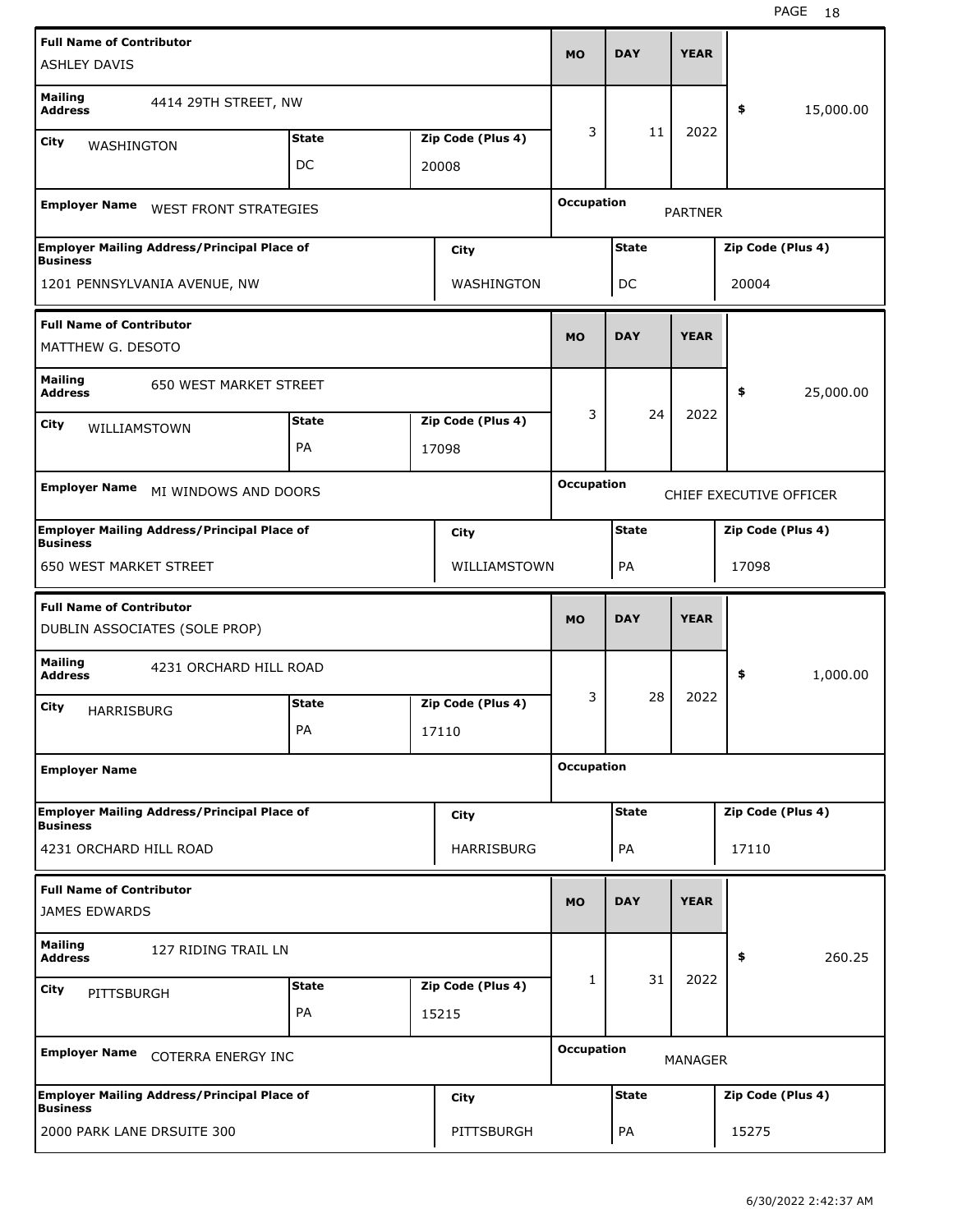| <b>Full Name of Contributor</b><br>KATHERINE ERLICHMAN      |                                                    |                    |                            | <b>MO</b>         | <b>DAY</b>   | <b>YEAR</b> |                      |          |
|-------------------------------------------------------------|----------------------------------------------------|--------------------|----------------------------|-------------------|--------------|-------------|----------------------|----------|
| <b>Mailing</b><br><b>Address</b>                            | 508 MESSIAH CHURCH RD                              |                    |                            |                   |              |             | \$                   | 5,000.00 |
| City<br><b>BEDFORD</b>                                      |                                                    | <b>State</b>       | Zip Code (Plus 4)          | $\mathbf{1}$      | 17           | 2022        |                      |          |
|                                                             |                                                    | PA                 | 15522                      |                   |              |             |                      |          |
| <b>Employer Name</b>                                        | PENNWOOD OPTHALMIC ASSOCIATES                      |                    |                            | <b>Occupation</b> |              | PHYSICIAN   |                      |          |
| <b>Business</b>                                             | <b>Employer Mailing Address/Principal Place of</b> |                    | City                       |                   | <b>State</b> |             | Zip Code (Plus 4)    |          |
| 311 HOSPITAL DRIVE                                          |                                                    |                    | <b>EVERETT</b>             |                   | PA           |             | 15537                |          |
| <b>Full Name of Contributor</b><br>KATHERINE ERLICHMAN      |                                                    |                    |                            | <b>MO</b>         | <b>DAY</b>   | <b>YEAR</b> |                      |          |
| <b>Mailing</b><br><b>Address</b>                            | 508 MESSIAH CHURCH RD                              |                    |                            |                   |              |             | \$                   | 143.00   |
| City                                                        |                                                    | <b>State</b>       | Zip Code (Plus 4)          | 2                 | 3            | 2022        |                      |          |
| <b>BEDFORD</b>                                              |                                                    | PA                 | 15522                      |                   |              |             |                      |          |
| <b>Employer Name</b>                                        | PENNWOOD OPTHALMIC ASSOCIATES                      |                    |                            | <b>Occupation</b> |              | PHYSICIAN   |                      |          |
| <b>Business</b>                                             | <b>Employer Mailing Address/Principal Place of</b> |                    | City                       |                   | <b>State</b> |             | Zip Code (Plus 4)    |          |
| 311 HOSPITAL DRIVE                                          |                                                    |                    | <b>EVERETT</b>             |                   | PA           |             | 15537                |          |
|                                                             |                                                    |                    |                            |                   |              |             |                      |          |
| <b>Full Name of Contributor</b><br>KATHERINE ERLICHMAN      |                                                    |                    |                            | <b>MO</b>         | <b>DAY</b>   | <b>YEAR</b> |                      |          |
| <b>Mailing</b><br><b>Address</b>                            | 508 MESSIAH CHURCH RD                              |                    |                            |                   |              |             | \$                   | 279.00   |
| City<br><b>BEDFORD</b>                                      |                                                    | <b>State</b><br>PA | Zip Code (Plus 4)<br>15522 | 3                 | 23           | 2022        |                      |          |
| <b>Employer Name</b>                                        | PENNWOOD OPTHALMIC ASSOCIATES                      |                    |                            | <b>Occupation</b> |              | PHYSICIAN   |                      |          |
| <b>Business</b>                                             | <b>Employer Mailing Address/Principal Place of</b> |                    | <b>City</b>                |                   | <b>State</b> |             | Zip Code (Plus 4)    |          |
| 311 HOSPITAL DRIVE                                          |                                                    |                    | <b>EVERETT</b>             |                   | PA           |             | 15537                |          |
| <b>Full Name of Contributor</b><br><b>CHARLENE FRIEDMAN</b> |                                                    |                    |                            | <b>MO</b>         | <b>DAY</b>   | <b>YEAR</b> |                      |          |
| <b>Mailing</b><br><b>Address</b>                            | 651 BAILEY LANE                                    |                    |                            |                   |              |             | \$                   | 5,000.00 |
| City                                                        |                                                    | <b>State</b>       | Zip Code (Plus 4)          | 3                 | 15           | 2022        |                      |          |
| <b>BOALSBURG</b>                                            |                                                    | PA                 | 16827                      |                   |              |             |                      |          |
|                                                             | Employer Name FRIEDMAN REAL ESTATE GROUP           |                    |                            | <b>Occupation</b> |              |             | REAL ESTATE SERVICES |          |
| <b>Business</b>                                             | <b>Employer Mailing Address/Principal Place of</b> |                    | <b>City</b>                |                   | <b>State</b> |             | Zip Code (Plus 4)    |          |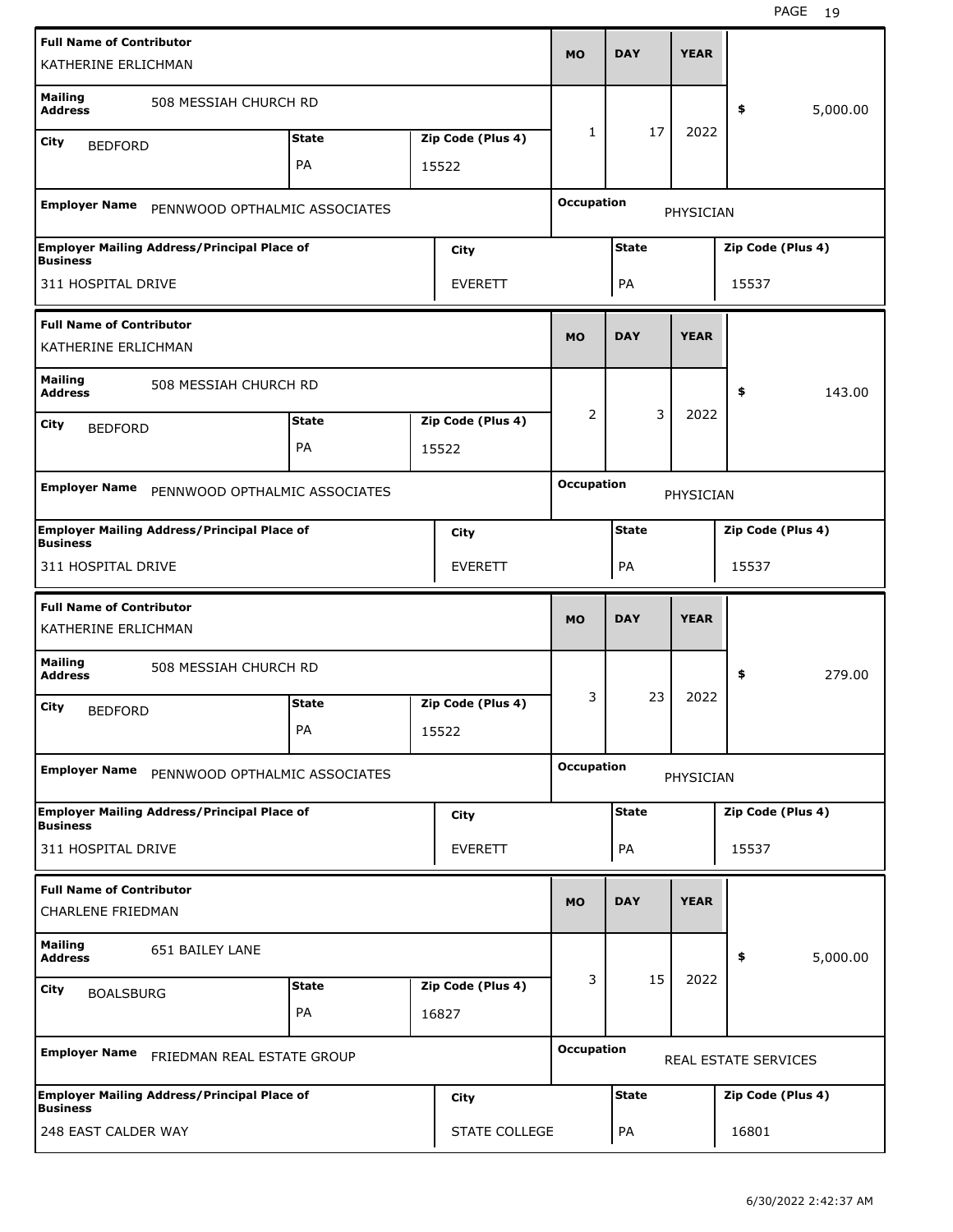| <b>Full Name of Contributor</b><br><b>LYNETTE FRIESS</b> |                                                    |              |                      | <b>MO</b>         | <b>DAY</b>   | <b>YEAR</b>  |                        |          |
|----------------------------------------------------------|----------------------------------------------------|--------------|----------------------|-------------------|--------------|--------------|------------------------|----------|
| <b>Mailing</b><br><b>Address</b>                         | PO BOX 9790                                        |              |                      |                   |              |              | \$                     | 5,000.00 |
| City                                                     |                                                    | <b>State</b> | Zip Code (Plus 4)    | 3                 | 15           | 2022         |                        |          |
| <b>JACKSON</b>                                           |                                                    | <b>WY</b>    | 83002                |                   |              |              |                        |          |
|                                                          |                                                    |              |                      |                   |              |              |                        |          |
| <b>Employer Name</b>                                     | THE LYNN AND FOSTER FRIESS FAMILY                  |              |                      | <b>Occupation</b> |              |              | PHILANTHROPIST         |          |
| <b>Business</b>                                          | <b>Employer Mailing Address/Principal Place of</b> |              | City                 |                   | <b>State</b> |              | Zip Code (Plus 4)      |          |
| 9790 BOX HILL LANE                                       |                                                    |              | <b>JACKSON</b>       |                   | WY           |              | 83002                  |          |
| <b>Full Name of Contributor</b><br>MICHAEL FULLINGTON    |                                                    |              |                      | <b>MO</b>         | <b>DAY</b>   | <b>YEAR</b>  |                        |          |
| <b>Mailing</b><br><b>Address</b>                         | 124 SANDY RIDGE ROAD                               |              |                      |                   |              |              | \$                     | 520.51   |
| City<br><b>STATE COLLEGE</b>                             |                                                    | <b>State</b> | Zip Code (Plus 4)    | 1                 | 20           | 2022         |                        |          |
|                                                          |                                                    | PA           | 16803                |                   |              |              |                        |          |
|                                                          |                                                    |              |                      |                   |              |              |                        |          |
| <b>Employer Name</b>                                     | THE FULLINGTON AUTO BUS CO                         |              |                      | <b>Occupation</b> |              | <b>OWNER</b> |                        |          |
| <b>Business</b>                                          | <b>Employer Mailing Address/Principal Place of</b> |              | City                 |                   | <b>State</b> |              | Zip Code (Plus 4)      |          |
| 316 CHERRY ST.                                           |                                                    |              | CLEARFIELD           |                   | PA           |              | 16830                  |          |
|                                                          |                                                    |              |                      |                   |              |              |                        |          |
| <b>Full Name of Contributor</b><br><b>CHRIS HICKEY</b>   |                                                    |              |                      | <b>MO</b>         | <b>DAY</b>   | <b>YEAR</b>  |                        |          |
| <b>Mailing</b><br><b>Address</b>                         | 888 WALNUT SPRING LANE                             |              |                      |                   |              |              | \$                     | 1,041.02 |
|                                                          |                                                    | <b>State</b> | Zip Code (Plus 4)    | $\mathbf{1}$      | 28           | 2022         |                        |          |
| City<br><b>STATE COLLEGE</b>                             |                                                    | PA           | 16801                |                   |              |              |                        |          |
| <b>Employer Name</b>                                     | W.R. HICKEY                                        |              |                      | <b>Occupation</b> |              | PRESIDENT    |                        |          |
| <b>Business</b>                                          | <b>Employer Mailing Address/Principal Place of</b> |              | City                 |                   | <b>State</b> |              | Zip Code (Plus 4)      |          |
| 1321 E. COLLEGE AVE.                                     |                                                    |              | <b>STATE COLLEGE</b> |                   | PA           |              | 16801                  |          |
| <b>Full Name of Contributor</b><br>TOM KATANCIK          |                                                    |              |                      | <b>MO</b>         | <b>DAY</b>   | <b>YEAR</b>  |                        |          |
| <b>Mailing</b><br><b>Address</b>                         | 422 SCENERY DR                                     |              |                      |                   |              |              | \$                     | 520.51   |
| City                                                     |                                                    | <b>State</b> | Zip Code (Plus 4)    | $\mathbf{1}$      | 17           | 2022         |                        |          |
| STATE COLLEGE                                            |                                                    | PA           | 16801                |                   |              |              |                        |          |
| <b>Employer Name</b>                                     | UNA, INC. NITTANY BEVERAGE                         |              |                      | <b>Occupation</b> |              |              | <b>GENERAL MANAGER</b> |          |
| <b>Business</b>                                          | <b>Employer Mailing Address/Principal Place of</b> |              | <b>City</b>          |                   | <b>State</b> |              | Zip Code (Plus 4)      |          |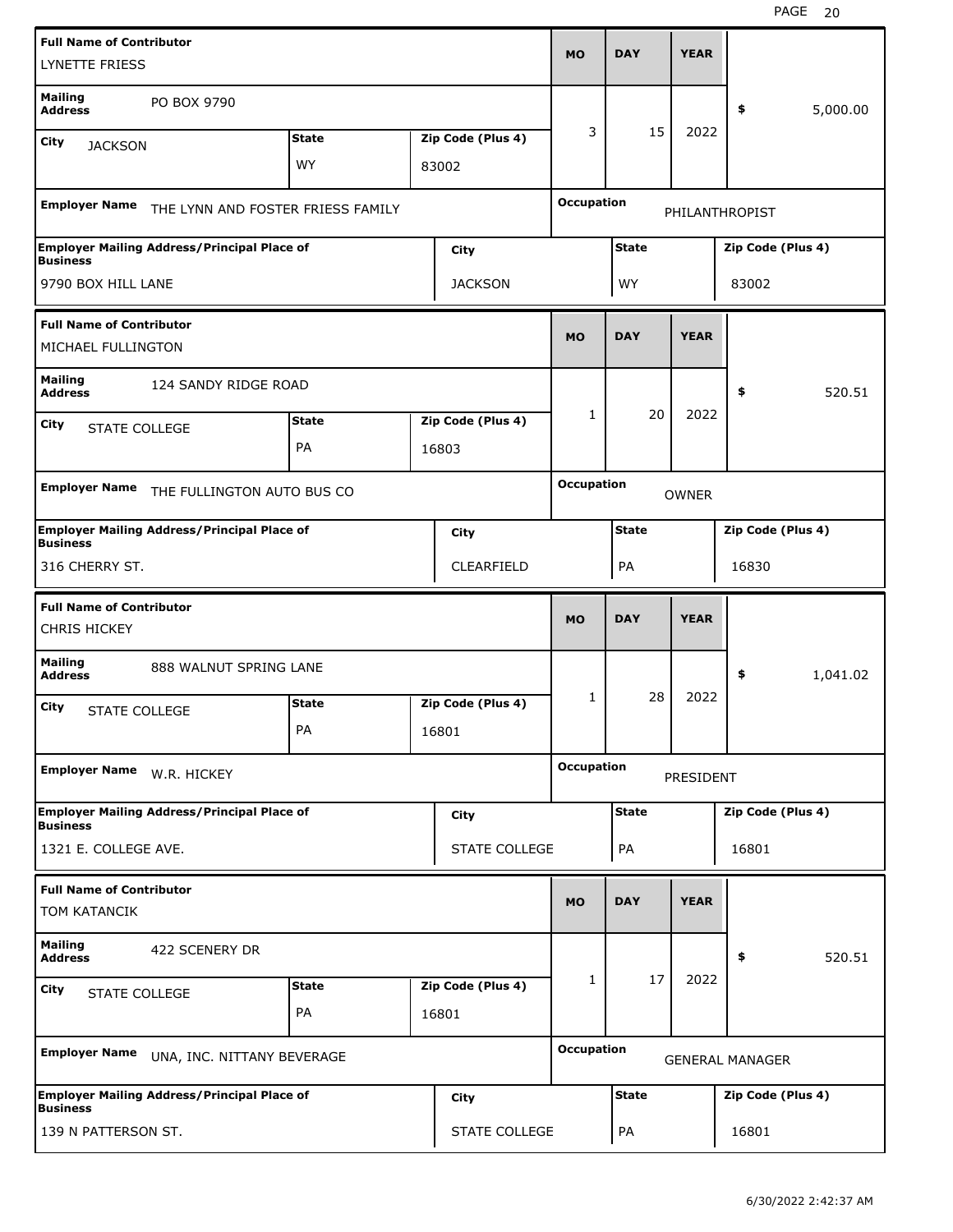| <b>Full Name of Contributor</b><br>KEYSTONE STRATEGIC ADVOCACY LLC    |              |                   | <b>MO</b>         | <b>DAY</b>   | <b>YEAR</b>  |                   |           |
|-----------------------------------------------------------------------|--------------|-------------------|-------------------|--------------|--------------|-------------------|-----------|
| <b>Mailing</b><br><b>205 STATE STREET</b><br><b>Address</b>           |              |                   |                   |              |              | \$                | 10,000.00 |
| City                                                                  | <b>State</b> | Zip Code (Plus 4) | 2                 | 6            | 2022         |                   |           |
| <b>HARRISBURG</b>                                                     | PA           | 17101             |                   |              |              |                   |           |
|                                                                       |              |                   |                   |              |              |                   |           |
| <b>Employer Name</b>                                                  |              |                   | <b>Occupation</b> |              |              |                   |           |
| <b>Employer Mailing Address/Principal Place of</b><br><b>Business</b> |              | City              |                   | <b>State</b> |              | Zip Code (Plus 4) |           |
| <b>205 STATE STREET</b>                                               |              | HARRISBURG        |                   | PA           |              | 17101             |           |
| <b>Full Name of Contributor</b><br>DANIEL KLINGERMAN                  |              |                   | <b>MO</b>         | <b>DAY</b>   | <b>YEAR</b>  |                   |           |
| <b>Mailing</b><br>1500 SYCAMORE RD<br><b>Address</b>                  |              |                   |                   |              |              | \$                | 2,500.00  |
| City<br><b>MONTOURSVILLE</b>                                          | <b>State</b> | Zip Code (Plus 4) | 3                 | 16           | 2022         |                   |           |
|                                                                       | <b>PA</b>    | 17754             |                   |              |              |                   |           |
|                                                                       |              |                   |                   |              |              |                   |           |
| <b>Employer Name</b><br>THE LIBERTY GROUP                             |              |                   | <b>Occupation</b> |              | CEO          |                   |           |
| <b>Employer Mailing Address/Principal Place of</b><br><b>Business</b> |              | City              |                   | <b>State</b> |              | Zip Code (Plus 4) |           |
| 1500 SYCAMORE RDSTE 120                                               |              | MONTOURSVILLE     |                   | PA           |              | 17754             |           |
| <b>Full Name of Contributor</b><br><b>JON LUBERT</b>                  |              |                   | <b>MO</b>         | <b>DAY</b>   | <b>YEAR</b>  |                   |           |
| <b>Mailing</b><br>431 BOXWOOD ROAD<br><b>Address</b>                  |              |                   |                   |              |              | \$                | 30,000.00 |
| City<br><b>BRYN MAWR</b>                                              | <b>State</b> | Zip Code (Plus 4) | 1                 | 26           | 2022         |                   |           |
|                                                                       | PA           | 19010             |                   |              |              |                   |           |
| <b>Employer Name</b><br>JL SQUARED GROUP                              |              |                   | <b>Occupation</b> |              | <b>OWNER</b> |                   |           |
| Employer Mailing Address/Principal Place of<br><b>Business</b>        |              | City              |                   | <b>State</b> |              | Zip Code (Plus 4) |           |
| 2929 ARCH STREET13TH FLOOR                                            |              |                   |                   |              |              |                   |           |
|                                                                       |              | PHILADELPHIA      |                   | PA           |              | 19104             |           |
| <b>Full Name of Contributor</b><br>M. B. INVESTMENTS LLC              |              |                   | <b>MO</b>         | <b>DAY</b>   | <b>YEAR</b>  |                   |           |
| <b>Mailing</b><br>2650 AUDUBON ROAD<br><b>Address</b>                 |              |                   |                   |              |              | \$                | 50,000.00 |
|                                                                       | <b>State</b> | Zip Code (Plus 4) | 1                 | 6            | 2022         |                   |           |
| City<br><b>AUDUBON</b>                                                | PA           | 19403             |                   |              |              |                   |           |
| <b>Employer Name</b>                                                  |              |                   | <b>Occupation</b> |              |              |                   |           |
| <b>Employer Mailing Address/Principal Place of</b><br><b>Business</b> |              | City              |                   | <b>State</b> |              | Zip Code (Plus 4) |           |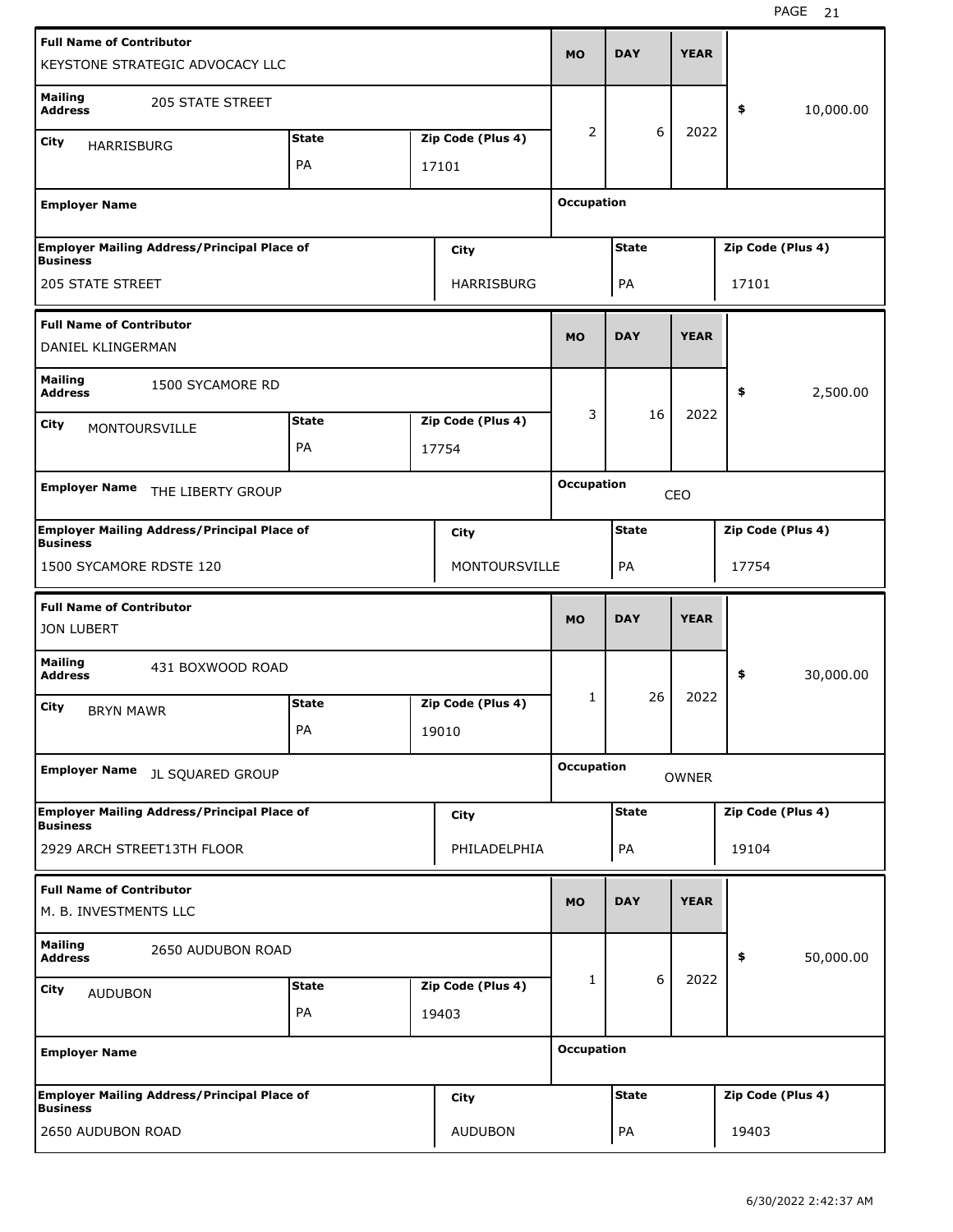| <b>Full Name of Contributor</b><br>AUSTIN A. MEEHAN    |                                                    |              |                   | <b>MO</b>         | <b>DAY</b>   | <b>YEAR</b>       |                   |           |
|--------------------------------------------------------|----------------------------------------------------|--------------|-------------------|-------------------|--------------|-------------------|-------------------|-----------|
| <b>Mailing</b><br><b>Address</b>                       | 336 SKIPPACK PIKE                                  |              |                   |                   |              |                   | \$                | 25,000.00 |
| City                                                   | <b>FORT WASHINGTON</b>                             | <b>State</b> | Zip Code (Plus 4) | 3                 | 11           | 2022              |                   |           |
|                                                        |                                                    | PA           | 19034             |                   |              |                   |                   |           |
|                                                        |                                                    |              |                   |                   |              |                   |                   |           |
| <b>Employer Name</b>                                   | UTILITY LINE SERVICES                              |              |                   | <b>Occupation</b> |              | <b>CONTRACTOR</b> |                   |           |
| <b>Business</b>                                        | <b>Employer Mailing Address/Principal Place of</b> |              | City              |                   | <b>State</b> |                   | Zip Code (Plus 4) |           |
|                                                        | 1302 CONSHOHOCKEN ROADSTE 100                      |              | CONSHOHOCKEN      |                   | PA           |                   | 19428             |           |
| <b>Full Name of Contributor</b><br>J. BRIAN O'NEILL    |                                                    |              |                   | <b>MO</b>         | <b>DAY</b>   | <b>YEAR</b>       |                   |           |
| <b>Mailing</b><br><b>Address</b>                       | 930 STOKE ROAD                                     |              |                   |                   |              |                   | \$                | 5,000.00  |
| City<br>VILLANOVA                                      |                                                    | <b>State</b> | Zip Code (Plus 4) | 3                 | 8            | 2022              |                   |           |
|                                                        |                                                    | PA           | 19085             |                   |              |                   |                   |           |
|                                                        |                                                    |              |                   |                   |              |                   |                   |           |
| <b>Employer Name</b>                                   | MLP VENTURES LLC                                   |              |                   | <b>Occupation</b> |              | <b>DEVELOPER</b>  |                   |           |
| <b>Business</b>                                        | <b>Employer Mailing Address/Principal Place of</b> |              | City              |                   | <b>State</b> |                   | Zip Code (Plus 4) |           |
|                                                        | 201 KING OF PRUSSIA ROADSTE 501                    |              | <b>RADNOR</b>     |                   | PA           |                   | 19089             |           |
| <b>Full Name of Contributor</b><br><b>JIM O'ROURKE</b> |                                                    |              |                   | <b>MO</b>         | <b>DAY</b>   | <b>YEAR</b>       |                   |           |
| <b>Mailing</b><br><b>Address</b>                       | 5000 BLUE BIRD CIRCLE                              |              |                   |                   |              |                   | \$                | 1,041.02  |
| City<br><b>AUDUBON</b>                                 |                                                    | <b>State</b> | Zip Code (Plus 4) | 2                 | 6            | 2022              |                   |           |
|                                                        |                                                    | PA           | 19403             |                   |              |                   |                   |           |
| <b>Employer Name</b>                                   | RETIRED                                            |              |                   | <b>Occupation</b> |              | RETIRED           |                   |           |
|                                                        | Employer Mailing Address/Principal Place of        |              | City              |                   | <b>State</b> |                   | Zip Code (Plus 4) |           |
| <b>Business</b><br><b>RETIRED</b>                      |                                                    |              |                   |                   |              |                   |                   |           |
| <b>Full Name of Contributor</b>                        |                                                    |              |                   |                   |              |                   |                   |           |
| <b>GARY ODEN</b>                                       |                                                    |              |                   | <b>MO</b>         | <b>DAY</b>   | <b>YEAR</b>       |                   |           |
| <b>Mailing</b><br><b>Address</b>                       | 397 CALDWELL HILL ROAD                             |              |                   |                   |              |                   | \$                | 100.00    |
| City<br>LEWISTOWN                                      |                                                    | <b>State</b> | Zip Code (Plus 4) | 1                 | 20           | 2022              |                   |           |
|                                                        |                                                    | PA           | 17044             |                   |              |                   |                   |           |
|                                                        |                                                    |              |                   |                   |              |                   |                   |           |
| <b>Employer Name</b>                                   | NEDO INC                                           |              |                   | <b>Occupation</b> |              | PRESIDENT         |                   |           |
| <b>Business</b>                                        | <b>Employer Mailing Address/Principal Place of</b> |              | City              |                   | <b>State</b> |                   | Zip Code (Plus 4) |           |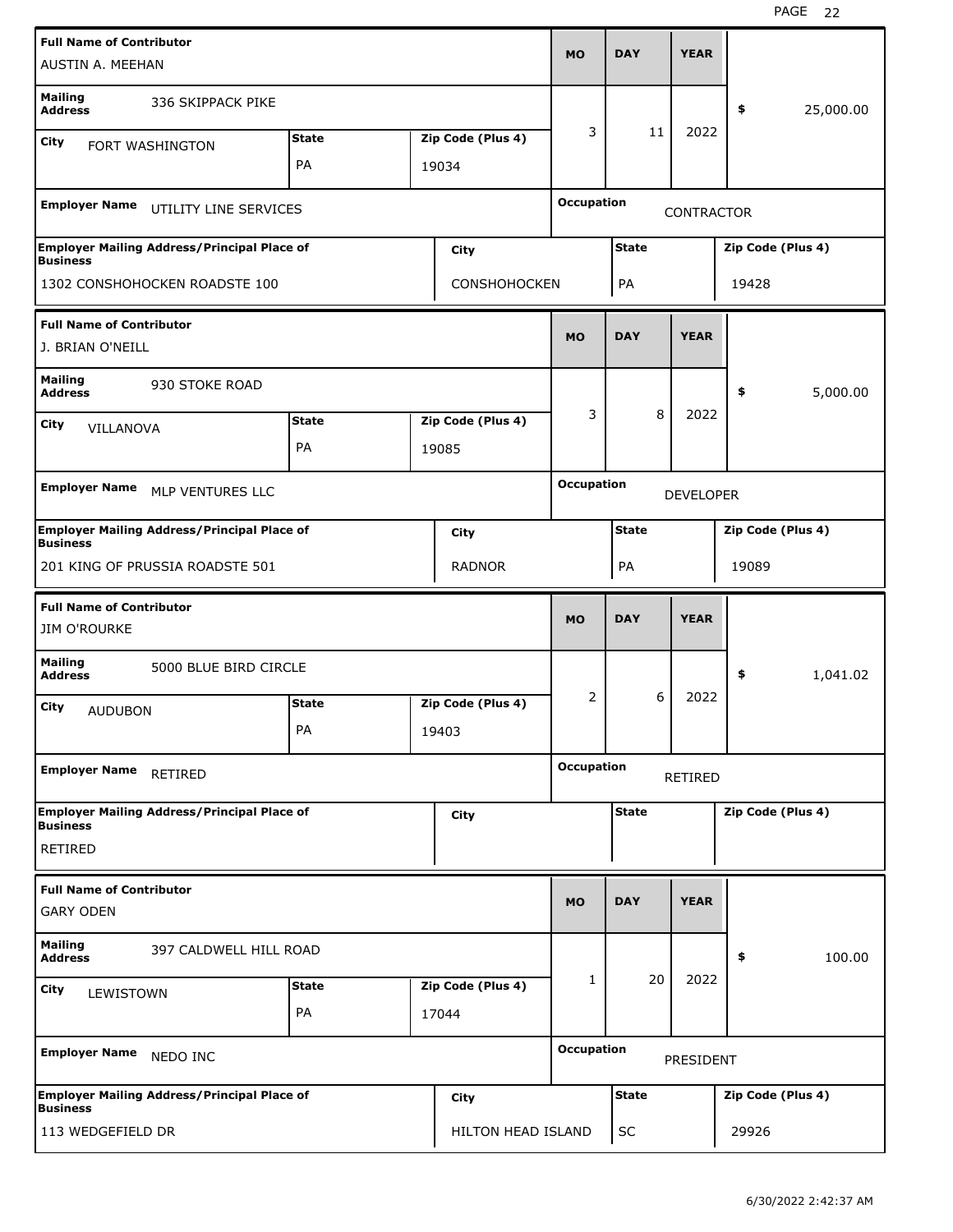| <b>Full Name of Contributor</b><br><b>GARY ODEN</b> |                                                    |              |                    | <b>MO</b>         | <b>DAY</b>   | <b>YEAR</b> |                   |          |
|-----------------------------------------------------|----------------------------------------------------|--------------|--------------------|-------------------|--------------|-------------|-------------------|----------|
|                                                     |                                                    |              |                    |                   |              |             |                   |          |
| <b>Mailing</b><br><b>Address</b>                    | 397 CALDWELL HILL ROAD                             |              |                    |                   |              |             | \$                | 100.00   |
| City<br>LEWISTOWN                                   |                                                    | <b>State</b> | Zip Code (Plus 4)  | 2                 | 20           | 2022        |                   |          |
|                                                     |                                                    | PA           | 17044              |                   |              |             |                   |          |
| <b>Employer Name</b>                                | NEDO INC                                           |              |                    | <b>Occupation</b> |              | PRESIDENT   |                   |          |
| <b>Business</b>                                     | <b>Employer Mailing Address/Principal Place of</b> |              | City               |                   | <b>State</b> |             | Zip Code (Plus 4) |          |
| 113 WEDGEFIELD DR                                   |                                                    |              | HILTON HEAD ISLAND |                   | SC           |             | 29926             |          |
| <b>Full Name of Contributor</b>                     |                                                    |              |                    |                   |              | <b>YEAR</b> |                   |          |
| <b>GARY ODEN</b>                                    |                                                    |              |                    | <b>MO</b>         | <b>DAY</b>   |             |                   |          |
| <b>Mailing</b><br><b>Address</b>                    | 397 CALDWELL HILL ROAD                             |              |                    |                   |              |             | \$                | 100.00   |
| City<br>LEWISTOWN                                   |                                                    | <b>State</b> | Zip Code (Plus 4)  | 3                 | 20           | 2022        |                   |          |
|                                                     |                                                    | PA           | 17044              |                   |              |             |                   |          |
| <b>Employer Name</b>                                | NEDO INC                                           |              |                    | <b>Occupation</b> |              |             |                   |          |
|                                                     |                                                    |              |                    |                   |              | PRESIDENT   |                   |          |
| <b>Business</b>                                     | <b>Employer Mailing Address/Principal Place of</b> |              | City               |                   | <b>State</b> |             | Zip Code (Plus 4) |          |
| 113 WEDGEFIELD DR                                   |                                                    |              | HILTON HEAD ISLAND |                   | SC           |             | 29926             |          |
|                                                     |                                                    |              |                    |                   |              |             |                   |          |
| <b>Full Name of Contributor</b>                     |                                                    |              |                    |                   |              |             |                   |          |
| CHARLES C. PEARSON, JR                              |                                                    |              |                    | <b>MO</b>         | <b>DAY</b>   | <b>YEAR</b> |                   |          |
| <b>Mailing</b><br><b>Address</b>                    | 2641 ALLEN GLENN DRIVE                             |              |                    |                   |              |             | \$                | 5,000.00 |
| City<br>MECHANICSBURG                               |                                                    | <b>State</b> | Zip Code (Plus 4)  | 3                 | 28           | 2022        |                   |          |
|                                                     |                                                    | PA           | 17055              |                   |              |             |                   |          |
| Employer Name RETIRED                               |                                                    |              |                    | <b>Occupation</b> |              | RETIRED     |                   |          |
|                                                     | <b>Employer Mailing Address/Principal Place of</b> |              | City               |                   | <b>State</b> |             | Zip Code (Plus 4) |          |
| <b>Business</b><br><b>RETIRED</b>                   |                                                    |              | <b>RETIRED</b>     |                   |              |             |                   |          |
| <b>Full Name of Contributor</b>                     |                                                    |              |                    |                   |              |             |                   |          |
| <b>TIMOTHY RADER</b>                                |                                                    |              |                    | <b>MO</b>         | <b>DAY</b>   | <b>YEAR</b> |                   |          |
| <b>Mailing</b><br><b>Address</b>                    | 309 WEST OAK ST                                    |              |                    |                   |              |             | \$                | 500.00   |
| City                                                |                                                    | <b>State</b> | Zip Code (Plus 4)  | 1                 | 8            | 2022        |                   |          |
| PALMYRA                                             |                                                    | PA           | 17078              |                   |              |             |                   |          |
|                                                     | Employer Name DEPT OF DRUG AND ALCOHOL             |              |                    | <b>Occupation</b> |              |             | TRAINING DIRECTOR |          |
| <b>Business</b>                                     | <b>Employer Mailing Address/Principal Place of</b> |              | City               |                   | <b>State</b> |             | Zip Code (Plus 4) |          |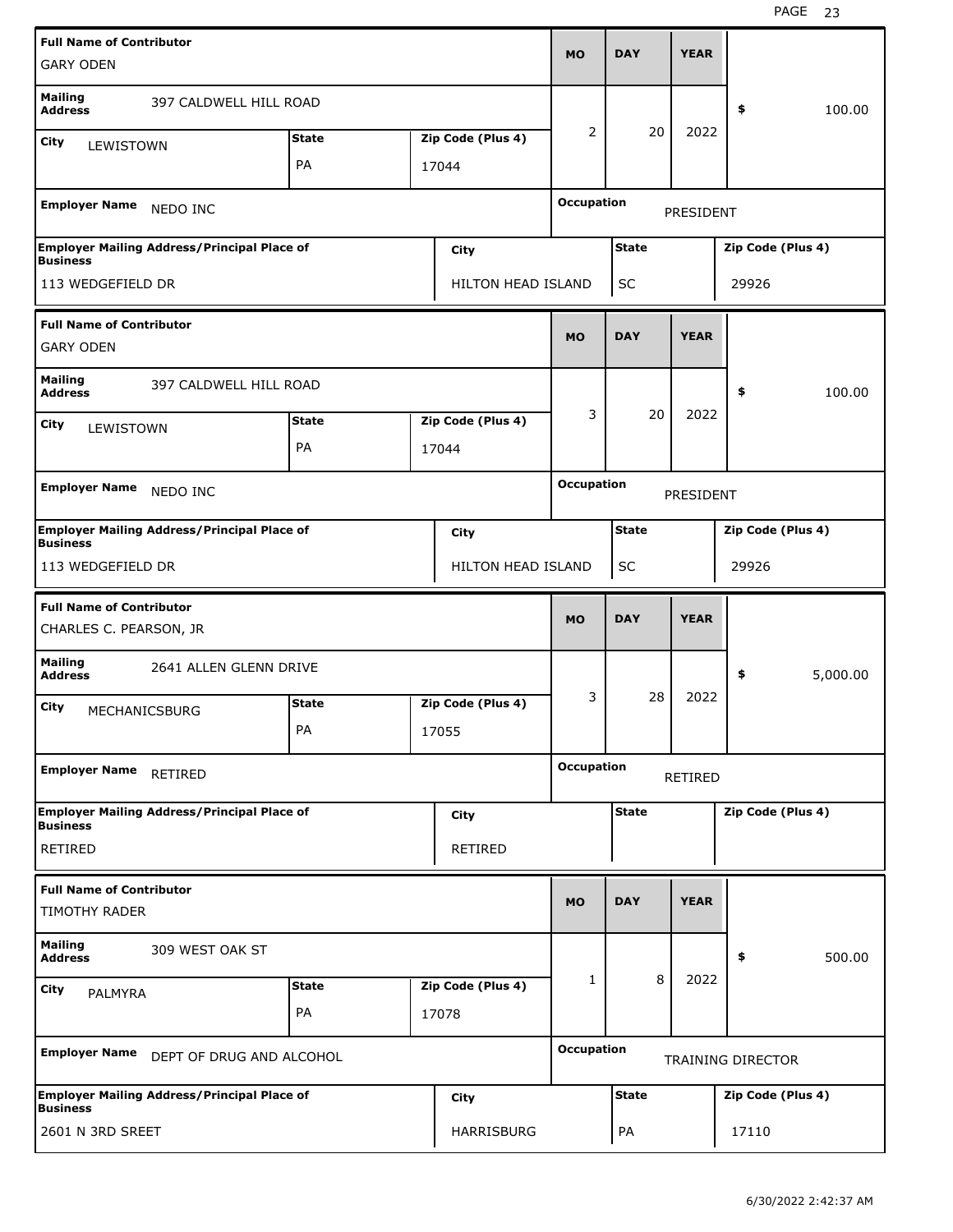| <b>Full Name of Contributor</b>                         |                                                    |              |                      | <b>MO</b>         | <b>DAY</b>   | <b>YEAR</b>        |                        |           |
|---------------------------------------------------------|----------------------------------------------------|--------------|----------------------|-------------------|--------------|--------------------|------------------------|-----------|
| RUSSELL REITZ                                           |                                                    |              |                      |                   |              |                    |                        |           |
| <b>Mailing</b><br><b>Address</b>                        | 2549 LICK RUN ROAD                                 |              |                      |                   |              |                    | \$                     | 500.00    |
| City<br>WILLIAMSPORT                                    |                                                    | <b>State</b> | Zip Code (Plus 4)    | 3                 | 15           | 2022               |                        |           |
|                                                         |                                                    | PA           | 17701                |                   |              |                    |                        |           |
| <b>Employer Name</b>                                    | STATE FARM INSURANCE                               |              |                      | <b>Occupation</b> |              |                    | <b>INSURANCE AGENT</b> |           |
| <b>Business</b>                                         | <b>Employer Mailing Address/Principal Place of</b> |              | City                 |                   | <b>State</b> |                    | Zip Code (Plus 4)      |           |
| 1911 LYCOMING CREEK ROAD                                |                                                    |              | WILLIAMSPORT         |                   | PA           |                    | 17701                  |           |
| <b>Full Name of Contributor</b>                         |                                                    |              |                      |                   |              |                    |                        |           |
| ROGER W. RICHARDS                                       |                                                    |              |                      | <b>MO</b>         | <b>DAY</b>   | <b>YEAR</b>        |                        |           |
| <b>Mailing</b><br><b>Address</b>                        | 230 WEST SIXTH STREET                              |              |                      |                   |              |                    | \$                     | 50,000.00 |
| City<br>ERIE                                            |                                                    | <b>State</b> | Zip Code (Plus 4)    | 3                 | 15           | 2022               |                        |           |
|                                                         |                                                    | PA           | 16507                |                   |              |                    |                        |           |
|                                                         |                                                    |              |                      | <b>Occupation</b> |              |                    |                        |           |
| <b>Employer Name</b>                                    | RICHARD & ASSOCIATES                               |              |                      |                   |              | LAWYER             |                        |           |
| <b>Business</b>                                         | <b>Employer Mailing Address/Principal Place of</b> |              | City                 |                   | <b>State</b> |                    | Zip Code (Plus 4)      |           |
| 230 WEST 6TH STREET                                     |                                                    |              | ERIE                 |                   | PA           |                    | 16507                  |           |
|                                                         |                                                    |              |                      |                   |              |                    |                        |           |
|                                                         |                                                    |              |                      |                   |              |                    |                        |           |
| <b>Full Name of Contributor</b><br><b>ALEX SAHAKLAN</b> |                                                    |              |                      | <b>MO</b>         | <b>DAY</b>   | <b>YEAR</b>        |                        |           |
| <b>Mailing</b><br><b>Address</b>                        | 970 EAST MCCORMICK AVENUE                          |              |                      |                   |              |                    | \$                     | 25,000.00 |
| City<br><b>STATE COLLEGE</b>                            |                                                    | <b>State</b> | Zip Code (Plus 4)    | 1                 | 17           | 2022               |                        |           |
|                                                         |                                                    | РA           | 16801                |                   |              |                    |                        |           |
| <b>Employer Name</b>                                    | HIGHLAND HOLDING GROUP                             |              |                      | <b>Occupation</b> |              | <b>EXECUTIVE</b>   |                        |           |
|                                                         | <b>Employer Mailing Address/Principal Place of</b> |              |                      |                   | <b>State</b> |                    | Zip Code (Plus 4)      |           |
| <b>Business</b>                                         |                                                    |              | City                 |                   |              |                    |                        |           |
|                                                         | 250 E. BEAVER AVENUESUITE 700                      |              | <b>STATE COLLEGE</b> |                   | PA           |                    | 16801                  |           |
| <b>Full Name of Contributor</b><br>DANIEL D. SAHAKIAN   |                                                    |              |                      | <b>MO</b>         | <b>DAY</b>   | <b>YEAR</b>        |                        |           |
| <b>Mailing</b><br><b>Address</b>                        | 200 HAYMAKER CIRCLE                                |              |                      |                   |              |                    | \$                     | 25,000.00 |
| <b>City</b>                                             |                                                    | <b>State</b> | Zip Code (Plus 4)    | $\mathbf{1}$      | 17           | 2022               |                        |           |
| <b>STATE COLLEGE</b>                                    |                                                    | PA           | 16801                |                   |              |                    |                        |           |
|                                                         | Employer Name HIGHLAND HOLDING GROUP               |              |                      | <b>Occupation</b> |              | <b>REAL ESTATE</b> |                        |           |
| <b>Business</b>                                         | <b>Employer Mailing Address/Principal Place of</b> |              | City                 |                   | <b>State</b> |                    | Zip Code (Plus 4)      |           |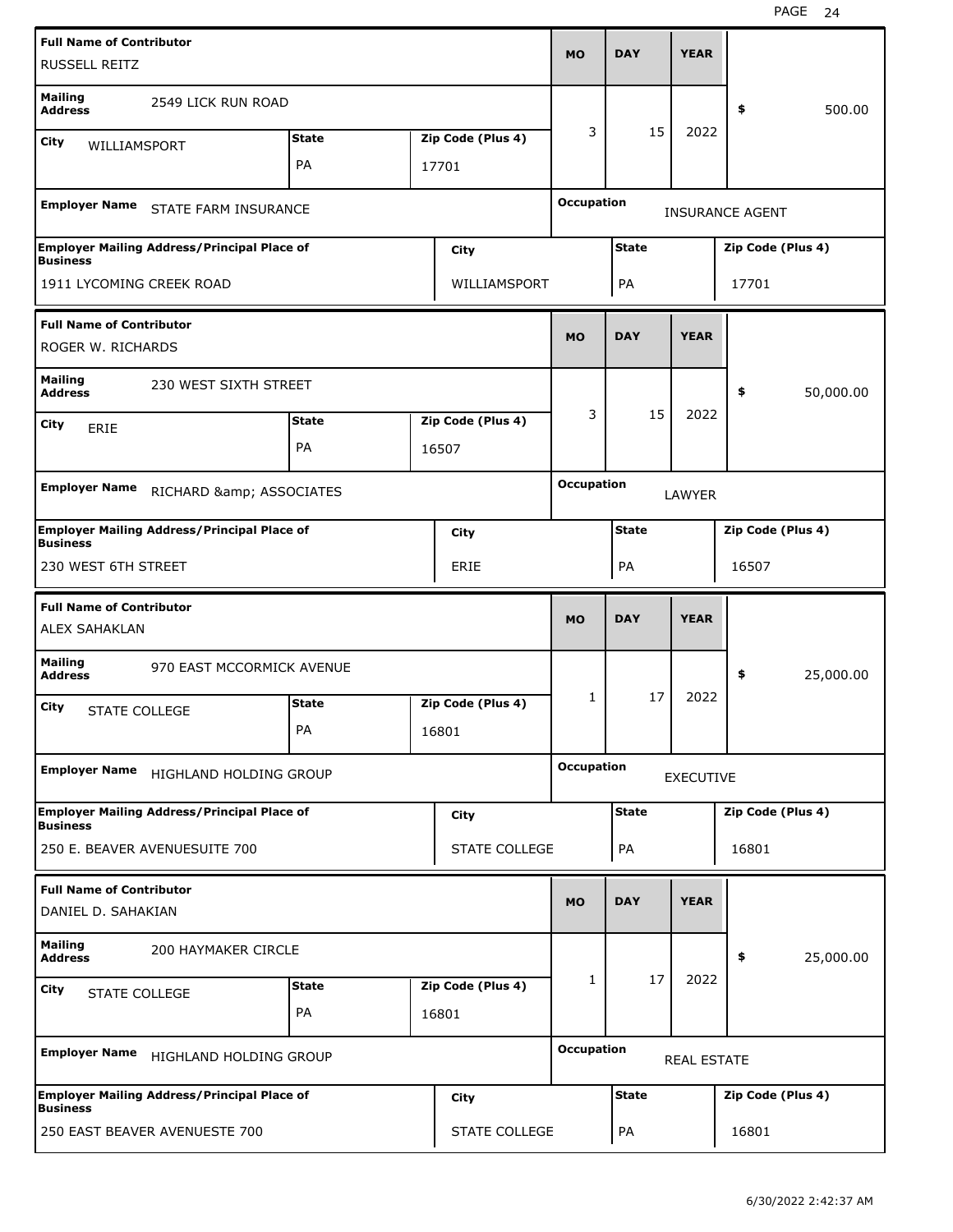| <b>Full Name of Contributor</b><br><b>LANCE SHANER</b>     |                                                    |              |                      | <b>MO</b>         | <b>DAY</b>   | <b>YEAR</b>  |                             |            |
|------------------------------------------------------------|----------------------------------------------------|--------------|----------------------|-------------------|--------------|--------------|-----------------------------|------------|
| <b>Mailing</b><br><b>Address</b>                           | 1965 WADDLE ROAD                                   |              |                      |                   |              |              | \$                          | 100,000.00 |
| City                                                       |                                                    | <b>State</b> | Zip Code (Plus 4)    | 1                 | 26           | 2022         |                             |            |
| <b>STATE COLLEGE</b>                                       |                                                    | PA           | 16803                |                   |              |              |                             |            |
| <b>Employer Name</b>                                       | <b>SHANER HOTEL GROUP</b>                          |              |                      | <b>Occupation</b> |              | <b>OWNER</b> |                             |            |
| <b>Business</b>                                            | <b>Employer Mailing Address/Principal Place of</b> |              | City                 |                   | <b>State</b> |              | Zip Code (Plus 4)           |            |
| 1965 WADDLE ROAD                                           |                                                    |              | <b>STATE COLLEGE</b> |                   | PA           |              | 16803                       |            |
| <b>Full Name of Contributor</b><br><b>BRADLEY P. SHOPP</b> |                                                    |              |                      | <b>MO</b>         | <b>DAY</b>   | <b>YEAR</b>  |                             |            |
| <b>Mailing</b><br><b>Address</b>                           | 12 CARDAMON DRIVE                                  |              |                      |                   |              |              | \$                          | 1,000.00   |
| City                                                       |                                                    | <b>State</b> | Zip Code (Plus 4)    | 3                 | $\mathbf{1}$ | 2022         |                             |            |
| MECHANICSBURG                                              |                                                    | PA           | 17050                |                   |              |              |                             |            |
|                                                            |                                                    |              |                      |                   |              |              |                             |            |
| <b>Employer Name</b>                                       | FEINBERG SHOPP ASSOCIATES LLC                      |              |                      | <b>Occupation</b> |              |              | <b>GOVERNMENT RELATIONS</b> |            |
| <b>Business</b>                                            | <b>Employer Mailing Address/Principal Place of</b> |              | <b>City</b>          |                   | <b>State</b> |              | Zip Code (Plus 4)           |            |
| 240 NORTH 3RD STREETSTE 800                                |                                                    |              | <b>HARRISBURG</b>    |                   | PA           |              | 17101                       |            |
|                                                            |                                                    |              |                      |                   |              |              |                             |            |
|                                                            |                                                    |              |                      |                   |              |              |                             |            |
| <b>Full Name of Contributor</b><br><b>GENE STOCKER</b>     |                                                    |              |                      | <b>MO</b>         | <b>DAY</b>   | <b>YEAR</b>  |                             |            |
| <b>Mailing</b><br><b>Address</b>                           | 1864 WALNUT GROVE DR                               |              |                      |                   |              |              | \$                          | 1,000.00   |
| City                                                       |                                                    | <b>State</b> | Zip Code (Plus 4)    | 3                 | 3            | 2022         |                             |            |
| <b>STATE COLLEGE</b>                                       |                                                    | PA           | 16801                |                   |              |              |                             |            |
|                                                            | Employer Name STOCKER CHEVROLET                    |              |                      | <b>Occupation</b> |              | <b>OWNER</b> |                             |            |
| <b>Business</b>                                            | <b>Employer Mailing Address/Principal Place of</b> |              | <b>City</b>          |                   | <b>State</b> |              | Zip Code (Plus 4)           |            |
| 701 BENNER PIKE                                            |                                                    |              | STATE COLLEGE        |                   | PA           |              | 16801                       |            |
| <b>Full Name of Contributor</b><br>SUSAN H. STORCH         |                                                    |              |                      | <b>MO</b>         | <b>DAY</b>   | <b>YEAR</b>  |                             |            |
| <b>Mailing</b><br><b>Address</b>                           | 3457 PORTER ROAD                                   |              |                      |                   |              |              | \$                          | 500.00     |
|                                                            |                                                    | <b>State</b> | Zip Code (Plus 4)    | 3                 | 10           | 2022         |                             |            |
| City<br><b>TROY</b>                                        |                                                    | PA           | 16947                |                   |              |              |                             |            |
| Employer Name RETIRED                                      |                                                    |              |                      | <b>Occupation</b> |              | RETIRED      |                             |            |
| <b>Business</b>                                            | <b>Employer Mailing Address/Principal Place of</b> |              | City                 |                   | <b>State</b> |              | Zip Code (Plus 4)           |            |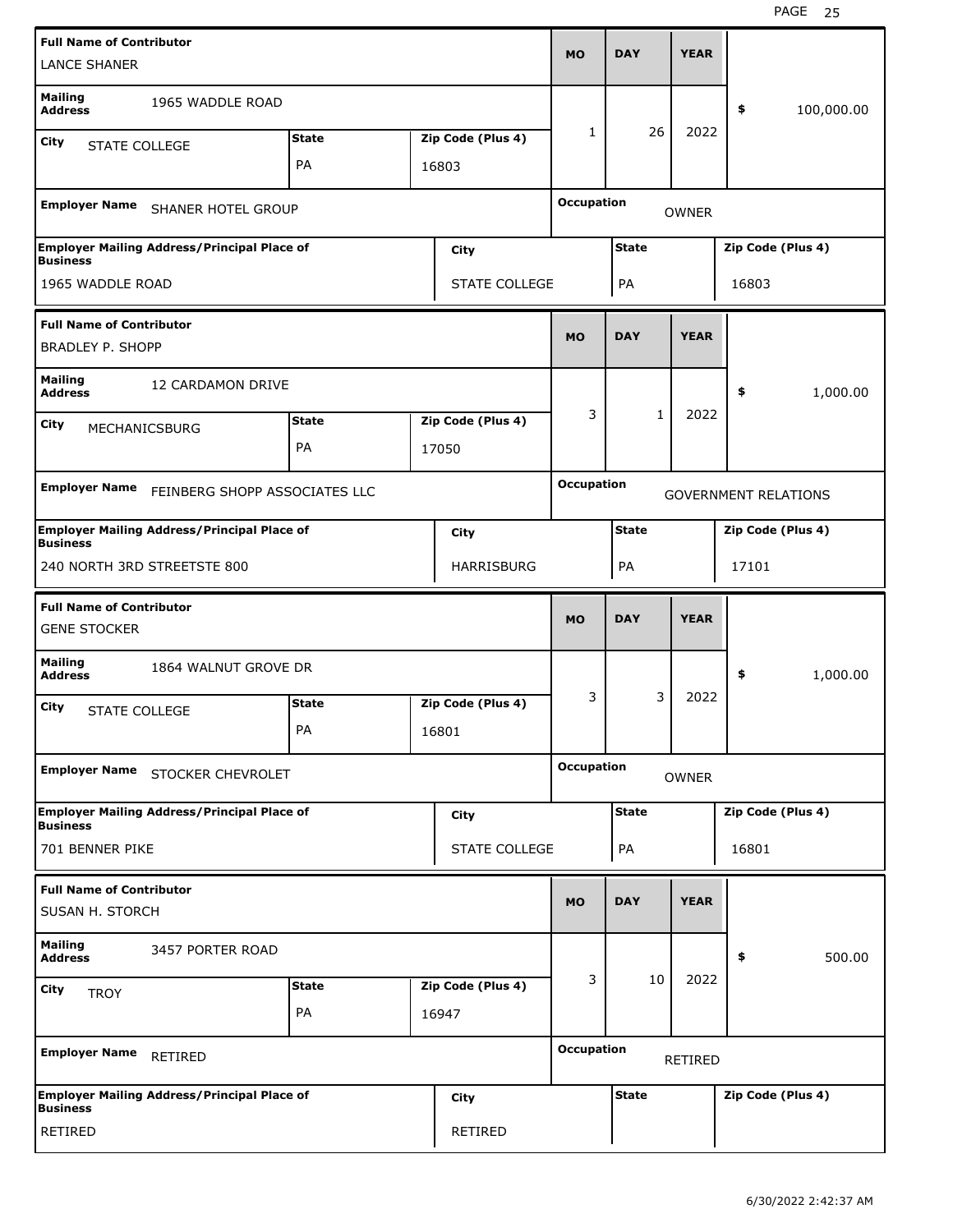| <b>Full Name of Contributor</b>                            | STRADLEY RONON STEVENS AND YOUNG LLP               |                    |                            | <b>MO</b>         | <b>DAY</b>   | <b>YEAR</b>         |                   |          |
|------------------------------------------------------------|----------------------------------------------------|--------------------|----------------------------|-------------------|--------------|---------------------|-------------------|----------|
| <b>Mailing</b><br><b>Address</b>                           | 2005 MARKET STREET SUITE 2600                      |                    |                            |                   |              |                     | \$                | 2,000.00 |
| City<br>PHILADELPHIA                                       |                                                    | <b>State</b>       | Zip Code (Plus 4)          | 3                 | 8            | 2022                |                   |          |
|                                                            |                                                    | PA                 | 19103                      |                   |              |                     |                   |          |
| <b>Employer Name</b>                                       |                                                    |                    |                            | <b>Occupation</b> |              |                     |                   |          |
| <b>Business</b>                                            | <b>Employer Mailing Address/Principal Place of</b> |                    | City                       |                   | <b>State</b> |                     | Zip Code (Plus 4) |          |
| 2005 MARKET STREETSUITE 2600                               |                                                    |                    | PHILADELPHIA               |                   | PA           |                     | 19103             |          |
| <b>Full Name of Contributor</b><br>CRAIG J. TIMONEY        |                                                    |                    |                            | <b>MO</b>         | <b>DAY</b>   | <b>YEAR</b>         |                   |          |
| <b>Mailing</b><br><b>Address</b>                           | 936 SOUTH JULIANA STREET                           |                    |                            |                   |              |                     | \$                | 500.00   |
| City<br><b>BEDFORD</b>                                     |                                                    | <b>State</b>       | Zip Code (Plus 4)          | 2                 | 6            | 2022                |                   |          |
|                                                            |                                                    | PA                 | 15522                      |                   |              |                     |                   |          |
| <b>Employer Name</b>                                       | CJ TIMONEY INC                                     |                    |                            | <b>Occupation</b> |              | <b>RESTAURATEUR</b> |                   |          |
| <b>Business</b>                                            | <b>Employer Mailing Address/Principal Place of</b> |                    | City                       |                   | <b>State</b> |                     | Zip Code (Plus 4) |          |
| 936 SOUTH JULIANA STREET                                   |                                                    |                    | <b>BEDFORD</b>             |                   | PA           |                     | 15522             |          |
|                                                            |                                                    |                    |                            |                   |              |                     |                   |          |
| <b>Full Name of Contributor</b><br><b>CHARLES J. VOLPE</b> |                                                    |                    |                            | <b>MO</b>         | <b>DAY</b>   | <b>YEAR</b>         |                   |          |
| <b>Mailing</b><br><b>Address</b>                           | 336 OAKFORD ROAD                                   |                    |                            |                   |              |                     | \$                | 5,000.00 |
| City<br><b>CLARKS SUMMIT</b>                               |                                                    | <b>State</b><br>PA | Zip Code (Plus 4)<br>18411 | 1                 | 25           | 2022                |                   |          |
| <b>Employer Name</b>                                       | EXCALIBUR INSURANCE MANAGEMENT                     |                    |                            | <b>Occupation</b> |              | CEO                 |                   |          |
|                                                            | <b>Employer Mailing Address/Principal Place of</b> |                    | <b>City</b>                |                   | <b>State</b> |                     | Zip Code (Plus 4) |          |
| <b>Business</b><br>319 CHESTNUT ST                         |                                                    |                    | <b>SCRANTON</b>            |                   | PA           |                     | 18512             |          |
| <b>Full Name of Contributor</b><br>JOHN WALIZER            |                                                    |                    |                            | <b>MO</b>         | <b>DAY</b>   | <b>YEAR</b>         |                   |          |
| <b>Mailing</b><br><b>Address</b>                           | 118 ELMWOOD ST                                     |                    |                            |                   |              |                     | \$                | 1,041.02 |
|                                                            |                                                    | <b>State</b>       | Zip Code (Plus 4)          | 3                 | 2            | 2022                |                   |          |
| City<br><b>STATE COLLEGE</b>                               |                                                    | PA                 | 16801                      |                   |              |                     |                   |          |
| Employer Name SELF                                         |                                                    |                    |                            | <b>Occupation</b> |              |                     | STATE FARM AGENT  |          |
| <b>Business</b>                                            | <b>Employer Mailing Address/Principal Place of</b> |                    | City                       |                   | <b>State</b> |                     | Zip Code (Plus 4) |          |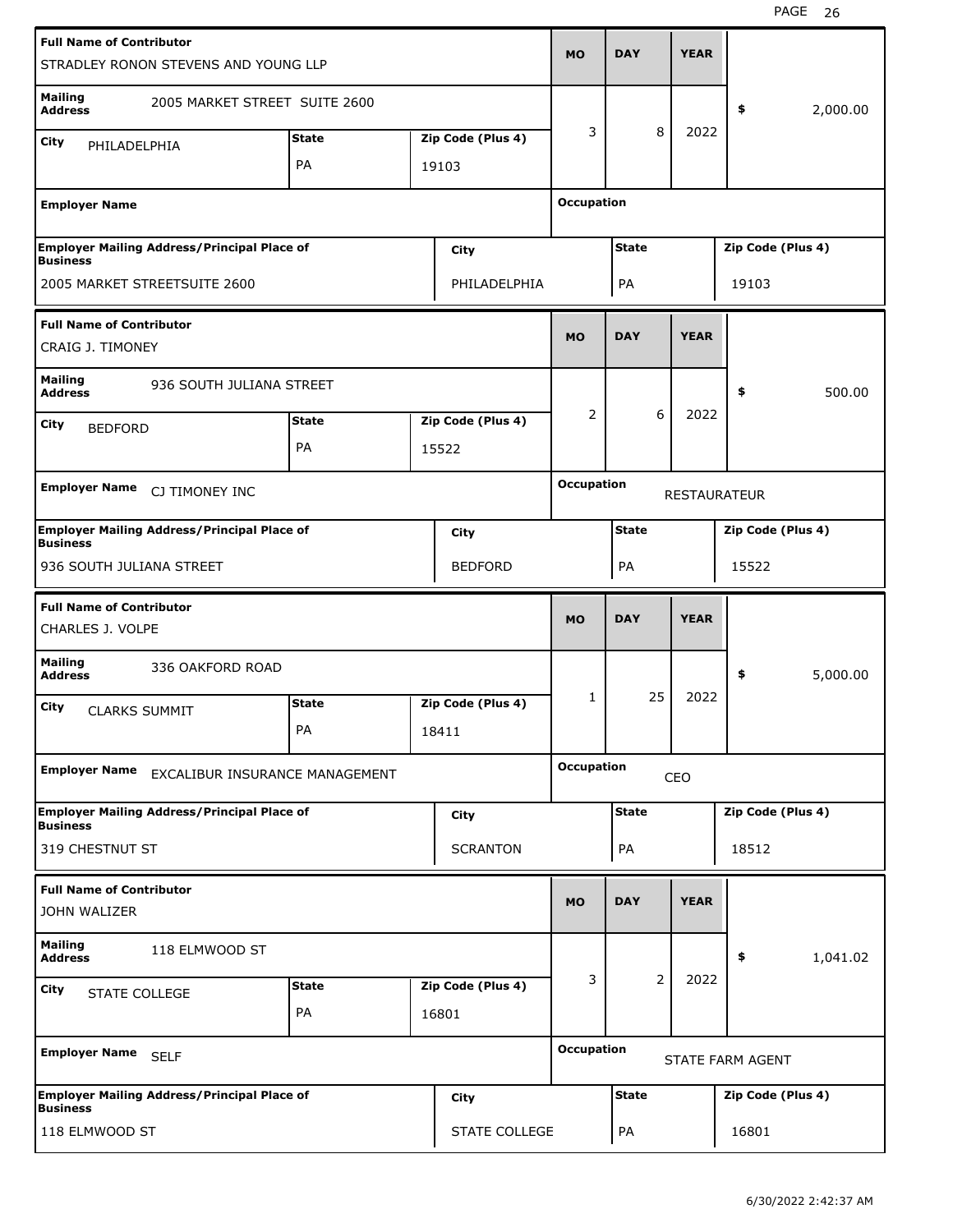| <b>Full Name of Contributor</b><br><b>ZACHARY WALLEN</b> |                                                    |              |                   | <b>MO</b>         | <b>DAY</b>   | <b>YEAR</b>     |                   |  |
|----------------------------------------------------------|----------------------------------------------------|--------------|-------------------|-------------------|--------------|-----------------|-------------------|--|
| <b>Mailing</b><br><b>Address</b>                         | 211 COACHSIDE DRIVE                                |              |                   |                   |              |                 | \$<br>1,000.00    |  |
| City<br>WASHINGTON                                       |                                                    | <b>State</b> | Zip Code (Plus 4) | 3                 | 3            | 2022            |                   |  |
|                                                          |                                                    | PA           | 15301             |                   |              |                 |                   |  |
| <b>Employer Name</b>                                     | CHALMERS AND ADAMS LLC                             |              |                   | <b>Occupation</b> |              | <b>ATTORNEY</b> |                   |  |
| <b>Business</b>                                          | <b>Employer Mailing Address/Principal Place of</b> |              | <b>City</b>       |                   | <b>State</b> |                 | Zip Code (Plus 4) |  |
|                                                          | 301 SOUTH HILLS VILLAGE DRIVE SUITE                |              | PITTSBURGH        |                   | PA           |                 | 15241             |  |
| <b>Full Name of Contributor</b><br>FRED WOOD             |                                                    |              |                   | <b>MO</b>         | <b>DAY</b>   | <b>YEAR</b>     |                   |  |
| <b>Mailing</b><br><b>Address</b>                         | P.O. BOX 55                                        |              |                   |                   |              |                 | \$<br>312.30      |  |
| City<br><b>LEMONT</b>                                    |                                                    | <b>State</b> | Zip Code (Plus 4) | 2                 | 10           | 2022            |                   |  |
|                                                          |                                                    | PA           | 16851             |                   |              |                 |                   |  |
| <b>Employer Name</b>                                     | RETIRED                                            |              |                   | <b>Occupation</b> |              | <b>RETIRED</b>  |                   |  |
| <b>Business</b>                                          | <b>Employer Mailing Address/Principal Place of</b> |              | City              |                   | <b>State</b> |                 | Zip Code (Plus 4) |  |
| RETIRED                                                  |                                                    |              | <b>RETIRED</b>    |                   |              |                 |                   |  |
|                                                          |                                                    |              |                   |                   |              |                 |                   |  |
| <b>Full Name of Contributor</b><br>FRED WOOD             |                                                    |              |                   | <b>MO</b>         | <b>DAY</b>   | <b>YEAR</b>     |                   |  |
| <b>Mailing</b><br><b>Address</b>                         | P.O. BOX 55                                        |              |                   |                   |              |                 | \$<br>520.51      |  |
| City                                                     |                                                    | <b>State</b> | Zip Code (Plus 4) | $\overline{2}$    | 28           | 2022            |                   |  |
| <b>LEMONT</b>                                            |                                                    | PA           | 16851             |                   |              |                 |                   |  |
| <b>Employer Name</b>                                     | RETIRED                                            |              |                   | <b>Occupation</b> |              | RETIRED         |                   |  |
| <b>Business</b>                                          | <b>Employer Mailing Address/Principal Place of</b> |              | <b>City</b>       |                   | State        |                 | Zip Code (Plus 4) |  |
| <b>RETIRED</b>                                           |                                                    |              | RETIRED           |                   |              |                 |                   |  |
| <b>Full Name of Contributor</b><br>FRED WOOD             |                                                    |              |                   | <b>MO</b>         | <b>DAY</b>   | <b>YEAR</b>     |                   |  |
| <b>Mailing</b><br><b>Address</b>                         | P.O. BOX 55                                        |              |                   |                   |              |                 | \$<br>104.10      |  |
|                                                          |                                                    | <b>State</b> | Zip Code (Plus 4) | 3                 | 10           | 2022            |                   |  |
| <b>City</b><br><b>LEMONT</b>                             |                                                    | PA           | 16851             |                   |              |                 |                   |  |
| <b>Employer Name</b>                                     | RETIRED                                            |              |                   | <b>Occupation</b> |              | RETIRED         |                   |  |
| <b>Business</b>                                          | <b>Employer Mailing Address/Principal Place of</b> |              | <b>City</b>       |                   | <b>State</b> |                 | Zip Code (Plus 4) |  |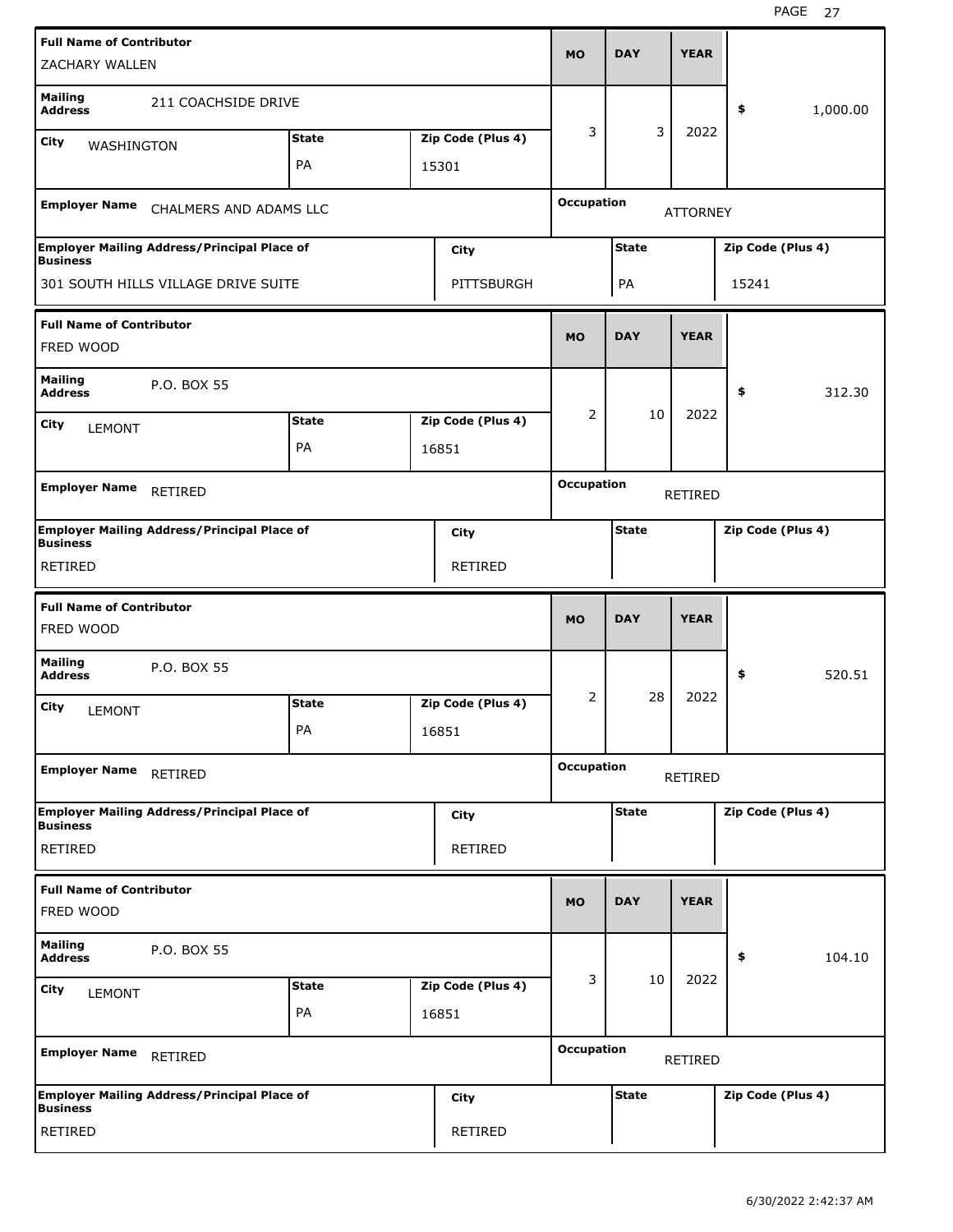| <b>Full Name of Contributor</b><br><b>KAREN YOUNG</b>                        |              |  |                    | <b>MO</b>         | <b>DAY</b>   | <b>YEAR</b>  |       |                   |
|------------------------------------------------------------------------------|--------------|--|--------------------|-------------------|--------------|--------------|-------|-------------------|
| <b>Mailing</b><br>129 ARLYNE AVENUE<br><b>Address</b>                        |              |  |                    |                   |              |              | \$    | 2,500.00          |
| <b>City</b><br><b>MONTOURSVILLE</b>                                          | <b>State</b> |  | Zip Code (Plus 4)  | 3                 | 18           | 2022         |       |                   |
|                                                                              | <b>PA</b>    |  | 17754              |                   |              |              |       |                   |
| <b>Employer Name</b><br><b>JERSEY SHORE STATE BANK</b>                       |              |  |                    | <b>Occupation</b> |              | PRESIDENT    |       |                   |
| <b>Employer Mailing Address/Principal Place of</b><br><b>Business</b>        |              |  | City               |                   | <b>State</b> |              |       | Zip Code (Plus 4) |
| 300 MARKET STREET                                                            | WILLIAMSPORT |  | PA                 |                   | 17701        |              |       |                   |
| <b>Full Name of Contributor</b>                                              |              |  |                    | <b>MO</b>         | <b>DAY</b>   | <b>YEAR</b>  |       |                   |
| JAMES H. YOXTHEIMER, JR                                                      |              |  |                    |                   |              |              |       |                   |
| <b>Mailing</b><br>PO BOX 149<br><b>Address</b>                               |              |  |                    |                   |              |              | \$    | 500.00            |
| City<br><b>AVIS</b>                                                          | <b>State</b> |  | Zip Code (Plus 4)  | 3                 | 28           | 2022         |       |                   |
|                                                                              | PA           |  | 17721              |                   |              |              |       |                   |
| <b>Employer Name</b><br>RIVER VALLEY HEALTH AND DENTAL CENTER                |              |  |                    | <b>Occupation</b> |              | CEO          |       |                   |
| <b>Employer Mailing Address/Principal Place of</b><br><b>Business</b>        |              |  | City               |                   | <b>State</b> |              |       | Zip Code (Plus 4) |
| 471 HEPBURN STREET                                                           |              |  | WILLIAMSPORT       |                   | PA           |              | 17701 |                   |
| <b>Full Name of Contributor</b>                                              |              |  |                    | <b>MO</b>         | <b>DAY</b>   | <b>YEAR</b>  |       |                   |
| ANDREW W. ZIMMERMAN                                                          |              |  |                    |                   |              |              |       |                   |
| <b>Mailing</b><br>677 STONELEDGE ROAD<br><b>Address</b>                      |              |  |                    |                   |              |              | \$    | 1,000.00          |
| City<br><b>STATE COLLEGE</b>                                                 | <b>State</b> |  | Zip Code (Plus 4)  | 2                 | 14           | 2022         |       |                   |
|                                                                              | PA           |  | 16803              |                   |              |              |       |                   |
| <b>Employer Name</b><br>ZIMMERMAN DENTAL CARE                                |              |  |                    | <b>Occupation</b> |              | <b>OWNER</b> |       |                   |
| <b>Employer Mailing Address/Principal Place of</b><br><b>Business</b>        |              |  | City               |                   | <b>State</b> |              |       | Zip Code (Plus 4) |
| 2760 EARLYSTOWN ROAD                                                         |              |  | <b>CENTRE HALL</b> |                   | PA           |              | 16828 |                   |
| Enter Grand Total of Part C on Schedule I, Detailed Summary Page, Section 3. |              |  |                    |                   |              |              |       | <b>PAGE TOTAL</b> |
|                                                                              |              |  |                    |                   |              |              | \$    | 453,483.24        |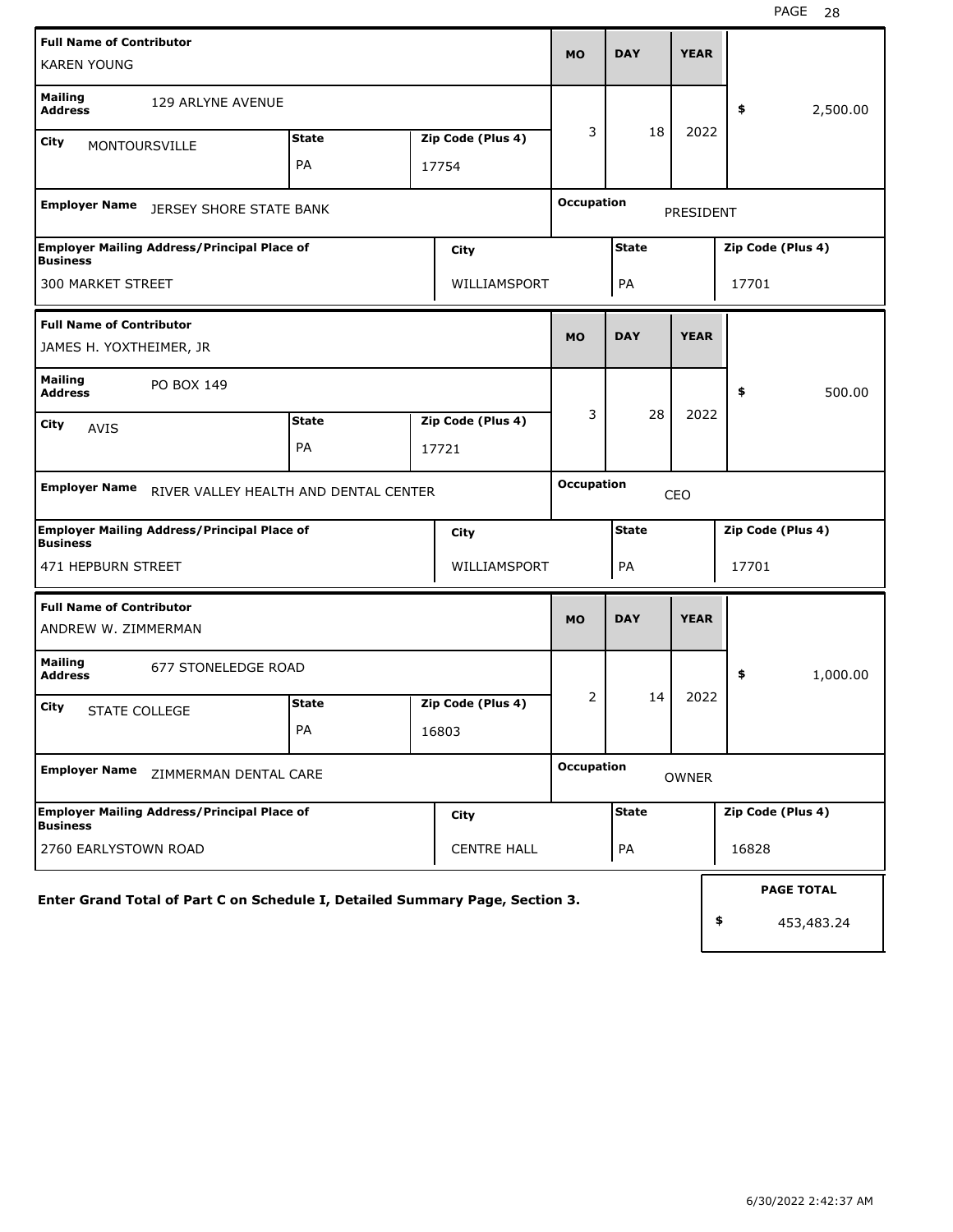### **PART E OTHER RECEIPTS**

## **REFUNDS, INTEREST INCOME, RETURNED CHECKS, ETC.**

 **Use this Part to report refunds received, interest earned, returned checks and**

#### **prior expenditures that were returned to the filer.**

|                                                                              | <b>Name of Filing Committee or Candidate</b>   |                   |       |              | <b>Reporting Period</b> |             |                   |
|------------------------------------------------------------------------------|------------------------------------------------|-------------------|-------|--------------|-------------------------|-------------|-------------------|
| <b>CORMAN FOR GOVERNOR</b>                                                   |                                                |                   | From: |              | 1/1/2022 To:            |             | 3/28/2022         |
|                                                                              |                                                |                   |       |              | <b>DATE</b>             |             | <b>AMOUNT</b>     |
| <b>Full Name</b>                                                             |                                                |                   |       | <b>MO</b>    | <b>DAY</b>              | <b>YEAR</b> |                   |
| <b>HILTON CONRAD</b>                                                         |                                                |                   |       |              |                         |             |                   |
| <b>Mailing Address</b>                                                       | 950 NEW YORK AVENUE NORTHWEST                  |                   |       |              |                         |             | \$<br>385.09      |
| City<br>WASHINGTON                                                           | <b>State</b>                                   | Zip Code (Plus 4) |       | $\mathbf{1}$ | 31                      | 2022        |                   |
|                                                                              | DC                                             | 20001             |       |              |                         |             |                   |
| <b>Receipt Description</b>                                                   | PARTIAL REFUND 12/17/2021 EXPENDITURE          |                   |       |              |                         |             |                   |
| <b>Full Name</b>                                                             |                                                |                   |       | <b>MO</b>    | <b>DAY</b>              | <b>YEAR</b> |                   |
| <b>HILTON CONRAD</b>                                                         |                                                |                   |       |              |                         |             |                   |
| <b>Mailing Address</b>                                                       | 950 NEW YORK AVENUE NORTHWEST                  |                   |       |              |                         |             | \$<br>265.09      |
| City<br>WASHINGTON                                                           | <b>State</b>                                   | Zip Code (Plus 4) |       | 2            | $\mathbf{1}$            | 2022        |                   |
|                                                                              | DC                                             | 20001             |       |              |                         |             |                   |
| <b>Receipt Description</b>                                                   | PARTIAL REFUND 12/17/2021 EXPENDITURE          |                   |       |              |                         |             |                   |
| <b>Full Name</b>                                                             |                                                |                   |       |              |                         |             |                   |
| <b>OUTLAW MEDIA LLC</b>                                                      |                                                |                   |       | <b>MO</b>    | <b>DAY</b>              | <b>YEAR</b> |                   |
| <b>Mailing Address</b><br>3532 GODDARD WAY                                   |                                                |                   |       |              |                         |             | \$<br>12,367.66   |
| City<br>ALEXANDRIA                                                           | <b>State</b>                                   | Zip Code (Plus 4) |       | 1            | 13                      | 2022        |                   |
|                                                                              | <b>VA</b>                                      | 22304             |       |              |                         |             |                   |
| <b>Receipt Description</b>                                                   | 11/22/21 CHECK LOST IN MAIL. RE-ISSUED 1/13/22 |                   |       |              |                         |             |                   |
|                                                                              |                                                |                   |       |              |                         |             | <b>PAGE TOTAL</b> |
| Enter Grand Total of Part E on Schedule I, Detailed Summary Page, Section 4. |                                                |                   |       |              |                         |             | \$<br>13,017.84   |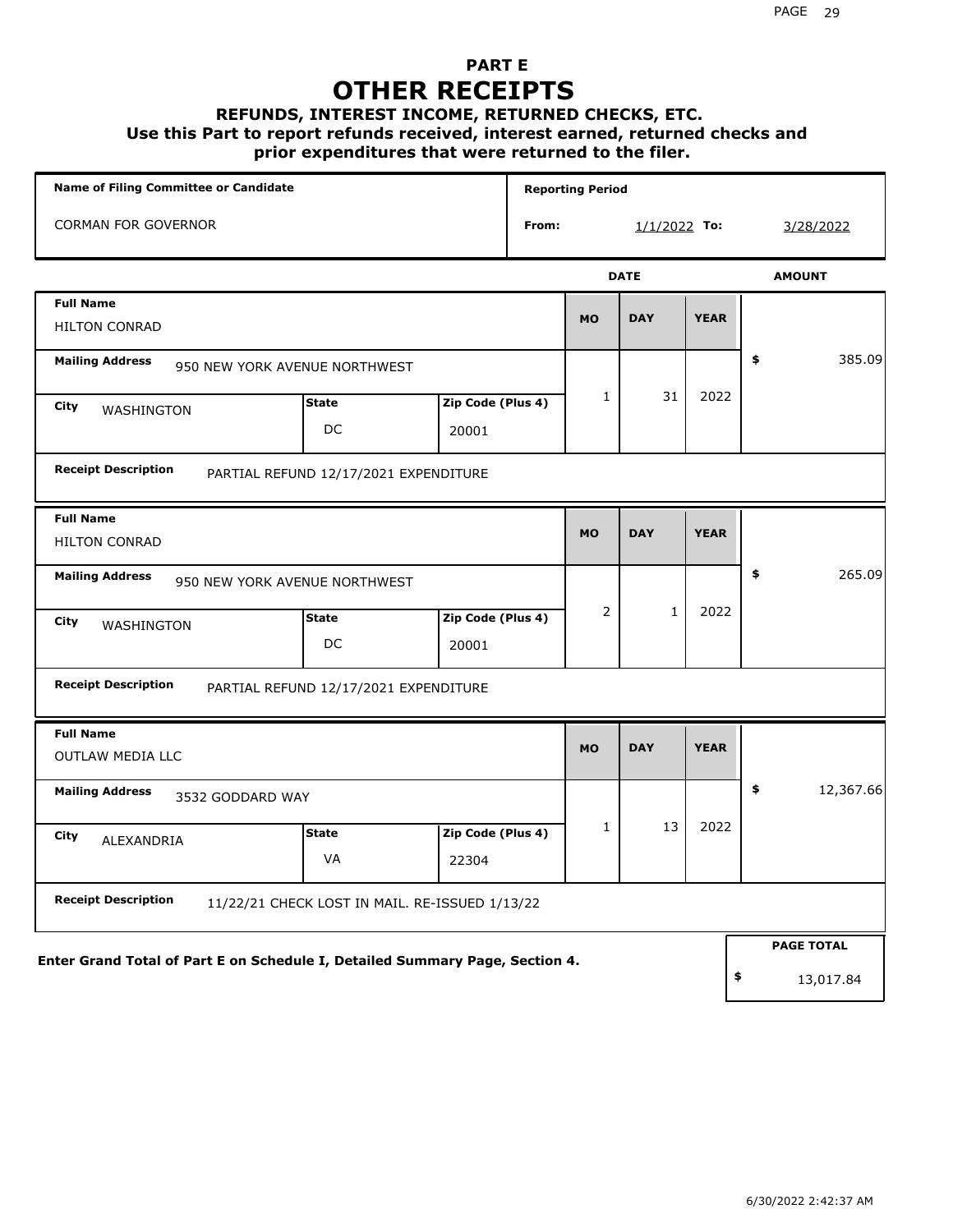#### **SCHEDULE II IN-KIND CONTRIBUTIONS AND VALUABLE THINGS RECEIVED USE THIS SCHEDULE TO REPORT ALL IN-KIND CONTRIBUTIONS OF VALUABLE THINGS**

### **DURING THE REPORTING PERIOD.**

**Detailed Summary Page**

| <b>Name of Filing Committee or Candidate</b>                                                                                                                                | <b>Reporting Period</b> |                |           |
|-----------------------------------------------------------------------------------------------------------------------------------------------------------------------------|-------------------------|----------------|-----------|
| <b>CORMAN FOR GOVERNOR</b>                                                                                                                                                  | From:                   | $1/1/2022$ To: | 3/28/2022 |
| 1. UNITEMIZED IN-KIND CONTRIBUTIONS RECEIVED - VALUE OF \$50.00 OR LESS PER CONTRIBUTOR                                                                                     |                         |                |           |
| <b>TOTAL for the Reporting Period</b>                                                                                                                                       | (1)                     | \$             | 0.00      |
| 2. IN-KIND CONTRIBUTIONS RECEIVED - VALUE OF \$50.01 TO \$250.00 (FROM PART F)                                                                                              |                         |                |           |
| <b>TOTAL for the Reporting Period</b>                                                                                                                                       | (2)                     | \$             | 0.00      |
| 3. IN-KIND CONTRIBUTION RECIEVED - VALUE OVER \$250.00 (FROM PART G)                                                                                                        |                         |                |           |
| <b>TOTAL for the Reporting Period</b>                                                                                                                                       | (3)                     | \$             | 22,500.00 |
| TOTAL VALUE OF IN-KIND CONTRIBUTIONS DURING THIS REPORTING PERIOD (Add and enter<br>amount totals from Boxes 1,2, and 3; also enter on Page 1, Reports Cover Page, Item F.) |                         | \$             | 22,500.00 |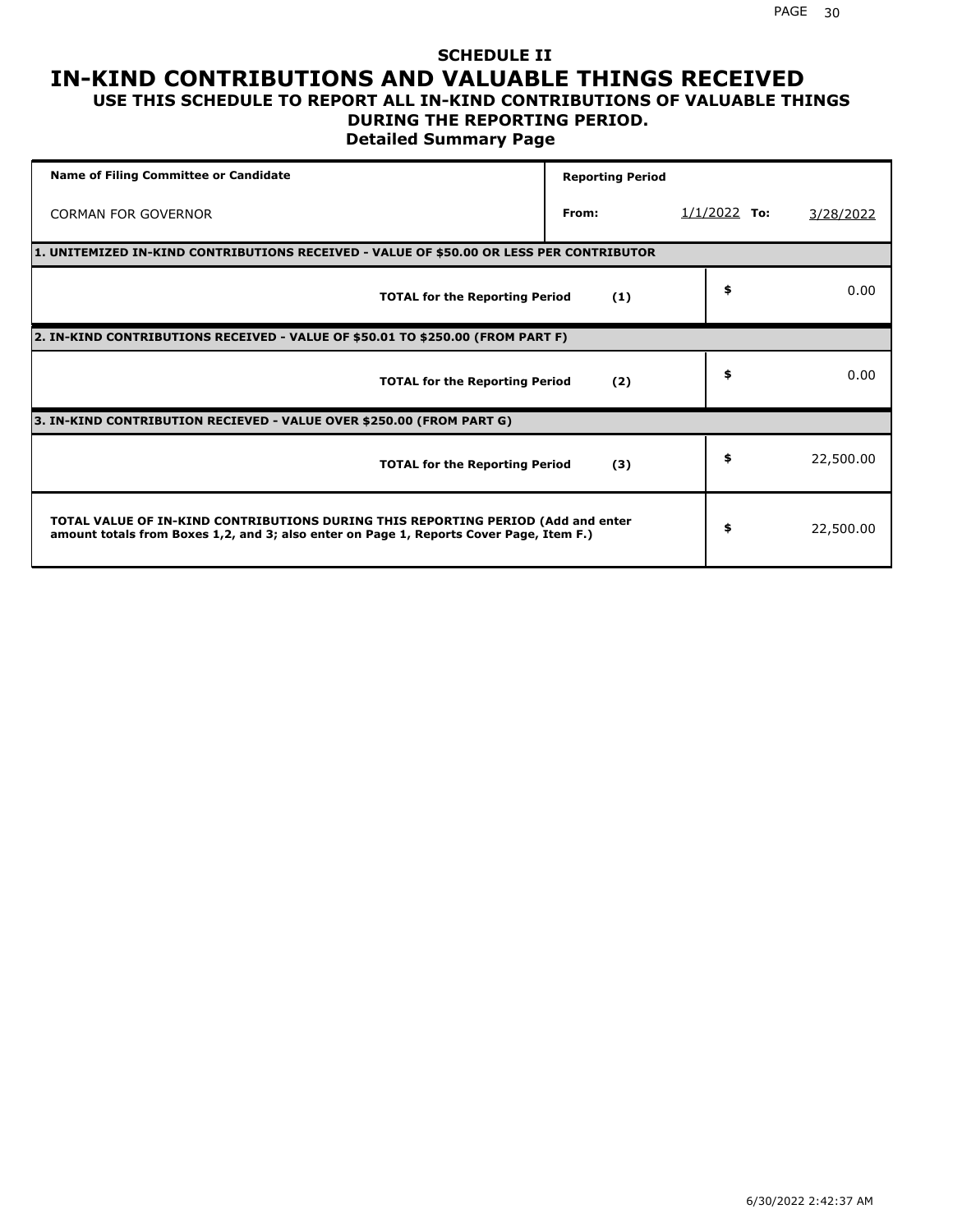### **SCHEDULE II PART F IN-KIND CONTRIBUTIONS RECEIVED**

### **VALUE OF \$50.01 TO \$250.00**

| Name of Filing Committee or Candidate                                                                         |              |                   |           |             |             |               |                   |
|---------------------------------------------------------------------------------------------------------------|--------------|-------------------|-----------|-------------|-------------|---------------|-------------------|
|                                                                                                               |              |                   |           |             |             | To:           |                   |
|                                                                                                               |              |                   |           | <b>DATE</b> |             | <b>AMOUNT</b> |                   |
| <b>Full Name of Contributor</b>                                                                               |              |                   | <b>MO</b> | <b>DAY</b>  | <b>YEAR</b> |               |                   |
| <b>Mailing Address</b>                                                                                        |              |                   |           |             |             | \$            | 0.00              |
| City                                                                                                          | <b>State</b> | Zip Code (Plus 4) |           |             |             |               |                   |
| <b>Description of Contribution:</b>                                                                           |              |                   |           |             |             |               |                   |
| Enter Grand Total of Part F on Schedule II, In-Kind Contributions Detailed Summary Page,<br><b>Section 2.</b> |              |                   |           |             |             |               | <b>PAGE TOTAL</b> |
|                                                                                                               |              |                   |           |             | \$          |               | 0.00              |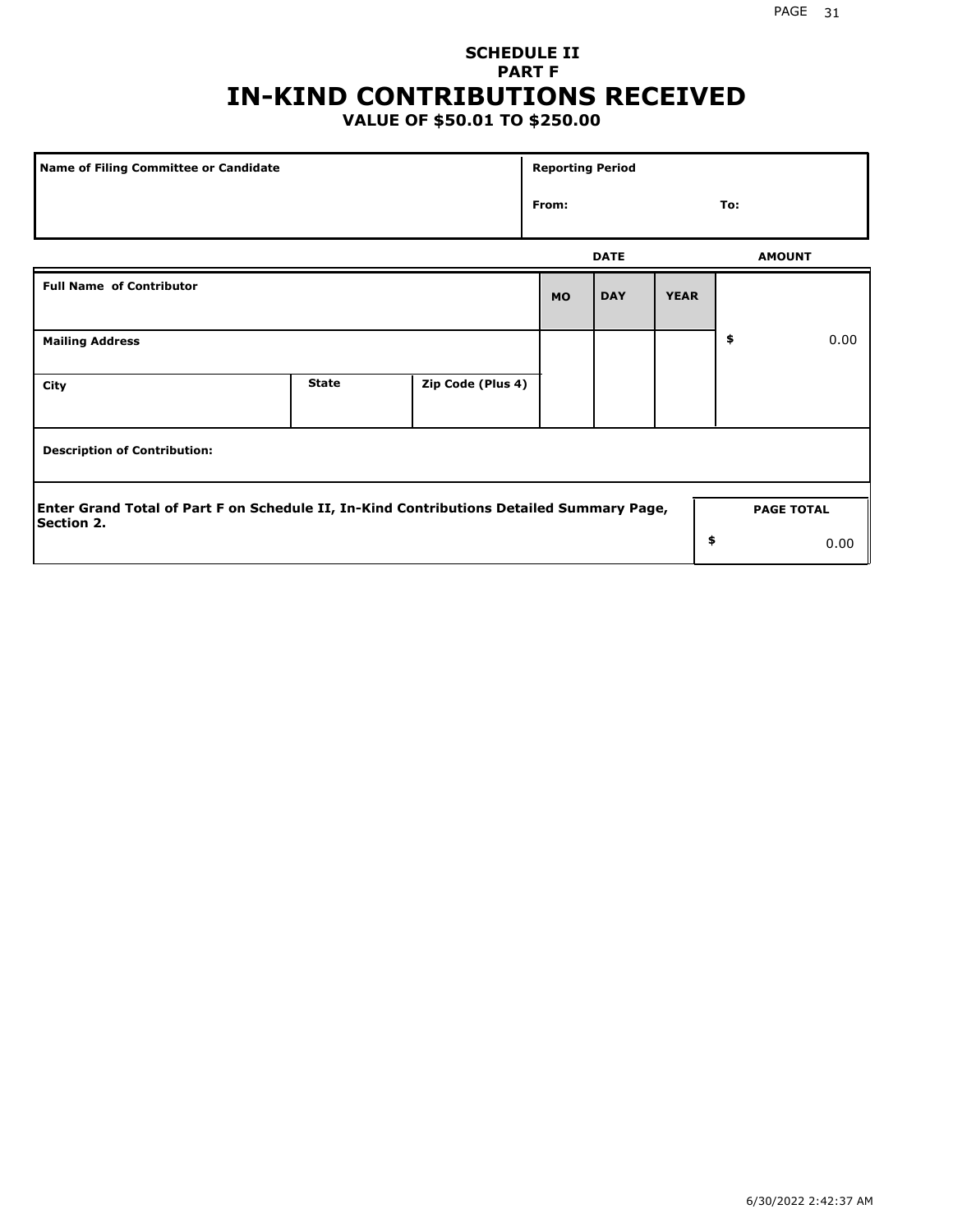#### PAGE 32

#### **SCHEDULE II PART G IN-KIND CONTRIBUTIONS RECEIVED VALUE OVER \$250.00**

| <b>Name of Filing Committee or Candidate</b>                                                                  |                           |      |                           |           |       | <b>Reporting Period</b> |                      |             |                     |                                    |
|---------------------------------------------------------------------------------------------------------------|---------------------------|------|---------------------------|-----------|-------|-------------------------|----------------------|-------------|---------------------|------------------------------------|
| <b>CORMAN FOR GOVERNOR</b>                                                                                    |                           |      |                           |           | From: |                         | 1/1/2022             | To:         |                     | 3/28/2022                          |
|                                                                                                               |                           |      |                           |           |       |                         | <b>DATE</b>          |             |                     | <b>AMOUNT</b>                      |
| <b>Full Name of Contributor</b><br><b>401 PARTNERS LLC</b>                                                    |                           |      |                           |           |       | <b>MO</b>               | <b>DAY</b>           | <b>YEAR</b> |                     |                                    |
| <b>Mailing Address</b><br>1426 NORTH 3RD STREET STE 310                                                       |                           |      |                           |           |       |                         |                      |             | \$                  | 22,500.00                          |
| City<br><b>HARRISBURG</b>                                                                                     | <b>State</b><br><b>PA</b> |      | Zip Code(Plus 4)<br>17102 |           |       | 3                       | 28                   | 2022        |                     |                                    |
| <b>Employer of Contributor</b>                                                                                |                           |      |                           |           |       | <b>Occupation</b>       |                      |             |                     |                                    |
| <b>Employer Mailing Address/Principal Place of</b><br><b>Business</b>                                         |                           | City |                           | State     |       | 4)                      | <b>Zip Code(Plus</b> |             |                     | <b>Description of Contribution</b> |
| 1426 NORTH 3RD STREET STE 310                                                                                 |                           |      | <b>HARRISBURG</b>         | <b>PA</b> |       |                         | 17102                |             | <b>OFFICE SPACE</b> |                                    |
| Enter Grand Total of Part G on Schedule II, In-Kind Contributions Detailed<br><b>Summary Page, Section 3.</b> |                           |      |                           |           |       |                         |                      |             |                     | <b>PAGE TOTAL</b><br>22,500.00     |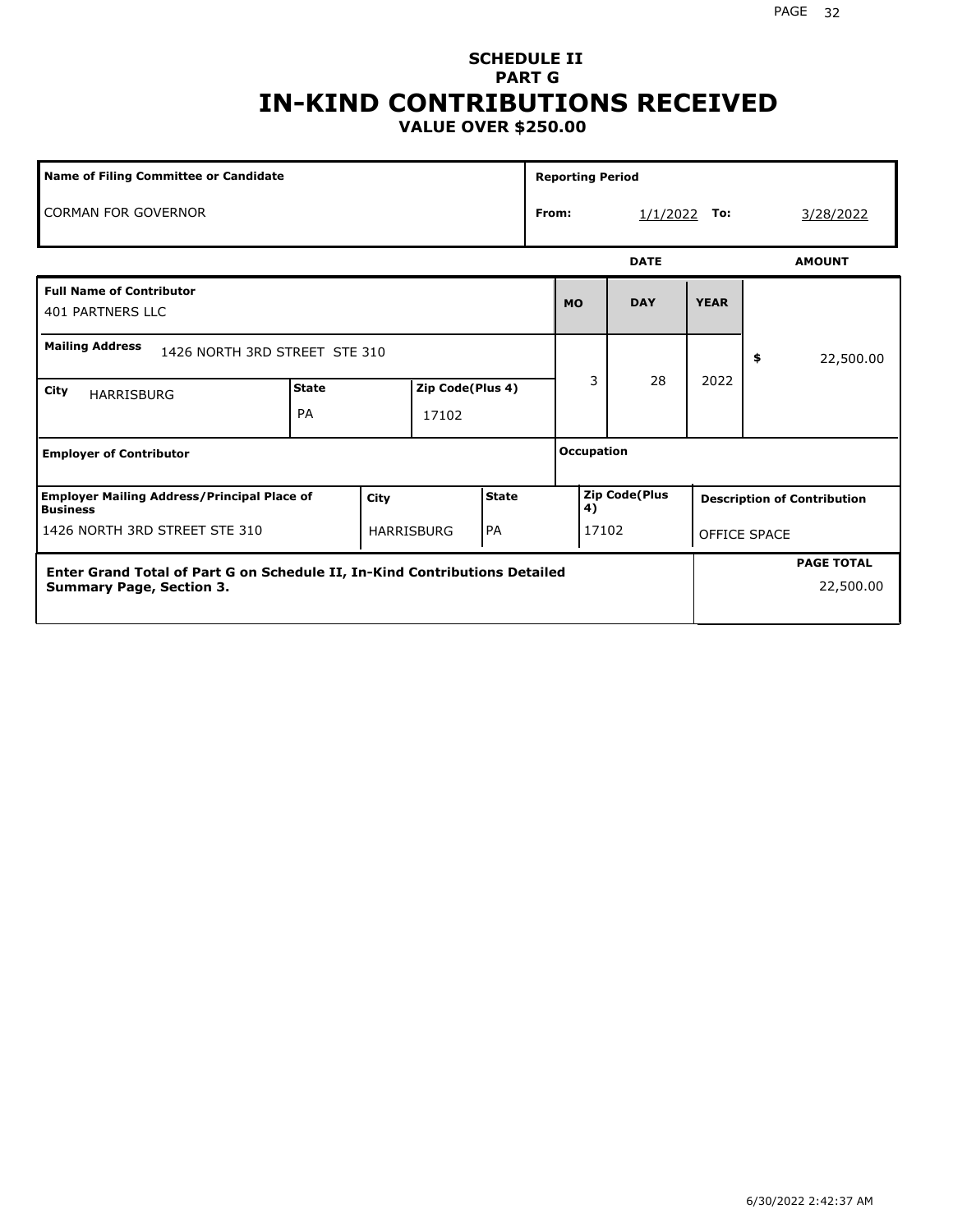## **SCHEDULE III STATEMENT OF EXPENDITURES**

| <b>Name of Filing Committee or Candidate</b>    |                                                  |                            |                | <b>Reporting Period</b>                              |                                                               |     |               |
|-------------------------------------------------|--------------------------------------------------|----------------------------|----------------|------------------------------------------------------|---------------------------------------------------------------|-----|---------------|
| <b>CORMAN FOR GOVERNOR</b>                      |                                                  |                            | From           |                                                      | 1/1/2022                                                      | To: | 3/28/2022     |
|                                                 |                                                  |                            |                | <b>DATE</b>                                          |                                                               |     | <b>AMOUNT</b> |
| <b>To Whom Paid</b><br>ALLIANZ TRAVEL INSURANCE |                                                  |                            | <b>MO</b>      | <b>DAY</b>                                           | <b>YEAR</b>                                                   |     |               |
| <b>Mailing Address</b><br>9950 MAYLAND DRIVE    |                                                  |                            | 2              | 3                                                    | 2022                                                          | \$  | 91.36         |
| City<br>RICHMOND                                | <b>State</b><br>Zip Code (Plus 4)<br>VA<br>23233 |                            |                |                                                      | <b>Description of Expenditure</b><br><b>INSURANCE PREMIUM</b> |     |               |
| <b>To Whom Paid</b><br><b>AMAZON</b>            |                                                  |                            | <b>MO</b>      | <b>DAY</b>                                           | <b>YEAR</b>                                                   |     |               |
| <b>Mailing Address</b><br>410 TERRY AVE N       | $\mathbf{1}$                                     | 10                         | 2022           | \$                                                   | 29.65                                                         |     |               |
| City<br><b>SEATTLE</b>                          | <b>State</b><br>WA                               | Zip Code (Plus 4)<br>98109 |                | <b>Description of Expenditure</b><br>VIDEO EQUIPMENT |                                                               |     |               |
| <b>To Whom Paid</b><br>AMERICAN AIRLINES        |                                                  |                            | <b>MO</b>      | <b>DAY</b>                                           | <b>YEAR</b>                                                   |     |               |
| <b>Mailing Address</b><br>4333 AMON CARTER BLVD |                                                  |                            | $\overline{2}$ | $\overline{4}$                                       | 2022                                                          | \$  | 594.20        |
| City<br>FORT WORTH                              | <b>State</b><br><b>TX</b>                        | Zip Code (Plus 4)<br>76155 | TRAVEL-AIR     | <b>Description of Expenditure</b>                    |                                                               |     |               |
| <b>To Whom Paid</b><br>AMERICAN AIRLINES        |                                                  |                            | <b>MO</b>      | <b>DAY</b>                                           | <b>YEAR</b>                                                   |     |               |
| <b>Mailing Address</b><br>4333 AMON CARTER BLVD |                                                  |                            | $\overline{2}$ | 4                                                    | 2022                                                          | \$  | 594.20        |
| City<br>FORT WORTH                              | <b>State</b><br>TX                               | Zip Code (Plus 4)<br>76155 | TRAVEL-AIR     | <b>Description of Expenditure</b>                    |                                                               |     |               |
| <b>To Whom Paid</b><br>AMERICAN AIRLINES        |                                                  |                            | <b>MO</b>      | <b>DAY</b>                                           | <b>YEAR</b>                                                   |     |               |
| <b>Mailing Address</b><br>4333 AMON CARTER BLVD |                                                  |                            | 2              | 4                                                    | 2022                                                          | \$  | 16.76         |
| City<br>FORT WORTH                              | <b>State</b><br>TX                               | Zip Code (Plus 4)<br>76155 | TRAVEL-AIR     | <b>Description of Expenditure</b>                    |                                                               |     |               |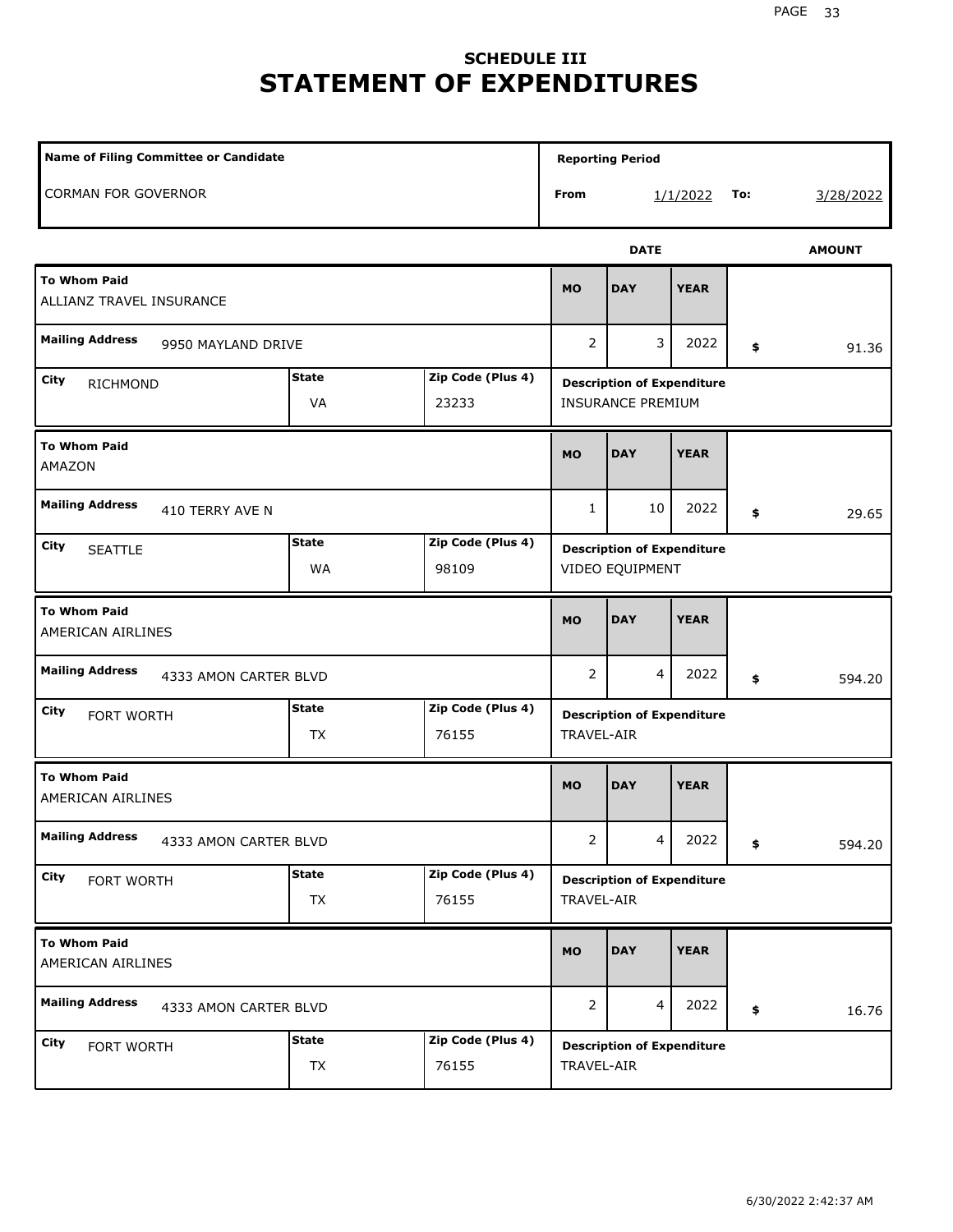| <b>To Whom Paid</b><br>AMERICAN AIRLINES  |                                |                                     |                   | <b>MO</b>     | <b>DAY</b>                                                   | <b>YEAR</b> |                |
|-------------------------------------------|--------------------------------|-------------------------------------|-------------------|---------------|--------------------------------------------------------------|-------------|----------------|
| <b>Mailing Address</b>                    | 4333 AMON CARTER BLVD          |                                     |                   | 2             | 4                                                            | 2022        | \$<br>26.15    |
| City<br>FORT WORTH                        |                                | <b>State</b>                        | Zip Code (Plus 4) |               | <b>Description of Expenditure</b>                            |             |                |
|                                           |                                | <b>TX</b>                           | 76155             | TRAVEL-AIR    |                                                              |             |                |
| <b>To Whom Paid</b><br><b>AMTRUST</b>     |                                |                                     |                   | <b>MO</b>     | <b>DAY</b>                                                   | <b>YEAR</b> |                |
| <b>Mailing Address</b>                    |                                | 800 SUPERIOR AVENUE EAST 21ST FLOOR |                   | $\mathbf{1}$  | 21                                                           | 2022        | \$<br>496.00   |
| City<br><b>CLEVELAND</b>                  |                                | <b>State</b>                        | Zip Code (Plus 4) |               | <b>Description of Expenditure</b>                            |             |                |
|                                           |                                | OH                                  | 44114             |               | <b>INSURANCE PREMIUM</b>                                     |             |                |
| <b>To Whom Paid</b>                       | BETHEL PARK HISTORICAL SOCIETY |                                     |                   | <b>MO</b>     | <b>DAY</b>                                                   | <b>YEAR</b> |                |
| <b>Mailing Address</b>                    | 2600 SOUTH PARK RD             |                                     |                   | 2             | 23                                                           | 2022        | \$<br>140.00   |
| City<br><b>BETHEL PARK</b>                |                                | <b>State</b>                        | Zip Code (Plus 4) |               | <b>Description of Expenditure</b>                            |             |                |
|                                           |                                | PA                                  | 15102             |               | FACILITY RENTAL FEE                                          |             |                |
|                                           |                                |                                     |                   |               |                                                              |             |                |
| <b>To Whom Paid</b><br><b>STEVE BORYS</b> |                                |                                     |                   | <b>MO</b>     | <b>DAY</b>                                                   | <b>YEAR</b> |                |
| <b>Mailing Address</b>                    | 950 ORCHARD AVENUE             |                                     |                   | 1             | 31                                                           | 2022        | \$<br>350.00   |
| City                                      |                                | <b>State</b>                        | Zip Code (Plus 4) |               |                                                              |             |                |
| <b>CAMP HILL</b>                          |                                | PA                                  | 17011             |               | <b>Description of Expenditure</b><br>OFFICE CLEANING SERVICE |             |                |
| <b>To Whom Paid</b><br><b>CODY BRIGHT</b> |                                |                                     |                   | <b>MO</b>     | <b>DAY</b>                                                   | <b>YEAR</b> |                |
| <b>Mailing Address</b>                    | 1331 PARK AVE                  |                                     |                   | 1             | 14                                                           | 2022        | \$<br>3,250.00 |
| City                                      |                                | <b>State</b>                        | Zip Code (Plus 4) |               | <b>Description of Expenditure</b>                            |             |                |
| <b>WEST CHESTER</b>                       |                                | PA                                  | 19380             | <b>SALARY</b> |                                                              |             |                |
| <b>To Whom Paid</b><br><b>CODY BRIGHT</b> |                                |                                     |                   | <b>MO</b>     | <b>DAY</b>                                                   | <b>YEAR</b> |                |
| <b>Mailing Address</b>                    | 1331 PARK AVE                  |                                     |                   | 1             | 14                                                           | 2022        | \$<br>144.61   |
| <b>City</b><br><b>WEST CHESTER</b>        |                                | <b>State</b>                        | Zip Code (Plus 4) |               | <b>Description of Expenditure</b>                            |             |                |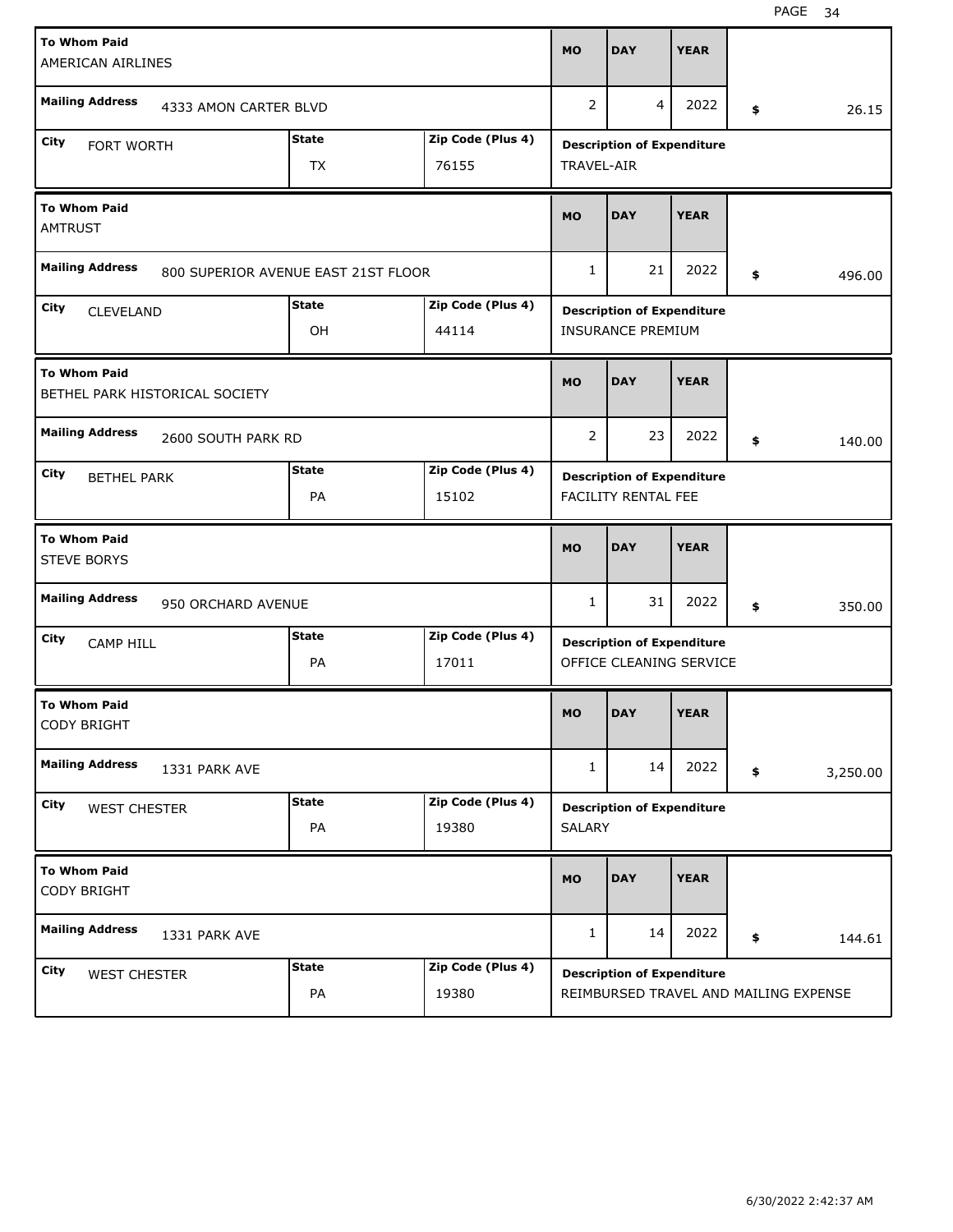| <b>To Whom Paid</b><br><b>CODY BRIGHT</b> |                          |                    |                            | <b>MO</b>      | <b>DAY</b>                                                      | <b>YEAR</b> |                |
|-------------------------------------------|--------------------------|--------------------|----------------------------|----------------|-----------------------------------------------------------------|-------------|----------------|
| <b>Mailing Address</b>                    | 1331 PARK AVE            |                    |                            | 1              | 31                                                              | 2022        | \$<br>3,250.00 |
| City<br><b>WEST CHESTER</b>               |                          | <b>State</b><br>PA | Zip Code (Plus 4)<br>19380 | <b>SALARY</b>  | <b>Description of Expenditure</b>                               |             |                |
| <b>To Whom Paid</b><br><b>CODY BRIGHT</b> |                          |                    |                            | <b>MO</b>      | <b>DAY</b>                                                      | <b>YEAR</b> |                |
| <b>Mailing Address</b>                    | 1331 PARK AVE            |                    |                            | 1              | 31                                                              | 2022        | \$<br>463.32   |
| City<br><b>WEST CHESTER</b>               |                          | <b>State</b><br>PA | Zip Code (Plus 4)<br>19380 |                | <b>Description of Expenditure</b><br>REIMBURSED MILEAGE         |             |                |
| <b>To Whom Paid</b><br><b>CODY BRIGHT</b> |                          |                    |                            | <b>MO</b>      | <b>DAY</b>                                                      | <b>YEAR</b> |                |
| <b>Mailing Address</b>                    | 1331 PARK AVE            |                    |                            | $\overline{2}$ | 15                                                              | 2022        | \$<br>1,160.71 |
| City<br><b>WEST CHESTER</b>               |                          | <b>State</b><br>PA | Zip Code (Plus 4)<br>19380 | <b>SALARY</b>  | <b>Description of Expenditure</b>                               |             |                |
|                                           |                          |                    |                            |                |                                                                 |             |                |
| <b>To Whom Paid</b><br><b>CODY BRIGHT</b> |                          |                    |                            | <b>MO</b>      | <b>DAY</b>                                                      | <b>YEAR</b> |                |
| <b>Mailing Address</b>                    | 1331 PARK AVE            |                    |                            | 2              | 15                                                              | 2022        | \$<br>441.32   |
| City<br><b>WEST CHESTER</b>               |                          | <b>State</b><br>PA | Zip Code (Plus 4)<br>19380 |                | <b>Description of Expenditure</b><br>REIMBURSED MILEAGE         |             |                |
| <b>To Whom Paid</b><br>CODY BRIGHT        |                          |                    |                            | <b>MO</b>      | <b>DAY</b>                                                      | <b>YEAR</b> |                |
| <b>Mailing Address</b>                    | 1331 PARK AVE            |                    |                            | $\overline{2}$ | 15                                                              | 2022        | \$<br>425.18   |
| City<br><b>WEST CHESTER</b>               |                          | <b>State</b><br>PA | Zip Code (Plus 4)<br>19380 |                | <b>Description of Expenditure</b><br>REIMBURSED TRAVEL EXPENSES |             |                |
| <b>To Whom Paid</b><br>C.C. ONNEN LLC     |                          |                    |                            | <b>MO</b>      | <b>DAY</b>                                                      | <b>YEAR</b> |                |
| <b>Mailing Address</b>                    | 2860 ARIZONA TERRACE, NW |                    |                            | 1              | 7                                                               | 2022        | \$<br>7,750.00 |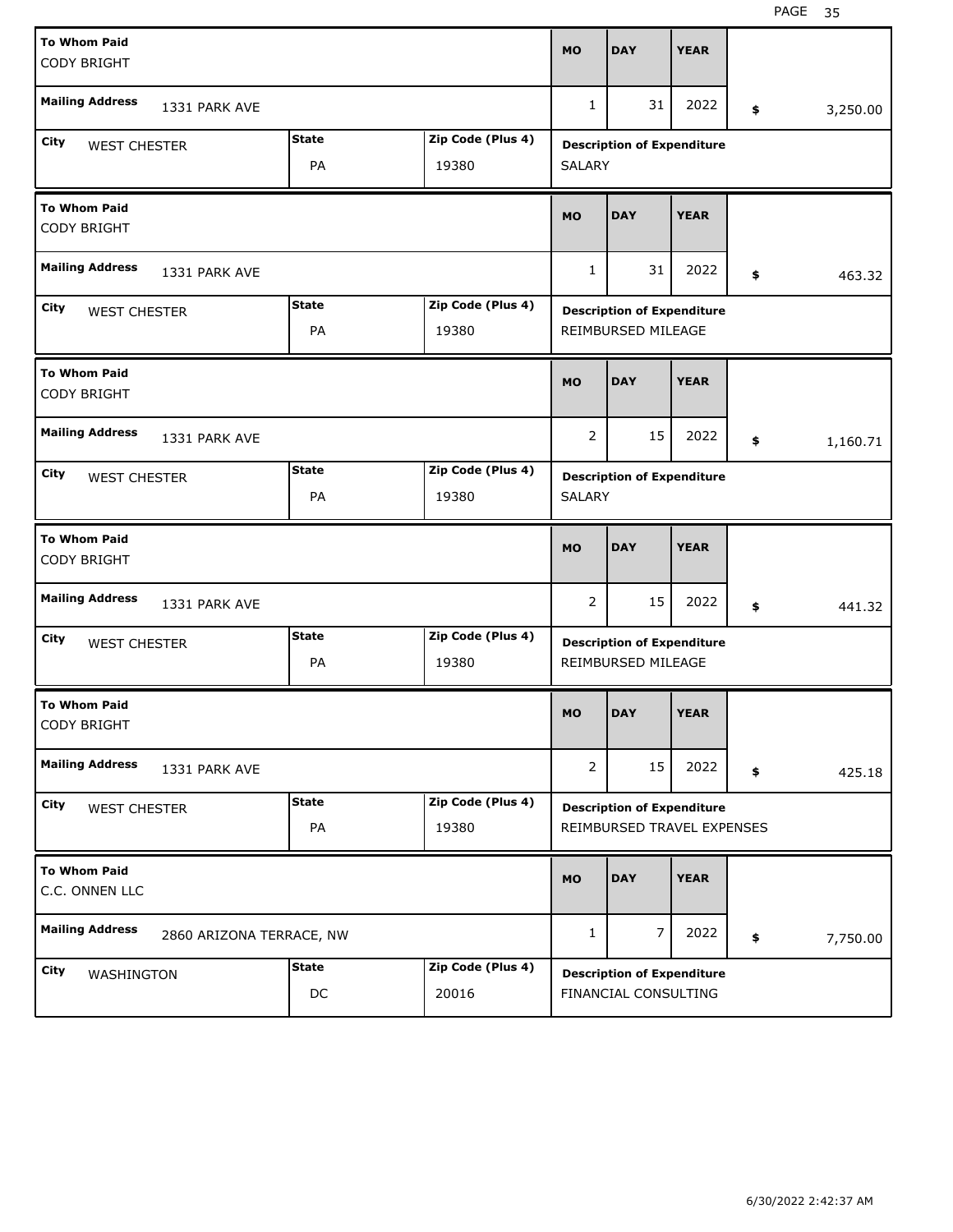| <b>To Whom Paid</b>                                    |                              |              |                   | <b>MO</b>      | <b>DAY</b>                        | <b>YEAR</b> |     |           |
|--------------------------------------------------------|------------------------------|--------------|-------------------|----------------|-----------------------------------|-------------|-----|-----------|
| CENTRE COUNTY REPUBLICAN COMMITTEE                     |                              |              |                   |                |                                   |             |     |           |
| <b>Mailing Address</b>                                 | 1315 S ALLEN ST #203         |              |                   | 2              | 3                                 | 2022        | \$. | 1,900.00  |
| City<br><b>STATE COLLEGE</b>                           |                              | <b>State</b> | Zip Code (Plus 4) |                | <b>Description of Expenditure</b> |             |     |           |
|                                                        |                              | PA           | 16801             |                | SPONSORSHIP/CONTRIBUTION          |             |     |           |
| <b>To Whom Paid</b><br>CHALMERS AND ADAMS LLC          |                              |              |                   | <b>MO</b>      | <b>DAY</b>                        | <b>YEAR</b> |     |           |
| <b>Mailing Address</b>                                 | 5805 STATE BRIDGE ROAD #G77  |              |                   | 1              | 22                                | 2022        | \$  | 637.50    |
| City<br><b>JOHNS CREEK</b>                             |                              | <b>State</b> | Zip Code (Plus 4) |                | <b>Description of Expenditure</b> |             |     |           |
|                                                        |                              | GA           | 30097             |                | <b>LEGAL SERVICES</b>             |             |     |           |
| <b>To Whom Paid</b><br>CHALMERS AND ADAMS LLC          |                              |              |                   | <b>MO</b>      | <b>DAY</b>                        | <b>YEAR</b> |     |           |
| <b>Mailing Address</b>                                 | 5805 STATE BRIDGE ROAD #G77  |              |                   | 2              | 28                                | 2022        | \$  | 1,950.76  |
| City<br><b>JOHNS CREEK</b>                             |                              | <b>State</b> | Zip Code (Plus 4) |                | <b>Description of Expenditure</b> |             |     |           |
|                                                        |                              | GA           | 30097             |                | <b>LEGAL SERVICES</b>             |             |     |           |
|                                                        |                              |              |                   |                |                                   |             |     |           |
| <b>To Whom Paid</b><br>CHALMERS AND ADAMS LLC          |                              |              |                   | <b>MO</b>      | <b>DAY</b>                        | <b>YEAR</b> |     |           |
| <b>Mailing Address</b>                                 | 5805 STATE BRIDGE ROAD #G77  |              |                   | 3              | 18                                | 2022        | \$  | 3,985.62  |
| City<br><b>JOHNS CREEK</b>                             |                              | <b>State</b> | Zip Code (Plus 4) |                | <b>Description of Expenditure</b> |             |     |           |
|                                                        |                              | GA           | 30097             |                | <b>LEGAL SERVICES</b>             |             |     |           |
| <b>To Whom Paid</b><br>CLINTON COUNTY REPUBLICAN PARTY |                              |              |                   | <b>MO</b>      | <b>DAY</b>                        | <b>YEAR</b> |     |           |
| <b>Mailing Address</b>                                 | 333 LINNIPPI TRAIL           |              |                   | $\overline{2}$ | 13                                | 2022        | \$  | 150.00    |
| City<br><b>LOCK HAVEN</b>                              |                              | <b>State</b> | Zip Code (Plus 4) |                | <b>Description of Expenditure</b> |             |     |           |
|                                                        |                              | PA           | 17745             |                | SPONSORSHIP/CONTRIBUTION          |             |     |           |
| <b>To Whom Paid</b><br><b>COLD SPARK MEDIA</b>         |                              |              |                   | <b>MO</b>      | <b>DAY</b>                        | <b>YEAR</b> |     |           |
| <b>Mailing Address</b>                                 | 307 FOURTH AVENUE 14TH FLOOR |              |                   | 1              | $\overline{7}$                    | 2022        | \$  | 10,000.00 |
| City<br>PITTSBURGH                                     |                              | <b>State</b> | Zip Code (Plus 4) |                | <b>Description of Expenditure</b> |             |     |           |

H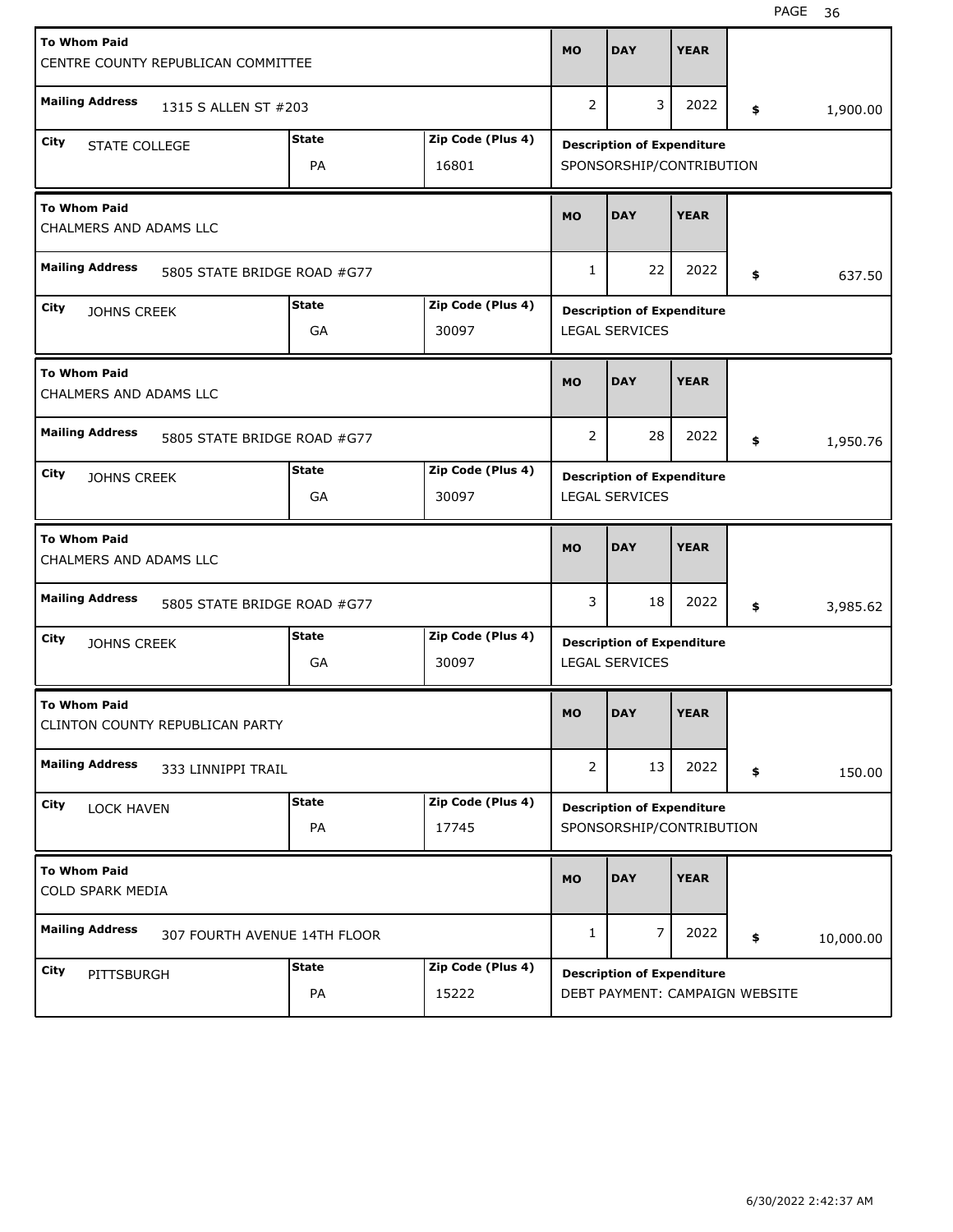| <b>To Whom Paid</b><br>COLD SPARK MEDIA        |                              |                    |                            | <b>MO</b>      | <b>DAY</b>                                                                                 | <b>YEAR</b> |                                         |
|------------------------------------------------|------------------------------|--------------------|----------------------------|----------------|--------------------------------------------------------------------------------------------|-------------|-----------------------------------------|
| <b>Mailing Address</b>                         | 307 FOURTH AVENUE 14TH FLOOR |                    |                            | $\mathbf{1}$   | 7                                                                                          | 2022        | \$<br>30,000.00                         |
| City<br>PITTSBURGH                             |                              | <b>State</b><br>PA | Zip Code (Plus 4)<br>15222 |                | <b>Description of Expenditure</b>                                                          |             | DEBT PAYMENT: DIGITAL MEDIA ADVERTISING |
| <b>To Whom Paid</b><br><b>COLD SPARK MEDIA</b> |                              |                    |                            | <b>MO</b>      | <b>DAY</b>                                                                                 | <b>YEAR</b> |                                         |
| <b>Mailing Address</b>                         | 307 FOURTH AVENUE 14TH FLOOR |                    |                            | $\overline{2}$ | 4                                                                                          | 2022        | \$<br>22,711.58                         |
| City<br>PITTSBURGH                             |                              | <b>State</b><br>PA | Zip Code (Plus 4)<br>15222 |                | <b>Description of Expenditure</b><br>DIGITAL ADVERTISING                                   |             |                                         |
| <b>To Whom Paid</b><br><b>COLD SPARK MEDIA</b> |                              |                    |                            | <b>MO</b>      | <b>DAY</b>                                                                                 | <b>YEAR</b> |                                         |
| <b>Mailing Address</b>                         | 307 FOURTH AVENUE 14TH FLOOR |                    |                            | $\overline{2}$ | 4                                                                                          | 2022        | \$<br>22,602.98                         |
| City<br>PITTSBURGH                             |                              | <b>State</b><br>PA | Zip Code (Plus 4)<br>15222 |                | <b>Description of Expenditure</b><br><b>GENERAL POLITICAL</b><br>CONSULTING/SOFTWARE/VIDEO |             |                                         |
| <b>To Whom Paid</b><br><b>COLD SPARK MEDIA</b> |                              |                    |                            | <b>MO</b>      | <b>DAY</b>                                                                                 | <b>YEAR</b> |                                         |
| <b>Mailing Address</b>                         | 307 FOURTH AVENUE 14TH FLOOR |                    |                            | $\overline{2}$ | 4                                                                                          | 2022        | \$<br>6,500.00                          |
| City<br>PITTSBURGH                             |                              | <b>State</b><br>PA | Zip Code (Plus 4)          |                | <b>Description of Expenditure</b>                                                          |             |                                         |
|                                                |                              |                    | 15222                      |                | RESEARCH AND POLLING SERVICES                                                              |             |                                         |
| <b>To Whom Paid</b><br>COLD SPARK MEDIA        |                              |                    |                            | <b>MO</b>      | <b>DAY</b>                                                                                 | <b>YEAR</b> |                                         |
| <b>Mailing Address</b>                         | 307 FOURTH AVENUE 14TH FLOOR |                    |                            | 2              | 4                                                                                          | 2022        | \$<br>6,500.00                          |
| City<br>PITTSBURGH                             |                              | <b>State</b><br>PA | Zip Code (Plus 4)<br>15222 |                | <b>Description of Expenditure</b><br>RESEARCH AND POLLING SERVICES                         |             |                                         |
| <b>To Whom Paid</b><br>COLD SPARK MEDIA        |                              |                    |                            | <b>MO</b>      | <b>DAY</b>                                                                                 | <b>YEAR</b> |                                         |
| <b>Mailing Address</b>                         | 307 FOURTH AVENUE 14TH FLOOR |                    |                            | $\overline{2}$ | 25                                                                                         | 2022        | \$<br>5,000.00                          |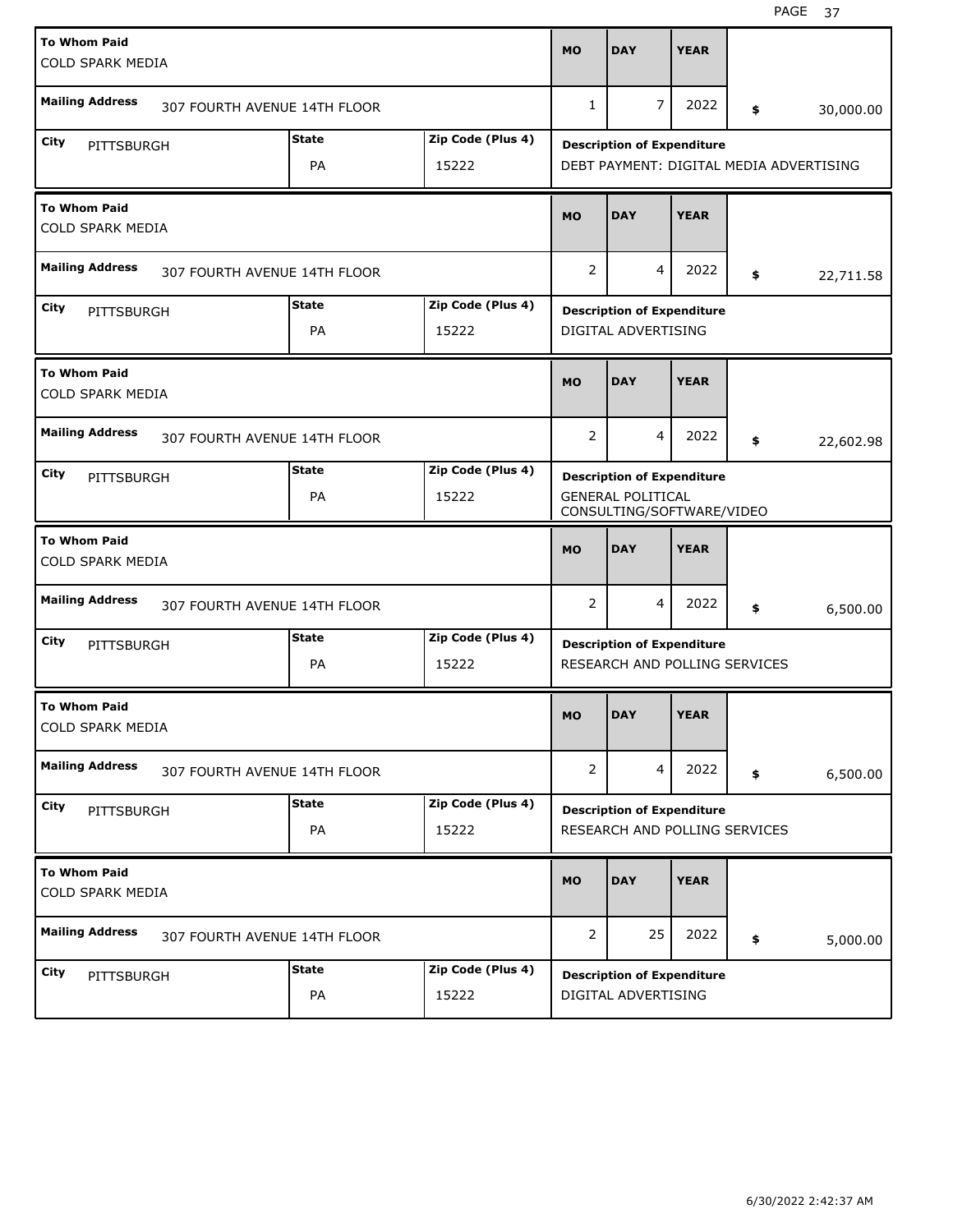| <b>To Whom Paid</b>                            |                              |              |                   |                |                                   |             |                                          |
|------------------------------------------------|------------------------------|--------------|-------------------|----------------|-----------------------------------|-------------|------------------------------------------|
| <b>COLD SPARK MEDIA</b>                        |                              |              |                   | <b>MO</b>      | <b>DAY</b>                        | <b>YEAR</b> |                                          |
|                                                |                              |              |                   |                |                                   |             |                                          |
| <b>Mailing Address</b>                         | 307 FOURTH AVENUE 14TH FLOOR |              |                   | $\overline{2}$ | 25                                | 2022        | \$<br>14,040.09                          |
| City<br>PITTSBURGH                             |                              | <b>State</b> | Zip Code (Plus 4) |                | <b>Description of Expenditure</b> |             |                                          |
|                                                |                              | PA           | 15222             |                | COMMISSION/VIDEO                  |             | GENERAL POLITICAL CONSULTING/FUNDRAISING |
| <b>To Whom Paid</b>                            |                              |              |                   | <b>MO</b>      | <b>DAY</b>                        | <b>YEAR</b> |                                          |
| COLD SPARK MEDIA                               |                              |              |                   |                |                                   |             |                                          |
| <b>Mailing Address</b>                         | 307 FOURTH AVENUE 14TH FLOOR |              |                   | $\overline{2}$ | 25                                | 2022        | \$<br>6,737.38                           |
| City<br>PITTSBURGH                             |                              | <b>State</b> | Zip Code (Plus 4) |                | <b>Description of Expenditure</b> |             |                                          |
|                                                |                              | PA           | 15222             |                |                                   |             | CAMPAIGN TATIONERY/NOTECARDS/ENVELOPES   |
| <b>To Whom Paid</b>                            |                              |              |                   | <b>MO</b>      | <b>DAY</b>                        | <b>YEAR</b> |                                          |
| <b>COLD SPARK MEDIA</b>                        |                              |              |                   |                |                                   |             |                                          |
| <b>Mailing Address</b>                         | 307 FOURTH AVENUE 14TH FLOOR |              |                   | $\overline{2}$ | 25                                | 2022        | \$<br>10,000.00                          |
| City<br>PITTSBURGH                             |                              | <b>State</b> | Zip Code (Plus 4) |                | <b>Description of Expenditure</b> |             |                                          |
|                                                |                              | PA           | 15222             |                | DIGITAL ADVERTISING               |             |                                          |
|                                                |                              |              |                   |                |                                   |             |                                          |
| <b>To Whom Paid</b>                            |                              |              |                   |                |                                   |             |                                          |
| <b>COLD SPARK MEDIA</b>                        |                              |              |                   | <b>MO</b>      | <b>DAY</b>                        | <b>YEAR</b> |                                          |
| <b>Mailing Address</b>                         | 307 FOURTH AVENUE 14TH FLOOR |              |                   | $\overline{2}$ | 25                                | 2022        | \$<br>11,152.00                          |
| City<br>PITTSBURGH                             |                              | <b>State</b> | Zip Code (Plus 4) |                | <b>Description of Expenditure</b> |             |                                          |
|                                                |                              | PA           | 15222             |                | <b>CAMPAIGN BUS WRAP</b>          |             |                                          |
| <b>To Whom Paid</b>                            |                              |              |                   |                |                                   |             |                                          |
| COLD SPARK MEDIA                               |                              |              |                   | <b>MO</b>      | <b>DAY</b>                        | <b>YEAR</b> |                                          |
| <b>Mailing Address</b>                         | 307 FOURTH AVENUE 14TH FLOOR |              |                   | $\overline{2}$ | 25                                | 2022        | \$<br>536.29                             |
| City<br>PITTSBURGH                             |                              | <b>State</b> | Zip Code (Plus 4) |                | <b>Description of Expenditure</b> |             |                                          |
|                                                |                              | PA           | 15222             |                | CAMPAIGN BUSINESS CARDS           |             |                                          |
|                                                |                              |              |                   |                |                                   |             |                                          |
| <b>To Whom Paid</b><br><b>COLD SPARK MEDIA</b> |                              |              |                   | <b>MO</b>      | <b>DAY</b>                        | <b>YEAR</b> |                                          |
| <b>Mailing Address</b>                         | 307 FOURTH AVENUE 14TH FLOOR |              |                   | 3              | 25                                | 2022        | \$<br>2,149.32                           |
| City<br>PITTSBURGH                             |                              | <b>State</b> | Zip Code (Plus 4) |                | <b>Description of Expenditure</b> |             |                                          |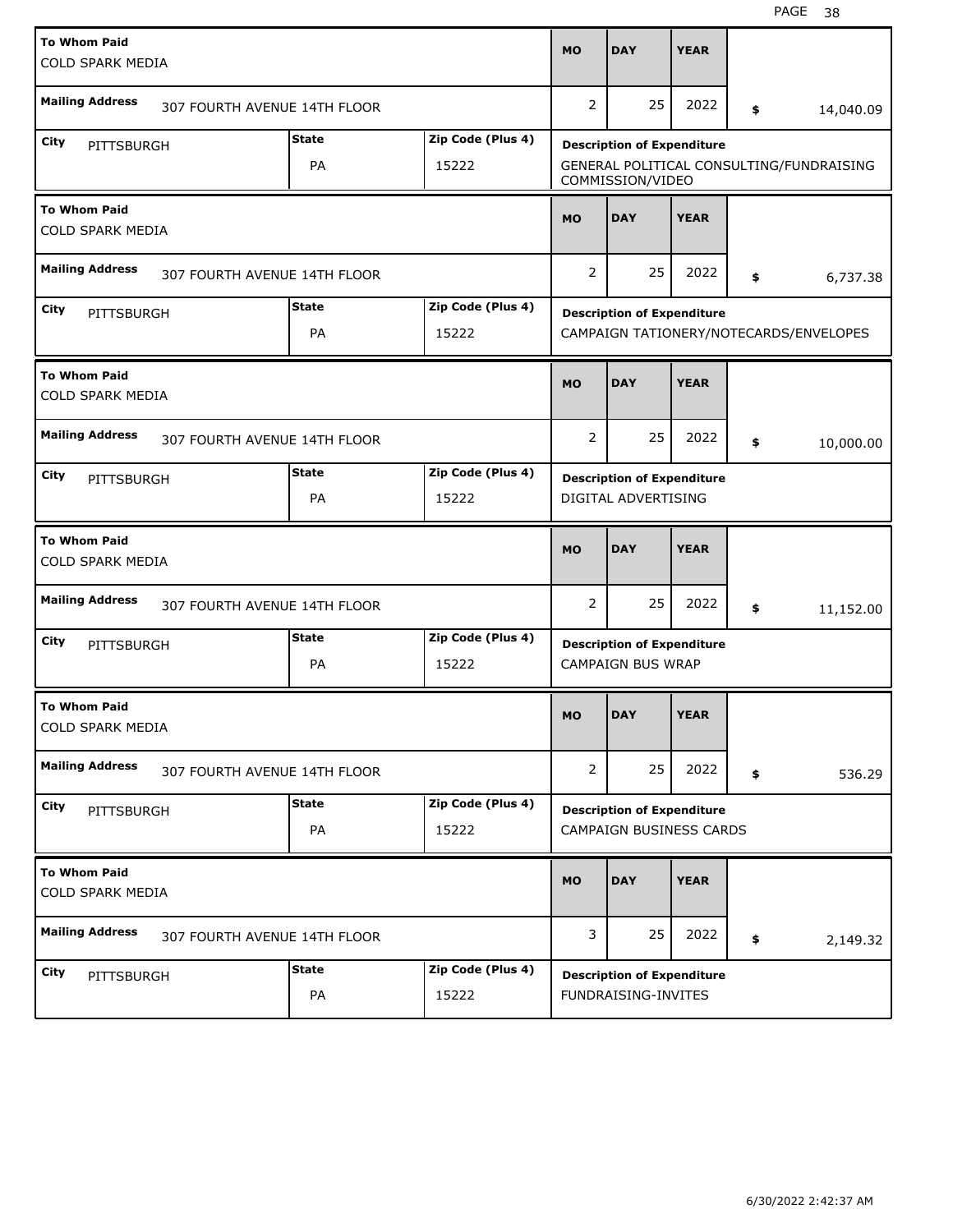| <b>To Whom Paid</b>                                   |              |                   |                |                                   |             |                                     |
|-------------------------------------------------------|--------------|-------------------|----------------|-----------------------------------|-------------|-------------------------------------|
| COMMONWEALTH DEVELOPMENT PARTNERS LLC                 |              |                   | <b>MO</b>      | <b>DAY</b>                        | <b>YEAR</b> |                                     |
|                                                       |              |                   |                |                                   |             |                                     |
| <b>Mailing Address</b><br>325 CHESTNUT STREET STE 330 |              |                   | 3              | 4                                 | 2022        | \$<br>1,429.09                      |
| City<br>PHILADELPHIA                                  | <b>State</b> | Zip Code (Plus 4) |                | <b>Description of Expenditure</b> |             |                                     |
|                                                       | PA           | 19106             |                | TRAVEL-LODGING                    |             |                                     |
| <b>To Whom Paid</b>                                   |              |                   | <b>MO</b>      | <b>DAY</b>                        | <b>YEAR</b> |                                     |
| COMMONWEALTH OF PA                                    |              |                   |                |                                   |             |                                     |
| <b>Mailing Address</b><br>302 NORTH OFFICE BUILDING   |              |                   | 3              | 11                                | 2022        | \$<br>200.00                        |
| City<br><b>HARRISBURG</b>                             | <b>State</b> | Zip Code (Plus 4) |                | <b>Description of Expenditure</b> |             |                                     |
|                                                       | PA           | 17120             |                | CANDIDATE REGISTRATION FEE        |             |                                     |
| <b>To Whom Paid</b>                                   |              |                   | <b>MO</b>      | <b>DAY</b>                        | <b>YEAR</b> |                                     |
| <b>BELLA CORMAN</b>                                   |              |                   |                |                                   |             |                                     |
| <b>Mailing Address</b><br>270 EDWARD DRIVE            |              |                   | 1              | 25                                | 2022        | \$<br>123.64                        |
| City<br><b>BELLEFONTE</b>                             | <b>State</b> | Zip Code (Plus 4) |                | <b>Description of Expenditure</b> |             |                                     |
|                                                       | PA           | 16823             |                |                                   |             | REIMBURSEMENT FOR CAMPAIGN SUPPLIES |
|                                                       |              |                   |                |                                   |             |                                     |
| <b>To Whom Paid</b><br>CONNOR DEFABER-SCHUMACHER      |              |                   | <b>MO</b>      | <b>DAY</b>                        | <b>YEAR</b> |                                     |
| <b>Mailing Address</b><br>111 SYCAMORE LANE           |              |                   | 1              | 31                                | 2022        | \$<br>790.32                        |
| City<br>PHOENIXVILLE                                  | <b>State</b> | Zip Code (Plus 4) |                | <b>Description of Expenditure</b> |             |                                     |
|                                                       | PA           | 19460             | <b>SALARY</b>  |                                   |             |                                     |
| <b>To Whom Paid</b>                                   |              |                   | <b>MO</b>      | <b>DAY</b>                        | <b>YEAR</b> |                                     |
| CONNOR DEFABER-SCHUMACHER                             |              |                   |                |                                   |             |                                     |
| <b>Mailing Address</b><br>111 SYCAMORE LANE           |              |                   | $\overline{2}$ | 15                                | 2022        | \$<br>1,750.00                      |
| City<br>PHOENIXVILLE                                  | <b>State</b> | Zip Code (Plus 4) |                | <b>Description of Expenditure</b> |             |                                     |
|                                                       | PA           | 19460             | SALARY         |                                   |             |                                     |
| <b>To Whom Paid</b><br>CONNOR DEFABER-SCHUMACHER      |              |                   | <b>MO</b>      | <b>DAY</b>                        | <b>YEAR</b> |                                     |
| <b>Mailing Address</b><br>111 SYCAMORE LANE           |              |                   | $\overline{2}$ | 28                                | 2022        | \$<br>1,076.92                      |
| City<br>PHOENIXVILLE                                  | <b>State</b> | Zip Code (Plus 4) |                | <b>Description of Expenditure</b> |             |                                     |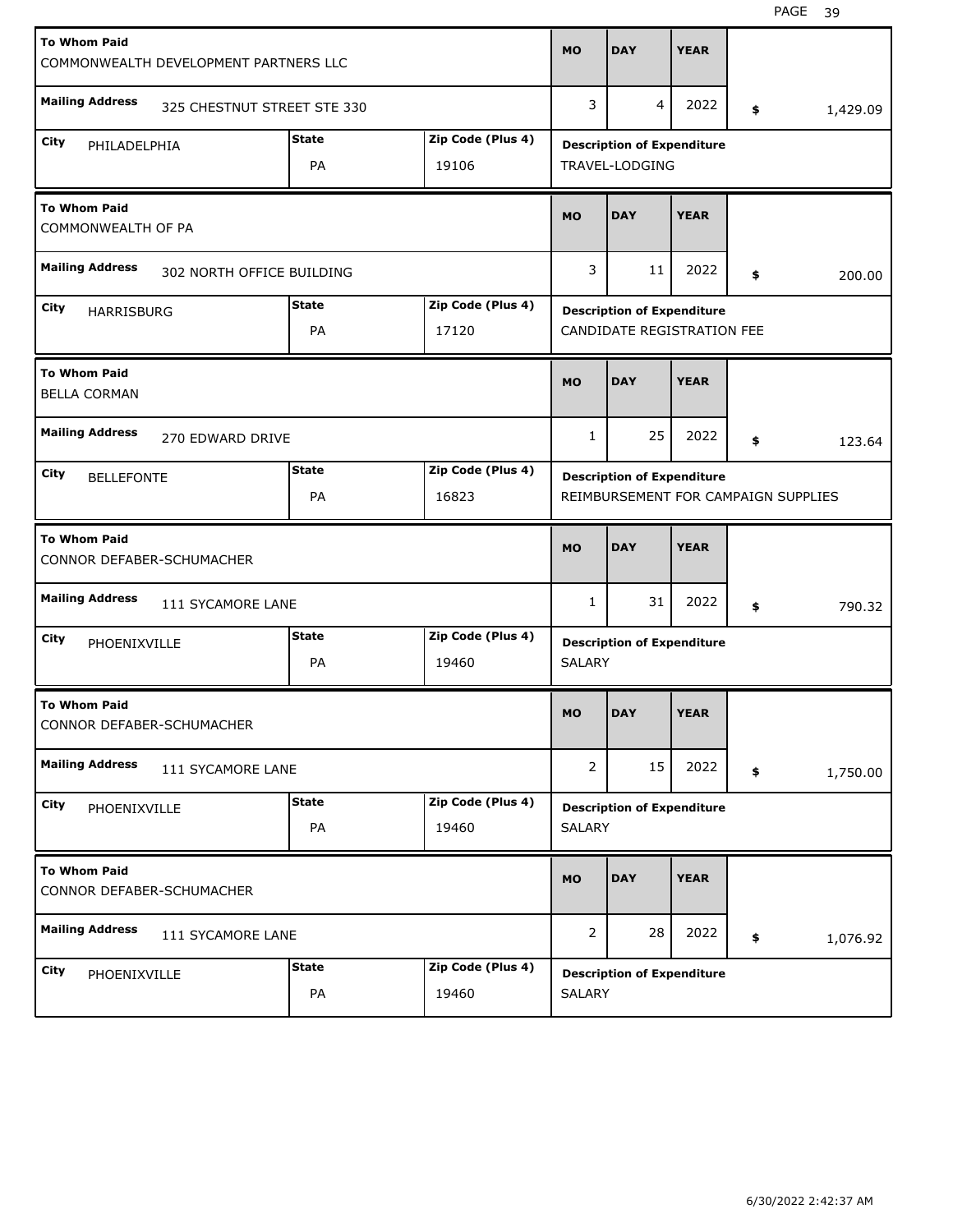| <b>To Whom Paid</b>                        |                 |              |                   | <b>MO</b>      | <b>DAY</b>                                         | <b>YEAR</b> |                |
|--------------------------------------------|-----------------|--------------|-------------------|----------------|----------------------------------------------------|-------------|----------------|
| DELOACH STRATEGIES LLC                     |                 |              |                   |                |                                                    |             |                |
| <b>Mailing Address</b>                     | 10643 POND CURV |              |                   | 3              | $\overline{2}$                                     | 2022        | \$<br>5,220.00 |
| City                                       |                 | <b>State</b> | Zip Code (Plus 4) |                | <b>Description of Expenditure</b>                  |             |                |
| <b>WOODBURY</b>                            |                 | MN           | 55129             |                | TELE-TOWNHALL                                      |             |                |
|                                            |                 |              |                   |                |                                                    |             |                |
| <b>To Whom Paid</b><br>DEPARTMENT OF LABOR |                 |              |                   | <b>MO</b>      | <b>DAY</b>                                         | <b>YEAR</b> |                |
| <b>Mailing Address</b>                     | 651 BOAS ST     |              |                   | $\mathbf{1}$   | 14                                                 | 2022        | \$<br>830.95   |
| City<br><b>HARRISBURG</b>                  |                 | <b>State</b> | Zip Code (Plus 4) |                | <b>Description of Expenditure</b>                  |             |                |
|                                            |                 | PA           | 17121             |                | PAYROLL TAXES                                      |             |                |
|                                            |                 |              |                   |                |                                                    |             |                |
| <b>To Whom Paid</b><br>DEPARTMENT OF LABOR |                 |              |                   | <b>MO</b>      | <b>DAY</b>                                         | <b>YEAR</b> |                |
| <b>Mailing Address</b>                     | 651 BOAS ST     |              |                   | 1              | 31                                                 | 2022        | \$<br>534.01   |
| City<br><b>HARRISBURG</b>                  |                 | <b>State</b> | Zip Code (Plus 4) |                | <b>Description of Expenditure</b>                  |             |                |
|                                            |                 | PA           | 17121             |                | PAYROLL TAXES                                      |             |                |
|                                            |                 |              |                   |                |                                                    |             |                |
|                                            |                 |              |                   |                |                                                    |             |                |
| <b>To Whom Paid</b><br>DEPARTMENT OF LABOR |                 |              |                   | <b>MO</b>      | <b>DAY</b>                                         | <b>YEAR</b> |                |
| <b>Mailing Address</b>                     | 651 BOAS ST     |              |                   | 2              | 15                                                 | 2022        | \$<br>510.27   |
| City                                       |                 | <b>State</b> | Zip Code (Plus 4) |                |                                                    |             |                |
| <b>HARRISBURG</b>                          |                 | PA           | 17121             |                | <b>Description of Expenditure</b><br>PAYROLL TAXES |             |                |
|                                            |                 |              |                   |                |                                                    |             |                |
| <b>To Whom Paid</b><br>DEPARTMENT OF LABOR |                 |              |                   | <b>MO</b>      | <b>DAY</b>                                         | <b>YEAR</b> |                |
| <b>Mailing Address</b>                     | 651 BOAS ST     |              |                   | $\overline{2}$ | 28                                                 | 2022        | \$<br>574.98   |
|                                            |                 | <b>State</b> | Zip Code (Plus 4) |                |                                                    |             |                |
| City<br>HARRISBURG                         |                 | PA           | 17121             |                | <b>Description of Expenditure</b><br>PAYROLL TAXES |             |                |
| <b>To Whom Paid</b><br>DEPARTMENT OF LABOR |                 |              |                   | <b>MO</b>      | <b>DAY</b>                                         | <b>YEAR</b> |                |
| <b>Mailing Address</b>                     | 651 BOAS ST     |              |                   | 3              | 15                                                 | 2022        | \$<br>201.18   |
| City<br>HARRISBURG                         |                 | <b>State</b> | Zip Code (Plus 4) |                | <b>Description of Expenditure</b>                  |             |                |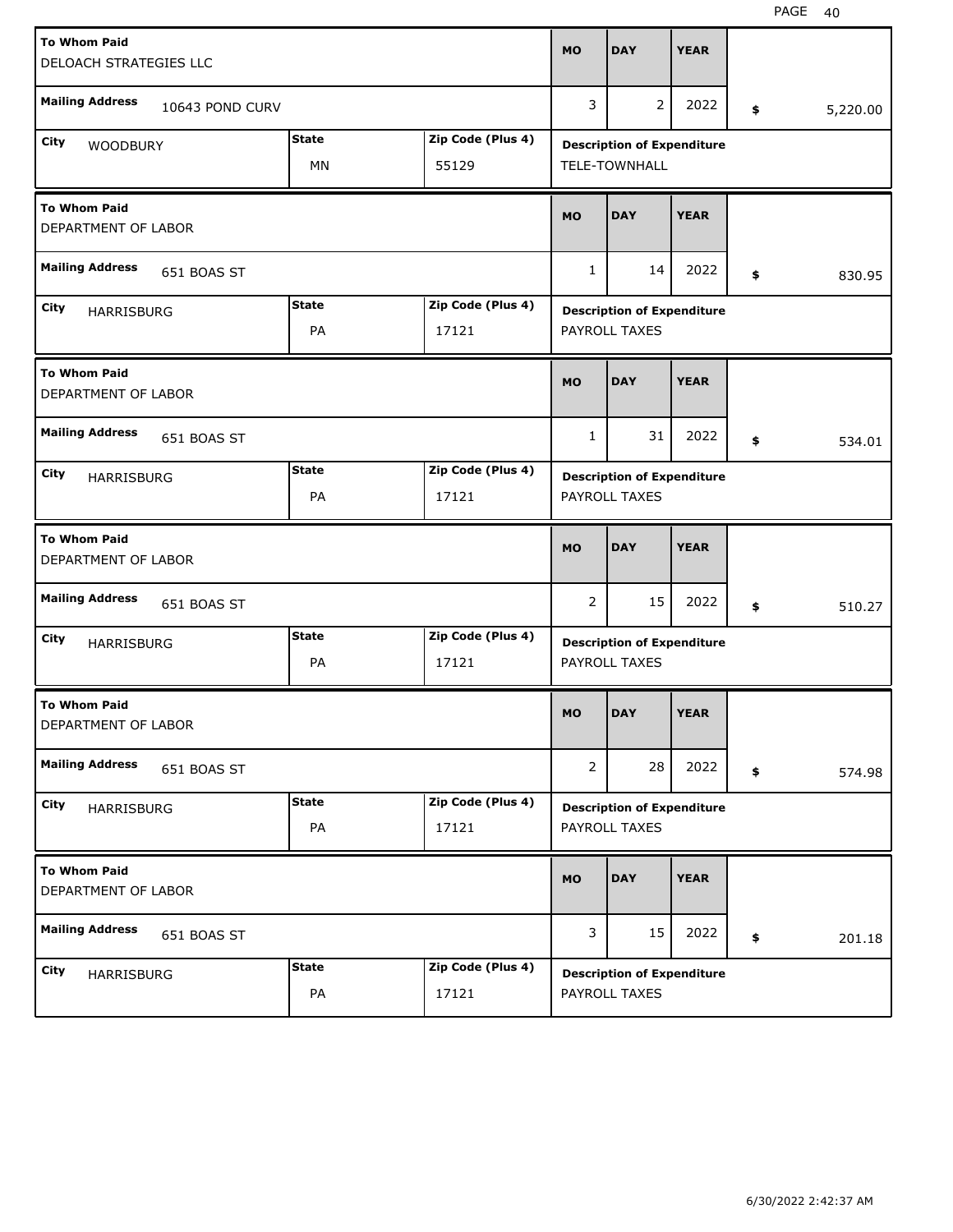| <b>To Whom Paid</b><br>DRIVE MARKETING, LLC   |                        |              |                   | <b>MO</b>             | <b>DAY</b>                        | <b>YEAR</b> |    |          |
|-----------------------------------------------|------------------------|--------------|-------------------|-----------------------|-----------------------------------|-------------|----|----------|
| <b>Mailing Address</b>                        | <b>155 TRUVER ROAD</b> |              |                   | $\mathbf{1}$          | 7                                 | 2022        | \$ | 2,115.83 |
| City<br>VALENCIA                              |                        | <b>State</b> | Zip Code (Plus 4) |                       | <b>Description of Expenditure</b> |             |    |          |
|                                               |                        | PA           | 16059             | <b>EXPENSES</b>       | FUNDRAISING CONSULTING AND TRAVEL |             |    |          |
| <b>To Whom Paid</b><br>DRIVE MARKETING, LLC   |                        |              |                   | <b>MO</b>             | <b>DAY</b>                        | <b>YEAR</b> |    |          |
| <b>Mailing Address</b>                        | <b>155 TRUVER ROAD</b> |              |                   | $\overline{2}$        | 6                                 | 2022        | \$ | 2,000.00 |
| City<br>VALENCIA                              |                        | <b>State</b> | Zip Code (Plus 4) |                       | <b>Description of Expenditure</b> |             |    |          |
|                                               |                        | PA           | 16059             |                       | <b>FUNDRAISING CONSULTING</b>     |             |    |          |
| <b>To Whom Paid</b><br>DUQUESNE CLUB          |                        |              |                   | <b>MO</b>             | <b>DAY</b>                        | <b>YEAR</b> |    |          |
| <b>Mailing Address</b>                        | 325 SIXTH AVE          |              |                   | 3                     | 16                                | 2022        | \$ | 2,033.58 |
| City<br>PITTSBURGH                            |                        | <b>State</b> | Zip Code (Plus 4) |                       | <b>Description of Expenditure</b> |             |    |          |
|                                               |                        | PA           | 15222             |                       | <b>FUNDRAISING EVENT</b>          |             |    |          |
|                                               |                        |              |                   |                       |                                   |             |    |          |
| <b>To Whom Paid</b><br><b>CHRISTIAN FERRO</b> |                        |              |                   | <b>MO</b>             | <b>DAY</b>                        | <b>YEAR</b> |    |          |
| <b>Mailing Address</b>                        | 3032 KLEIN ST APT 165B |              |                   | 1                     | 31                                | 2022        | \$ | 1,806.45 |
| City                                          |                        | <b>State</b> | Zip Code (Plus 4) |                       |                                   |             |    |          |
| <b>ALLENTOWN</b>                              |                        | PA           | 18103             | <b>SALARY</b>         | <b>Description of Expenditure</b> |             |    |          |
| <b>To Whom Paid</b><br>CHRISTIAN FERRO        |                        |              |                   | MO                    | <b>DAY</b>                        | <b>YEAR</b> |    |          |
| <b>Mailing Address</b>                        | 3032 KLEIN ST APT 165B |              |                   | $\mathbf{2}^{\prime}$ | 15                                | 2022        | \$ | 2,000.00 |
| City                                          |                        | <b>State</b> | Zip Code (Plus 4) |                       |                                   |             |    |          |
| <b>ALLENTOWN</b>                              |                        | PA           | 18103             | <b>SALARY</b>         | <b>Description of Expenditure</b> |             |    |          |
| <b>To Whom Paid</b><br><b>CHRISTIAN FERRO</b> |                        |              |                   | <b>MO</b>             | <b>DAY</b>                        | <b>YEAR</b> |    |          |
| <b>Mailing Address</b>                        | 3032 KLEIN ST APT 165B |              |                   | $\overline{2}$        | 15                                | 2022        | \$ | 196.56   |
| City<br><b>ALLENTOWN</b>                      |                        | <b>State</b> | Zip Code (Plus 4) |                       | <b>Description of Expenditure</b> |             |    |          |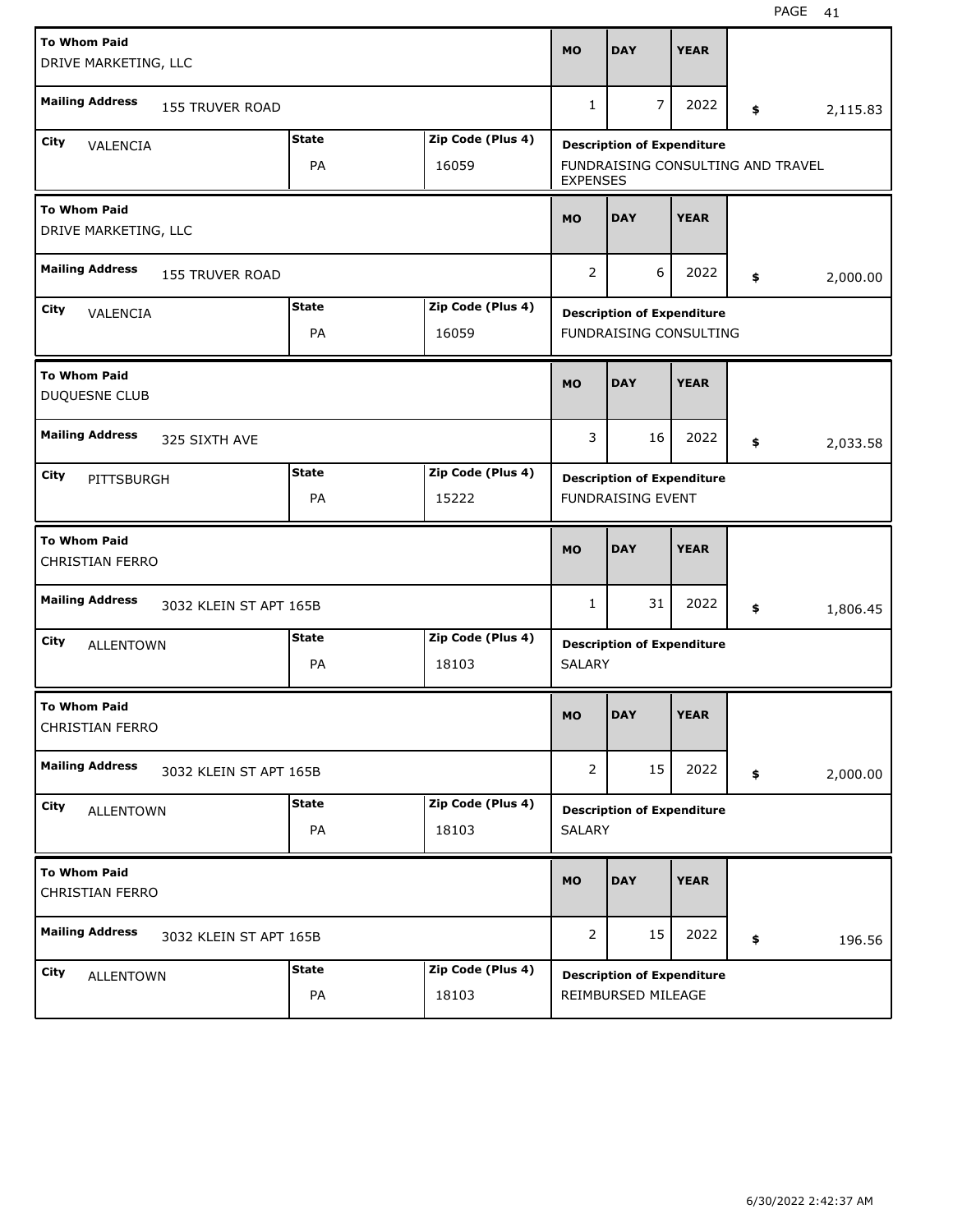| <b>To Whom Paid</b>                           |                         |              |                   | <b>MO</b>       | <b>DAY</b>                                                      | <b>YEAR</b> |                                          |
|-----------------------------------------------|-------------------------|--------------|-------------------|-----------------|-----------------------------------------------------------------|-------------|------------------------------------------|
| <b>CHRISTIAN FERRO</b>                        |                         |              |                   |                 |                                                                 |             |                                          |
| <b>Mailing Address</b>                        | 3032 KLEIN ST APT 165B  |              |                   | $\overline{2}$  | 15                                                              | 2022        | \$<br>47.64                              |
| City<br><b>ALLENTOWN</b>                      |                         | <b>State</b> | Zip Code (Plus 4) |                 | <b>Description of Expenditure</b>                               |             |                                          |
|                                               |                         | PA           | 18103             |                 |                                                                 |             | REIMBURSED TRAVEL AND EVENT FEE EXPENSES |
| <b>To Whom Paid</b><br><b>CHRISTIAN FERRO</b> |                         |              |                   | <b>MO</b>       | <b>DAY</b>                                                      | <b>YEAR</b> |                                          |
| <b>Mailing Address</b>                        | 3032 KLEIN ST APT 165B  |              |                   | $\overline{2}$  | 28                                                              | 2022        | \$<br>2,000.00                           |
| City<br><b>ALLENTOWN</b>                      |                         | <b>State</b> | Zip Code (Plus 4) |                 | <b>Description of Expenditure</b>                               |             |                                          |
|                                               |                         | PA           | 18103             | <b>SALARY</b>   |                                                                 |             |                                          |
| <b>To Whom Paid</b><br><b>CHRISTIAN FERRO</b> |                         |              |                   | <b>MO</b>       | <b>DAY</b>                                                      | <b>YEAR</b> |                                          |
| <b>Mailing Address</b>                        | 3032 KLEIN ST APT 165B  |              |                   | 3               | 15                                                              | 2022        | \$<br>266.67                             |
| City<br><b>ALLENTOWN</b>                      |                         | <b>State</b> | Zip Code (Plus 4) |                 | <b>Description of Expenditure</b>                               |             |                                          |
|                                               |                         | PA           | 18103             | <b>SALARY</b>   |                                                                 |             |                                          |
|                                               |                         |              |                   |                 |                                                                 |             |                                          |
| <b>To Whom Paid</b><br><b>CHRISTIAN FERRO</b> |                         |              |                   | <b>MO</b>       | <b>DAY</b>                                                      | <b>YEAR</b> |                                          |
| <b>Mailing Address</b>                        | 3032 KLEIN ST APT 165B  |              |                   | 3               | 15                                                              | 2022        | \$<br>11.20                              |
| City                                          |                         | <b>State</b> | Zip Code (Plus 4) |                 |                                                                 |             |                                          |
| <b>ALLENTOWN</b>                              |                         | PA           | 18103             |                 | <b>Description of Expenditure</b><br>REIMBURSED TRAVEL EXPENSES |             |                                          |
| <b>To Whom Paid</b><br>FIRST NATIONAL BANK    |                         |              |                   | <b>MO</b>       | <b>DAY</b>                                                      | <b>YEAR</b> |                                          |
| <b>Mailing Address</b>                        | 3015 GLIMCHER BOULEVARD |              |                   | $\mathbf{1}$    | 6                                                               | 2022        | \$<br>12.00                              |
| City                                          |                         | <b>State</b> | Zip Code (Plus 4) |                 |                                                                 |             |                                          |
| HERMITAGE                                     |                         | PA           | 16148             | <b>BANK FEE</b> | <b>Description of Expenditure</b>                               |             |                                          |
| <b>To Whom Paid</b><br>FIRST NATIONAL BANK    |                         |              |                   | <b>MO</b>       | <b>DAY</b>                                                      | <b>YEAR</b> |                                          |
| <b>Mailing Address</b>                        | 3015 GLIMCHER BOULEVARD |              |                   | $\mathbf{1}$    | 26                                                              | 2022        | \$<br>20.00                              |
| City<br>HERMITAGE                             |                         | <b>State</b> | Zip Code (Plus 4) |                 | <b>Description of Expenditure</b>                               |             |                                          |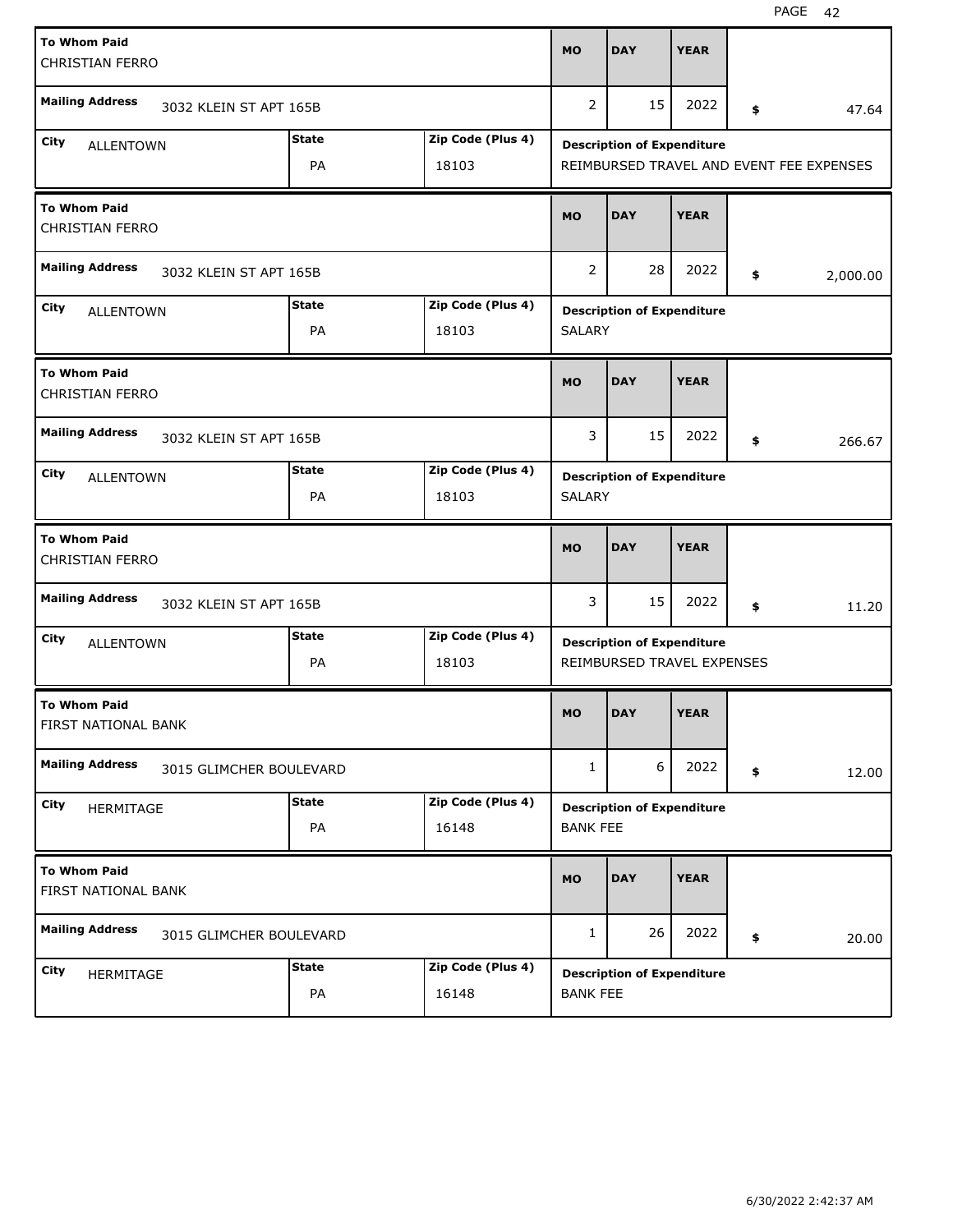| <b>To Whom Paid</b><br>FIRST NATIONAL BANK |                         |              |                   | <b>MO</b>       | <b>DAY</b>                        | <b>YEAR</b> |    |       |
|--------------------------------------------|-------------------------|--------------|-------------------|-----------------|-----------------------------------|-------------|----|-------|
| <b>Mailing Address</b>                     | 3015 GLIMCHER BOULEVARD |              |                   | 1               | 26                                | 2022        | \$ | 20.00 |
| City<br>HERMITAGE                          |                         | <b>State</b> | Zip Code (Plus 4) |                 | <b>Description of Expenditure</b> |             |    |       |
|                                            |                         | PA           | 16148             | <b>BANK FEE</b> |                                   |             |    |       |
| <b>To Whom Paid</b><br>FIRST NATIONAL BANK |                         |              |                   | <b>MO</b>       | <b>DAY</b>                        | <b>YEAR</b> |    |       |
| <b>Mailing Address</b>                     | 3015 GLIMCHER BOULEVARD |              |                   | 2               | 3                                 | 2022        | \$ | 28.00 |
| City<br><b>HERMITAGE</b>                   |                         | <b>State</b> | Zip Code (Plus 4) |                 | <b>Description of Expenditure</b> |             |    |       |
|                                            |                         | PA           | 16148             | <b>BANK FEE</b> |                                   |             |    |       |
| <b>To Whom Paid</b><br>FIRST NATIONAL BANK |                         |              |                   | <b>MO</b>       | <b>DAY</b>                        | <b>YEAR</b> |    |       |
| <b>Mailing Address</b>                     | 3015 GLIMCHER BOULEVARD |              |                   | 2               | 10                                | 2022        | \$ | 28.00 |
| City<br><b>HERMITAGE</b>                   |                         | <b>State</b> | Zip Code (Plus 4) |                 | <b>Description of Expenditure</b> |             |    |       |
|                                            |                         | PA           | 16148             | <b>BANK FEE</b> |                                   |             |    |       |
|                                            |                         |              |                   |                 |                                   |             |    |       |
| <b>To Whom Paid</b><br>FIRST NATIONAL BANK |                         |              |                   | <b>MO</b>       | <b>DAY</b>                        | <b>YEAR</b> |    |       |
| <b>Mailing Address</b>                     | 3015 GLIMCHER BOULEVARD |              |                   | 2               | 17                                | 2022        | \$ | 28.00 |
| City                                       |                         | <b>State</b> | Zip Code (Plus 4) |                 |                                   |             |    |       |
| HERMITAGE                                  |                         | PA           | 16148             | <b>BANK FEE</b> | <b>Description of Expenditure</b> |             |    |       |
| <b>To Whom Paid</b><br>FIRST NATIONAL BANK |                         |              |                   | <b>MO</b>       | DAY                               | <b>YEAR</b> |    |       |
| <b>Mailing Address</b>                     | 3015 GLIMCHER BOULEVARD |              |                   | $\overline{2}$  | 18                                | 2022        | \$ | 28.00 |
| City                                       |                         | <b>State</b> | Zip Code (Plus 4) |                 |                                   |             |    |       |
| HERMITAGE                                  |                         | PA           | 16148             | <b>BANK FEE</b> | <b>Description of Expenditure</b> |             |    |       |
| <b>To Whom Paid</b><br>FIRST NATIONAL BANK |                         |              |                   | <b>MO</b>       | <b>DAY</b>                        | <b>YEAR</b> |    |       |
| <b>Mailing Address</b>                     | 3015 GLIMCHER BOULEVARD |              |                   | 2               | 24                                | 2022        | \$ | 28.00 |
| City<br>HERMITAGE                          |                         | <b>State</b> | Zip Code (Plus 4) |                 | <b>Description of Expenditure</b> |             |    |       |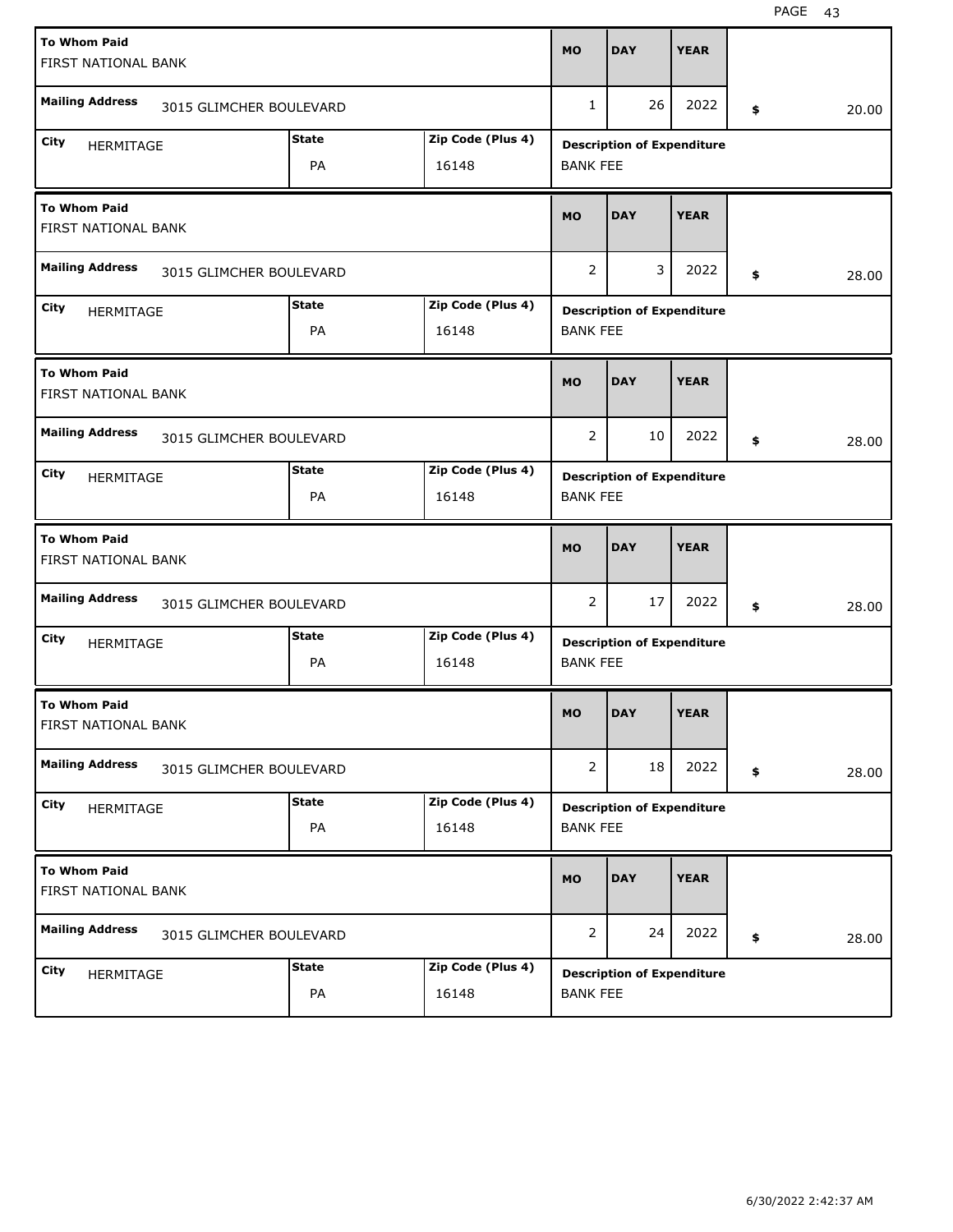| <b>To Whom Paid</b><br>FIRST NATIONAL BANK      |                         |                            | <b>MO</b>       | <b>DAY</b>                        | <b>YEAR</b> |                |
|-------------------------------------------------|-------------------------|----------------------------|-----------------|-----------------------------------|-------------|----------------|
| <b>Mailing Address</b>                          | 3015 GLIMCHER BOULEVARD |                            | 3               | 2                                 | 2022        | \$<br>28.00    |
| City<br>HERMITAGE                               | <b>State</b><br>PA      | Zip Code (Plus 4)<br>16148 | <b>BANK FEE</b> | <b>Description of Expenditure</b> |             |                |
| <b>To Whom Paid</b><br>FIRST NATIONAL BANK      |                         |                            | <b>MO</b>       | <b>DAY</b>                        | <b>YEAR</b> |                |
| <b>Mailing Address</b>                          | 3015 GLIMCHER BOULEVARD |                            | 3               | $\overline{4}$                    | 2022        | \$<br>28.00    |
| City<br>HERMITAGE                               | <b>State</b><br>PA      | Zip Code (Plus 4)<br>16148 | <b>BANK FEE</b> | <b>Description of Expenditure</b> |             |                |
| <b>To Whom Paid</b><br>FIRST NATIONAL BANK      |                         |                            | <b>MO</b>       | <b>DAY</b>                        | <b>YEAR</b> |                |
| <b>Mailing Address</b>                          | 3015 GLIMCHER BOULEVARD |                            | 3               | 11                                | 2022        | \$<br>5.00     |
| City<br>HERMITAGE                               | <b>State</b><br>PA      | Zip Code (Plus 4)<br>16148 | <b>BANK FEE</b> | <b>Description of Expenditure</b> |             |                |
|                                                 |                         |                            |                 |                                   |             |                |
| <b>To Whom Paid</b><br>FIRST NATIONAL BANK      |                         |                            | <b>MO</b>       | <b>DAY</b>                        | <b>YEAR</b> |                |
| <b>Mailing Address</b>                          | 3015 GLIMCHER BOULEVARD |                            | 3               | 11                                | 2022        | \$<br>28.00    |
| City<br><b>HERMITAGE</b>                        | <b>State</b><br>PA      | Zip Code (Plus 4)<br>16148 | <b>BANK FEE</b> | <b>Description of Expenditure</b> |             |                |
| <b>To Whom Paid</b><br>FIRST NATIONAL BANK      |                         |                            | <b>MO</b>       | <b>DAY</b>                        | <b>YEAR</b> |                |
| <b>Mailing Address</b>                          | 3015 GLIMCHER BOULEVARD |                            | 3               | 22                                | 2022        | \$<br>28.00    |
| City<br>HERMITAGE                               | <b>State</b><br>PA      | Zip Code (Plus 4)<br>16148 | <b>BANK FEE</b> | <b>Description of Expenditure</b> |             |                |
| <b>To Whom Paid</b><br>FULLINGTON TRAILWAYS LLC |                         |                            | <b>MO</b>       | <b>DAY</b>                        | <b>YEAR</b> |                |
| <b>Mailing Address</b>                          | 2101 ALEXANDER DRIVE    |                            | $\overline{2}$  | 23                                | 2022        | \$<br>8,000.00 |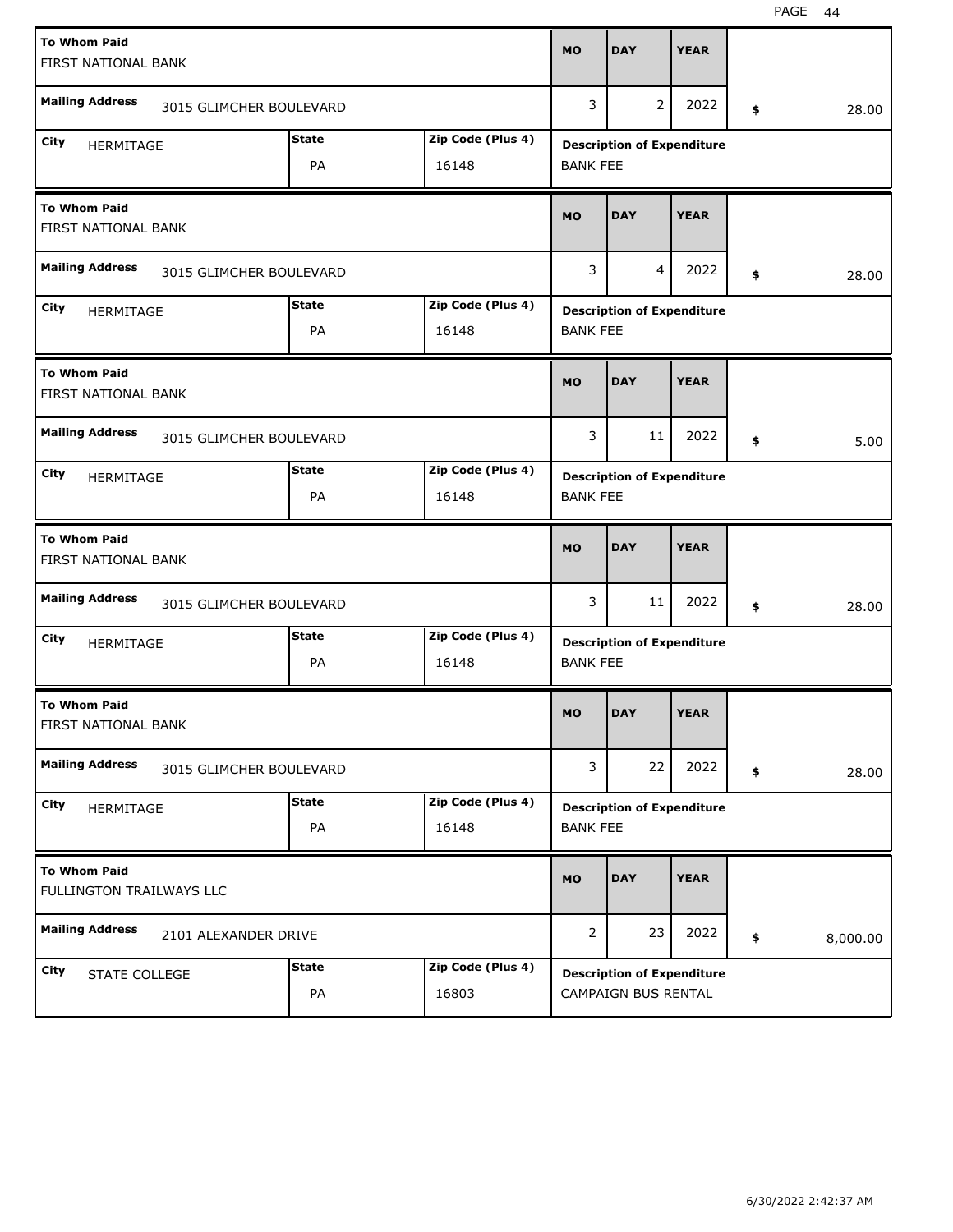| <b>To Whom Paid</b><br><b>CADE HEPNER</b>                     |              |                   | <b>MO</b>      | <b>DAY</b>                        | <b>YEAR</b> |                                     |
|---------------------------------------------------------------|--------------|-------------------|----------------|-----------------------------------|-------------|-------------------------------------|
| <b>Mailing Address</b><br><b>217 CARPENTER ROAD</b>           |              |                   | $\overline{2}$ | 15                                | 2022        | \$<br>1,600.00                      |
| City<br>KITTANNING                                            | <b>State</b> | Zip Code (Plus 4) |                | <b>Description of Expenditure</b> |             |                                     |
|                                                               | PA           | 16201             | <b>SALARY</b>  |                                   |             |                                     |
| <b>To Whom Paid</b><br><b>CADE HEPNER</b>                     |              |                   | <b>MO</b>      | <b>DAY</b>                        | <b>YEAR</b> |                                     |
| <b>Mailing Address</b><br>217 CARPENTER ROAD                  |              |                   | 2              | 28                                | 2022        | \$<br>1,600.00                      |
| City<br>KITTANNING                                            | <b>State</b> | Zip Code (Plus 4) |                | <b>Description of Expenditure</b> |             |                                     |
|                                                               | PA           | 16201             | <b>SALARY</b>  |                                   |             |                                     |
| <b>To Whom Paid</b><br><b>CADE HEPNER</b>                     |              |                   | <b>MO</b>      | <b>DAY</b>                        | <b>YEAR</b> |                                     |
| <b>Mailing Address</b><br>217 CARPENTER ROAD                  |              |                   | 3              | 15                                | 2022        | \$<br>77.38                         |
| City<br>KITTANNING                                            | <b>State</b> | Zip Code (Plus 4) |                | <b>Description of Expenditure</b> |             |                                     |
|                                                               | PA           | 16201             |                |                                   |             | REIMBURSED CAMPAIGN EVENT MATERIALS |
|                                                               |              |                   |                |                                   |             |                                     |
| <b>To Whom Paid</b><br><b>CADE HEPNER</b>                     |              |                   | <b>MO</b>      | <b>DAY</b>                        | <b>YEAR</b> |                                     |
| <b>Mailing Address</b><br>217 CARPENTER ROAD                  |              |                   | 3              | 15                                | 2022        | \$<br>1,600.00                      |
| City                                                          | <b>State</b> | Zip Code (Plus 4) |                | <b>Description of Expenditure</b> |             |                                     |
| KITTANNING                                                    | PA           | 16201             | <b>SALARY</b>  |                                   |             |                                     |
| <b>To Whom Paid</b><br><b>CADE HEPNER</b>                     |              |                   | <b>MO</b>      | DAY                               | <b>YEAR</b> |                                     |
| <b>Mailing Address</b><br>217 CARPENTER ROAD                  |              |                   | 3              | 15                                | 2022        | \$<br>252.31                        |
| City                                                          | <b>State</b> | Zip Code (Plus 4) |                | <b>Description of Expenditure</b> |             |                                     |
| KITTANNING                                                    | PA           | 16201             |                | REIMBURSED MILEAGE                |             |                                     |
| <b>To Whom Paid</b><br>HUNTINGDON COUNTY REPUBLICAN COMMITTEE |              |                   | <b>MO</b>      | <b>DAY</b>                        | <b>YEAR</b> |                                     |
| <b>Mailing Address</b><br>PO BOX 61                           |              |                   | 3              | 4                                 | 2022        | \$<br>100.00                        |
| City<br>HUNTINGDON                                            | <b>State</b> | Zip Code (Plus 4) |                | <b>Description of Expenditure</b> |             |                                     |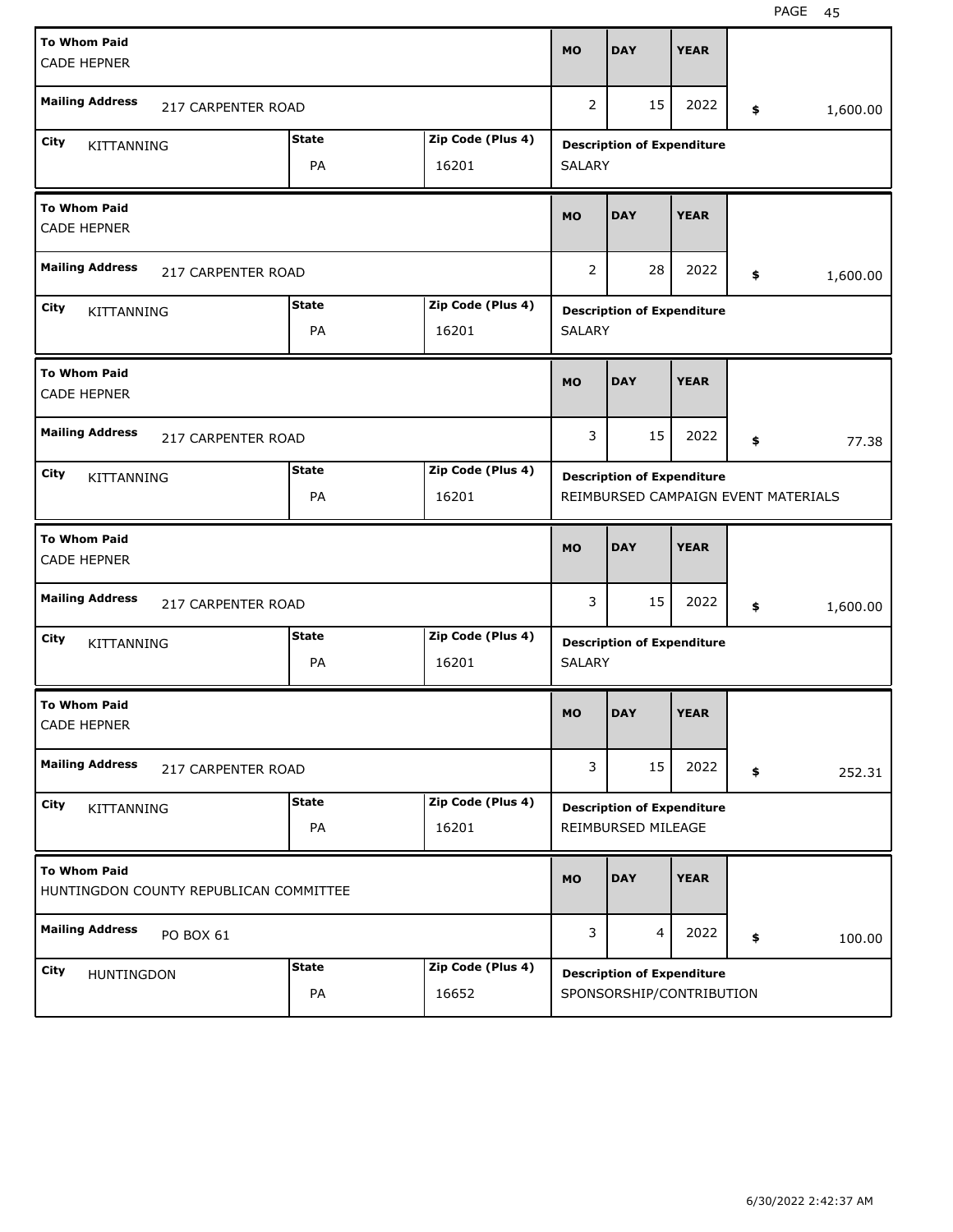| <b>To Whom Paid</b><br>INTEGRATED SOLUTIONS POLITICAL |                       |                                 |                   | <b>MO</b>      | <b>DAY</b>                                             | <b>YEAR</b> |                |        |
|-------------------------------------------------------|-----------------------|---------------------------------|-------------------|----------------|--------------------------------------------------------|-------------|----------------|--------|
| <b>Mailing Address</b>                                |                       | 4142 ADAMS AVENUE SUITE 103-550 |                   | $\mathbf{1}$   | 4                                                      | 2022        | \$             | 500.00 |
| City                                                  |                       | <b>State</b>                    | Zip Code (Plus 4) |                |                                                        |             |                |        |
| <b>SAN DIEGO</b>                                      |                       | CA                              | 92116             |                | <b>Description of Expenditure</b><br>DATABASE SOFTWARE |             |                |        |
| <b>To Whom Paid</b><br>INTEGRATED SOLUTIONS POLITICAL |                       |                                 |                   | <b>MO</b>      | <b>DAY</b>                                             | <b>YEAR</b> |                |        |
| <b>Mailing Address</b>                                |                       | 4142 ADAMS AVENUE SUITE 103-550 |                   | $\overline{2}$ | 2                                                      | 2022        | \$<br>1,500.00 |        |
| City<br>SAN DIEGO                                     |                       | <b>State</b>                    | Zip Code (Plus 4) |                | <b>Description of Expenditure</b>                      |             |                |        |
|                                                       |                       | CA                              | 92116             |                | DATABASE SOFTWARE                                      |             |                |        |
| <b>To Whom Paid</b><br>INTEGRATED SOLUTIONS POLITICAL |                       |                                 |                   | <b>MO</b>      | <b>DAY</b>                                             | <b>YEAR</b> |                |        |
| <b>Mailing Address</b>                                |                       | 4142 ADAMS AVENUE SUITE 103-550 |                   | 3              | 2                                                      | 2022        | \$<br>1,500.00 |        |
| City<br><b>SAN DIEGO</b>                              |                       | <b>State</b>                    | Zip Code (Plus 4) |                | <b>Description of Expenditure</b>                      |             |                |        |
|                                                       |                       | CA                              | 92116             |                | DATABASE SOFTWARE                                      |             |                |        |
|                                                       |                       |                                 |                   |                |                                                        |             |                |        |
| <b>To Whom Paid</b><br>INTERNAL REVENUE SERVICE       |                       |                                 |                   | <b>MO</b>      | <b>DAY</b>                                             | <b>YEAR</b> |                |        |
| <b>Mailing Address</b>                                | 1973 RULON WHITE BLVD |                                 |                   | $\mathbf{1}$   | 14                                                     | 2022        | \$<br>1,855.32 |        |
| City<br><b>OGDEN</b>                                  |                       | <b>State</b>                    | Zip Code (Plus 4) |                | <b>Description of Expenditure</b>                      |             |                |        |
|                                                       |                       | UT                              | 84201             |                | PAYROLL TAXES                                          |             |                |        |
| <b>To Whom Paid</b><br>INTERNAL REVENUE SERVICE       |                       |                                 |                   | <b>MO</b>      | <b>DAY</b>                                             | <b>YEAR</b> |                |        |
| <b>Mailing Address</b>                                | 1973 RULON WHITE BLVD |                                 |                   | $\mathbf{1}$   | 31                                                     | 2022        | \$<br>1,543.75 |        |
| City<br><b>OGDEN</b>                                  |                       | <b>State</b>                    | Zip Code (Plus 4) |                | <b>Description of Expenditure</b>                      |             |                |        |
|                                                       |                       | UT                              | 84201             |                | PAYROLL TAXES                                          |             |                |        |
| <b>To Whom Paid</b><br>INTERNAL REVENUE SERVICE       |                       |                                 |                   | <b>MO</b>      | <b>DAY</b>                                             | <b>YEAR</b> |                |        |
| <b>Mailing Address</b>                                | 1973 RULON WHITE BLVD |                                 |                   | $\overline{2}$ | 15                                                     | 2022        | \$<br>1,519.69 |        |
| City<br><b>OGDEN</b>                                  |                       | <b>State</b>                    | Zip Code (Plus 4) |                | <b>Description of Expenditure</b>                      |             |                |        |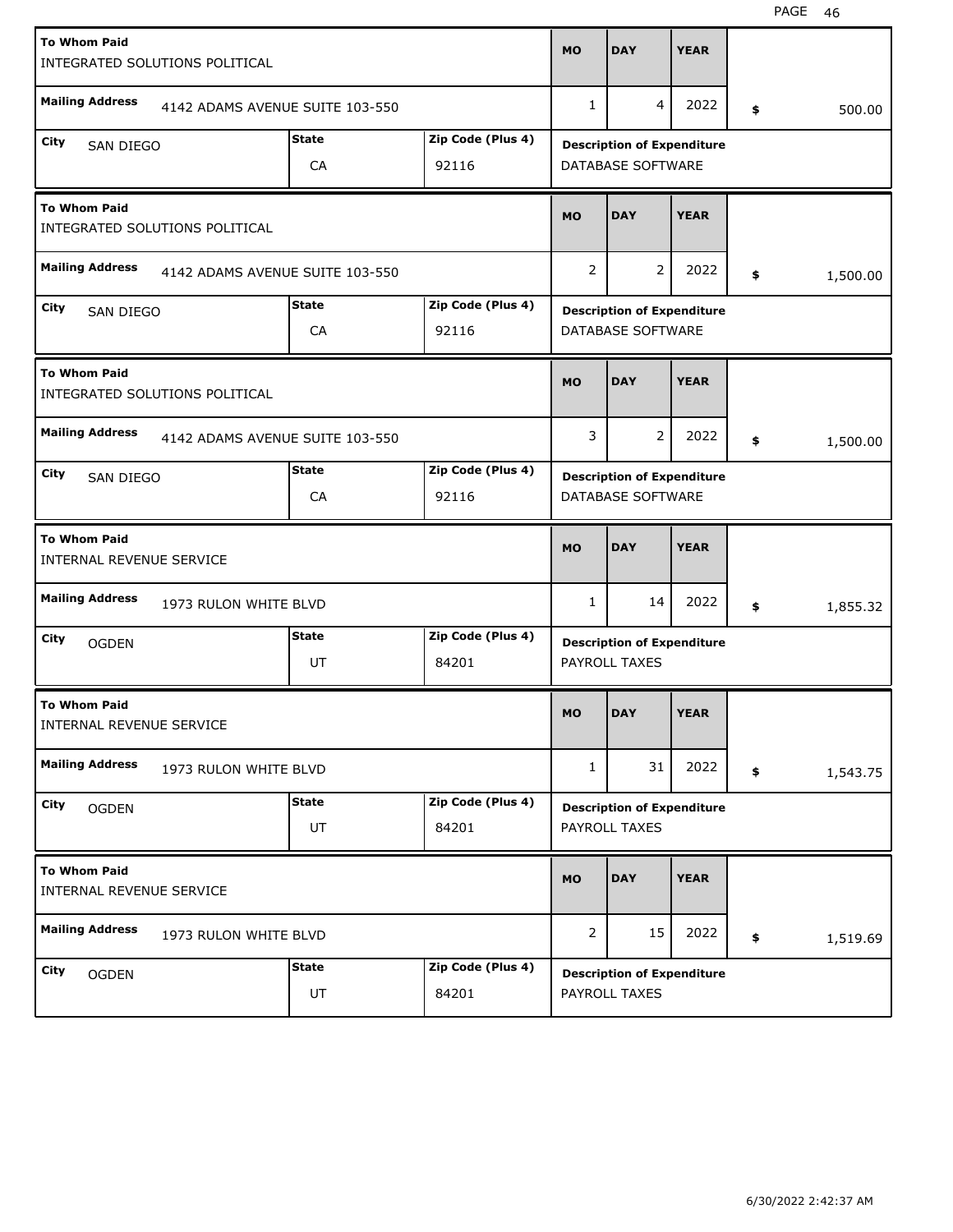| <b>To Whom Paid</b>                      | INTERNAL REVENUE SERVICE    |              |                   | <b>MO</b>     | <b>DAY</b>                        | <b>YEAR</b> |    |           |
|------------------------------------------|-----------------------------|--------------|-------------------|---------------|-----------------------------------|-------------|----|-----------|
| <b>Mailing Address</b>                   | 1973 RULON WHITE BLVD       |              |                   | 2             | 28                                | 2022        | \$ | 1,827.94  |
| City<br><b>OGDEN</b>                     |                             | <b>State</b> | Zip Code (Plus 4) |               | <b>Description of Expenditure</b> |             |    |           |
|                                          |                             | UT           | 84201             |               | PAYROLL TAXES                     |             |    |           |
| <b>To Whom Paid</b>                      | INTERNAL REVENUE SERVICE    |              |                   | <b>MO</b>     | <b>DAY</b>                        | <b>YEAR</b> |    |           |
| <b>Mailing Address</b>                   | 1973 RULON WHITE BLVD       |              |                   | 3             | 15                                | 2022        | \$ | 1,395.81  |
| City<br><b>OGDEN</b>                     |                             | <b>State</b> | Zip Code (Plus 4) |               | <b>Description of Expenditure</b> |             |    |           |
|                                          |                             | UT           | 84201             |               | PAYROLL TAXES                     |             |    |           |
| <b>To Whom Paid</b>                      | JUKUS CAMPAIGN FINANCE PLLC |              |                   | <b>MO</b>     | <b>DAY</b>                        | <b>YEAR</b> |    |           |
| <b>Mailing Address</b>                   | 4031 THICKET LANE           |              |                   | $\mathbf{1}$  | 3                                 | 2022        | \$ | 10,000.00 |
| City                                     | HARRISBURG                  | <b>State</b> | Zip Code (Plus 4) |               | <b>Description of Expenditure</b> |             |    |           |
|                                          |                             | PA           | 17110             |               | ACCOUNTING AND COMPLIANCE SERVICE |             |    |           |
|                                          |                             |              |                   |               |                                   |             |    |           |
| <b>To Whom Paid</b><br><b>JOEL JUKUS</b> |                             |              |                   | <b>MO</b>     | <b>DAY</b>                        | <b>YEAR</b> |    |           |
| <b>Mailing Address</b>                   | 4031 THICKET LANE           |              |                   | 1             | 14                                | 2022        | \$ | 5,000.00  |
| City                                     | <b>HARRISBURG</b>           | <b>State</b> | Zip Code (Plus 4) |               | <b>Description of Expenditure</b> |             |    |           |
|                                          |                             | PA           | 17110             | <b>SALARY</b> |                                   |             |    |           |
| <b>To Whom Paid</b><br><b>JOEL JUKUS</b> |                             |              |                   | <b>MO</b>     | <b>DAY</b>                        | <b>YEAR</b> |    |           |
| <b>Mailing Address</b>                   | 4031 THICKET LANE           |              |                   | 1             | 31                                | 2022        | \$ | 5,000.00  |
| City                                     |                             | <b>State</b> | Zip Code (Plus 4) |               | <b>Description of Expenditure</b> |             |    |           |
|                                          | HARRISBURG                  | PA           | 17110             | SALARY        |                                   |             |    |           |
| <b>To Whom Paid</b><br><b>JOEL JUKUS</b> |                             |              |                   | <b>MO</b>     | <b>DAY</b>                        | <b>YEAR</b> |    |           |
| <b>Mailing Address</b>                   | 4031 THICKET LANE           |              |                   | 1             | 31                                | 2022        | \$ | 99.20     |
| City                                     | HARRISBURG                  | <b>State</b> | Zip Code (Plus 4) |               | <b>Description of Expenditure</b> |             |    |           |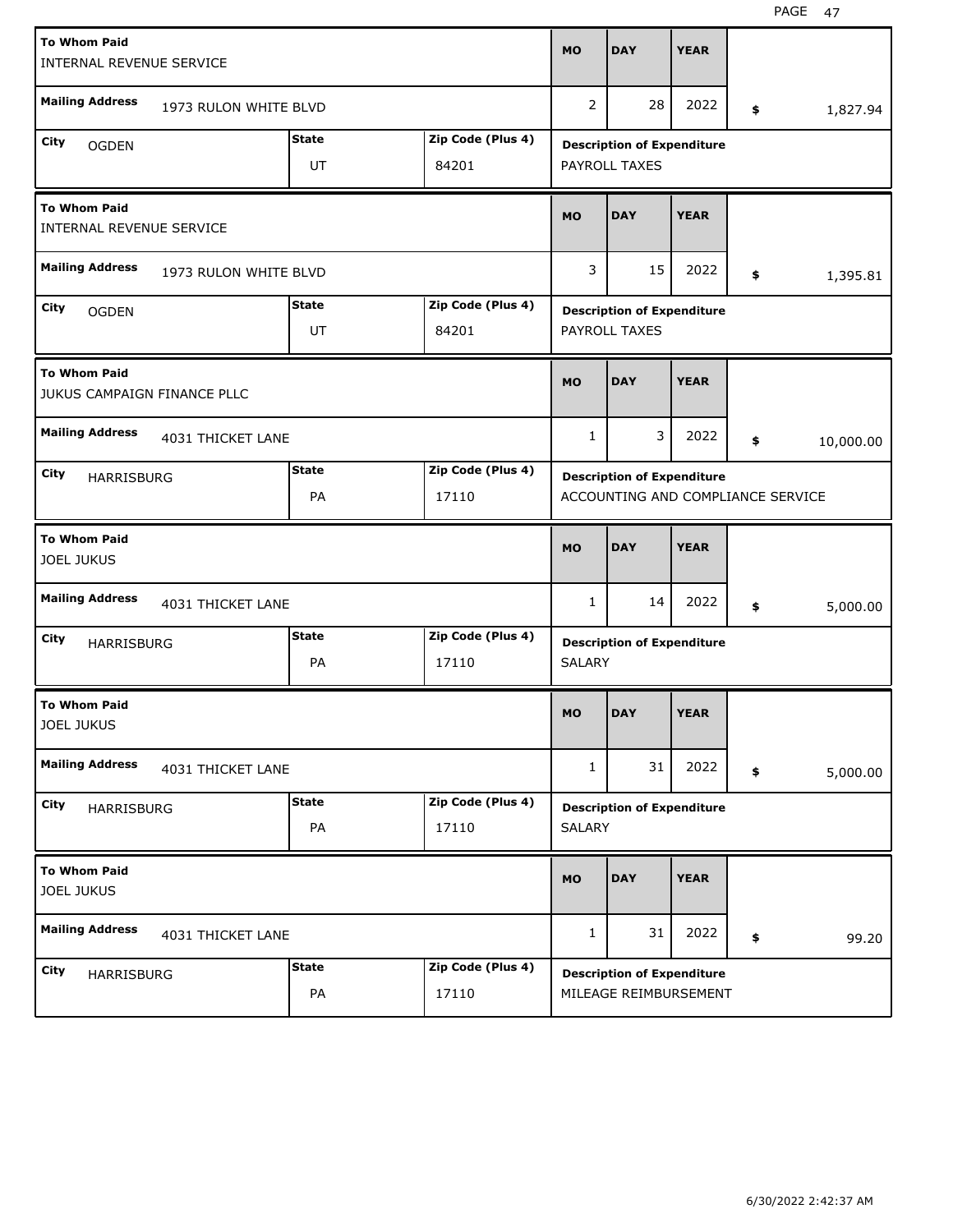| <b>To Whom Paid</b><br><b>JOEL JUKUS</b>    |                      |                            | <b>MO</b>      | <b>DAY</b>                                                      | <b>YEAR</b> |                 |
|---------------------------------------------|----------------------|----------------------------|----------------|-----------------------------------------------------------------|-------------|-----------------|
| <b>Mailing Address</b><br>4031 THICKET LANE |                      |                            | 2              | 15                                                              | 2022        | \$<br>5,000.00  |
| City<br>HARRISBURG                          | <b>State</b><br>PA   | Zip Code (Plus 4)<br>17110 | <b>SALARY</b>  | <b>Description of Expenditure</b>                               |             |                 |
| <b>To Whom Paid</b><br><b>JOEL JUKUS</b>    |                      |                            | <b>MO</b>      | <b>DAY</b>                                                      | <b>YEAR</b> |                 |
| <b>Mailing Address</b><br>4031 THICKET LANE |                      |                            | 2              | 15                                                              | 2022        | \$<br>281.03    |
| City<br>HARRISBURG                          | <b>State</b><br>PA   | Zip Code (Plus 4)<br>17110 |                | <b>Description of Expenditure</b><br>REIMBURSED MILEAGE         |             |                 |
| <b>To Whom Paid</b><br><b>JOEL JUKUS</b>    |                      |                            | <b>MO</b>      | <b>DAY</b>                                                      | <b>YEAR</b> |                 |
| <b>Mailing Address</b><br>4031 THICKET LANE |                      |                            | 2              | 15                                                              | 2022        | \$<br>22.00     |
| City<br>HARRISBURG                          | <b>State</b><br>PA   | Zip Code (Plus 4)<br>17110 |                | <b>Description of Expenditure</b><br>REIMBURSED TRAVEL EXPENSES |             |                 |
|                                             |                      |                            |                |                                                                 |             |                 |
| <b>To Whom Paid</b><br><b>JOEL JUKUS</b>    |                      |                            | <b>MO</b>      | <b>DAY</b>                                                      | <b>YEAR</b> |                 |
| <b>Mailing Address</b><br>4031 THICKET LANE |                      |                            | 2              | 28                                                              | 2022        | \$<br>5,000.00  |
| City<br>HARRISBURG                          | <b>State</b><br>PA   | Zip Code (Plus 4)<br>17110 | <b>SALARY</b>  | <b>Description of Expenditure</b>                               |             |                 |
| <b>To Whom Paid</b><br><b>JOEL JUKUS</b>    |                      |                            | MO             | <b>DAY</b>                                                      | <b>YEAR</b> |                 |
| <b>Mailing Address</b><br>4031 THICKET LANE |                      |                            | 3              | 15                                                              | 2022        | \$<br>5,000.00  |
| City<br>HARRISBURG                          | <b>State</b><br>PA   | Zip Code (Plus 4)<br>17110 | <b>SALARY</b>  | <b>Description of Expenditure</b>                               |             |                 |
| <b>To Whom Paid</b><br>KACONSULTING LLC     |                      |                            | <b>MO</b>      | <b>DAY</b>                                                      | <b>YEAR</b> |                 |
| <b>Mailing Address</b>                      | 2943 BENTON PLACE NW |                            | $\overline{2}$ | 8                                                               | 2022        | \$<br>56,760.00 |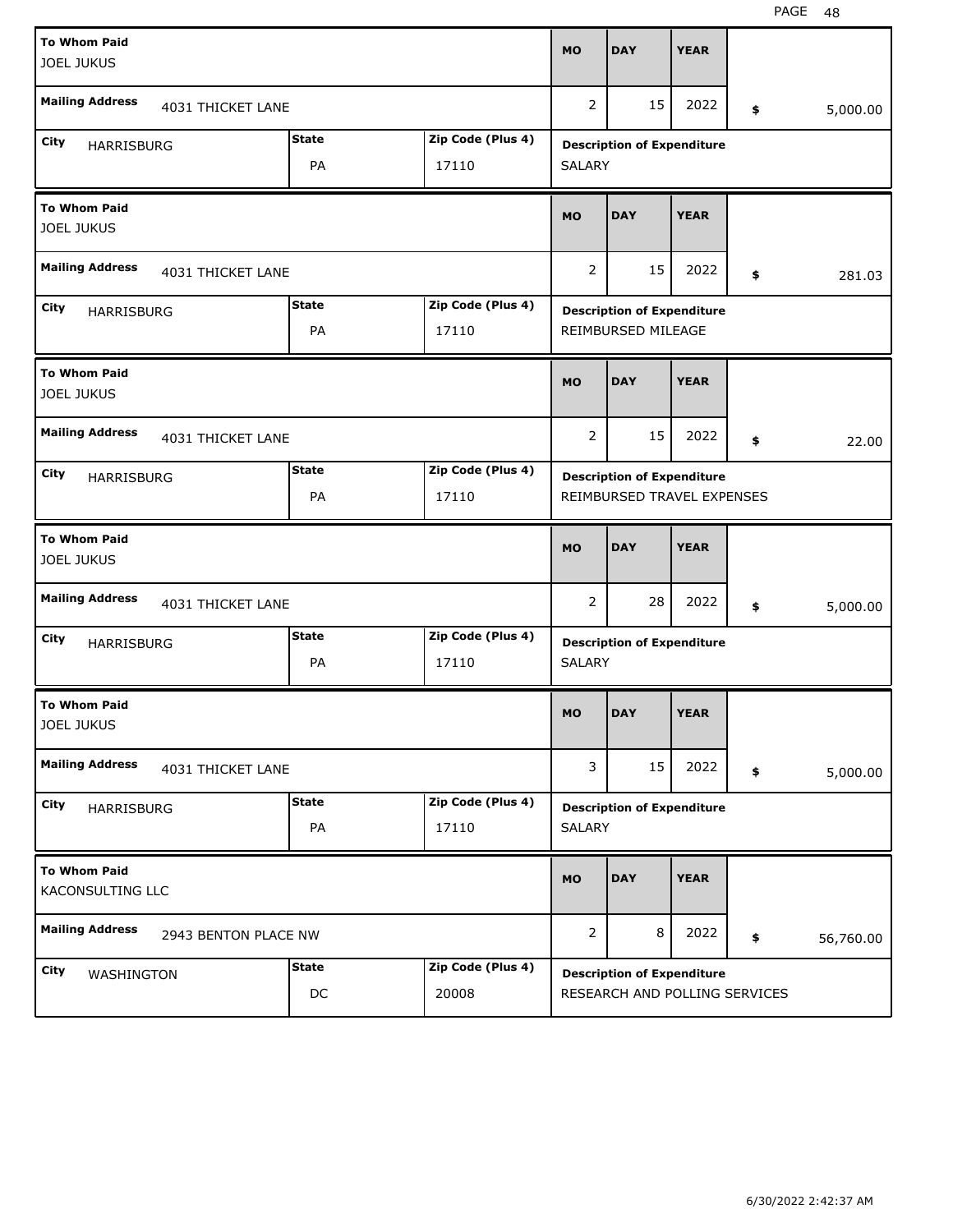|                     | <b>To Whom Paid</b><br><b>KACONSULTING LLC</b> |                      |              |                   | <b>MO</b>      | <b>DAY</b>                                                        | <b>YEAR</b> |                 |
|---------------------|------------------------------------------------|----------------------|--------------|-------------------|----------------|-------------------------------------------------------------------|-------------|-----------------|
|                     | <b>Mailing Address</b>                         | 2943 BENTON PLACE NW |              |                   | $\overline{2}$ | 11                                                                | 2022        | \$<br>15,000.00 |
| City                |                                                |                      | <b>State</b> | Zip Code (Plus 4) |                |                                                                   |             |                 |
|                     | WASHINGTON                                     |                      | DC           | 20008             |                | <b>Description of Expenditure</b><br>GENERAL POLITICAL CONSULTING |             |                 |
|                     | <b>To Whom Paid</b><br>CHRISTOPHER KILPATRICK  |                      |              |                   | <b>MO</b>      | <b>DAY</b>                                                        | <b>YEAR</b> |                 |
|                     | <b>Mailing Address</b>                         | 2252 OVERTON RD      |              |                   | 2              | 28                                                                | 2022        | \$<br>1,615.38  |
| City                | <b>AUGUSTA</b>                                 |                      | <b>State</b> | Zip Code (Plus 4) |                | <b>Description of Expenditure</b>                                 |             |                 |
|                     |                                                |                      | GA           | 30904             | <b>SALARY</b>  |                                                                   |             |                 |
|                     | <b>To Whom Paid</b><br>CHRISTOPHER KILPATRICK  |                      |              |                   | <b>MO</b>      | <b>DAY</b>                                                        | <b>YEAR</b> |                 |
|                     | <b>Mailing Address</b>                         | 2252 OVERTON RD      |              |                   | 3              | 15                                                                | 2022        | \$<br>1,750.00  |
| City                | <b>AUGUSTA</b>                                 |                      | <b>State</b> | Zip Code (Plus 4) |                | <b>Description of Expenditure</b>                                 |             |                 |
|                     |                                                |                      | GA           | 30904             | <b>SALARY</b>  |                                                                   |             |                 |
| <b>To Whom Paid</b> |                                                |                      |              |                   |                |                                                                   |             |                 |
|                     | <b>KELLY KOPPENHAVER</b>                       |                      |              |                   | <b>MO</b>      | <b>DAY</b>                                                        | <b>YEAR</b> |                 |
|                     | <b>Mailing Address</b>                         | 685 LAVENDA CT.      |              |                   | 1              | 14                                                                | 2022        | \$<br>6,775.00  |
| City                |                                                |                      | <b>State</b> | Zip Code (Plus 4) |                |                                                                   |             |                 |
|                     | <b>HARRISBURG</b>                              |                      | PA           | 17111             | <b>SALARY</b>  | <b>Description of Expenditure</b>                                 |             |                 |
|                     | <b>To Whom Paid</b><br>LA TORRE COMMUNICATIONS |                      |              |                   | <b>MO</b>      | <b>DAY</b>                                                        | <b>YEAR</b> |                 |
|                     | <b>Mailing Address</b>                         | PO BOX 923           |              |                   | 1              | $\overline{7}$                                                    | 2022        | \$<br>10,000.00 |
| City                |                                                |                      | <b>State</b> | Zip Code (Plus 4) |                |                                                                   |             |                 |
|                     | CAMP HILL                                      |                      | PA           | 17011             |                | <b>Description of Expenditure</b><br>COMMUNICATION CONSULTING     |             |                 |
|                     | <b>To Whom Paid</b><br>LA TORRE COMMUNICATIONS |                      |              |                   | <b>MO</b>      | <b>DAY</b>                                                        | <b>YEAR</b> |                 |
|                     | <b>Mailing Address</b>                         | PO BOX 923           |              |                   | $\mathbf{1}$   | 22                                                                | 2022        | \$<br>10,000.00 |
| City                | CAMP HILL                                      |                      | <b>State</b> | Zip Code (Plus 4) |                | <b>Description of Expenditure</b>                                 |             |                 |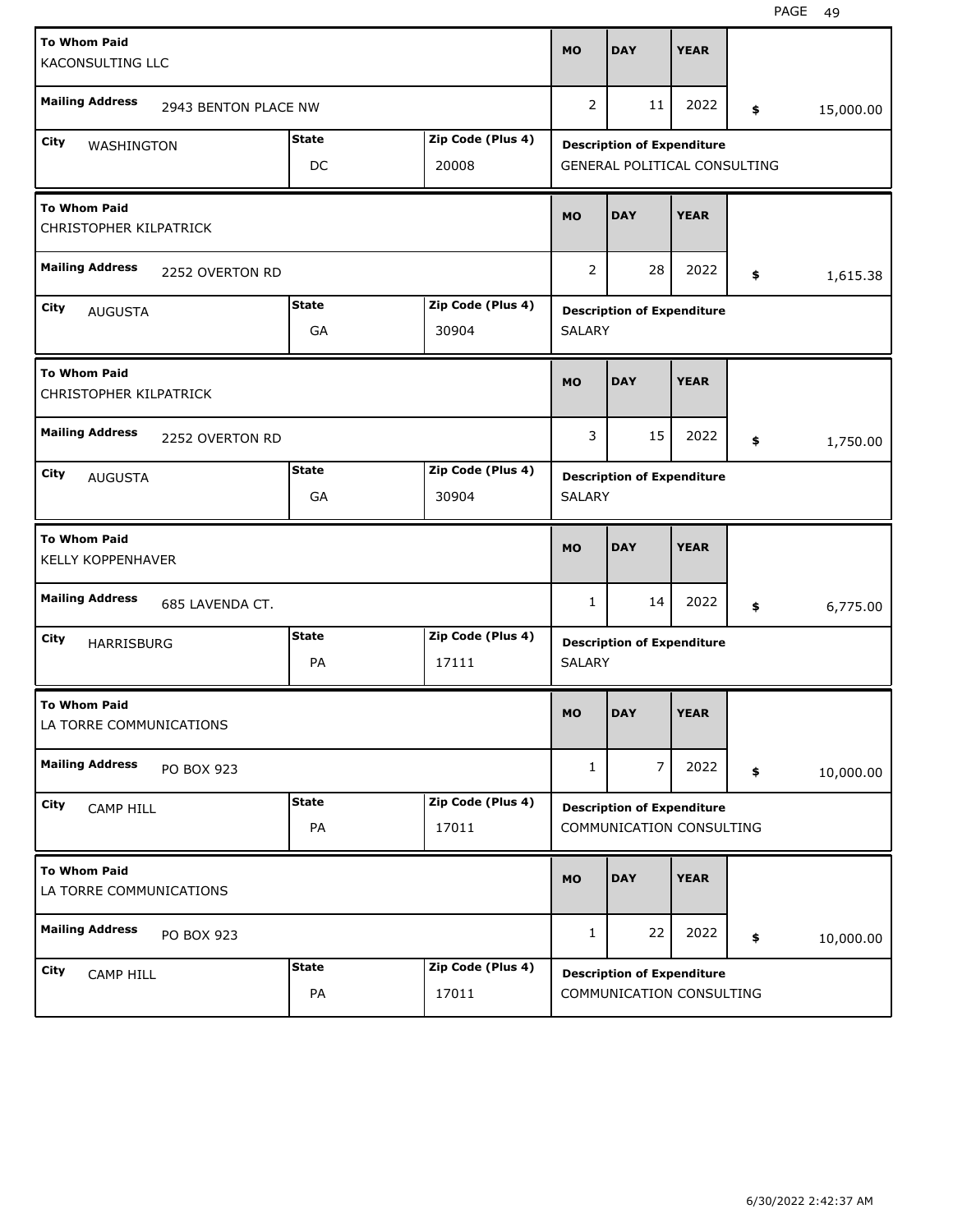| <b>To Whom Paid</b><br>LA TORRE COMMUNICATIONS |                                      |              |                   | <b>MO</b>      | <b>DAY</b>                                                    | <b>YEAR</b> |                 |
|------------------------------------------------|--------------------------------------|--------------|-------------------|----------------|---------------------------------------------------------------|-------------|-----------------|
| <b>Mailing Address</b>                         | PO BOX 923                           |              |                   | 2              | 6                                                             | 2022        | \$<br>995.23    |
| City                                           |                                      | <b>State</b> | Zip Code (Plus 4) |                |                                                               |             |                 |
| <b>CAMP HILL</b>                               |                                      | PA           | 17011             |                | <b>Description of Expenditure</b><br>COMMUNICATION SERVICES   |             |                 |
| <b>To Whom Paid</b><br>LA TORRE COMMUNICATIONS |                                      |              |                   | <b>MO</b>      | <b>DAY</b>                                                    | <b>YEAR</b> |                 |
| <b>Mailing Address</b>                         | PO BOX 923                           |              |                   | $\overline{2}$ | 28                                                            | 2022        | \$<br>15,000.00 |
| City<br><b>CAMP HILL</b>                       |                                      | <b>State</b> | Zip Code (Plus 4) |                | <b>Description of Expenditure</b>                             |             |                 |
|                                                |                                      | PA           | 17011             |                | COMMUNICATION CONSULTING                                      |             |                 |
| <b>To Whom Paid</b><br>LA TORRE COMMUNICATIONS |                                      |              |                   | <b>MO</b>      | <b>DAY</b>                                                    | <b>YEAR</b> |                 |
| <b>Mailing Address</b>                         | PO BOX 923                           |              |                   | 3              | 18                                                            | 2022        | \$<br>15,000.00 |
| City<br><b>CAMP HILL</b>                       |                                      | <b>State</b> | Zip Code (Plus 4) |                | <b>Description of Expenditure</b>                             |             |                 |
|                                                |                                      | PA           | 17011             |                | COMMUNICATION CONSULTING                                      |             |                 |
|                                                |                                      |              |                   |                |                                                               |             |                 |
| <b>To Whom Paid</b>                            | LEHIGH COUNTY REPUBLICAN COMMITTEE   |              |                   | <b>MO</b>      | <b>DAY</b>                                                    | <b>YEAR</b> |                 |
| <b>Mailing Address</b>                         | 121 N CEDARCREST BLVD SUITE B        |              |                   | $\mathbf{1}$   | 22                                                            | 2022        | \$<br>1,250.00  |
| City                                           |                                      | <b>State</b> | Zip Code (Plus 4) |                |                                                               |             |                 |
| <b>ALLENTOWN</b>                               |                                      | PA           | 18104             |                | <b>Description of Expenditure</b><br>SPONSORSHIP/CONTRIBUTION |             |                 |
| <b>To Whom Paid</b>                            | LYCOMING COUNTY REPUBLICAN COMMITTEE |              |                   | <b>MO</b>      | <b>DAY</b>                                                    | <b>YEAR</b> |                 |
| <b>Mailing Address</b>                         | 460 MARKET ST                        |              |                   | 2              | 16                                                            | 2022        | \$<br>150.00    |
| City                                           |                                      | <b>State</b> | Zip Code (Plus 4) |                |                                                               |             |                 |
| WILLIAMSPORT                                   |                                      | PA           | 17701             |                | <b>Description of Expenditure</b><br>SPONSORSHIP/CONTRIBUTION |             |                 |
| <b>To Whom Paid</b><br>MATTHEW MASCARA         |                                      |              |                   | <b>MO</b>      | <b>DAY</b>                                                    | <b>YEAR</b> |                 |
| <b>Mailing Address</b>                         | 717 LOCUST LANE                      |              |                   | $\overline{2}$ | 28                                                            | 2022        | \$<br>1,615.38  |
| City<br>CHARLEROI                              |                                      | <b>State</b> | Zip Code (Plus 4) |                | <b>Description of Expenditure</b>                             |             |                 |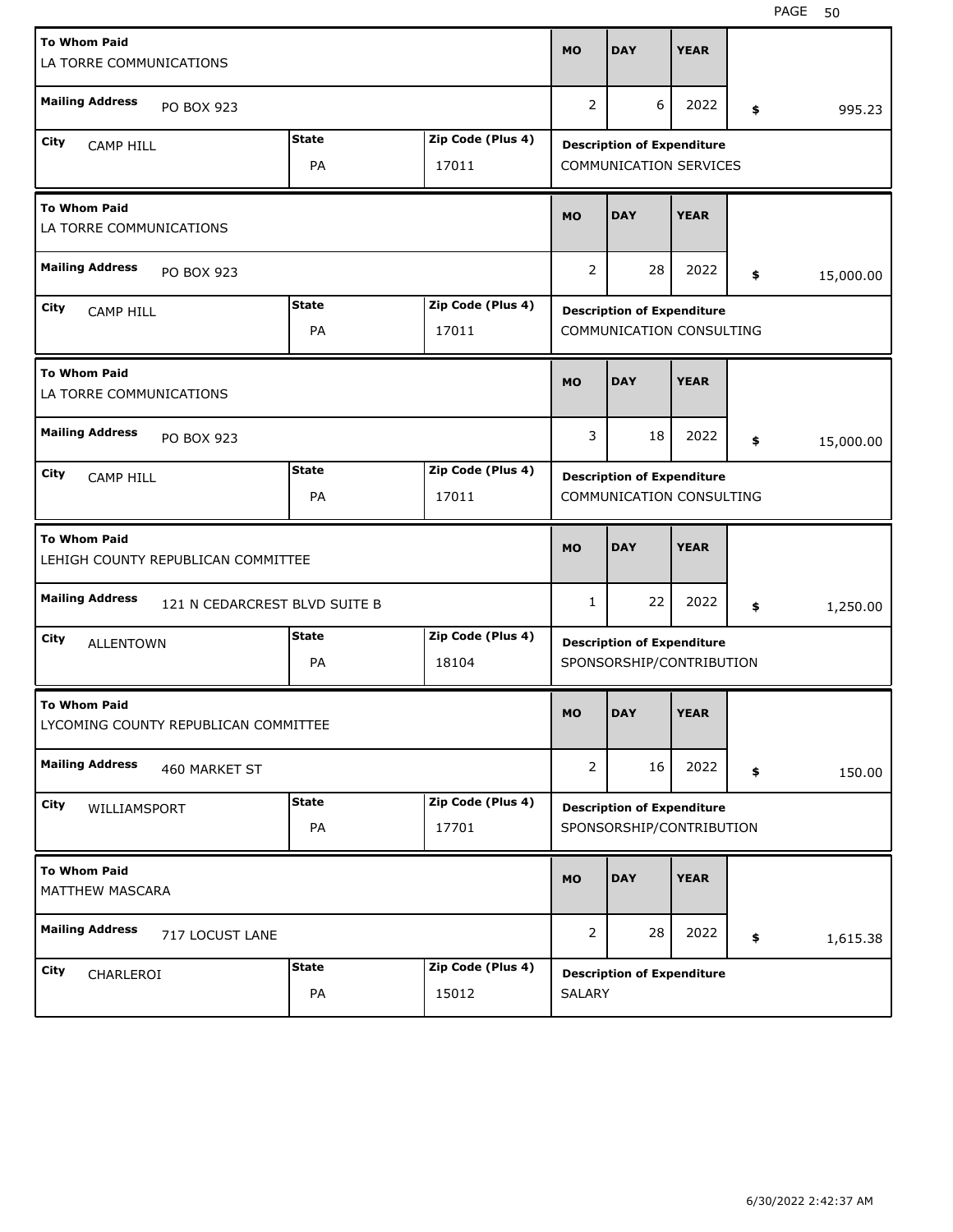| <b>To Whom Paid</b><br><b>MATTHEW MASCARA</b> |                 |                    |                            | <b>MO</b>      | <b>DAY</b>                                                        | <b>YEAR</b> |                 |
|-----------------------------------------------|-----------------|--------------------|----------------------------|----------------|-------------------------------------------------------------------|-------------|-----------------|
| <b>Mailing Address</b>                        | 717 LOCUST LANE |                    |                            | 3              | 15                                                                | 2022        | \$<br>1,750.00  |
| City<br>CHARLEROI                             |                 | <b>State</b><br>PA | Zip Code (Plus 4)<br>15012 | <b>SALARY</b>  | <b>Description of Expenditure</b>                                 |             |                 |
| <b>To Whom Paid</b><br><b>MATTHEW MASCARA</b> |                 |                    |                            | <b>MO</b>      | <b>DAY</b>                                                        | <b>YEAR</b> |                 |
| <b>Mailing Address</b>                        | 717 LOCUST LANE |                    |                            | 3              | 15                                                                | 2022        | \$<br>384.73    |
| City<br>CHARLEROI                             |                 | <b>State</b><br>PA | Zip Code (Plus 4)<br>15012 |                | <b>Description of Expenditure</b><br>REIMBURSED MILEAGE           |             |                 |
| <b>To Whom Paid</b><br>MCWILL, LLC            |                 |                    |                            | <b>MO</b>      | <b>DAY</b>                                                        | <b>YEAR</b> |                 |
| <b>Mailing Address</b>                        | PO BOX 434      |                    |                            | $\mathbf{1}$   | 3                                                                 | 2022        | \$<br>19,550.00 |
| City<br><b>GORDON</b>                         |                 | <b>State</b><br>PA | Zip Code (Plus 4)<br>17936 |                | <b>Description of Expenditure</b><br>GENERAL POLITICAL CONSULTING |             |                 |
|                                               |                 |                    |                            |                |                                                                   |             |                 |
| <b>To Whom Paid</b><br>MCWILL, LLC            |                 |                    |                            | <b>MO</b>      | <b>DAY</b>                                                        | <b>YEAR</b> |                 |
| <b>Mailing Address</b>                        | PO BOX 434      |                    |                            | 1              | 3                                                                 | 2022        | \$<br>19,550.00 |
| City<br><b>GORDON</b>                         |                 | <b>State</b><br>PA | Zip Code (Plus 4)<br>17936 |                | <b>Description of Expenditure</b><br>GENERAL POLITICAL CONSULTING |             |                 |
| <b>To Whom Paid</b><br>MCWILL, LLC            |                 |                    |                            | <b>MO</b>      | <b>DAY</b>                                                        | <b>YEAR</b> |                 |
| <b>Mailing Address</b>                        | PO BOX 434      |                    |                            | $\overline{2}$ | 6                                                                 | 2022        | \$<br>19,550.00 |
| City<br><b>GORDON</b>                         |                 | <b>State</b><br>PA | Zip Code (Plus 4)<br>17936 |                | <b>Description of Expenditure</b><br>GENERAL POLITICAL CONSULTING |             |                 |
| <b>To Whom Paid</b><br>MCWILL, LLC            |                 |                    |                            | <b>MO</b>      | <b>DAY</b>                                                        | <b>YEAR</b> |                 |
| <b>Mailing Address</b>                        | PO BOX 434      |                    |                            | 3              | 18                                                                | 2022        | \$<br>19,550.00 |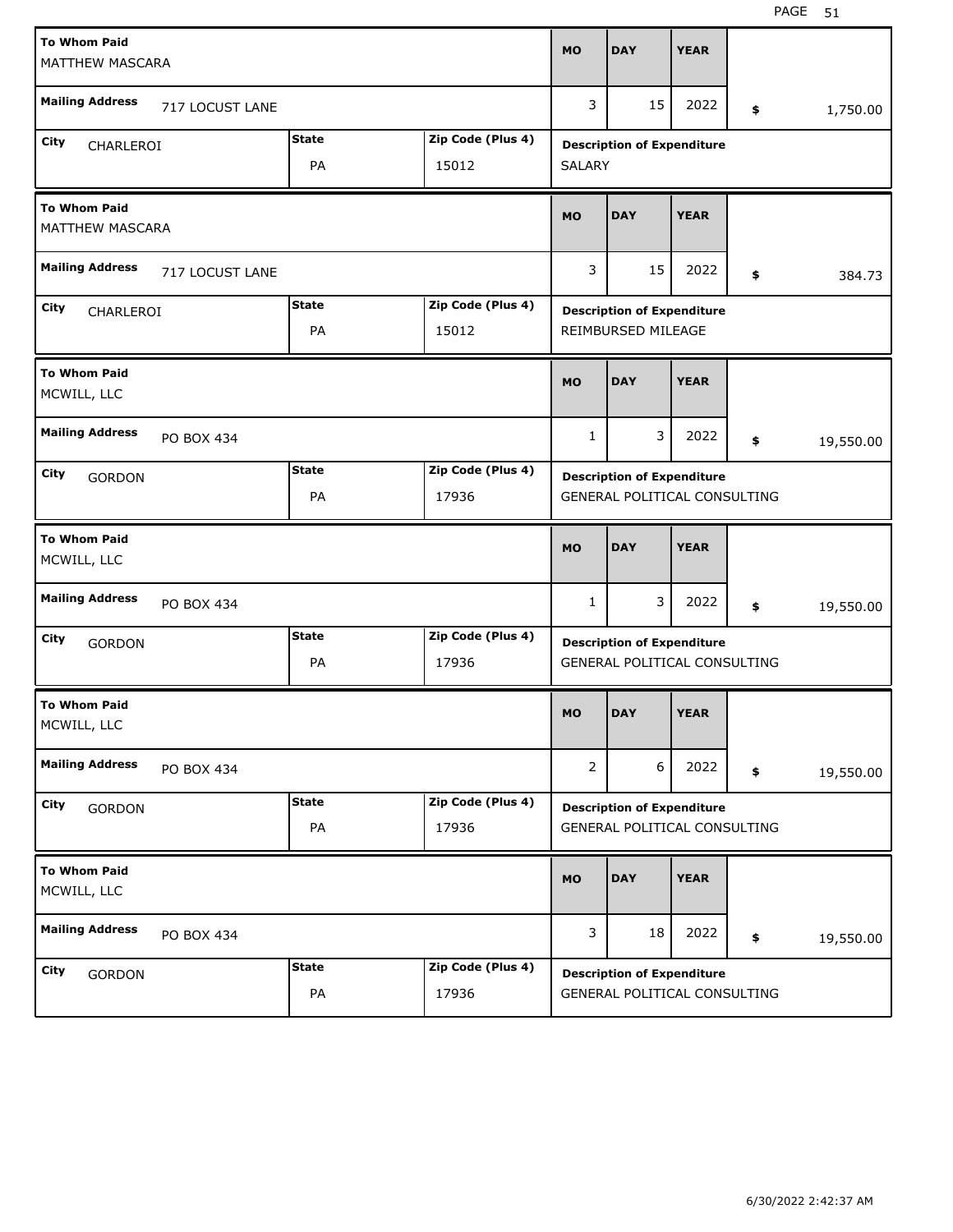| <b>To Whom Paid</b><br>MEDIUM BUYING LLC |                                |                    |                            | <b>MO</b>      | <b>DAY</b>                                                     | <b>YEAR</b> |                  |
|------------------------------------------|--------------------------------|--------------------|----------------------------|----------------|----------------------------------------------------------------|-------------|------------------|
| <b>Mailing Address</b>                   | 815 GRANDVIEW AVENUE SUITE 600 |                    |                            | 2              | 3                                                              | 2022        | \$<br>322,978.00 |
| City<br><b>COLUMBUS</b>                  |                                | <b>State</b><br>OH | Zip Code (Plus 4)<br>43215 |                | <b>Description of Expenditure</b><br>TV COMMERCIAL ADVERTISING |             |                  |
| <b>To Whom Paid</b><br>MEDIUM BUYING LLC |                                |                    |                            | <b>MO</b>      | <b>DAY</b>                                                     | <b>YEAR</b> |                  |
| <b>Mailing Address</b>                   | 815 GRANDVIEW AVENUE SUITE 600 |                    |                            | 2              | 10                                                             | 2022        | \$<br>324,008.00 |
| City<br><b>COLUMBUS</b>                  |                                | <b>State</b><br>OH | Zip Code (Plus 4)<br>43215 |                | <b>Description of Expenditure</b><br>TV COMMERCIAL ADVERTISING |             |                  |
| <b>To Whom Paid</b><br>MEDIUM BUYING LLC |                                |                    |                            | <b>MO</b>      | <b>DAY</b>                                                     | <b>YEAR</b> |                  |
| <b>Mailing Address</b>                   | 815 GRANDVIEW AVENUE SUITE 600 |                    |                            | 2              | 17                                                             | 2022        | \$<br>258,478.00 |
| City<br><b>COLUMBUS</b>                  |                                | <b>State</b><br>OH | Zip Code (Plus 4)<br>43215 |                | <b>Description of Expenditure</b><br>TV COMMERCIAL ADVERTISING |             |                  |
|                                          |                                |                    |                            |                |                                                                |             |                  |
| <b>To Whom Paid</b><br>MEDIUM BUYING LLC |                                |                    |                            | <b>MO</b>      | <b>DAY</b>                                                     | <b>YEAR</b> |                  |
| <b>Mailing Address</b>                   | 815 GRANDVIEW AVENUE SUITE 600 |                    |                            | 2              | 18                                                             | 2022        | \$<br>12,000.00  |
| City<br><b>COLUMBUS</b>                  |                                | <b>State</b><br>OH | Zip Code (Plus 4)<br>43215 |                | <b>Description of Expenditure</b><br>TV COMMERCIAL ADVERTISING |             |                  |
| <b>To Whom Paid</b><br>MEDIUM BUYING LLC |                                |                    |                            | <b>MO</b>      | <b>DAY</b>                                                     | <b>YEAR</b> |                  |
| <b>Mailing Address</b>                   | 815 GRANDVIEW AVENUE SUITE 600 |                    |                            | $\overline{2}$ | 24                                                             | 2022        | \$<br>280,633.00 |
| City<br><b>COLUMBUS</b>                  |                                | <b>State</b><br>OH | Zip Code (Plus 4)<br>43215 |                | <b>Description of Expenditure</b><br>TV COMMERCIAL ADVERTISING |             |                  |
| <b>To Whom Paid</b><br>MEDIUM BUYING LLC |                                |                    |                            | <b>MO</b>      | <b>DAY</b>                                                     | <b>YEAR</b> |                  |
| <b>Mailing Address</b>                   | 815 GRANDVIEW AVENUE SUITE 600 |                    |                            | 3              | 4                                                              | 2022        | \$<br>250,585.00 |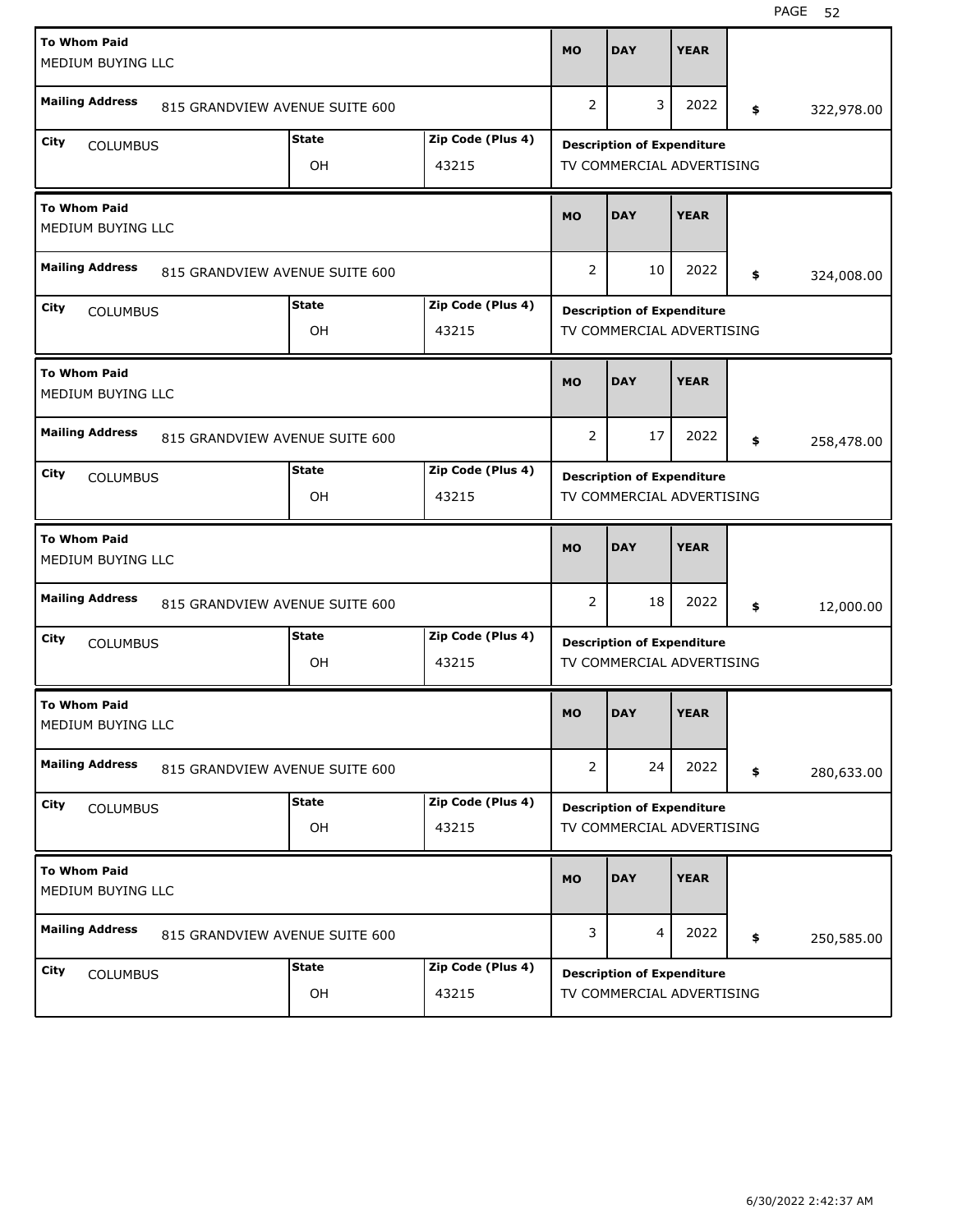| <b>To Whom Paid</b><br>MEDIUM BUYING LLC   |                                    |                    |                            | <b>MO</b>    | <b>DAY</b>                                                           | <b>YEAR</b> |                  |
|--------------------------------------------|------------------------------------|--------------------|----------------------------|--------------|----------------------------------------------------------------------|-------------|------------------|
| <b>Mailing Address</b>                     | 815 GRANDVIEW AVENUE SUITE 600     |                    |                            | 3            | 21                                                                   | 2022        | \$<br>134,873.00 |
| City<br><b>COLUMBUS</b>                    |                                    | <b>State</b><br>OH | Zip Code (Plus 4)<br>43215 |              | <b>Description of Expenditure</b><br>TV COMMERCIAL ADVERTISING       |             |                  |
| <b>To Whom Paid</b>                        | MERCER COUNTY REPUBLICAN COMMITTEE |                    |                            | <b>MO</b>    | <b>DAY</b>                                                           | <b>YEAR</b> |                  |
| <b>Mailing Address</b>                     | 124 SOUTH DIAMOND STREET           |                    |                            | 3            | 28                                                                   | 2022        | \$<br>25.00      |
| City<br><b>MERCER</b>                      |                                    | <b>State</b><br>PA | Zip Code (Plus 4)<br>16137 |              | <b>Description of Expenditure</b><br>CONTRIBUTION                    |             |                  |
| <b>To Whom Paid</b><br><b>STEVE MILLER</b> |                                    |                    |                            | <b>MO</b>    | <b>DAY</b>                                                           | <b>YEAR</b> |                  |
| <b>Mailing Address</b>                     | <b>PO BOX 45</b>                   |                    |                            | $\mathbf{1}$ | 25                                                                   | 2022        | \$<br>3,291.21   |
| City<br><b>HESSTON</b>                     |                                    | <b>State</b><br>PA | Zip Code (Plus 4)<br>16647 |              | <b>Description of Expenditure</b><br>REIMBURSED MILEAGE              |             |                  |
|                                            |                                    |                    |                            |              |                                                                      |             |                  |
| <b>To Whom Paid</b><br><b>STEVE MILLER</b> |                                    |                    |                            | <b>MO</b>    | <b>DAY</b>                                                           | <b>YEAR</b> |                  |
| <b>Mailing Address</b>                     | <b>PO BOX 45</b>                   |                    |                            | $\mathbf{1}$ | 25                                                                   | 2022        | \$<br>200.04     |
| City<br><b>HESSTON</b>                     |                                    | <b>State</b><br>PA | Zip Code (Plus 4)<br>16647 |              | <b>Description of Expenditure</b><br>REIMBURSED TRAVEL EXPENSES      |             |                  |
| <b>To Whom Paid</b><br><b>STEVE MILLER</b> |                                    |                    |                            | <b>MO</b>    | <b>DAY</b>                                                           | <b>YEAR</b> |                  |
| <b>Mailing Address</b>                     | PO BOX 45                          |                    |                            | $\mathbf{1}$ | 25                                                                   | 2022        | \$<br>174.90     |
| City<br><b>HESSTON</b>                     |                                    | <b>State</b><br>PA | Zip Code (Plus 4)<br>16647 |              | <b>Description of Expenditure</b><br>REIMBURSED CAMPAIGN A/V EXPENSE |             |                  |
| <b>To Whom Paid</b><br><b>STEVE MILLER</b> |                                    |                    |                            | <b>MO</b>    | <b>DAY</b>                                                           | <b>YEAR</b> |                  |
| <b>Mailing Address</b>                     | <b>PO BOX 45</b>                   |                    |                            | 3            | 23                                                                   | 2022        | \$<br>811.40     |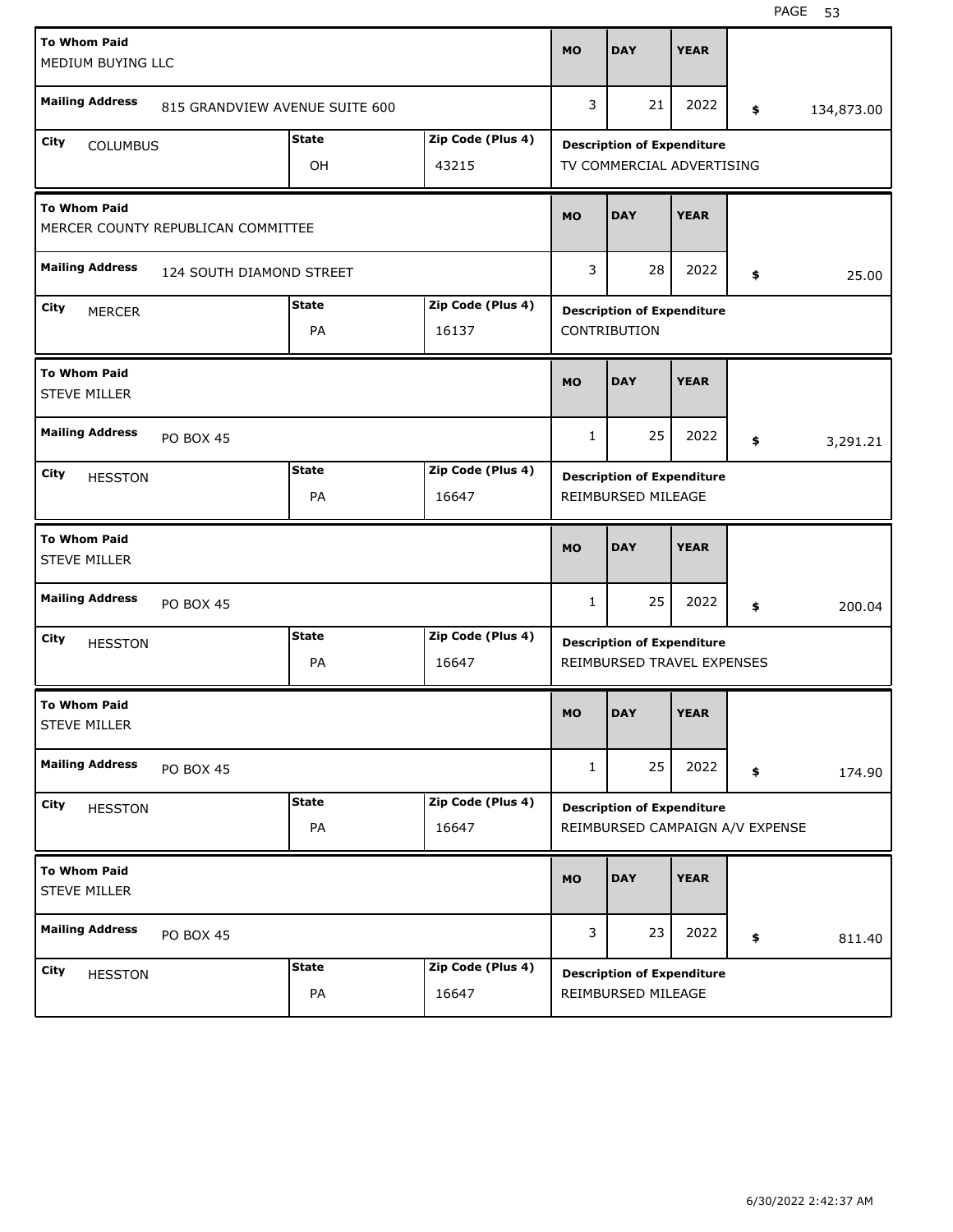| <b>To Whom Paid</b><br><b>STEVE MILLER</b> |                                     |                    |                            | <b>MO</b>     | <b>DAY</b>                                                      | <b>YEAR</b> |     |          |
|--------------------------------------------|-------------------------------------|--------------------|----------------------------|---------------|-----------------------------------------------------------------|-------------|-----|----------|
| <b>Mailing Address</b>                     | <b>PO BOX 45</b>                    |                    |                            | 3             | 23                                                              | 2022        | \$  | 198.62   |
| City<br><b>HESSTON</b>                     |                                     | <b>State</b><br>PA | Zip Code (Plus 4)<br>16647 |               | <b>Description of Expenditure</b><br>REIMBURSED TRAVEL EXPENSES |             |     |          |
| <b>To Whom Paid</b>                        | MONTOUR COUNTY REPUBLICAN COMMITTEE |                    |                            | <b>MO</b>     | <b>DAY</b>                                                      | <b>YEAR</b> |     |          |
| <b>Mailing Address</b>                     | PO BOX 412                          |                    |                            | 3             | $\overline{4}$                                                  | 2022        | \$  | 40.00    |
| City<br>DANVILLE                           |                                     | <b>State</b><br>PA | Zip Code (Plus 4)<br>17821 |               | <b>Description of Expenditure</b><br>SPONSORSHIP/CONTRIBUTION   |             |     |          |
| <b>To Whom Paid</b><br><b>KATY MORRIS</b>  |                                     |                    |                            | <b>MO</b>     | <b>DAY</b>                                                      | <b>YEAR</b> |     |          |
| <b>Mailing Address</b>                     | 1594 RIVER ROAD                     |                    |                            | $\mathbf{1}$  | 14                                                              | 2022        | \$. | 7,500.00 |
| City<br><b>NEW HOPE</b>                    |                                     | <b>State</b><br>PA | Zip Code (Plus 4)<br>18938 | <b>SALARY</b> | <b>Description of Expenditure</b>                               |             |     |          |
|                                            |                                     |                    |                            |               |                                                                 |             |     |          |
| <b>To Whom Paid</b><br><b>KATY MORRIS</b>  |                                     |                    |                            | <b>MO</b>     | <b>DAY</b>                                                      | <b>YEAR</b> |     |          |
| <b>Mailing Address</b>                     | 1594 RIVER ROAD                     |                    |                            | 1             | 31                                                              | 2022        | \$  | 7,500.00 |
| City<br><b>NEW HOPE</b>                    |                                     | <b>State</b><br>PA | Zip Code (Plus 4)<br>18938 | <b>SALARY</b> | <b>Description of Expenditure</b>                               |             |     |          |
| <b>To Whom Paid</b><br><b>KATY MORRIS</b>  |                                     |                    |                            | <b>MO</b>     | <b>DAY</b>                                                      | <b>YEAR</b> |     |          |
| <b>Mailing Address</b>                     | 1594 RIVER ROAD                     |                    |                            | $\mathbf{1}$  | 31                                                              | 2022        | \$  | 32.98    |
| City<br><b>NEW HOPE</b>                    |                                     | <b>State</b><br>PA | Zip Code (Plus 4)<br>18938 |               | <b>Description of Expenditure</b><br>REIMBURSED TRAVEL EXPENSES |             |     |          |
| <b>To Whom Paid</b>                        | O'DONNELL AND ASSOCIATES, LTD.      |                    |                            | <b>MO</b>     | <b>DAY</b>                                                      | <b>YEAR</b> |     |          |
| <b>Mailing Address</b>                     | 829 EMERALD DRIVE                   |                    |                            | 1             | $\overline{7}$                                                  | 2022        | \$  | 3,655.68 |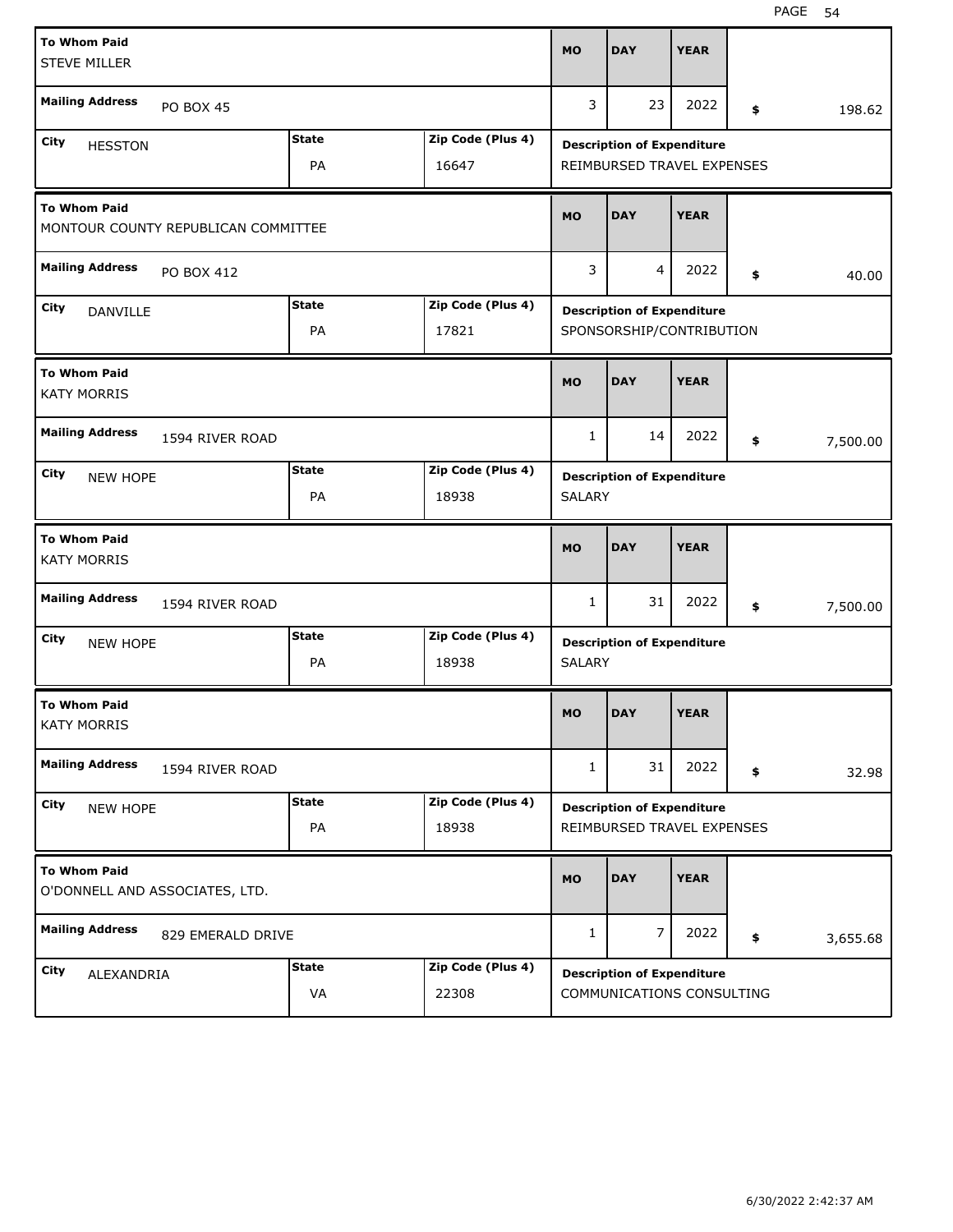| <b>To Whom Paid</b><br>O'DONNELL AND ASSOCIATES, LTD. |                                           |              |                   | <b>MO</b>      | <b>DAY</b>                                                     | <b>YEAR</b> |     |                                       |
|-------------------------------------------------------|-------------------------------------------|--------------|-------------------|----------------|----------------------------------------------------------------|-------------|-----|---------------------------------------|
| <b>Mailing Address</b>                                | 829 EMERALD DRIVE                         |              |                   | $\overline{2}$ | 6                                                              | 2022        | \$  | 4,000.00                              |
| City                                                  |                                           | State        | Zip Code (Plus 4) |                |                                                                |             |     |                                       |
| ALEXANDRIA                                            |                                           | VA           | 22308             |                | <b>Description of Expenditure</b><br>COMMUNICATIONS CONSULTING |             |     |                                       |
| <b>To Whom Paid</b><br>O'DONNELL AND ASSOCIATES, LTD. |                                           |              |                   | <b>MO</b>      | <b>DAY</b>                                                     | <b>YEAR</b> |     |                                       |
| <b>Mailing Address</b>                                | 829 EMERALD DRIVE                         |              |                   | $\overline{2}$ | 28                                                             | 2022        | \$  | 4,000.00                              |
| City<br>ALEXANDRIA                                    |                                           | State        | Zip Code (Plus 4) |                | <b>Description of Expenditure</b>                              |             |     |                                       |
|                                                       |                                           | VA           | 22308             |                | COMMUNICATIONS CONSULTING                                      |             |     |                                       |
| <b>To Whom Paid</b><br><b>OSAGE RESEARCH LLC</b>      |                                           |              |                   | <b>MO</b>      | <b>DAY</b>                                                     | <b>YEAR</b> |     |                                       |
| <b>Mailing Address</b>                                | 307 4TH AVE 14TH FLOOR                    |              |                   | 3              | 25                                                             | 2022        | \$. | 3,400.00                              |
| City<br>PITTSBURGH                                    |                                           | <b>State</b> | Zip Code (Plus 4) |                | <b>Description of Expenditure</b>                              |             |     |                                       |
|                                                       |                                           | PA           | 15222             |                | RESEARCH AND POLLING SERVICES                                  |             |     |                                       |
|                                                       |                                           |              |                   |                |                                                                |             |     |                                       |
| <b>To Whom Paid</b><br>OUTLAW MEDIA LLC               |                                           |              |                   | <b>MO</b>      | <b>DAY</b>                                                     | <b>YEAR</b> |     |                                       |
| <b>Mailing Address</b>                                | 3532 GODDARD WAY                          |              |                   | 1              | 13                                                             | 2022        | \$  | 12,367.66                             |
| City                                                  |                                           | State        | Zip Code (Plus 4) |                |                                                                |             |     |                                       |
| ALEXANDRIA                                            |                                           | VA           | 22304             |                | <b>Description of Expenditure</b>                              |             |     | RE-ISSUE OF 11/22/21 VIDEO PRODUCTION |
| <b>To Whom Paid</b>                                   | PA CHAPTER NATIONAL WRESTLING HOF         |              |                   | <b>MO</b>      | <b>DAY</b>                                                     | <b>YEAR</b> |     |                                       |
| <b>Mailing Address</b>                                | 1138 N. EAGLE VALLEY ROAD                 |              |                   | $\overline{2}$ | 10                                                             | 2022        | \$  | 250.00                                |
| City                                                  |                                           | <b>State</b> | Zip Code (Plus 4) |                |                                                                |             |     |                                       |
| <b>HOWARD</b>                                         |                                           | PA           | 16841             |                | <b>Description of Expenditure</b><br>SPONSORSHIP               |             |     |                                       |
| <b>To Whom Paid</b>                                   | PA STATE BUILDING AND CONSTRUCTION TRADES |              |                   | <b>MO</b>      | <b>DAY</b>                                                     | <b>YEAR</b> |     |                                       |
| <b>Mailing Address</b>                                | 904 N 2ND ST                              |              |                   | $\overline{2}$ | 10                                                             | 2022        | \$  | 1,500.00                              |
| City<br>HARRISBURG                                    |                                           | <b>State</b> | Zip Code (Plus 4) |                | <b>Description of Expenditure</b>                              |             |     |                                       |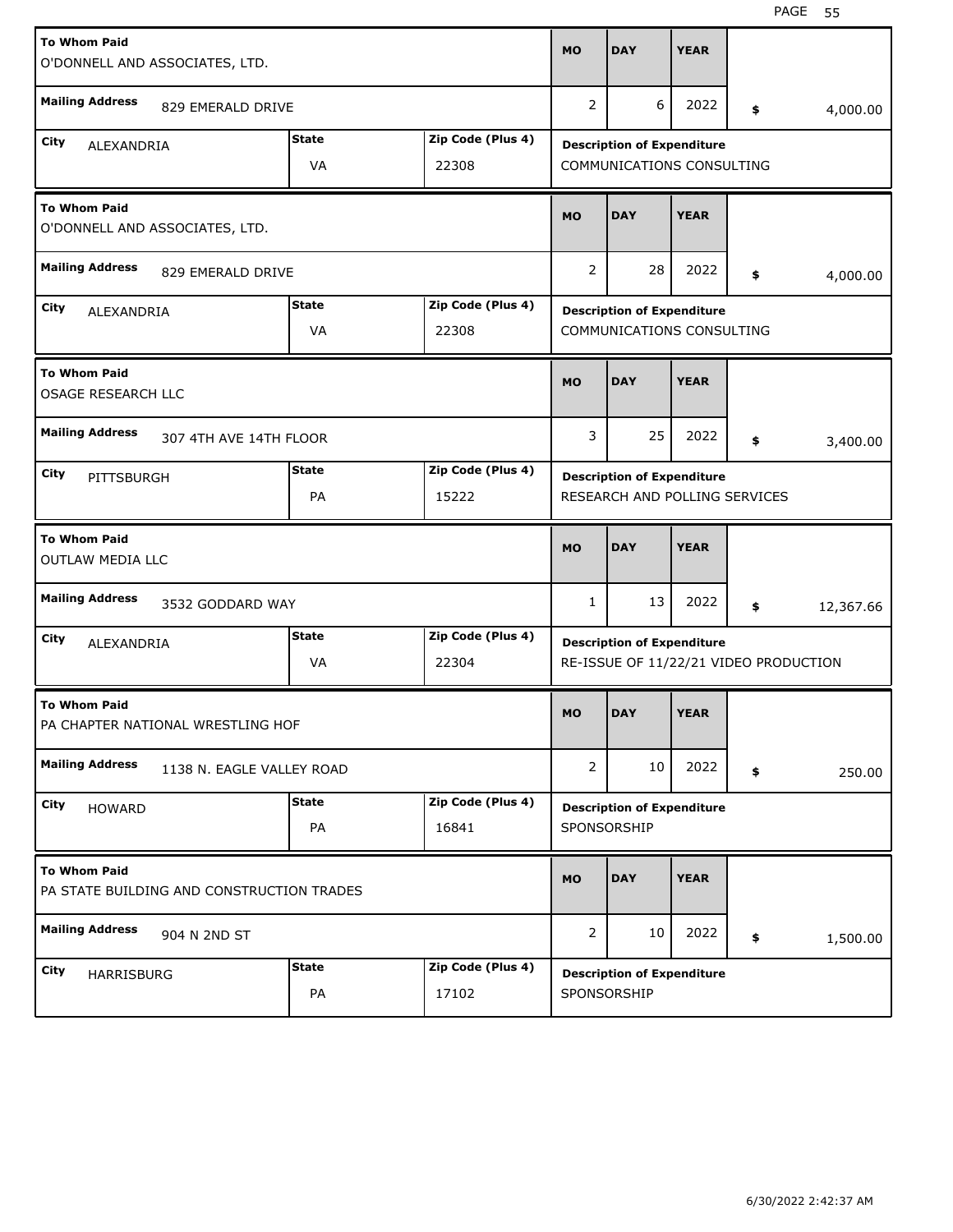| <b>To Whom Paid</b><br>PARK HARRISBURG              |              |                   | <b>MO</b>      | <b>DAY</b>                                           | <b>YEAR</b> |                |
|-----------------------------------------------------|--------------|-------------------|----------------|------------------------------------------------------|-------------|----------------|
| <b>Mailing Address</b><br>223 WALNUT STREET SUITE 1 |              |                   | 1              | 3                                                    | 2022        | \$<br>868.00   |
| City<br>HARRISBURG                                  | <b>State</b> | Zip Code (Plus 4) |                | <b>Description of Expenditure</b>                    |             |                |
|                                                     | PA           | 17101             | PARKING        |                                                      |             |                |
| <b>To Whom Paid</b><br>PARK HARRISBURG              |              |                   | <b>MO</b>      | <b>DAY</b>                                           | <b>YEAR</b> |                |
| <b>Mailing Address</b><br>223 WALNUT STREET SUITE 1 |              |                   | 2              | 10                                                   | 2022        | \$<br>1,317.00 |
| City<br>HARRISBURG                                  | <b>State</b> | Zip Code (Plus 4) |                | <b>Description of Expenditure</b>                    |             |                |
|                                                     | PA           | 17101             | PARKING        |                                                      |             |                |
| <b>To Whom Paid</b><br>PARK HARRISBURG              |              |                   | <b>MO</b>      | <b>DAY</b>                                           | <b>YEAR</b> |                |
| <b>Mailing Address</b><br>223 WALNUT STREET SUITE 1 |              |                   | 3              | 10                                                   | 2022        | \$<br>1,115.00 |
| City<br><b>HARRISBURG</b>                           | <b>State</b> | Zip Code (Plus 4) |                | <b>Description of Expenditure</b>                    |             |                |
|                                                     | PA           | 17101             | <b>PARKING</b> |                                                      |             |                |
|                                                     |              |                   |                |                                                      |             |                |
| <b>To Whom Paid</b><br><b>PAYCHEX</b>               |              |                   | <b>MO</b>      | <b>DAY</b>                                           | <b>YEAR</b> |                |
| <b>Mailing Address</b><br>911 PANORAMA TRAIL S      |              |                   | 1              | 14                                                   | 2022        | \$<br>88.80    |
| City                                                | <b>State</b> | Zip Code (Plus 4) |                |                                                      |             |                |
| <b>ROCHESTER</b>                                    | NY           | 14625             |                | <b>Description of Expenditure</b><br>PAYROLL SERVICE |             |                |
| <b>To Whom Paid</b><br><b>PAYCHEX</b>               |              |                   | <b>MO</b>      | <b>DAY</b>                                           | <b>YEAR</b> |                |
| <b>Mailing Address</b><br>911 PANORAMA TRAIL S      |              |                   | 1              | 31                                                   | 2022        | \$<br>93.67    |
| City                                                | <b>State</b> | Zip Code (Plus 4) |                |                                                      |             |                |
| <b>ROCHESTER</b>                                    | ΝY           | 14625             |                | <b>Description of Expenditure</b><br>PAYROLL SERVICE |             |                |
| <b>To Whom Paid</b><br><b>PAYCHEX</b>               |              |                   | <b>MO</b>      | <b>DAY</b>                                           | <b>YEAR</b> |                |
| <b>Mailing Address</b><br>911 PANORAMA TRAIL S      |              |                   | 2              | 15                                                   | 2022        | \$<br>96.11    |
| City<br><b>ROCHESTER</b>                            | <b>State</b> | Zip Code (Plus 4) |                | <b>Description of Expenditure</b>                    |             |                |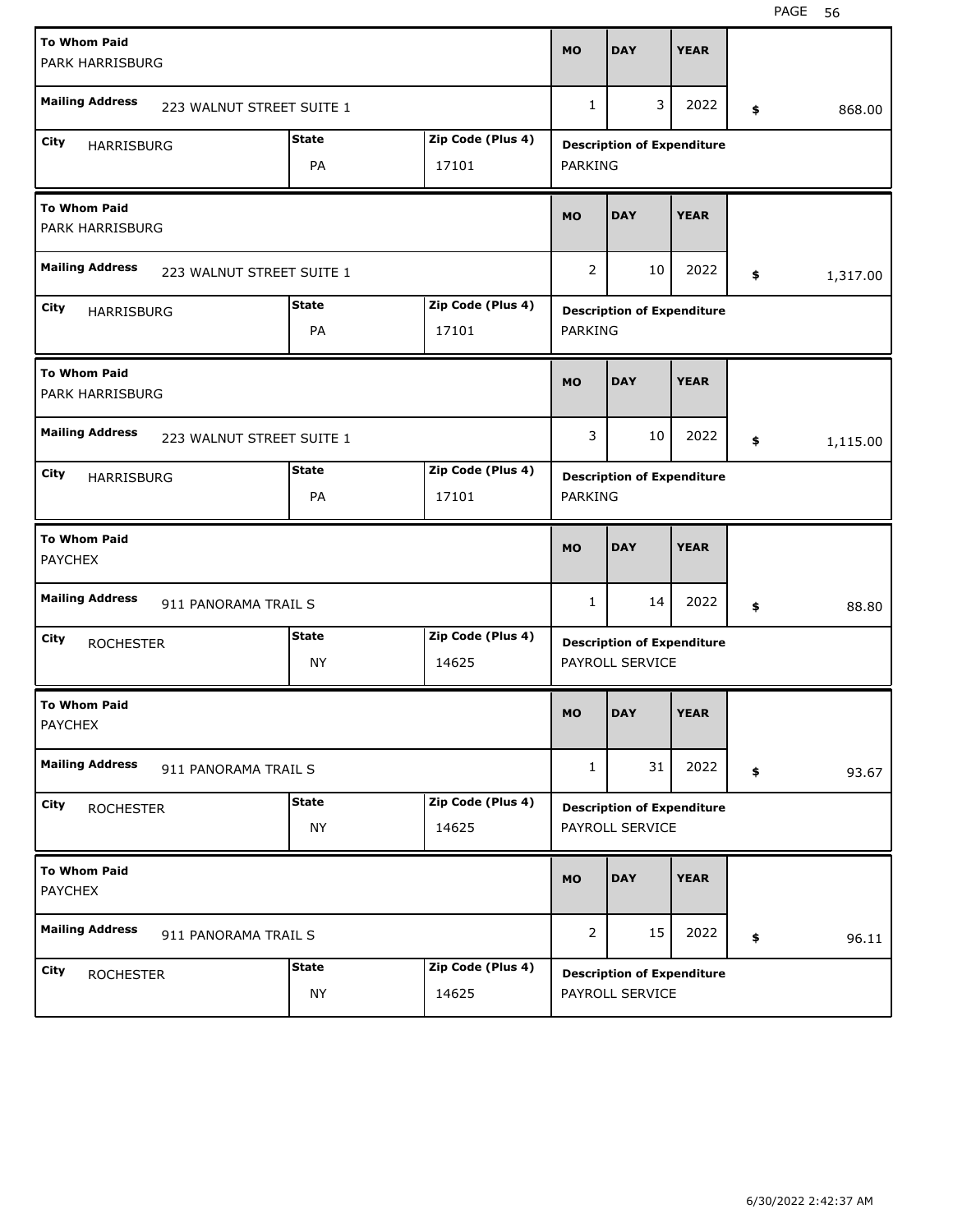| <b>To Whom Paid</b>                                         |                                |                   | <b>MO</b>      | <b>DAY</b>                        | <b>YEAR</b> |                |
|-------------------------------------------------------------|--------------------------------|-------------------|----------------|-----------------------------------|-------------|----------------|
| <b>PAYCHEX</b>                                              |                                |                   |                |                                   |             |                |
| <b>Mailing Address</b>                                      | 911 PANORAMA TRAIL S           |                   | $\overline{2}$ | 28                                | 2022        | \$<br>98.55    |
| City<br><b>ROCHESTER</b>                                    | <b>State</b>                   | Zip Code (Plus 4) |                | <b>Description of Expenditure</b> |             |                |
|                                                             | <b>NY</b>                      | 14625             |                | PAYROLL SERVICE                   |             |                |
| <b>To Whom Paid</b><br><b>PAYCHEX</b>                       |                                |                   | <b>MO</b>      | <b>DAY</b>                        | <b>YEAR</b> |                |
| <b>Mailing Address</b>                                      | 911 PANORAMA TRAIL S           |                   | 3              | 15                                | 2022        | \$<br>93.67    |
| City<br><b>ROCHESTER</b>                                    | <b>State</b>                   | Zip Code (Plus 4) |                | <b>Description of Expenditure</b> |             |                |
|                                                             | <b>NY</b>                      | 14625             |                | PAYROLL SERVICE                   |             |                |
| <b>To Whom Paid</b><br>PENNSYLVANIA LEADERSHIP COUNCIL, INC |                                |                   | <b>MO</b>      | <b>DAY</b>                        | <b>YEAR</b> |                |
| <b>Mailing Address</b>                                      | 5405 JONESTOWN ROAD SUITE #110 |                   | 3              | 18                                | 2022        | \$<br>1,500.00 |
| City<br><b>HARRISBURG</b>                                   | <b>State</b>                   | Zip Code (Plus 4) |                | <b>Description of Expenditure</b> |             |                |
|                                                             | PA                             | 17112             |                | SPONSORSHIP                       |             |                |
|                                                             |                                |                   |                |                                   |             |                |
| <b>To Whom Paid</b><br>PHILADELPHIA MARRIOTT DOWNTOWN       |                                |                   | <b>MO</b>      | <b>DAY</b>                        | <b>YEAR</b> |                |
| <b>Mailing Address</b>                                      | 1201 MARKET STREET             |                   | 1              | 27                                | 2022        | \$<br>675.00   |
| City<br>PHILADELPHIA                                        | State                          | Zip Code (Plus 4) |                | <b>Description of Expenditure</b> |             |                |
|                                                             | PA                             | 19107             |                | <b>EVENT RENTAL SPACE</b>         |             |                |
| <b>To Whom Paid</b><br>PHILADELPHIA MARRIOT DOWNTOWN        |                                |                   | <b>MO</b>      | <b>DAY</b>                        | <b>YEAR</b> |                |
| <b>Mailing Address</b>                                      | 1201 MARKET STREET             |                   | $\overline{2}$ | 3                                 | 2022        | \$<br>1,529.28 |
| City<br>PHILADELPHIA                                        | <b>State</b>                   | Zip Code (Plus 4) |                | <b>Description of Expenditure</b> |             |                |
|                                                             | PA                             | 19107             |                | EVENT RENTAL SPACE                |             |                |
| <b>To Whom Paid</b><br>PITTSBURGH ST PATRICK'S DAY PARADE   |                                |                   | <b>MO</b>      | <b>DAY</b>                        | <b>YEAR</b> |                |
| <b>Mailing Address</b>                                      | 4535 GATES DRIVE               |                   | 3              | $\overline{4}$                    | 2022        | \$<br>200.00   |
| City<br>MUNHALL                                             | <b>State</b>                   | Zip Code (Plus 4) |                | <b>Description of Expenditure</b> |             |                |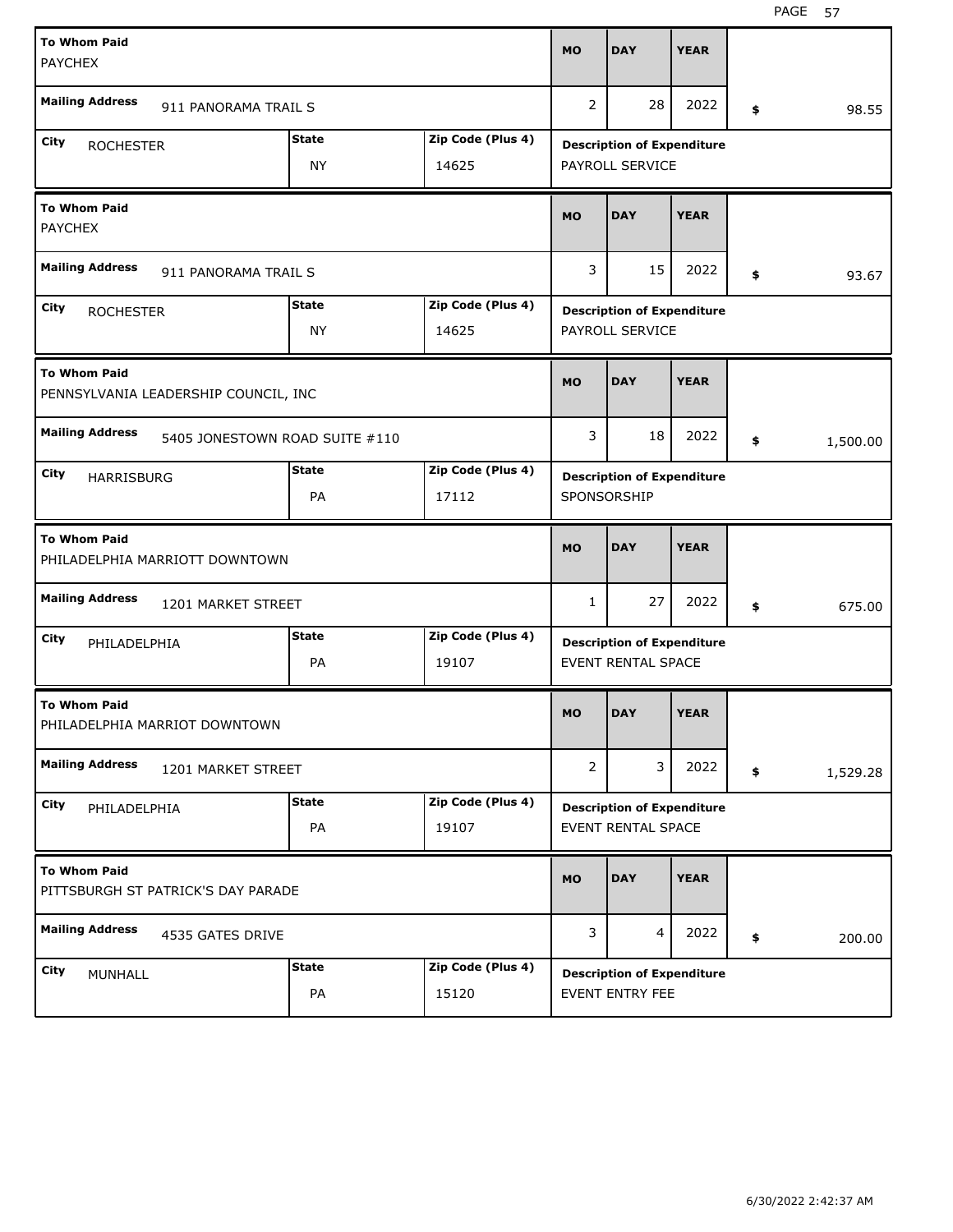| <b>To Whom Paid</b><br><b>POOLHOUSE</b>      |                      |                            | <b>MO</b> | <b>DAY</b>                                                       | <b>YEAR</b> |                 |
|----------------------------------------------|----------------------|----------------------------|-----------|------------------------------------------------------------------|-------------|-----------------|
| <b>Mailing Address</b>                       | 23 W BROAD ST #302   |                            | 2         | 3                                                                | 2022        | \$<br>15,414.00 |
| City<br><b>RICHMOND</b>                      | <b>State</b><br>VA   | Zip Code (Plus 4)<br>23220 |           | <b>Description of Expenditure</b><br>COMMERCIAL/VIDEO PRODUCTION |             |                 |
| <b>To Whom Paid</b><br><b>POOLHOUSE</b>      |                      |                            | <b>MO</b> | <b>DAY</b>                                                       | <b>YEAR</b> |                 |
| <b>Mailing Address</b>                       | 23 W BROAD ST #302   |                            | 2         | 8                                                                | 2022        | \$<br>25,931.00 |
| City<br><b>RICHMOND</b>                      | <b>State</b><br>VA   | Zip Code (Plus 4)<br>23220 |           | <b>Description of Expenditure</b><br>COMMERCIAL/VIDEO PRODUCTION |             |                 |
| <b>To Whom Paid</b><br>POOLHOUSE             |                      |                            | <b>MO</b> | <b>DAY</b>                                                       | <b>YEAR</b> |                 |
| <b>Mailing Address</b>                       | 23 W BROAD ST #302   |                            | 3         | 25                                                               | 2022        | \$<br>15,000.00 |
| City<br><b>RICHMOND</b>                      | <b>State</b><br>VA   | Zip Code (Plus 4)<br>23220 |           | <b>Description of Expenditure</b><br>COMMERCIAL/VIDEO PRODUCTION |             |                 |
|                                              |                      |                            |           |                                                                  |             |                 |
| <b>To Whom Paid</b><br>PROGRESSIVE INSURANCE |                      |                            | <b>MO</b> | <b>DAY</b>                                                       | <b>YEAR</b> |                 |
| <b>Mailing Address</b>                       | 6300 WILSON MILLS RD |                            | 1         | 14                                                               | 2022        | \$<br>1,734.00  |
| City<br>MAYFIELD VILLAGE                     | <b>State</b><br>OH   | Zip Code (Plus 4)<br>44143 |           | <b>Description of Expenditure</b><br><b>INSURANCE PREMIUM</b>    |             |                 |
| <b>To Whom Paid</b><br>PROGRESSIVE INSURANCE |                      |                            | <b>MO</b> | <b>DAY</b>                                                       | <b>YEAR</b> |                 |
| <b>Mailing Address</b>                       | 6300 WILSON MILLS RD |                            | 3         | 1                                                                | 2022        | \$<br>1,659.00  |
| City<br>MAYFIELD VILLAGE                     | <b>State</b><br>OH   | Zip Code (Plus 4)<br>44143 |           | <b>Description of Expenditure</b><br><b>INSURANCE PREMIUM</b>    |             |                 |
| <b>To Whom Paid</b><br>PROGRESSIVE INSURANCE |                      |                            | <b>MO</b> | <b>DAY</b>                                                       | <b>YEAR</b> |                 |
| <b>Mailing Address</b>                       | 6300 WILSON MILLS RD |                            | 3         | 24                                                               | 2022        | \$<br>715.00    |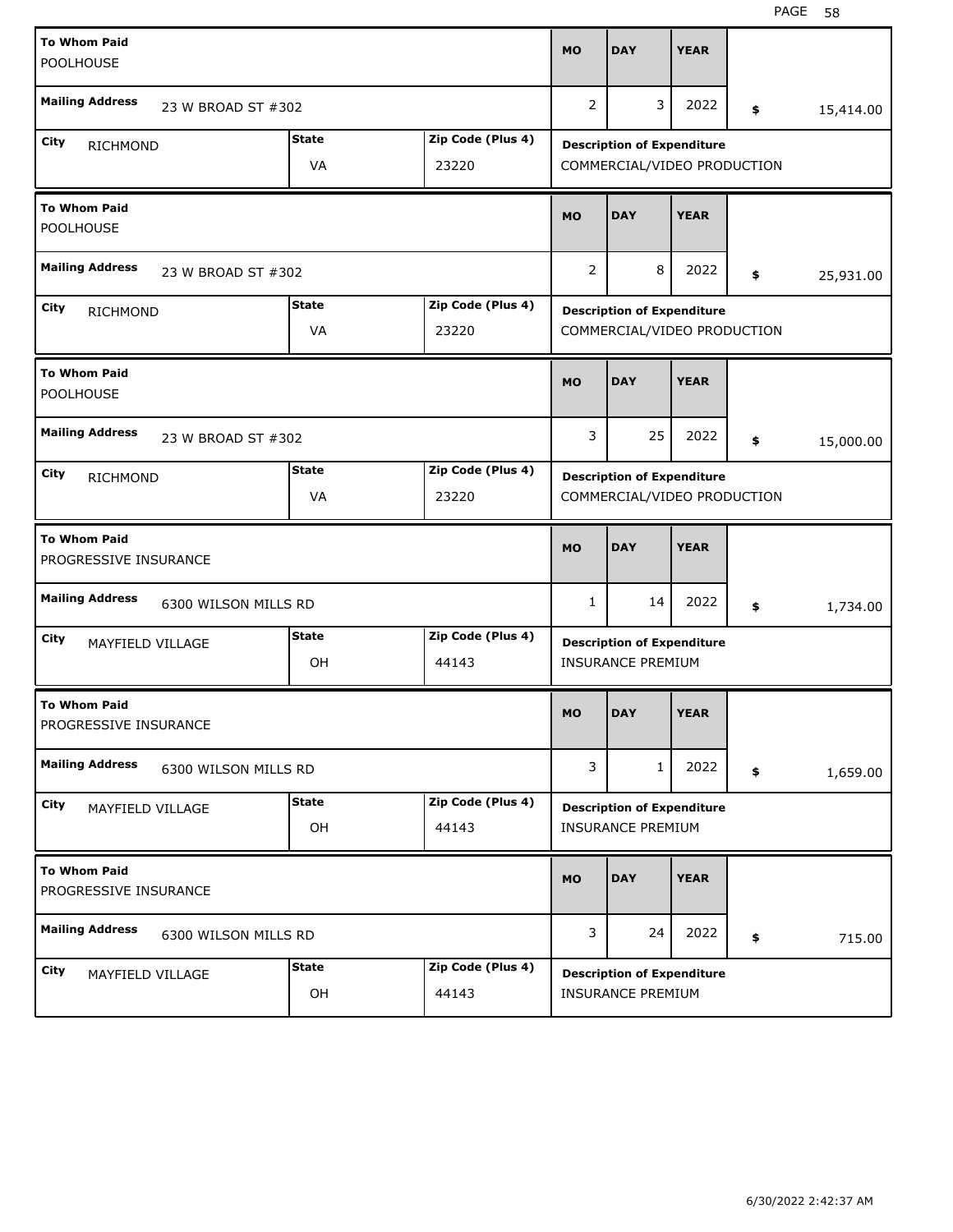| <b>To Whom Paid</b><br>MICHAEL RADER          |                                 |                            | <b>MO</b>    | <b>DAY</b>                                                             | <b>YEAR</b> |                                            |
|-----------------------------------------------|---------------------------------|----------------------------|--------------|------------------------------------------------------------------------|-------------|--------------------------------------------|
| <b>Mailing Address</b>                        | 127 EAST BIDDLE STREET          |                            | 3            | 18                                                                     | 2022        | \$<br>1,390.48                             |
| City<br><b>GORDON</b>                         | <b>State</b><br>PA              | Zip Code (Plus 4)<br>17936 |              | <b>Description of Expenditure</b><br>REIMBURSED MILEAGE                |             |                                            |
| <b>To Whom Paid</b><br><b>MICHAEL RADER</b>   |                                 |                            | <b>MO</b>    | <b>DAY</b>                                                             | <b>YEAR</b> |                                            |
| <b>Mailing Address</b>                        | 127 EAST BIDDLE STREET          |                            | 3            | 18                                                                     | 2022        | \$<br>86.65                                |
| City<br><b>GORDON</b>                         | <b>State</b><br>PA              | Zip Code (Plus 4)<br>17936 |              | <b>Description of Expenditure</b><br>REIMBURSED TRAVEL EXPENSES        |             |                                            |
| <b>To Whom Paid</b><br>RED MAVERICK MEDIA LLC |                                 |                            | <b>MO</b>    | <b>DAY</b>                                                             | <b>YEAR</b> |                                            |
| <b>Mailing Address</b>                        | 1426 NORTH 3RD STREET SUITE 310 |                            | $\mathbf{1}$ | $\overline{7}$                                                         | 2022        | \$<br>376.02                               |
| City<br><b>HARRISBURG</b>                     | <b>State</b><br>PA              | Zip Code (Plus 4)<br>17102 |              | <b>Description of Expenditure</b>                                      |             | DEBT PAYMENT: CAMPAIGN THANK YOU CARDS     |
|                                               |                                 |                            |              |                                                                        |             |                                            |
| <b>To Whom Paid</b><br>RED MAVERICK MEDIA LLC |                                 |                            | <b>MO</b>    | <b>DAY</b>                                                             | <b>YEAR</b> |                                            |
| <b>Mailing Address</b>                        | 1426 NORTH 3RD STREET SUITE 310 |                            | $\mathbf{1}$ | $\overline{7}$                                                         | 2022        | \$<br>15,000.00                            |
| City<br><b>HARRISBURG</b>                     | <b>State</b><br>PA              | Zip Code (Plus 4)<br>17102 |              | <b>Description of Expenditure</b>                                      |             | DEBT PAYMENT: GENERAL POLITICAL CONSULTING |
| <b>To Whom Paid</b><br>RED MAVERICK MEDIA LLC |                                 |                            | <b>MO</b>    | <b>DAY</b>                                                             | <b>YEAR</b> |                                            |
| <b>Mailing Address</b>                        | 1426 NORTH 3RD STREET SUITE 310 |                            | $\mathbf{1}$ | $\overline{7}$                                                         | 2022        | \$<br>4,770.00                             |
| City<br>HARRISBURG                            | <b>State</b><br>PA              | Zip Code (Plus 4)<br>17102 |              | <b>Description of Expenditure</b><br>DEBT PAYMENT CAMPAIGN PHOTOGRAPHY |             |                                            |
| <b>To Whom Paid</b><br>RED MAVERICK MEDIA LLC |                                 |                            | <b>MO</b>    | <b>DAY</b>                                                             | <b>YEAR</b> |                                            |
| <b>Mailing Address</b>                        | 1426 NORTH 3RD STREET SUITE 310 |                            | $\mathbf{1}$ | $\overline{7}$                                                         | 2022        | \$<br>30,000.00                            |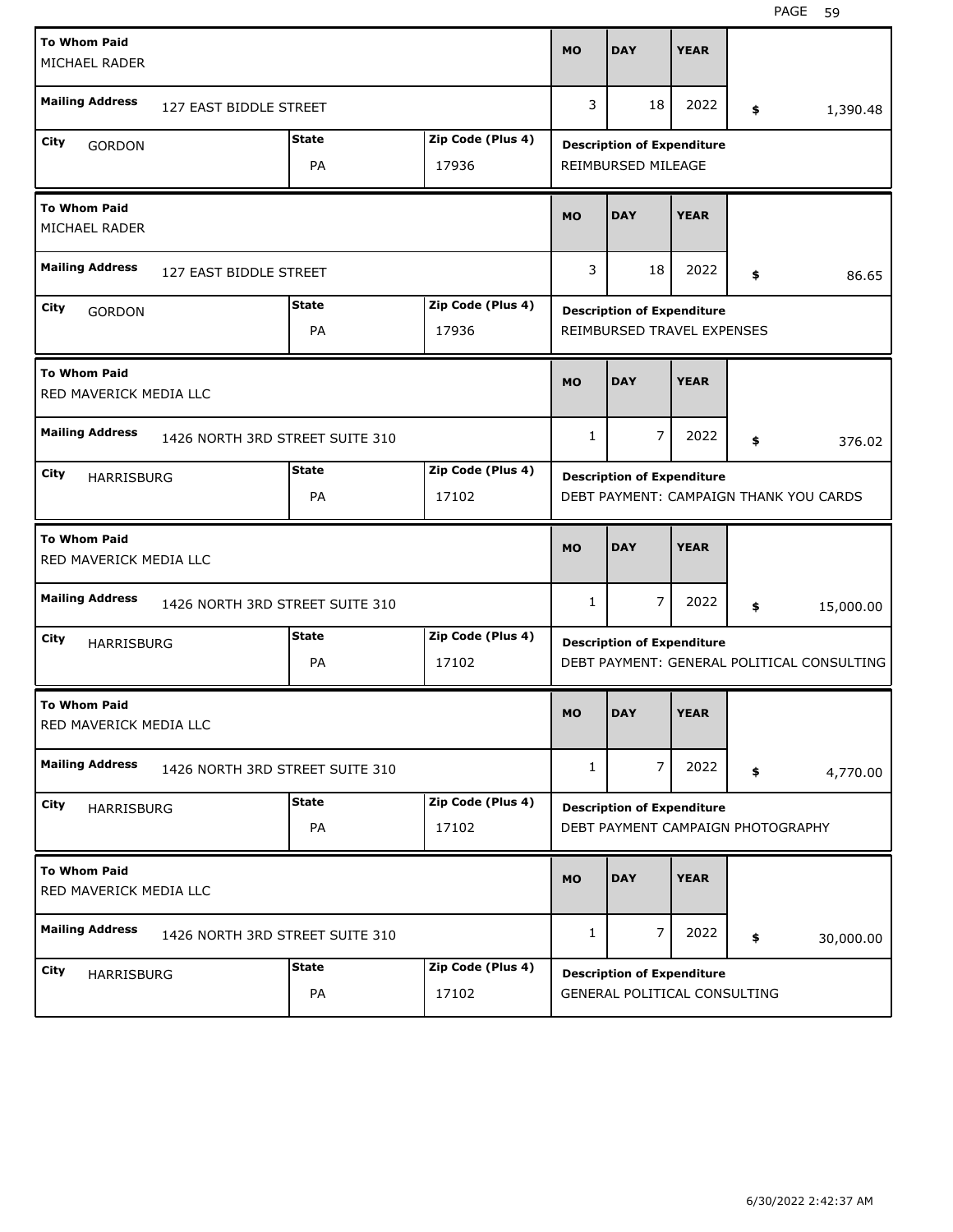| <b>To Whom Paid</b><br>RED MAVERICK MEDIA LLC |                                 |                    |                            | <b>MO</b>             | <b>DAY</b>                                                               | <b>YEAR</b> |                 |
|-----------------------------------------------|---------------------------------|--------------------|----------------------------|-----------------------|--------------------------------------------------------------------------|-------------|-----------------|
| <b>Mailing Address</b>                        | 1426 NORTH 3RD STREET SUITE 310 |                    |                            | 1                     | 22                                                                       | 2022        | \$<br>5,820.80  |
| City<br><b>HARRISBURG</b>                     |                                 | <b>State</b><br>PA | Zip Code (Plus 4)<br>17102 |                       | <b>Description of Expenditure</b><br>ADVERTISING-DIRECT MAIL             |             |                 |
| <b>To Whom Paid</b><br>RED MAVERICK MEDIA LLC |                                 |                    |                            | <b>MO</b>             | <b>DAY</b>                                                               | <b>YEAR</b> |                 |
| <b>Mailing Address</b>                        | 1426 NORTH 3RD STREET SUITE 310 |                    |                            | $\mathbf{1}$          | 22                                                                       | 2022        | \$<br>1,463.19  |
| City<br>HARRISBURG                            |                                 | <b>State</b><br>PA | Zip Code (Plus 4)<br>17102 |                       | <b>Description of Expenditure</b><br><b>CAMPAIGN TABLE BANNER</b>        |             |                 |
| <b>To Whom Paid</b><br>RED MAVERICK MEDIA LLC |                                 |                    |                            | <b>MO</b>             | <b>DAY</b>                                                               | <b>YEAR</b> |                 |
| <b>Mailing Address</b>                        | 1426 NORTH 3RD STREET SUITE 310 |                    |                            | $\overline{2}$        | $\overline{4}$                                                           | 2022        | \$<br>485.03    |
| City<br><b>HARRISBURG</b>                     |                                 | <b>State</b><br>PA | Zip Code (Plus 4)<br>17102 |                       | <b>Description of Expenditure</b><br><b>CAMPAIGN BANNERS</b>             |             |                 |
|                                               |                                 |                    |                            |                       |                                                                          |             |                 |
| <b>To Whom Paid</b><br>RED MAVERICK MEDIA LLC |                                 |                    |                            | <b>MO</b>             | <b>DAY</b>                                                               | <b>YEAR</b> |                 |
| <b>Mailing Address</b>                        | 1426 NORTH 3RD STREET SUITE 310 |                    |                            | 2                     | 6                                                                        | 2022        | \$<br>397.00    |
| City<br><b>HARRISBURG</b>                     |                                 | <b>State</b><br>PA | Zip Code (Plus 4)<br>17102 |                       | <b>Description of Expenditure</b><br><b>CAMPAIGN LETTERS</b>             |             |                 |
| <b>To Whom Paid</b><br>RED MAVERICK MEDIA LLC |                                 |                    |                            | <b>MO</b>             | <b>DAY</b>                                                               | <b>YEAR</b> |                 |
| <b>Mailing Address</b>                        | 1426 NORTH 3RD STREET SUITE 310 |                    |                            | $\mathbf{2}^{\prime}$ | 28                                                                       | 2022        | \$<br>1,690.02  |
| City<br>HARRISBURG                            |                                 | <b>State</b><br>PA | Zip Code (Plus 4)<br>17102 |                       | <b>Description of Expenditure</b><br>CAMPAIGN LITERATURE AND RALLY SIGNS |             |                 |
| <b>To Whom Paid</b><br>RED MAVERICK MEDIA LLC |                                 |                    |                            | <b>MO</b>             | <b>DAY</b>                                                               | <b>YEAR</b> |                 |
| <b>Mailing Address</b>                        | 1426 NORTH 3RD STREET SUITE 310 |                    |                            | $\overline{2}$        | 28                                                                       | 2022        | \$<br>15,000.00 |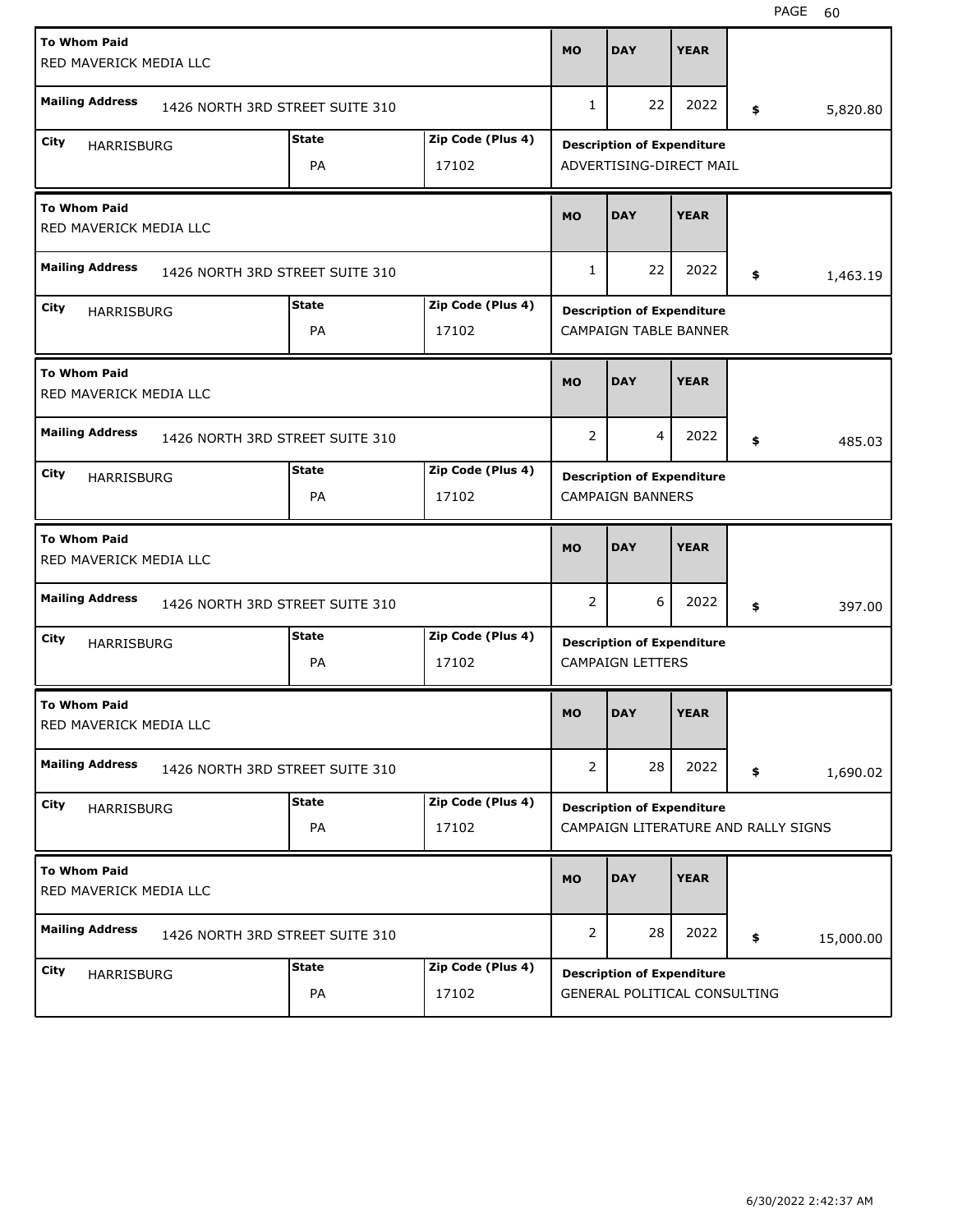| <b>To Whom Paid</b><br>RED MAVERICK MEDIA LLC                   |                                 |                           |                            | <b>MO</b>      | <b>DAY</b>                                                               | <b>YEAR</b> |                 |
|-----------------------------------------------------------------|---------------------------------|---------------------------|----------------------------|----------------|--------------------------------------------------------------------------|-------------|-----------------|
| <b>Mailing Address</b>                                          | 1426 NORTH 3RD STREET SUITE 310 |                           |                            | $\overline{2}$ | 28                                                                       | 2022        | \$<br>20,604.38 |
| City<br><b>HARRISBURG</b>                                       |                                 | <b>State</b><br><b>PA</b> | Zip Code (Plus 4)<br>17102 | YARD SIGNS     | <b>Description of Expenditure</b>                                        |             |                 |
| <b>To Whom Paid</b><br>RED MAVERICK MEDIA LLC                   |                                 |                           |                            | <b>MO</b>      | <b>DAY</b>                                                               | <b>YEAR</b> |                 |
| <b>Mailing Address</b>                                          | 1426 NORTH 3RD STREET SUITE 310 |                           |                            | 3              | 18                                                                       | 2022        | \$<br>15,000.00 |
| City<br><b>HARRISBURG</b>                                       |                                 | <b>State</b><br>PA        | Zip Code (Plus 4)<br>17102 |                | <b>Description of Expenditure</b><br><b>GENERAL POLITICAL CONSULTING</b> |             |                 |
| <b>To Whom Paid</b><br>REPUBLICAN COMMITTEE OF ALLEGHENY COUNTY |                                 |                           |                            | <b>MO</b>      | <b>DAY</b>                                                               | <b>YEAR</b> |                 |
| <b>Mailing Address</b>                                          | 100 FLEET ST #205               |                           |                            | $\overline{2}$ | 3                                                                        | 2022        | \$<br>1,000.00  |
| City<br>PITTSBURGH                                              |                                 | <b>State</b><br>PA        | Zip Code (Plus 4)<br>15220 |                | <b>Description of Expenditure</b><br>SPONSORSHIP/CONTRIBUTION            |             |                 |
|                                                                 |                                 |                           |                            |                |                                                                          |             |                 |
| <b>To Whom Paid</b><br>REPUBLICAN COMMITTEE OF LANCASTER COUNTY |                                 |                           |                            | <b>MO</b>      | <b>DAY</b>                                                               | <b>YEAR</b> |                 |
| <b>Mailing Address</b>                                          | 902 COLUMBIA AVE                |                           |                            | 1              | 13                                                                       | 2022        | \$<br>1,500.00  |
| City<br>LANCASTER                                               |                                 | <b>State</b><br>PA        | Zip Code (Plus 4)<br>17603 |                | <b>Description of Expenditure</b><br>SPONSORSHIP/CONTRIBUTION            |             |                 |
| <b>To Whom Paid</b><br>REPUBLICAN STATE COMMITTEE OF PA         |                                 |                           |                            | <b>MO</b>      | <b>DAY</b>                                                               | <b>YEAR</b> |                 |
| <b>Mailing Address</b>                                          | 112 STATE ST                    |                           |                            | $\mathbf{1}$   | 26                                                                       | 2022        | \$<br>1,250.00  |
| City<br>HARRISBURG                                              |                                 | <b>State</b><br>PA        | Zip Code (Plus 4)<br>17101 |                | <b>Description of Expenditure</b><br>SPONSORSHIP/CONTRIBUTION            |             |                 |
| <b>To Whom Paid</b><br>REPUBLICAN STATE COMMITTEE OF PA         |                                 |                           |                            | <b>MO</b>      | <b>DAY</b>                                                               | <b>YEAR</b> |                 |
| <b>Mailing Address</b>                                          | 112 STATE ST                    |                           |                            | 2              | 4                                                                        | 2022        | \$<br>1,145.00  |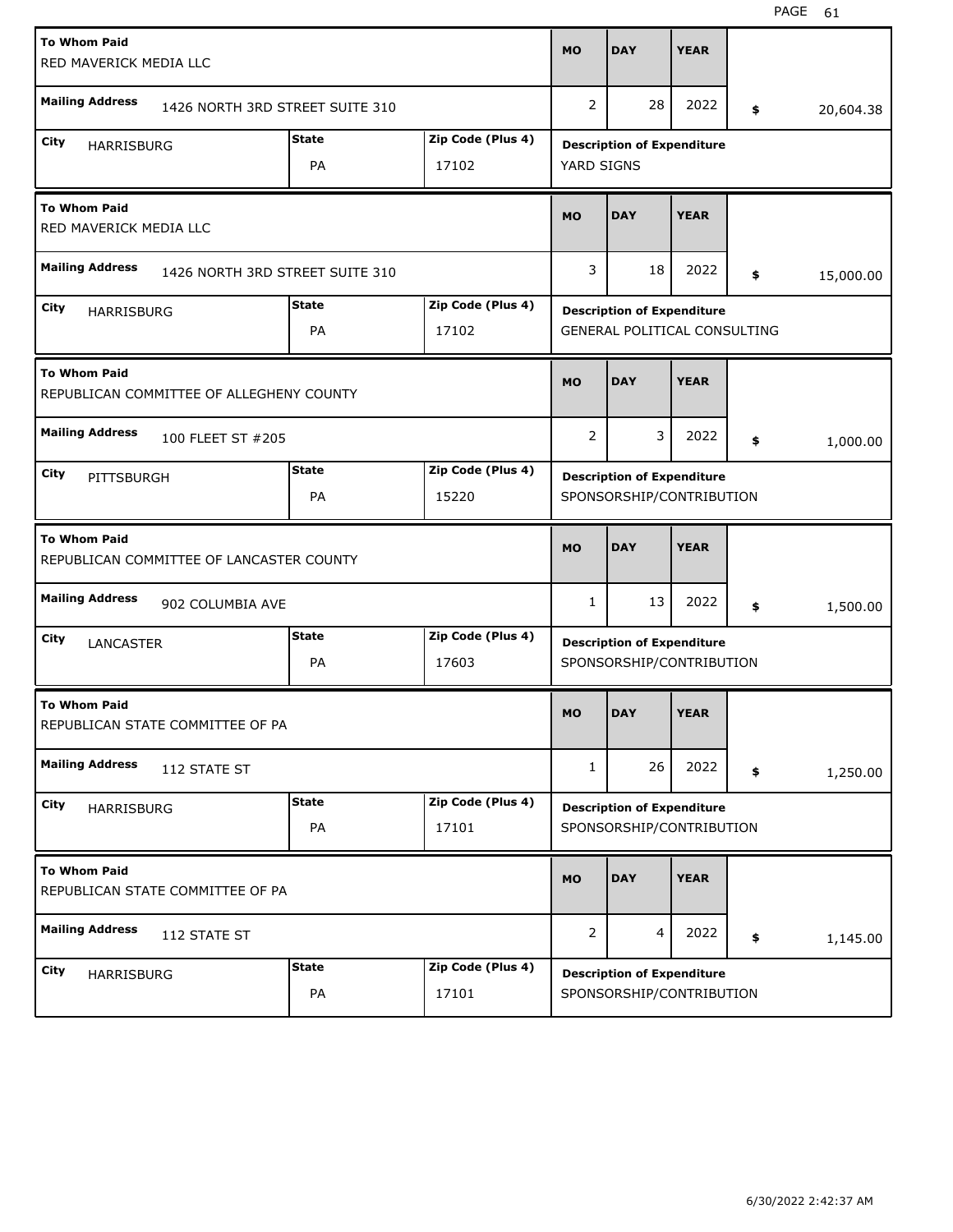| <b>To Whom Paid</b><br><b>RYAN REYNOLDS</b> |                    |                            | <b>MO</b>      | <b>DAY</b>                                                      | <b>YEAR</b> |                |
|---------------------------------------------|--------------------|----------------------------|----------------|-----------------------------------------------------------------|-------------|----------------|
| <b>Mailing Address</b><br>1600 IVANHOE CT   |                    |                            | 2              | 15                                                              | 2022        | \$<br>4,821.43 |
| City<br>ALEXANDRIA                          | <b>State</b><br>VA | Zip Code (Plus 4)<br>22304 | <b>SALARY</b>  | <b>Description of Expenditure</b>                               |             |                |
| <b>To Whom Paid</b><br>RYAN REYNOLDS        |                    |                            | <b>MO</b>      | <b>DAY</b>                                                      | <b>YEAR</b> |                |
| <b>Mailing Address</b><br>1600 IVANHOE CT   |                    |                            | 2              | 28                                                              | 2022        | \$<br>7,500.00 |
| City<br>ALEXANDRIA                          | <b>State</b><br>VA | Zip Code (Plus 4)<br>22304 | <b>SALARY</b>  | <b>Description of Expenditure</b>                               |             |                |
| <b>To Whom Paid</b><br>RYAN REYNOLDS        |                    |                            | <b>MO</b>      | <b>DAY</b>                                                      | <b>YEAR</b> |                |
| <b>Mailing Address</b><br>1600 IVANHOE CT   |                    |                            | 3              | 15                                                              | 2022        | \$<br>7,500.00 |
| City<br>ALEXANDRIA                          | <b>State</b><br>VA | Zip Code (Plus 4)<br>22304 | <b>SALARY</b>  | <b>Description of Expenditure</b>                               |             |                |
|                                             |                    |                            |                |                                                                 |             |                |
| <b>To Whom Paid</b><br>RYAN REYNOLDS        |                    |                            | <b>MO</b>      | <b>DAY</b>                                                      | <b>YEAR</b> |                |
| <b>Mailing Address</b><br>1600 IVANHOE CT   |                    |                            | 3              | 15                                                              | 2022        | \$<br>4,114.52 |
| City<br>ALEXANDRIA                          | <b>State</b><br>VA | Zip Code (Plus 4)<br>22304 |                | <b>Description of Expenditure</b><br>REIMBURSED TRAVEL EXPENSES |             |                |
| <b>To Whom Paid</b><br>ALEXANDER ROSS       |                    |                            | MO             | <b>DAY</b>                                                      | <b>YEAR</b> |                |
| <b>Mailing Address</b><br>33 TAYLOR DRIVE   |                    |                            | $\mathbf{1}$   | 31                                                              | 2022        | \$<br>1,129.03 |
| City<br>WEST CALDWELL                       | <b>State</b><br>NJ | Zip Code (Plus 4)<br>07006 | SALARY         | <b>Description of Expenditure</b>                               |             |                |
| <b>To Whom Paid</b><br>ALEXANDER ROSS       |                    |                            | <b>MO</b>      | <b>DAY</b>                                                      | <b>YEAR</b> |                |
| <b>Mailing Address</b><br>33 TAYLOR DRIVE   |                    |                            | $\overline{2}$ | 15                                                              | 2022        | \$<br>2,500.00 |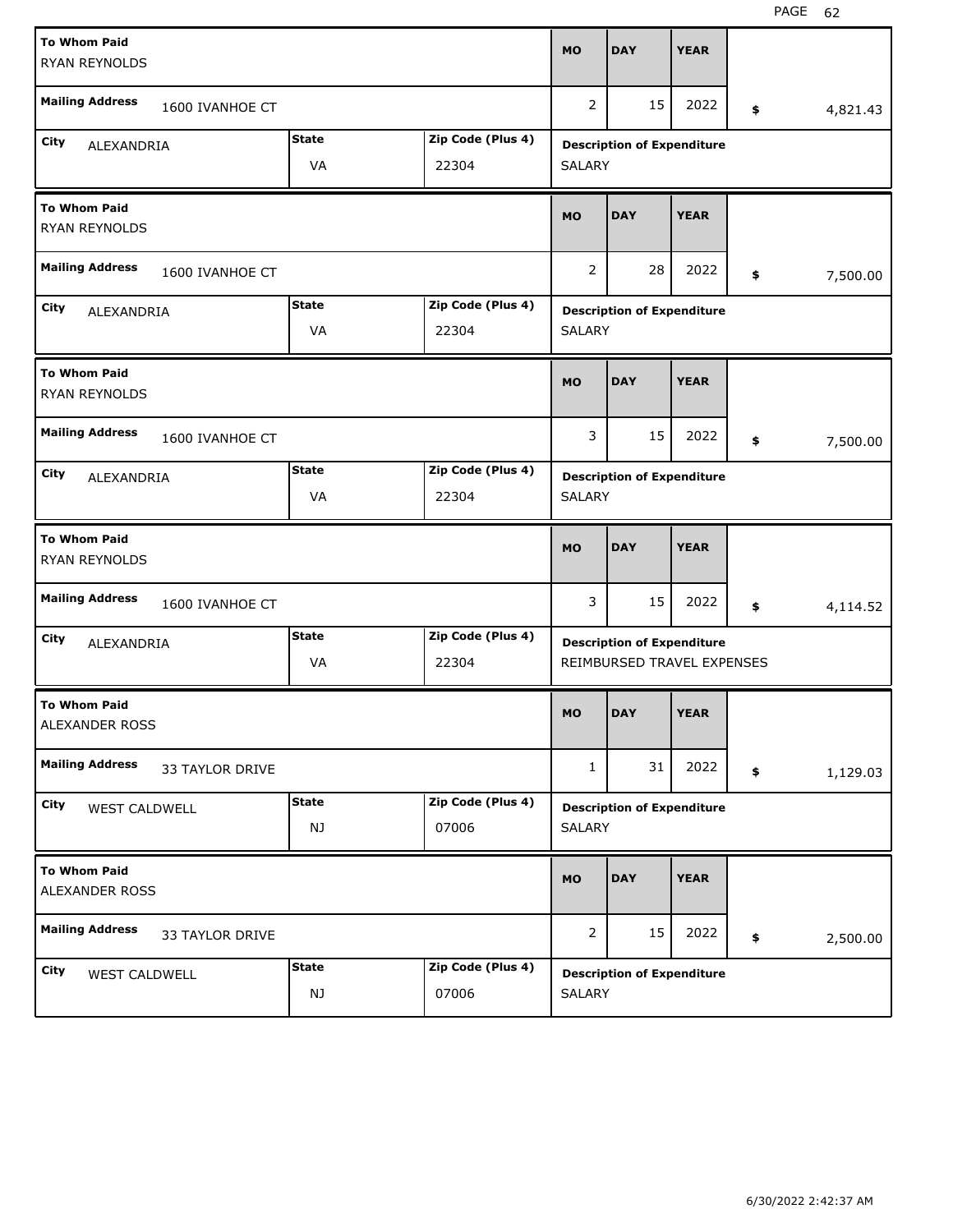| <b>To Whom Paid</b><br><b>ALEXANDER ROSS</b>   |                                        |                                  | <b>MO</b>                  | <b>DAY</b>     | <b>YEAR</b>                                                   |             |                 |
|------------------------------------------------|----------------------------------------|----------------------------------|----------------------------|----------------|---------------------------------------------------------------|-------------|-----------------|
| <b>Mailing Address</b>                         | <b>33 TAYLOR DRIVE</b>                 |                                  |                            | 2              | 28                                                            | 2022        | \$<br>2,500.00  |
| City<br>WEST CALDWELL                          |                                        | <b>State</b><br>NJ               | Zip Code (Plus 4)<br>07006 | <b>SALARY</b>  | <b>Description of Expenditure</b>                             |             |                 |
| <b>To Whom Paid</b>                            | SCHUYLKILL COUNTY REPUBLICAN COMMITTEE |                                  |                            | <b>MO</b>      | <b>DAY</b>                                                    | <b>YEAR</b> |                 |
| <b>Mailing Address</b>                         | 362 S CENTRE ST                        |                                  |                            | 3              | 16                                                            | 2022        | \$<br>250.00    |
| City<br><b>POTTSVILLE</b>                      |                                        | <b>State</b><br>PA               | Zip Code (Plus 4)<br>17901 |                | <b>Description of Expenditure</b><br>SPONSORSHIP/CONTRIBUTION |             |                 |
| <b>To Whom Paid</b><br><b>TARGETED TURNOUT</b> |                                        |                                  |                            | <b>MO</b>      | <b>DAY</b>                                                    | <b>YEAR</b> |                 |
| <b>Mailing Address</b>                         |                                        | 1400 N PROVIDENCE RD. SUITE 1040 |                            | $\overline{2}$ | 15                                                            | 2022        | \$<br>10,000.00 |
| City<br>MEDIA                                  |                                        | <b>State</b><br>PA               | Zip Code (Plus 4)<br>19063 |                | <b>Description of Expenditure</b><br>DOOR TO DOOR SERVICE     |             |                 |
|                                                |                                        |                                  |                            |                |                                                               |             |                 |
| <b>To Whom Paid</b><br>TARGETED TURNOUT        |                                        |                                  |                            | <b>MO</b>      | <b>DAY</b>                                                    | <b>YEAR</b> |                 |
| <b>Mailing Address</b>                         |                                        | 1400 N PROVIDENCE RD. SUITE 1040 |                            | 3              | 4                                                             | 2022        | \$<br>16,250.00 |
| City<br>MEDIA                                  |                                        | <b>State</b><br>PA               | Zip Code (Plus 4)<br>19063 |                | <b>Description of Expenditure</b><br>DOOR TO DOOR SERVICE     |             |                 |
| <b>To Whom Paid</b><br>THE COLONY HOTEL        |                                        |                                  |                            | <b>MO</b>      | <b>DAY</b>                                                    | <b>YEAR</b> |                 |
| <b>Mailing Address</b>                         | 155 HAMMON AVE                         |                                  |                            | $\overline{2}$ | 22                                                            | 2022        | \$<br>1,693.87  |
| City<br>PALM BEACH                             |                                        | <b>State</b><br>FL               | Zip Code (Plus 4)<br>33480 |                | <b>Description of Expenditure</b><br>TRAVEL-LODGING           |             |                 |
| <b>To Whom Paid</b><br><b>TWIGS PAPER</b>      |                                        |                                  |                            | <b>MO</b>      | <b>DAY</b>                                                    | <b>YEAR</b> |                 |
| <b>Mailing Address</b>                         | 68 MALCOLM ROAD                        |                                  |                            | 1              | 19                                                            | 2022        | \$<br>344.00    |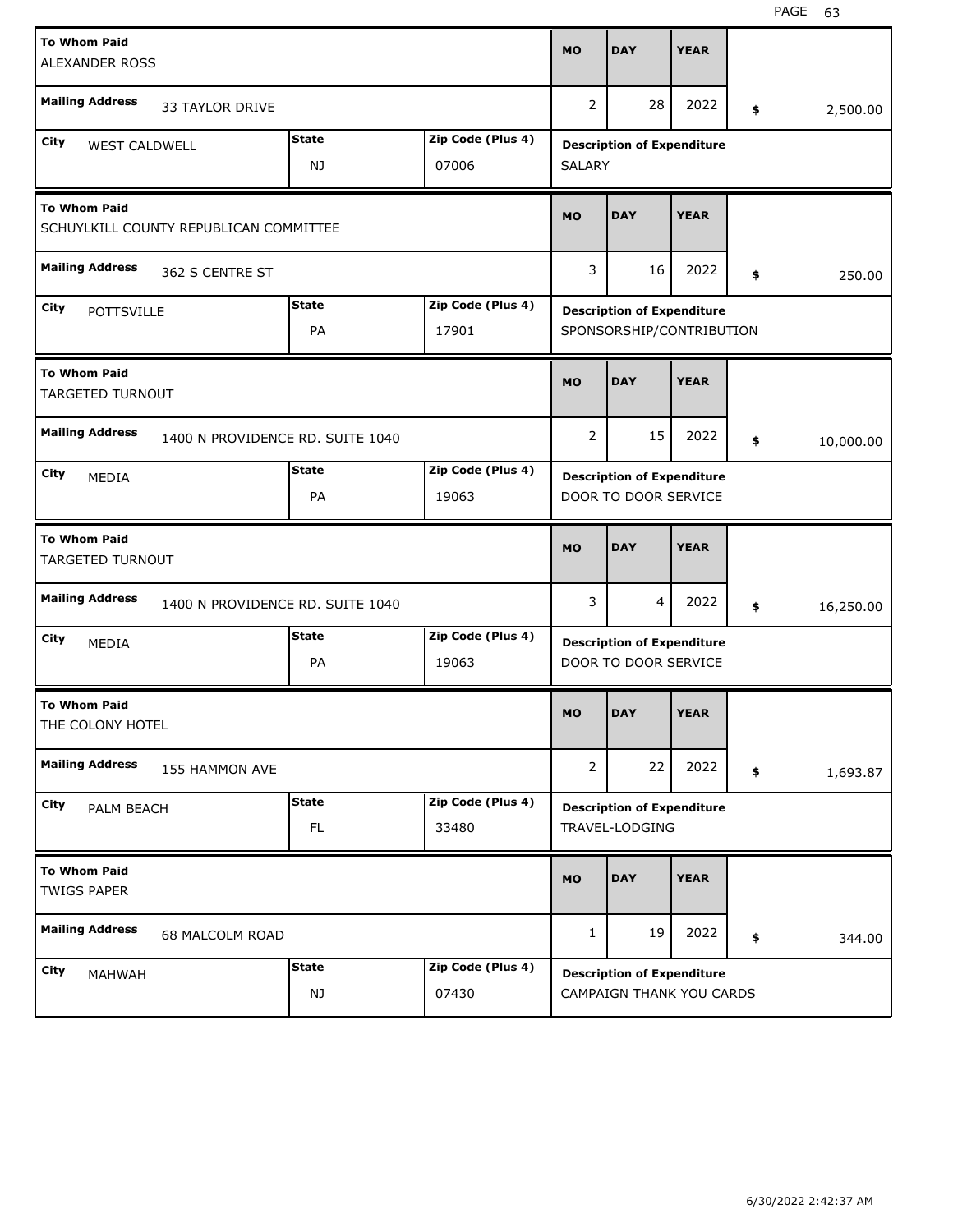| <b>To Whom Paid</b><br><b>VERIZON WIRELESS</b> |                            |              |                   | <b>MO</b>      | <b>DAY</b>                        | <b>YEAR</b> |                                        |
|------------------------------------------------|----------------------------|--------------|-------------------|----------------|-----------------------------------|-------------|----------------------------------------|
| <b>Mailing Address</b>                         | 1095 6TH AVENUE            |              |                   | 1              | 12                                | 2022        | \$<br>260.98                           |
| City<br><b>NEW YORK</b>                        |                            | <b>State</b> | Zip Code (Plus 4) |                | <b>Description of Expenditure</b> |             |                                        |
|                                                |                            | NY           | 10036             |                | <b>CAMPAIGN PHONE SERVICE</b>     |             |                                        |
| <b>To Whom Paid</b><br><b>VERIZON WIRELESS</b> |                            |              |                   | <b>MO</b>      | <b>DAY</b>                        | <b>YEAR</b> |                                        |
| <b>Mailing Address</b>                         | 1095 6TH AVENUE            |              |                   | 2              | 10                                | 2022        | \$<br>182.38                           |
| City<br><b>NEW YORK</b>                        |                            | <b>State</b> | Zip Code (Plus 4) |                | <b>Description of Expenditure</b> |             |                                        |
|                                                |                            | <b>NY</b>    | 10036             |                | <b>CAMPAIGN PHONE SERVICE</b>     |             |                                        |
| <b>To Whom Paid</b><br><b>VERIZON WIRELESS</b> |                            |              |                   | <b>MO</b>      | <b>DAY</b>                        | <b>YEAR</b> |                                        |
| <b>Mailing Address</b>                         | 1095 6TH AVENUE            |              |                   | 3              | 4                                 | 2022        | \$<br>157.45                           |
| City<br><b>NEW YORK</b>                        |                            | <b>State</b> | Zip Code (Plus 4) |                | <b>Description of Expenditure</b> |             |                                        |
|                                                |                            | NY           | 10036             |                | <b>CAMPAIGN PHONE SERVICE</b>     |             |                                        |
|                                                |                            |              |                   |                |                                   |             |                                        |
| <b>To Whom Paid</b><br><b>VISA</b>             |                            |              |                   | <b>MO</b>      | <b>DAY</b>                        | <b>YEAR</b> |                                        |
| <b>Mailing Address</b>                         | 900 METRO CENTER BOULEVARD |              |                   | 1              | 26                                | 2022        | \$<br>41.99                            |
| City                                           |                            | <b>State</b> | Zip Code (Plus 4) |                |                                   |             |                                        |
| <b>FOSTER CITY</b>                             |                            | CA           | 94404             |                | <b>Description of Expenditure</b> |             | BUSINESS CREDIT CARD PAYMENT- SHIPPING |
| <b>To Whom Paid</b><br>VISA                    |                            |              |                   | <b>MO</b>      | <b>DAY</b>                        | <b>YEAR</b> |                                        |
| <b>Mailing Address</b>                         | 900 METRO CENTER BOULEVARD |              |                   | $\overline{2}$ | 28                                | 2022        | \$<br>2,220.00                         |
| City                                           |                            | <b>State</b> | Zip Code (Plus 4) |                |                                   |             |                                        |
| <b>FOSTER CITY</b>                             |                            | CA           | 94404             | <b>CAR</b>     | <b>Description of Expenditure</b> |             | BUSINESS CREDIT CARD PAYMENT: CAMPAIGN |
| <b>To Whom Paid</b><br>VISA                    |                            |              |                   | <b>MO</b>      | <b>DAY</b>                        | <b>YEAR</b> |                                        |
| <b>Mailing Address</b>                         | 900 METRO CENTER BOULEVARD |              |                   | $\overline{2}$ | 28                                | 2022        | \$<br>523.88                           |
| City<br><b>FOSTER CITY</b>                     |                            | <b>State</b> | Zip Code (Plus 4) |                | <b>Description of Expenditure</b> |             |                                        |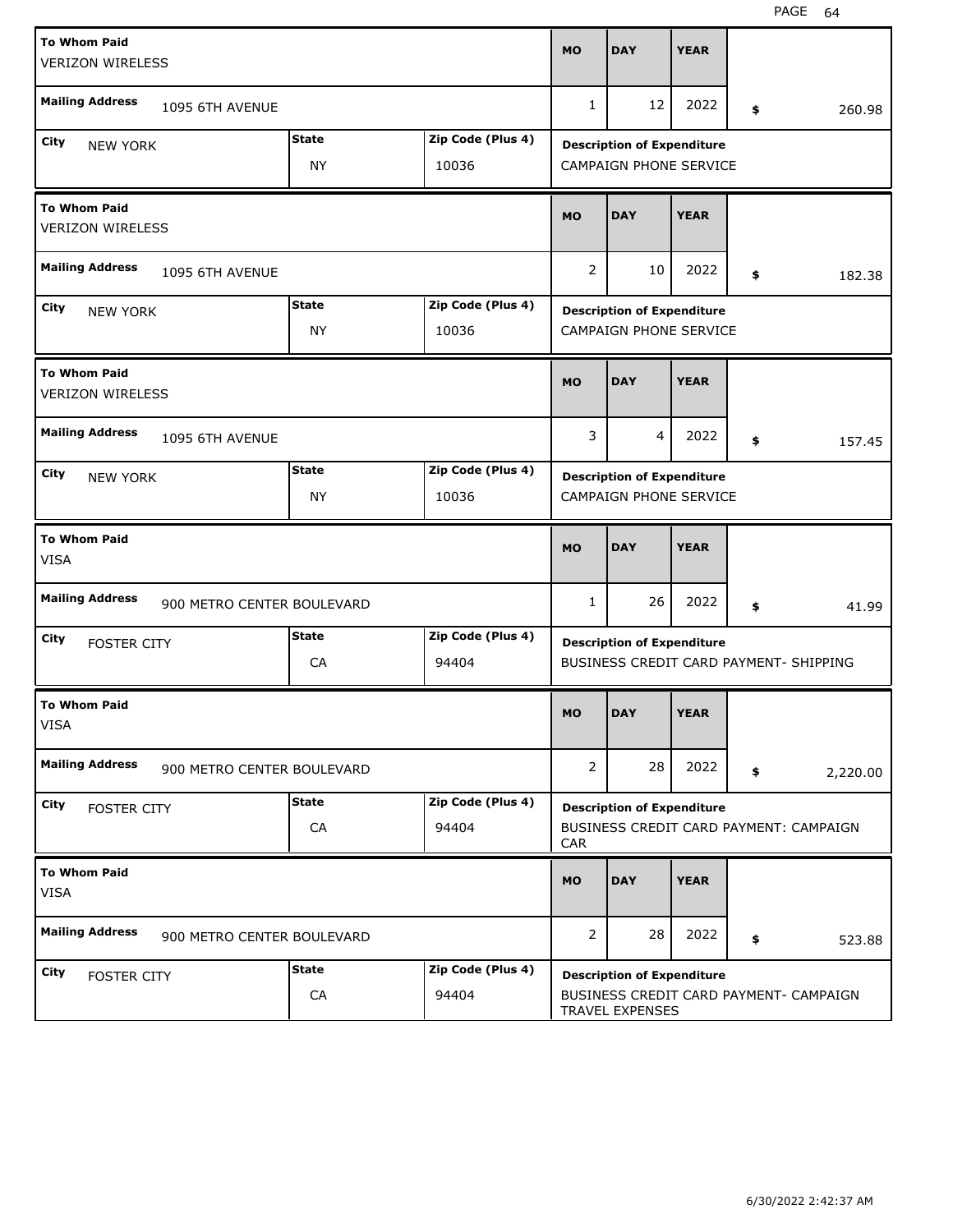| <b>To Whom Paid</b><br><b>VISA</b> |                            |                   | <b>MO</b>      | <b>DAY</b>                                                  | <b>YEAR</b> |                                           |
|------------------------------------|----------------------------|-------------------|----------------|-------------------------------------------------------------|-------------|-------------------------------------------|
| <b>Mailing Address</b>             | 900 METRO CENTER BOULEVARD |                   | $\overline{2}$ | 28                                                          | 2022        | \$<br>46.80                               |
| City<br><b>FOSTER CITY</b>         | <b>State</b>               | Zip Code (Plus 4) |                | <b>Description of Expenditure</b>                           |             |                                           |
|                                    | CA                         | 94404             |                | BUSINESS CREDIT CARD PAYMENT- OFFICE<br>SUPPLIES/POSTAGE    |             |                                           |
| <b>To Whom Paid</b><br><b>VISA</b> |                            |                   | <b>MO</b>      | <b>DAY</b>                                                  | <b>YEAR</b> |                                           |
| <b>Mailing Address</b>             | 900 METRO CENTER BOULEVARD |                   | 3              | 21                                                          | 2022        | \$<br>2,200.00                            |
| City<br><b>FOSTER CITY</b>         | <b>State</b>               | Zip Code (Plus 4) |                | <b>Description of Expenditure</b>                           |             |                                           |
|                                    | CA                         | 94404             | <b>CAR</b>     |                                                             |             | BUSINESS CREDIT CARD PAYMENT- CAMPAIGN    |
| <b>To Whom Paid</b><br><b>VISA</b> |                            |                   | <b>MO</b>      | <b>DAY</b>                                                  | <b>YEAR</b> |                                           |
| <b>Mailing Address</b>             | 900 METRO CENTER BOULEVARD |                   | 3              | 28                                                          | 2022        | \$<br>1,879.03                            |
| City<br><b>FOSTER CITY</b>         | <b>State</b>               | Zip Code (Plus 4) |                | <b>Description of Expenditure</b>                           |             |                                           |
|                                    | CA                         | 94404             |                |                                                             |             | BUSINESS CREDIT CARD PAYMENT- PHOTOGRAPHY |
|                                    |                            |                   |                |                                                             |             |                                           |
| <b>To Whom Paid</b><br><b>VISA</b> |                            |                   | <b>MO</b>      | <b>DAY</b>                                                  | <b>YEAR</b> |                                           |
| <b>Mailing Address</b>             | 900 METRO CENTER BOULEVARD |                   | 3              | 28                                                          | 2022        | \$<br>2,074.40                            |
| City                               | <b>State</b>               | Zip Code (Plus 4) |                |                                                             |             |                                           |
| <b>FOSTER CITY</b>                 | CA                         | 94404             |                | <b>Description of Expenditure</b><br>AND BEVERAGE           |             | BUSINESS CREDIT CARD PYMT- CAMPAIGN FOOD  |
| <b>To Whom Paid</b><br>VISA        |                            |                   | <b>MO</b>      | DAY                                                         | <b>YEAR</b> |                                           |
| <b>Mailing Address</b>             | 900 METRO CENTER BOULEVARD |                   | 3              | 28                                                          | 2022        | \$<br>10,973.02                           |
| City                               | <b>State</b>               | Zip Code (Plus 4) |                |                                                             |             |                                           |
| <b>FOSTER CITY</b>                 | CA                         | 94404             |                | <b>Description of Expenditure</b><br><b>TRAVEL EXPENSES</b> |             | BUSINESS CREDIT CARD PAYMENT- CAMPAIGN    |
| <b>To Whom Paid</b><br><b>VISA</b> |                            |                   | <b>MO</b>      | <b>DAY</b>                                                  | <b>YEAR</b> |                                           |
| <b>Mailing Address</b>             | 900 METRO CENTER BOULEVARD |                   | 3              | 28                                                          | 2022        | \$<br>1,962.19                            |
| City<br><b>FOSTER CITY</b>         | <b>State</b>               | Zip Code (Plus 4) |                | <b>Description of Expenditure</b>                           |             |                                           |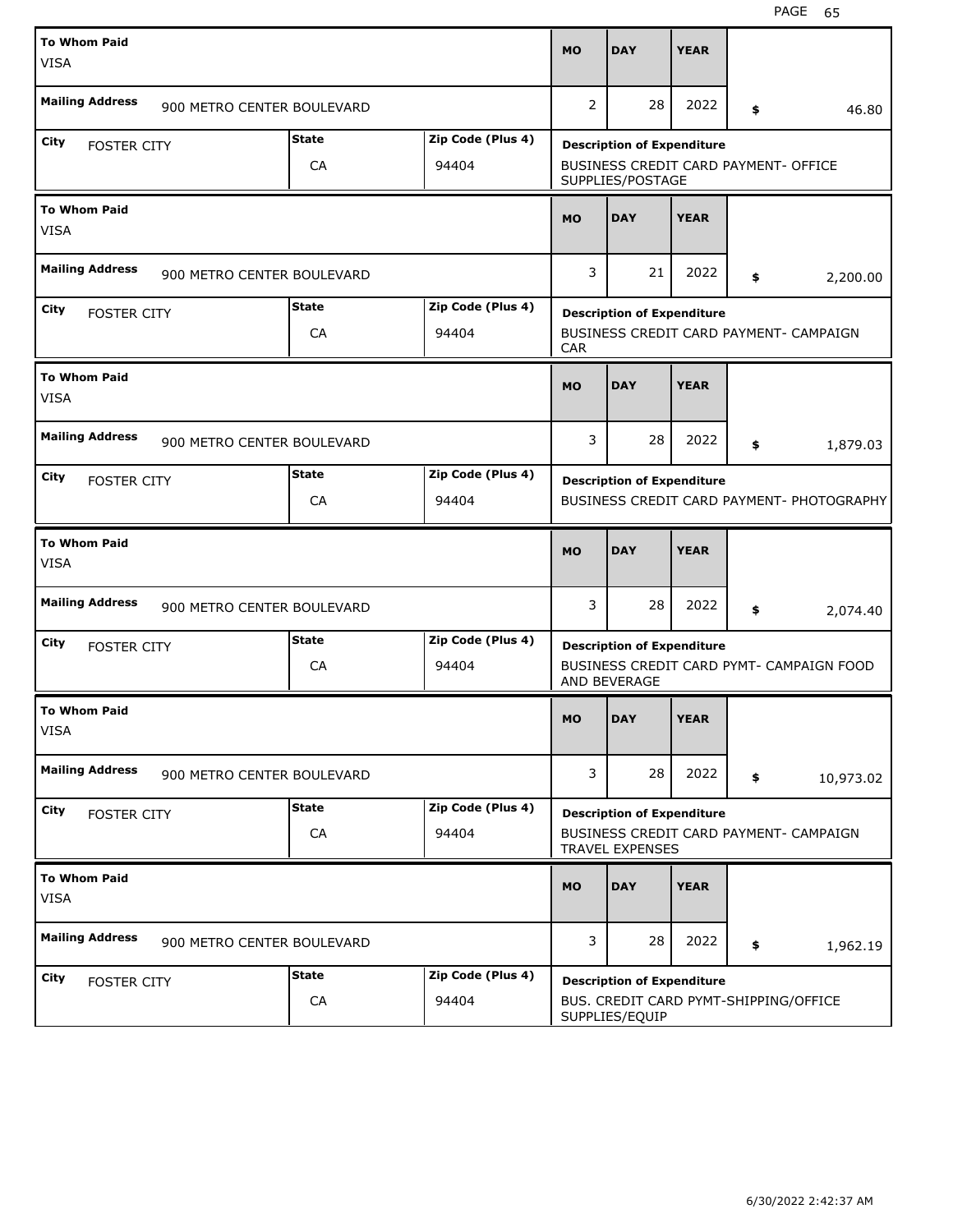| <b>To Whom Paid</b><br>WAYNE COUNTY REPUBLICAN PARTY    |                           |                            | <b>MO</b>    | <b>DAY</b>                                                     | <b>YEAR</b> |                                     |        |
|---------------------------------------------------------|---------------------------|----------------------------|--------------|----------------------------------------------------------------|-------------|-------------------------------------|--------|
| <b>Mailing Address</b><br>51 CONNELL DR                 |                           |                            | 2            | 16                                                             | 2022        | \$                                  | 125.00 |
| City<br>HONESDALE                                       | <b>State</b><br><b>PA</b> | Zip Code (Plus 4)<br>18431 |              | <b>Description of Expenditure</b><br>SPONSORSHIP/CONTRIBUTION  |             |                                     |        |
| <b>To Whom Paid</b><br>WEST SHORE COUNTRY CLUB          |                           |                            | <b>MO</b>    | <b>DAY</b>                                                     | <b>YEAR</b> |                                     |        |
| <b>Mailing Address</b><br>100 BRENTWATER RD             |                           |                            | 3            | 16                                                             | 2022        | \$                                  | 250.00 |
| City<br><b>CAMP HILL</b>                                | <b>State</b><br>PA        | Zip Code (Plus 4)<br>17011 |              | <b>Description of Expenditure</b><br>FUNDRAISING EVENT DEPOSIT |             |                                     |        |
| <b>To Whom Paid</b><br>WINRED TECHNICAL SERVICES LLC    |                           |                            | <b>MO</b>    | <b>DAY</b>                                                     | <b>YEAR</b> |                                     |        |
| <b>Mailing Address</b><br>1776 WILSON BOULEVARD STE 530 |                           |                            | 1            | 4                                                              | 2022        | \$<br>1,233.49                      |        |
| City<br><b>ARLINGTON</b>                                | <b>State</b><br>VA        | Zip Code (Plus 4)<br>22209 |              | <b>Description of Expenditure</b>                              |             | ONLINE CONTRIBUTION PROCESSING FEES |        |
|                                                         |                           |                            |              |                                                                |             |                                     |        |
| <b>To Whom Paid</b><br>WINRED TECHNICAL SERVICES LLC    |                           |                            | <b>MO</b>    | <b>DAY</b>                                                     | <b>YEAR</b> |                                     |        |
| <b>Mailing Address</b><br>1776 WILSON BOULEVARD STE 530 |                           |                            | 1            | 10                                                             | 2022        | \$                                  | 147.43 |
| City<br>ARLINGTON                                       | State<br>VA               | Zip Code (Plus 4)<br>22209 |              | <b>Description of Expenditure</b>                              |             | ONLINE CONTRIBUTION PROCESSING FEES |        |
| <b>To Whom Paid</b><br>WINRED TECHNICAL SERVICES LLC    |                           |                            | <b>MO</b>    | <b>DAY</b>                                                     | <b>YEAR</b> |                                     |        |
| <b>Mailing Address</b><br>1776 WILSON BOULEVARD STE 530 |                           |                            | 1            | 18                                                             | 2022        | \$                                  | 30.28  |
| City<br>ARLINGTON                                       | <b>State</b><br>VA        | Zip Code (Plus 4)<br>22209 |              | <b>Description of Expenditure</b>                              |             | ONLINE CONTRIBUTION PROCESSING FEES |        |
| <b>To Whom Paid</b><br>WINRED TECHNICAL SERVICES LLC    |                           |                            | <b>MO</b>    | <b>DAY</b>                                                     | <b>YEAR</b> |                                     |        |
| <b>Mailing Address</b><br>1776 WILSON BOULEVARD STE 530 |                           |                            | $\mathbf{1}$ | 24                                                             | 2022        | \$                                  | 120.63 |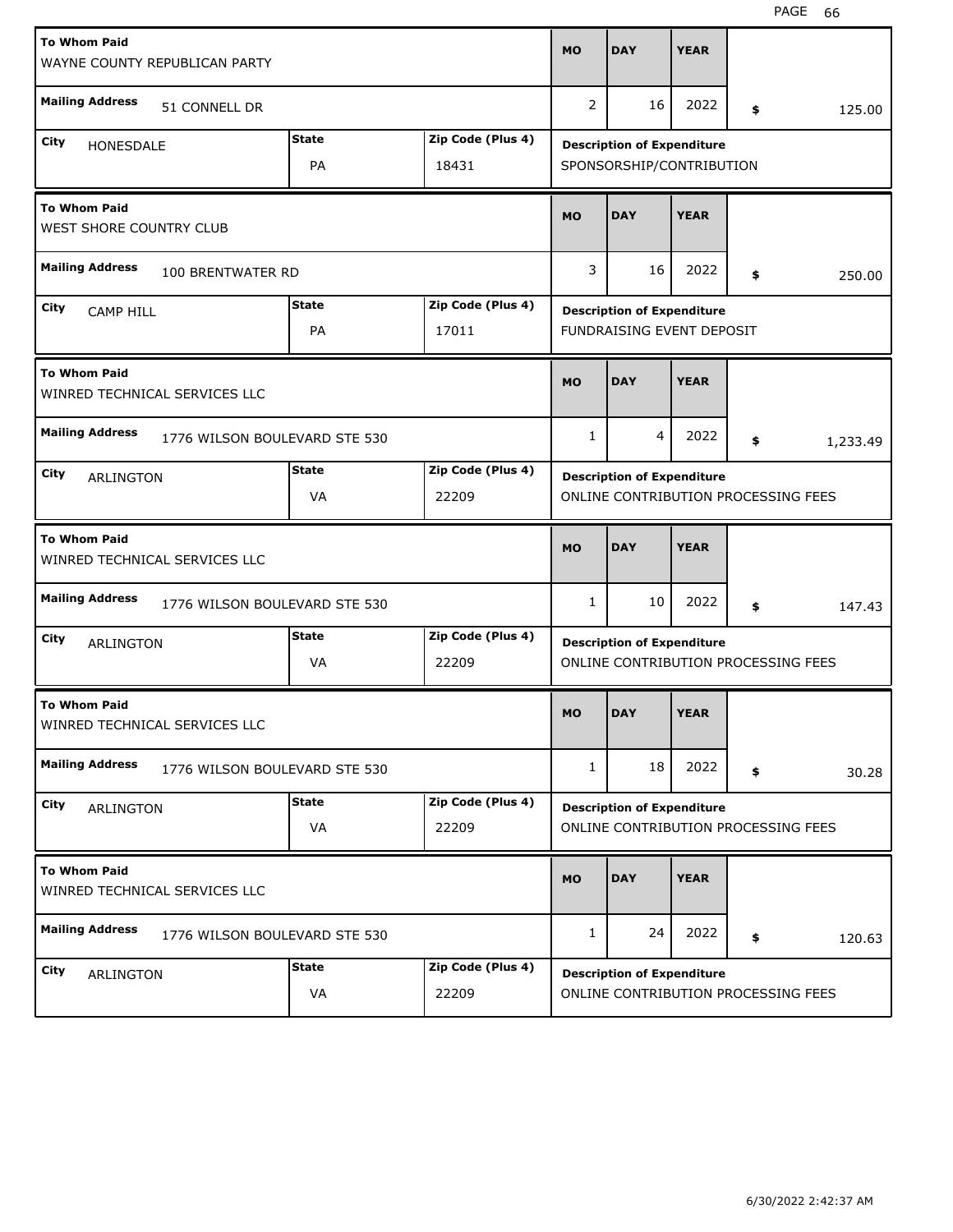| <b>To Whom Paid</b><br>WINRED TECHNICAL SERVICES LLC |                               |                            | <b>MO</b>    | <b>DAY</b>                                                               | <b>YEAR</b> |    |        |
|------------------------------------------------------|-------------------------------|----------------------------|--------------|--------------------------------------------------------------------------|-------------|----|--------|
| <b>Mailing Address</b>                               | 1776 WILSON BOULEVARD STE 530 |                            | 1            | 31                                                                       | 2022        | \$ | 264.27 |
| City<br>ARLINGTON                                    | <b>State</b><br>VA            | Zip Code (Plus 4)<br>22209 |              | <b>Description of Expenditure</b><br>ONLINE CONTRIBUTION PROCESSING FEES |             |    |        |
| <b>To Whom Paid</b><br>WINRED TECHNICAL SERVICES LLC |                               |                            | <b>MO</b>    | <b>DAY</b>                                                               | <b>YEAR</b> |    |        |
| <b>Mailing Address</b>                               | 1776 WILSON BOULEVARD STE 530 |                            | 2            | $\overline{7}$                                                           | 2022        | \$ | 209.10 |
| City<br><b>ARLINGTON</b>                             | <b>State</b><br>VA            | Zip Code (Plus 4)<br>22209 |              | <b>Description of Expenditure</b><br>ONLINE CONTRIBUTION PROCESSING FEES |             |    |        |
| <b>To Whom Paid</b><br>WINRED TECHNICAL SERVICES LLC |                               |                            | <b>MO</b>    | <b>DAY</b>                                                               | <b>YEAR</b> |    |        |
| <b>Mailing Address</b>                               | 1776 WILSON BOULEVARD STE 530 |                            | 2            | 14                                                                       | 2022        | \$ | 81.15  |
| City<br><b>ARLINGTON</b>                             | <b>State</b><br>VA            | Zip Code (Plus 4)<br>22209 |              | <b>Description of Expenditure</b><br>ONLINE CONTRIBUTION PROCESSING FEES |             |    |        |
|                                                      |                               |                            |              |                                                                          |             |    |        |
| <b>To Whom Paid</b><br>WINRED TECHNICAL SERVICES LLC |                               |                            | <b>MO</b>    | <b>DAY</b>                                                               | <b>YEAR</b> |    |        |
| <b>Mailing Address</b>                               | 1776 WILSON BOULEVARD STE 530 |                            | 2            | 22                                                                       | 2022        | \$ | 106.75 |
| City<br>ARLINGTON                                    | <b>State</b><br>VA            | Zip Code (Plus 4)<br>22209 |              | <b>Description of Expenditure</b><br>ONLINE CONTRIBUTION PROCESSING FEES |             |    |        |
| <b>To Whom Paid</b><br>WINRED TECHNICAL SERVICES LLC |                               |                            | <b>MO</b>    | <b>DAY</b>                                                               | <b>YEAR</b> |    |        |
| <b>Mailing Address</b>                               | 1776 WILSON BOULEVARD STE 530 |                            | $\mathbf{2}$ | 28                                                                       | 2022        | \$ | 79.39  |
| City<br>ARLINGTON                                    | <b>State</b><br>VA            | Zip Code (Plus 4)<br>22209 |              | <b>Description of Expenditure</b><br>ONLINE CONTRIBUTION PROCESSING FEES |             |    |        |
| <b>To Whom Paid</b><br>WINRED TECHNICAL SERVICES LLC |                               |                            | <b>MO</b>    | <b>DAY</b>                                                               | <b>YEAR</b> |    |        |
| <b>Mailing Address</b>                               | 1776 WILSON BOULEVARD STE 530 |                            | 3            | $\overline{7}$                                                           | 2022        | \$ | 114.80 |

H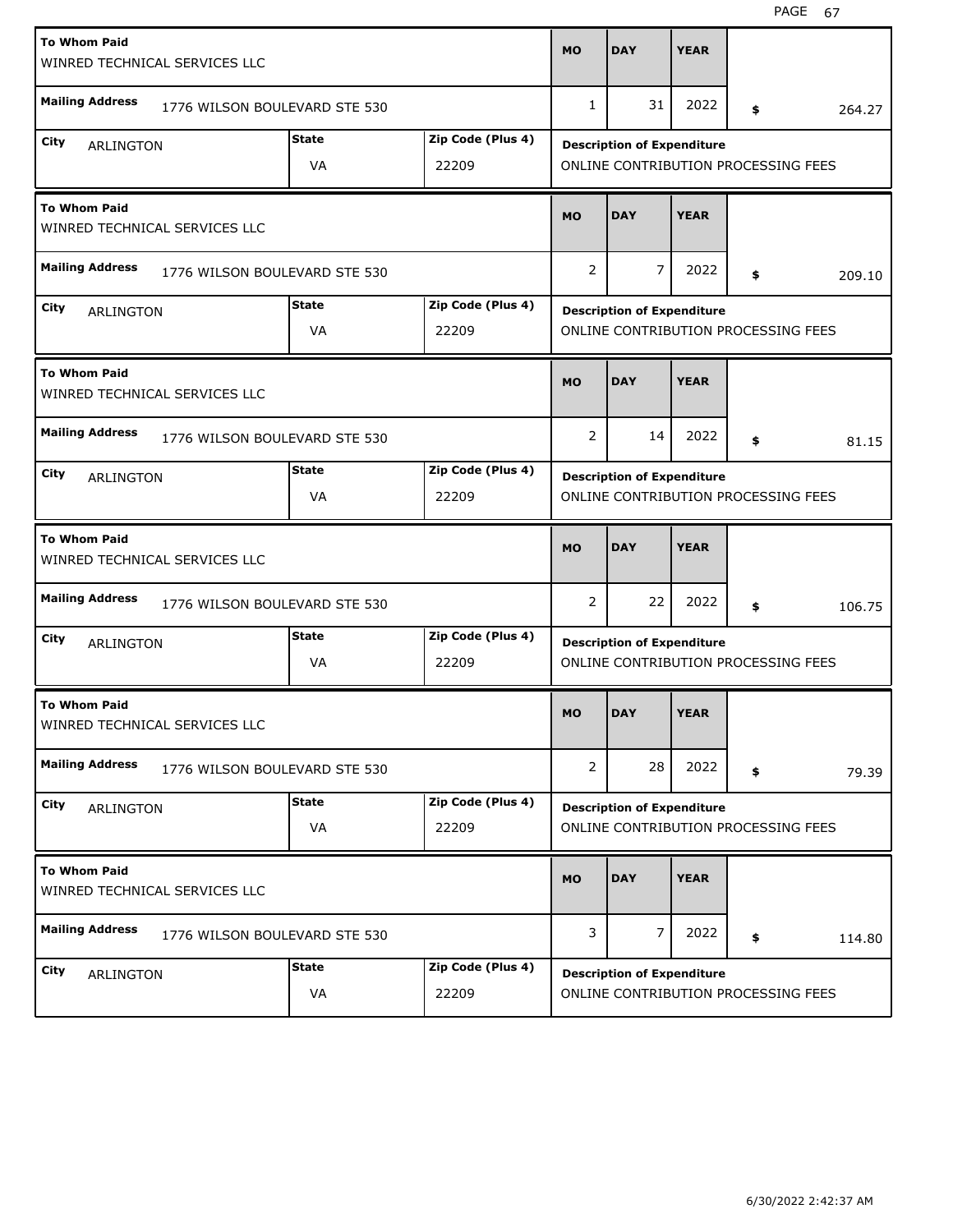| <b>To Whom Paid</b><br>WINRED TECHNICAL SERVICES LLC                    |                               |                   |                | <b>DAY</b>                          | <b>YEAR</b> |                    |
|-------------------------------------------------------------------------|-------------------------------|-------------------|----------------|-------------------------------------|-------------|--------------------|
| <b>Mailing Address</b>                                                  | 1776 WILSON BOULEVARD STE 530 |                   | 3              | 15                                  | 2022        | \$<br>15.23        |
| City<br><b>ARLINGTON</b>                                                | <b>State</b>                  | Zip Code (Plus 4) |                | <b>Description of Expenditure</b>   |             |                    |
|                                                                         | VA                            | 22209             |                | ONLINE CONTRIBUTION PROCESSING FEES |             |                    |
| <b>To Whom Paid</b><br>WINRED TECHNICAL SERVICES LLC                    |                               |                   | <b>MO</b>      | <b>DAY</b>                          | <b>YEAR</b> |                    |
| <b>Mailing Address</b>                                                  | 1776 WILSON BOULEVARD STE 530 |                   | 3              | 21                                  | 2022        | \$<br>656.08       |
| City<br><b>ARLINGTON</b>                                                | <b>State</b>                  | Zip Code (Plus 4) |                | <b>Description of Expenditure</b>   |             |                    |
|                                                                         | VA                            | 22209             |                | ONLINE CONTRIBUTION PROCESSING FEES |             |                    |
| <b>To Whom Paid</b><br>WINRED TECHNICAL SERVICES LLC                    |                               |                   | <b>MO</b>      | <b>DAY</b>                          | <b>YEAR</b> |                    |
| <b>Mailing Address</b>                                                  | 1776 WILSON BOULEVARD STE 530 |                   | 3              | 28                                  | 2022        | \$<br>267.04       |
| City<br>ARLINGTON                                                       | <b>State</b>                  | Zip Code (Plus 4) |                | <b>Description of Expenditure</b>   |             |                    |
|                                                                         | VA                            | 22209             |                | ONLINE CONTRIBUTION PROCESSING FEES |             |                    |
| <b>To Whom Paid</b><br>WYNDHAM LANCASTER CONVENTION CENTER              |                               |                   | <b>MO</b>      | <b>DAY</b>                          | <b>YEAR</b> |                    |
| <b>Mailing Address</b><br>2300 E LINCOLN HWY                            |                               |                   | 2              | 5                                   | 2022        | \$<br>174.12       |
| City<br><b>LANCASTER</b>                                                | <b>State</b>                  | Zip Code (Plus 4) |                | <b>Description of Expenditure</b>   |             |                    |
|                                                                         | PA                            | 17602             |                | TRAVEL-LODGING                      |             |                    |
| <b>To Whom Paid</b><br>WYNDHAM LANCASTER CONVENTION CENTER              |                               |                   | MO             | <b>DAY</b>                          | <b>YEAR</b> |                    |
| <b>Mailing Address</b><br>2300 E LINCOLN HWY                            |                               |                   | $\overline{2}$ | 5                                   | 2022        | \$<br>170.94       |
| City<br>LANCASTER                                                       | <b>State</b>                  | Zip Code (Plus 4) |                | <b>Description of Expenditure</b>   |             |                    |
|                                                                         | PA                            | 17602             |                | TRAVEL-LODGING                      |             |                    |
| <b>To Whom Paid</b><br>WYOMING COUNTY REPUBLICAN COMMITTEE              |                               |                   | <b>MO</b>      | <b>DAY</b>                          | <b>YEAR</b> |                    |
| <b>Mailing Address</b><br>PO BOX 633                                    |                               |                   | $\mathbf{1}$   | 25                                  | 2022        | \$<br>100.00       |
| City<br><b>TUNKHANNOCK</b>                                              | <b>State</b>                  | Zip Code (Plus 4) |                | <b>Description of Expenditure</b>   |             |                    |
|                                                                         | PA                            | 18657             |                | SPONSORSHIP/CONTRIBUTION            |             |                    |
|                                                                         |                               |                   |                |                                     |             | <b>PAGE TOTAL</b>  |
| Enter Grand Total of Expenditures on Page 1, Report Cover Page, Item D. |                               |                   |                |                                     |             | \$<br>2,381,205.23 |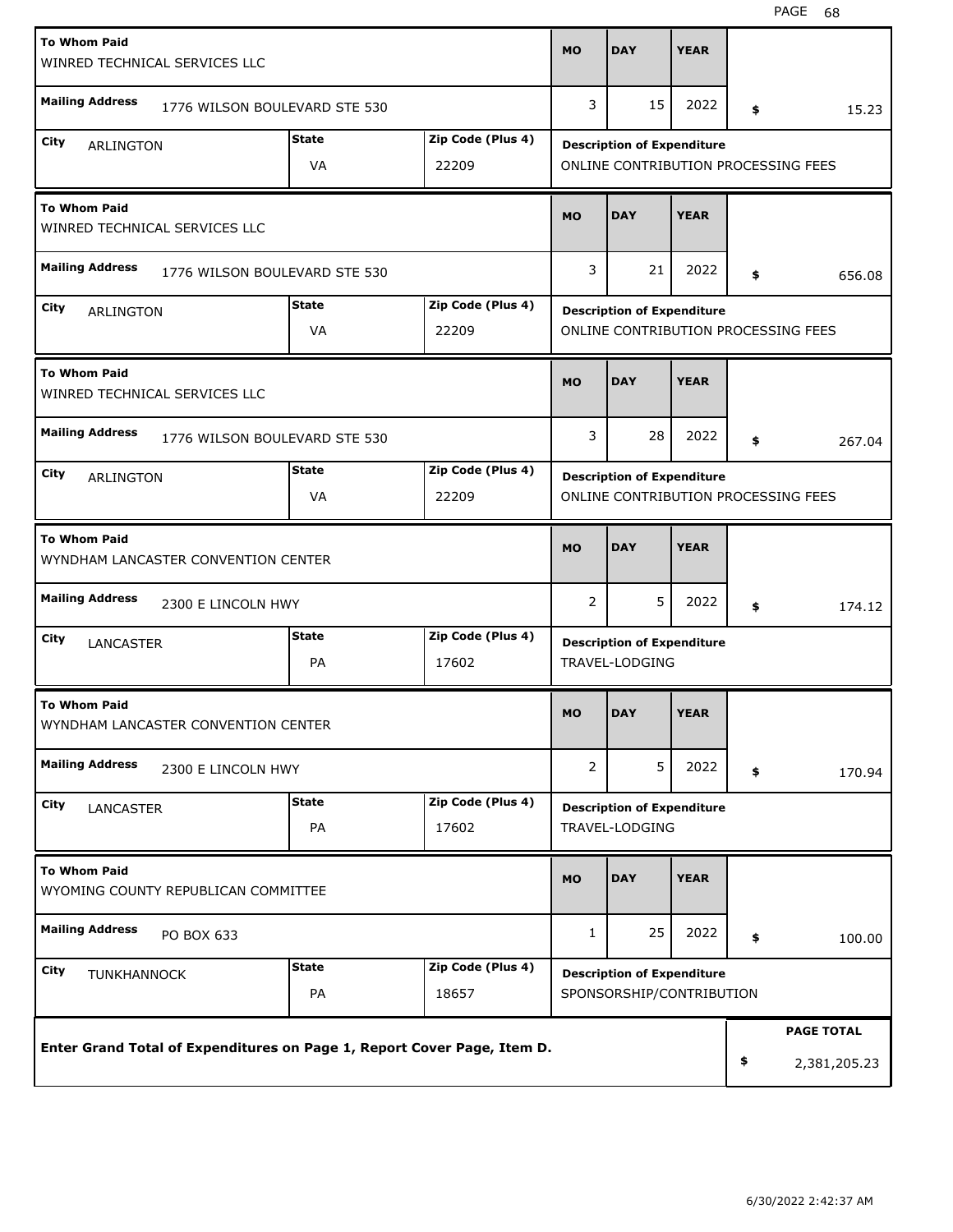### **SCHEDULE IV STATEMENT OF UNPAID DEBTS**

**Use this Section to itemize all unpaid debts and obligations which are outstanding at the end of the reporting period**

| Name of Filing Committee or Candidate                  |                    |                            |   | <b>Reporting Period</b> |                                                            |                 |                                       |
|--------------------------------------------------------|--------------------|----------------------------|---|-------------------------|------------------------------------------------------------|-----------------|---------------------------------------|
| <b>CORMAN FOR GOVERNOR</b><br>From:                    |                    |                            |   | $1/1/2022$ To:          |                                                            | 3/28/2022       |                                       |
|                                                        |                    |                            |   |                         | <b>DATE</b>                                                |                 | Outstanding<br><b>Balance of Debt</b> |
| <b>Name of Creditor</b><br><b>COLD SPARK MEDIA</b>     |                    |                            |   | <b>MO</b>               | <b>DAY</b>                                                 | <b>YEAR</b>     |                                       |
| <b>Mailing Address</b><br>307 FOURTH AVENUE 14TH FLOOR |                    |                            | 3 | 28                      | 2022                                                       | \$<br>15,014.92 |                                       |
| City<br>PITTSBURGH                                     | <b>State</b><br>PA | Zip Code (Plus 4)<br>15222 |   |                         | <b>Description of Debt</b><br>DIGITAL ADVERTISING          |                 |                                       |
|                                                        |                    |                            |   |                         | <b>DATE</b>                                                |                 | Outstanding<br><b>Balance of Debt</b> |
| <b>Name of Creditor</b><br>REBECCA D. CORMAN           |                    |                            |   | <b>MO</b>               | <b>DAY</b>                                                 | <b>YEAR</b>     |                                       |
| <b>Mailing Address</b><br>354 MEADOW FLOWER CIRCLE     |                    |                            |   | 12                      | 30                                                         | 2021            | \$<br>90,000.00                       |
| City<br><b>BELLEFONTE</b>                              | <b>State</b><br>PA | Zip Code (Plus 4)<br>16823 |   |                         | <b>Description of Debt</b><br><b>LOAN RECEIVED</b>         |                 |                                       |
|                                                        |                    |                            |   |                         | <b>DATE</b>                                                |                 | Outstanding<br><b>Balance of Debt</b> |
| <b>Name of Creditor</b><br>REBECCA D. CORMAN           |                    |                            |   | <b>MO</b>               | <b>DAY</b>                                                 | <b>YEAR</b>     |                                       |
| <b>Mailing Address</b><br>354 MEADOW FLOWER CIRCLE     |                    |                            |   | 2                       | 6                                                          | 2022            | \$<br>10,000.00                       |
| City<br><b>BELLEFONTE</b>                              | <b>State</b><br>PA | Zip Code (Plus 4)<br>16823 |   |                         | <b>Description of Debt</b><br>LOAN RECEIVED                |                 |                                       |
|                                                        |                    |                            |   |                         | <b>DATE</b>                                                |                 | Outstanding<br><b>Balance of Debt</b> |
| <b>Name of Creditor</b><br>KACONSULTING LLC            |                    |                            |   | <b>MO</b>               | <b>DAY</b>                                                 | <b>YEAR</b>     |                                       |
| <b>Mailing Address</b><br>2943 BENTON PLACE NW         |                    |                            |   | 3                       | 28                                                         | 2022            | \$<br>15,000.00                       |
| <b>City</b><br>WASHINGTON                              | <b>State</b><br>DC | Zip Code (Plus 4)<br>20008 |   |                         | <b>Description of Debt</b><br>GENERAL POLITICAL CONSULTING |                 |                                       |